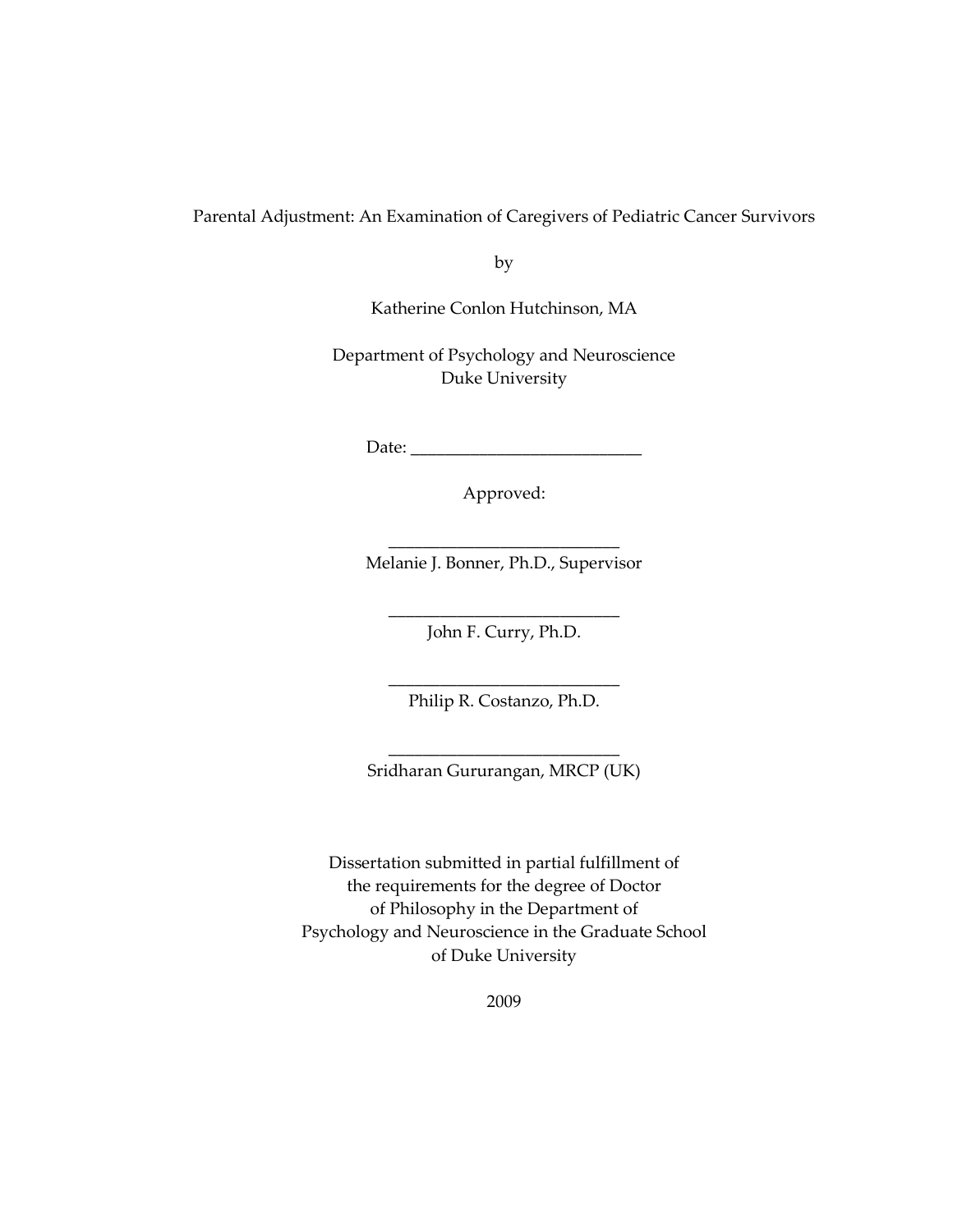#### **ABSTRACT**

Parental Adjustment: An Examination of Caregivers of Pediatric Cancer Survivors

by

Katherine Conlon Hutchinson, MA

Department of Psychology and Neuroscience Duke University

Date: \_\_\_\_\_\_\_\_\_\_\_\_\_\_\_\_\_\_\_\_\_\_\_\_\_\_\_

Approved:

\_\_\_\_\_\_\_\_\_\_\_\_\_\_\_\_\_\_\_\_\_\_\_\_\_\_\_ Melanie J. Bonner, Ph.D., Supervisor

\_\_\_\_\_\_\_\_\_\_\_\_\_\_\_\_\_\_\_\_\_\_\_\_\_\_\_ John F. Curry, Ph.D.

\_\_\_\_\_\_\_\_\_\_\_\_\_\_\_\_\_\_\_\_\_\_\_\_\_\_\_ Philip R. Costanzo, Ph.D.

\_\_\_\_\_\_\_\_\_\_\_\_\_\_\_\_\_\_\_\_\_\_\_\_\_\_\_ Sridharan Gururangan, MRCP (UK)

An abstract of a dissertation submitted in partial fulfillment of the requirements for the degree of Doctor of Philosophy in the Department of Psychology and Neuroscience in the Graduate School of Duke University

2009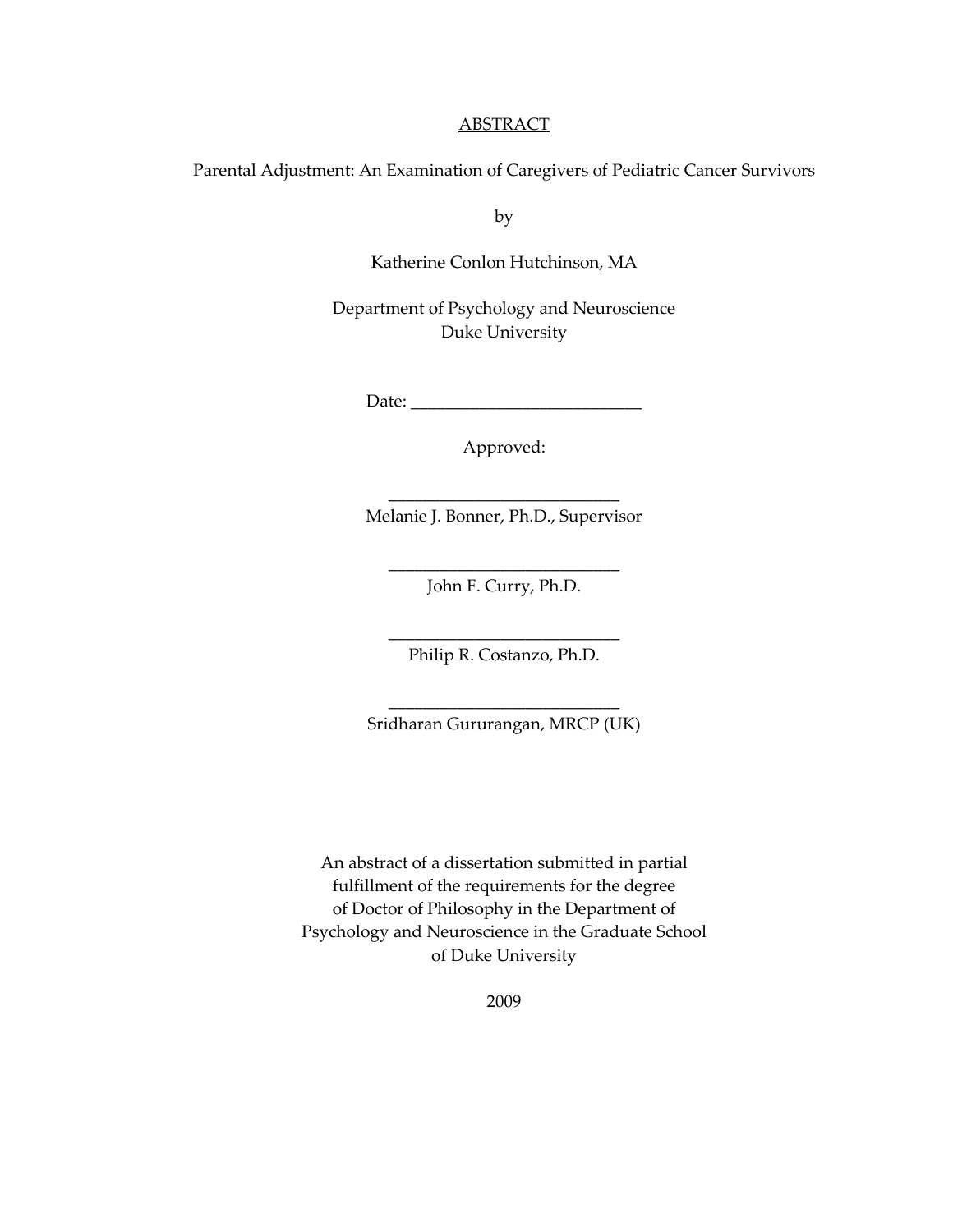Copyright by Katherine Conlon Hutchinson, MA 2009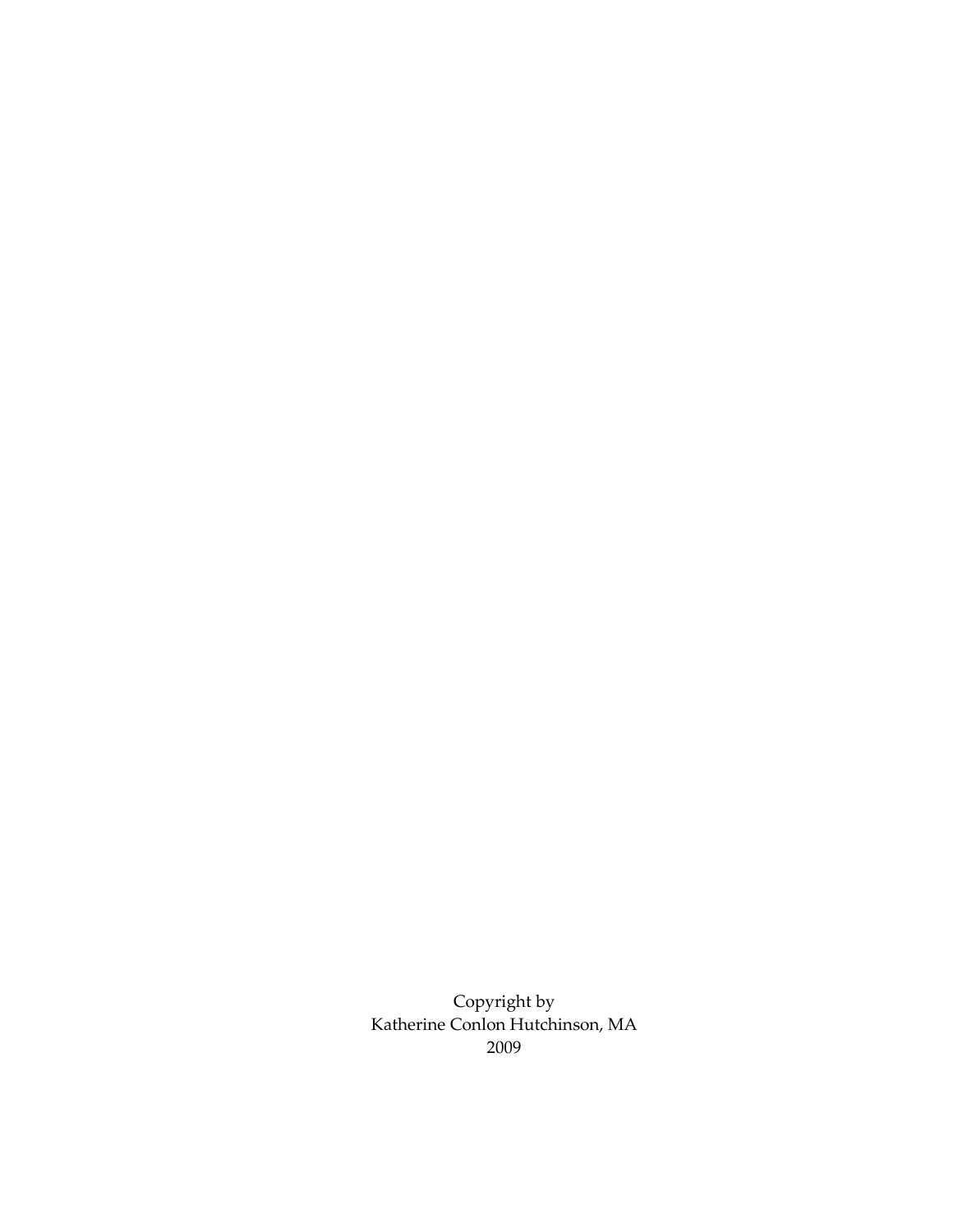## **Abstract**

Caregivers of survivors of pediatric cancer face ongoing social, emotional and financial challenges that may result in enduring illness- and caregiving-related distress. After patients complete treatment there are challenges that persist. Indeed, emerging physical and cognitive "late effects," resulting from the disease and treatment, require families to adapt to a new normal state that may require significant long-term follow-up and care by the survivor and their primary caregiver. This study compares the psychological adjustment of caregivers of pediatric cancer survivors with caregivers of healthy children. In addition, this study evaluates individual factors, such as family functioning and coping style, which may be associated with poorer adjustment among caregivers of pediatric cancer survivors. Caregivers of pediatric cancer survivors  $(n = 64)$  and caregivers of healthy children  $(n = 64)$  were recruited during regularly scheduled clinic visits to complete questionnaires including a demographic and illness questionnaire and measures of psychosocial functioning. A series of multivariate analyses of covariance were conducted to assess for differences in caregiver distress by group. Caregivers of survivors reported significantly more child-specific parenting stress and somatization than caregivers of healthy children. Hierarchical regression modeling revealed that Escape-avoidance coping and Supportive family functioning predicted 25-40% of the variance in parenting-related psychological adjustment among caregivers of survivors.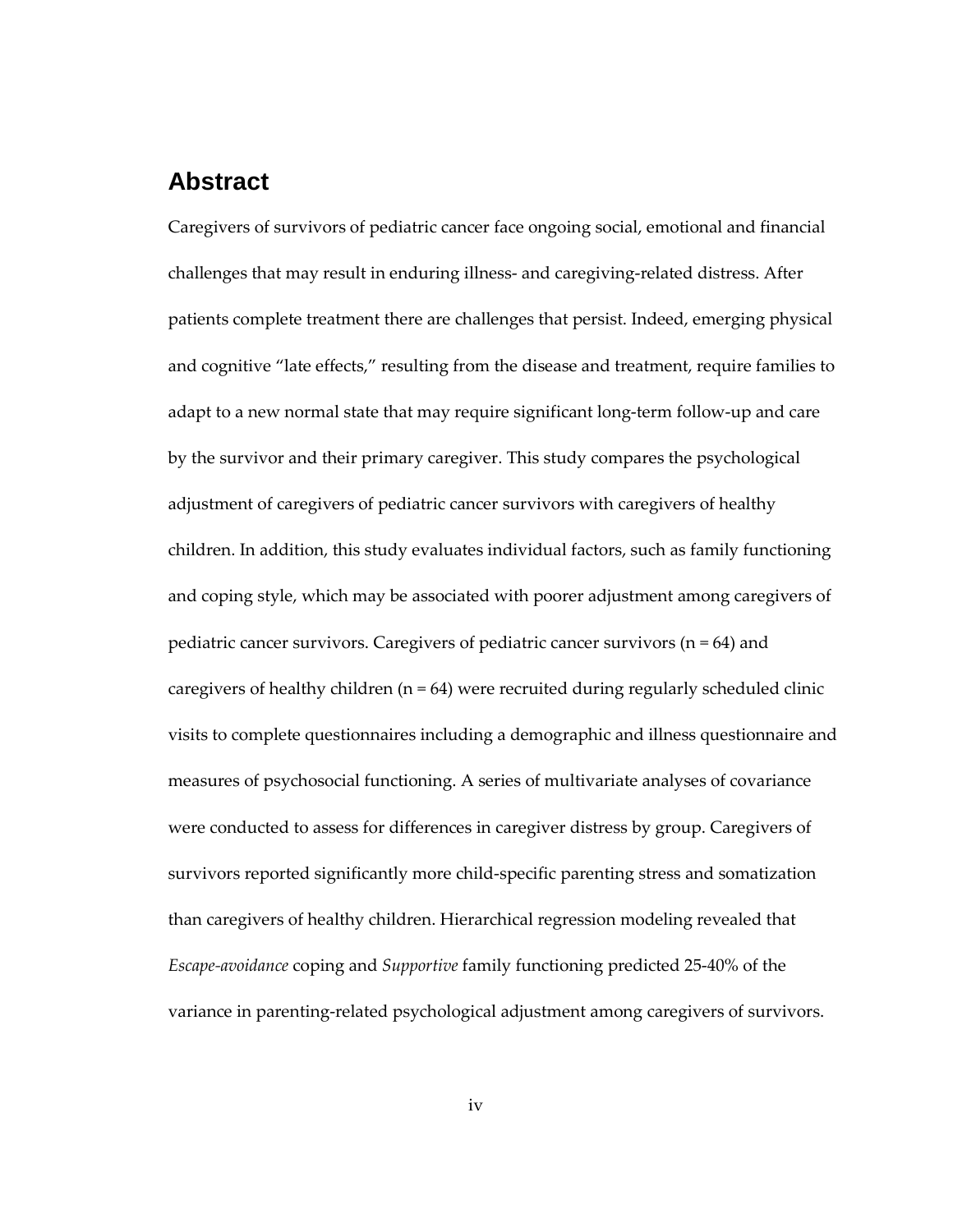Caregivers of pediatric cancer survivors face unique challenges that contribute to ongoing distress, particularly related to the parenting role. This population may benefit from interventions aimed at reducing avoidance based coping and improving family functioning.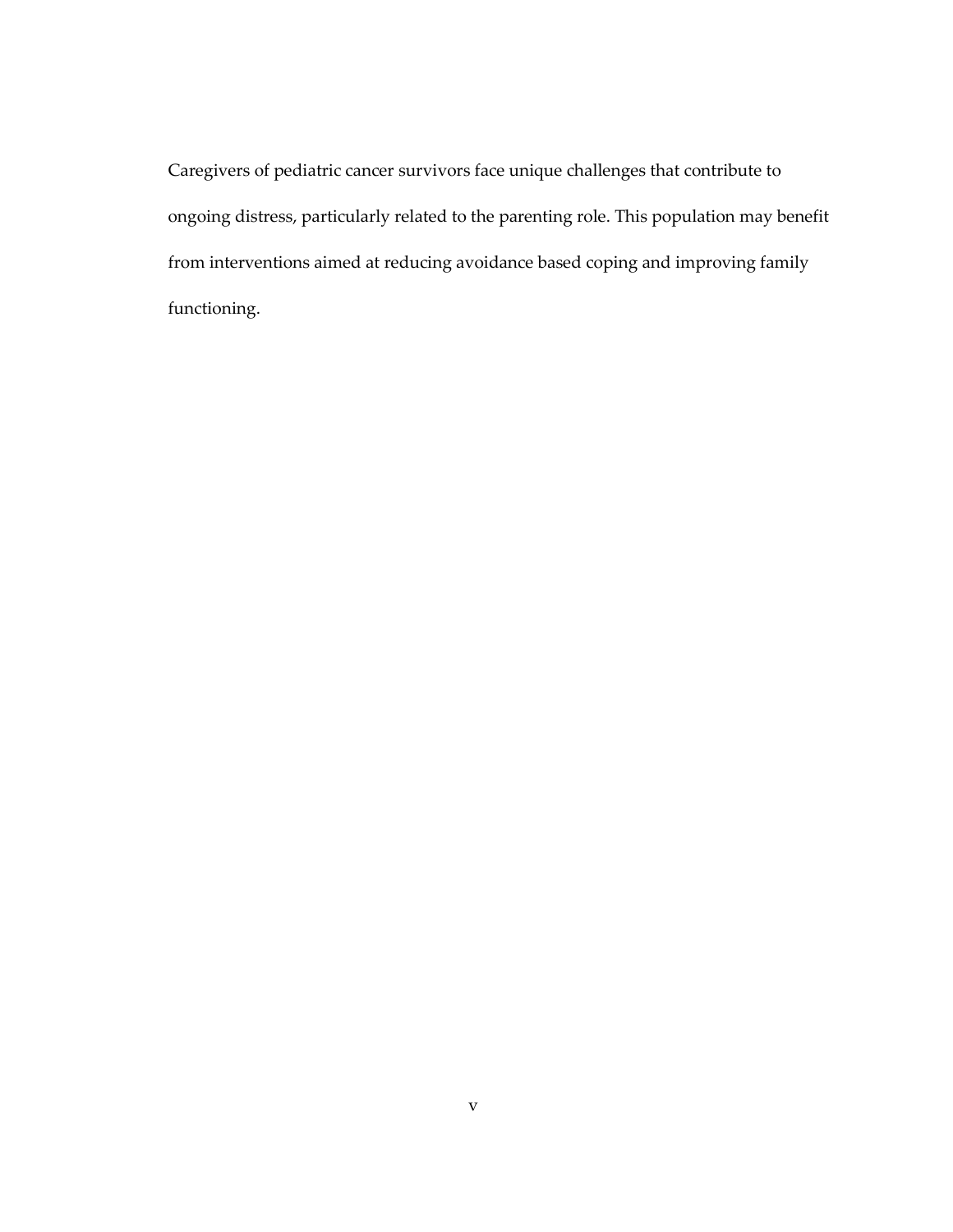# **Dedication**

This work is dedicated to my family: my parents, who foster in me a belief that I can face any challenge, my sisters, who generously share their humor and friendship, my children, who inspire me daily to be better, and my husband, a true partner, without whom none of this would be possible.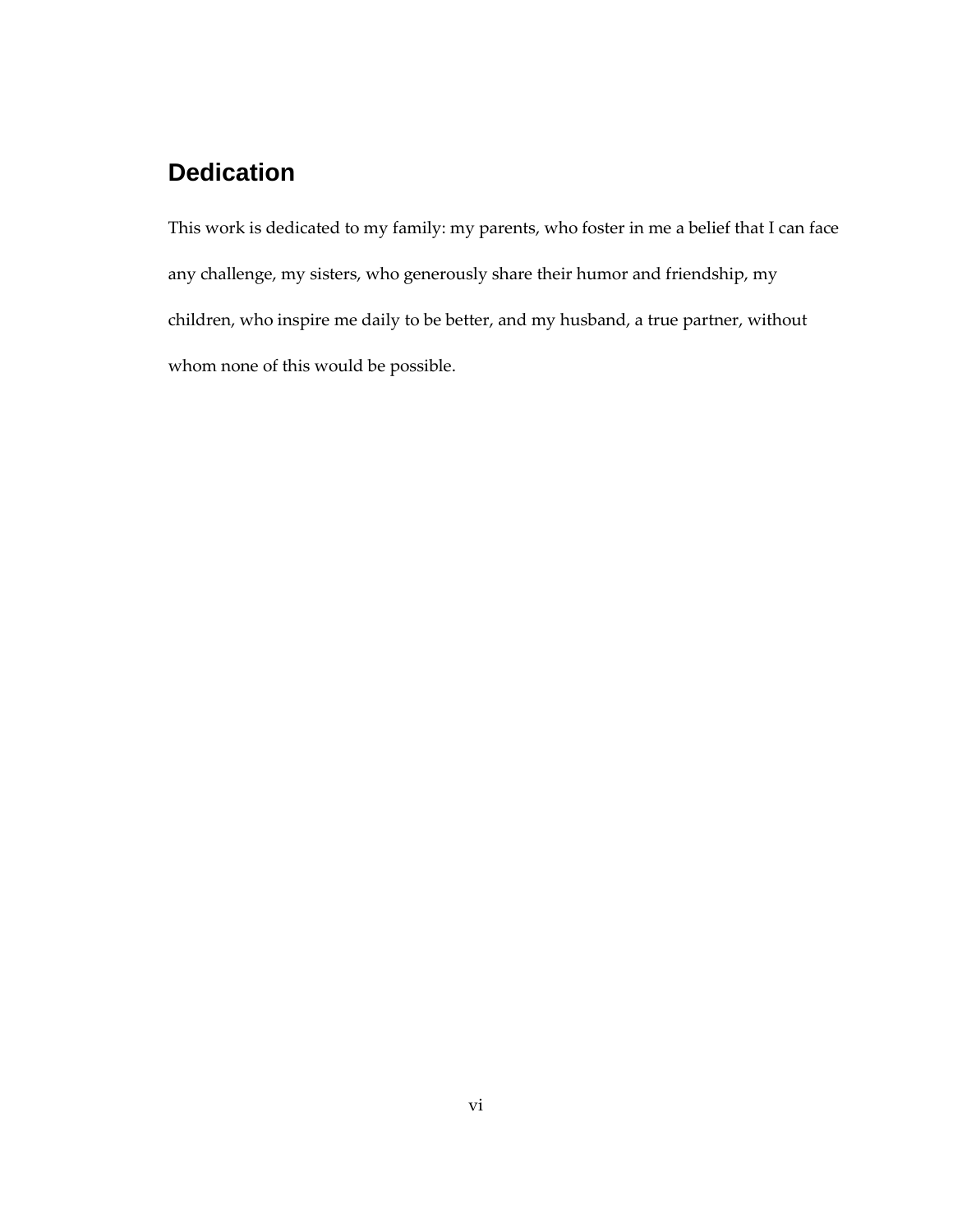# **Contents**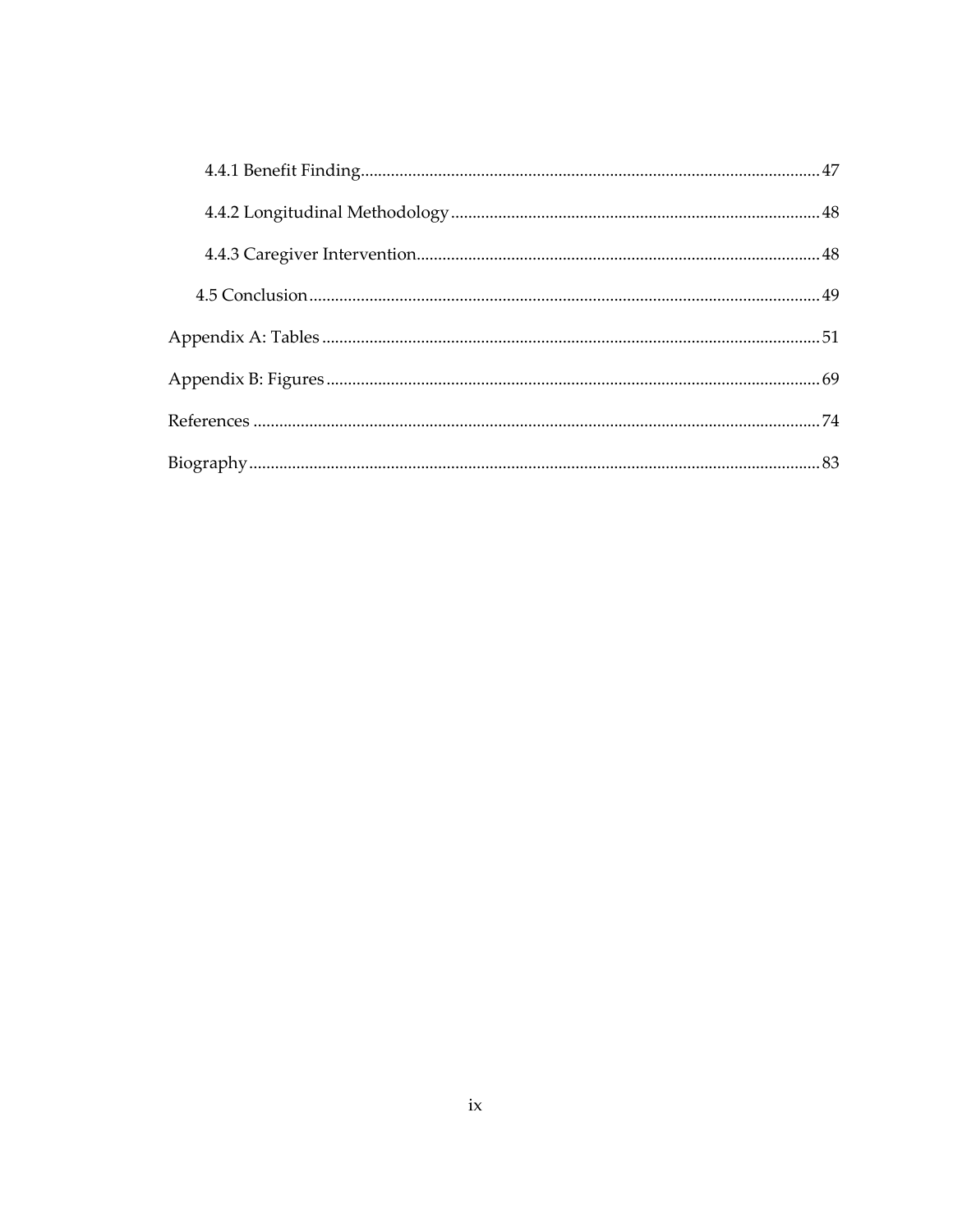# **List of Tables**

| Table 4: PSI Child Domain Subscales: Means and Standard Deviations by Group 54     |  |
|------------------------------------------------------------------------------------|--|
| Table 5: Correlations between Demographic and Illness Factors and Outcome Measures |  |
| Table 6: Correlations between Outcome Variables within the Survivor Group56        |  |
| Table 7: Correlations between Predictor and Outcome Variables within the Survivor  |  |
| Table 8: Correlations between Coping Mechanisms and Outcome Variables within the   |  |
| Table 9: Questionnaire Means and Standard Deviations by Diagnostic Category59      |  |
| Table 10: Hierarchical Regression Analyses Predicting PSI Child Domain from        |  |
| Table 11: Hierarchical Regression Analyses Predicting PSI Parent Domain from       |  |
| Table 12: Hierarchical Regression Analyses Predicting BSI Depression from          |  |
| Table 13: Hierarchical Regression Analyses Predicting BSI Anxiety from Demographic |  |
| Table 14: Hierarchical Regression Analyses Predicting BSI Somatization from        |  |
| Table 15: Hierarchical Regression Analyses Predicting PECI Guilt and Worry from    |  |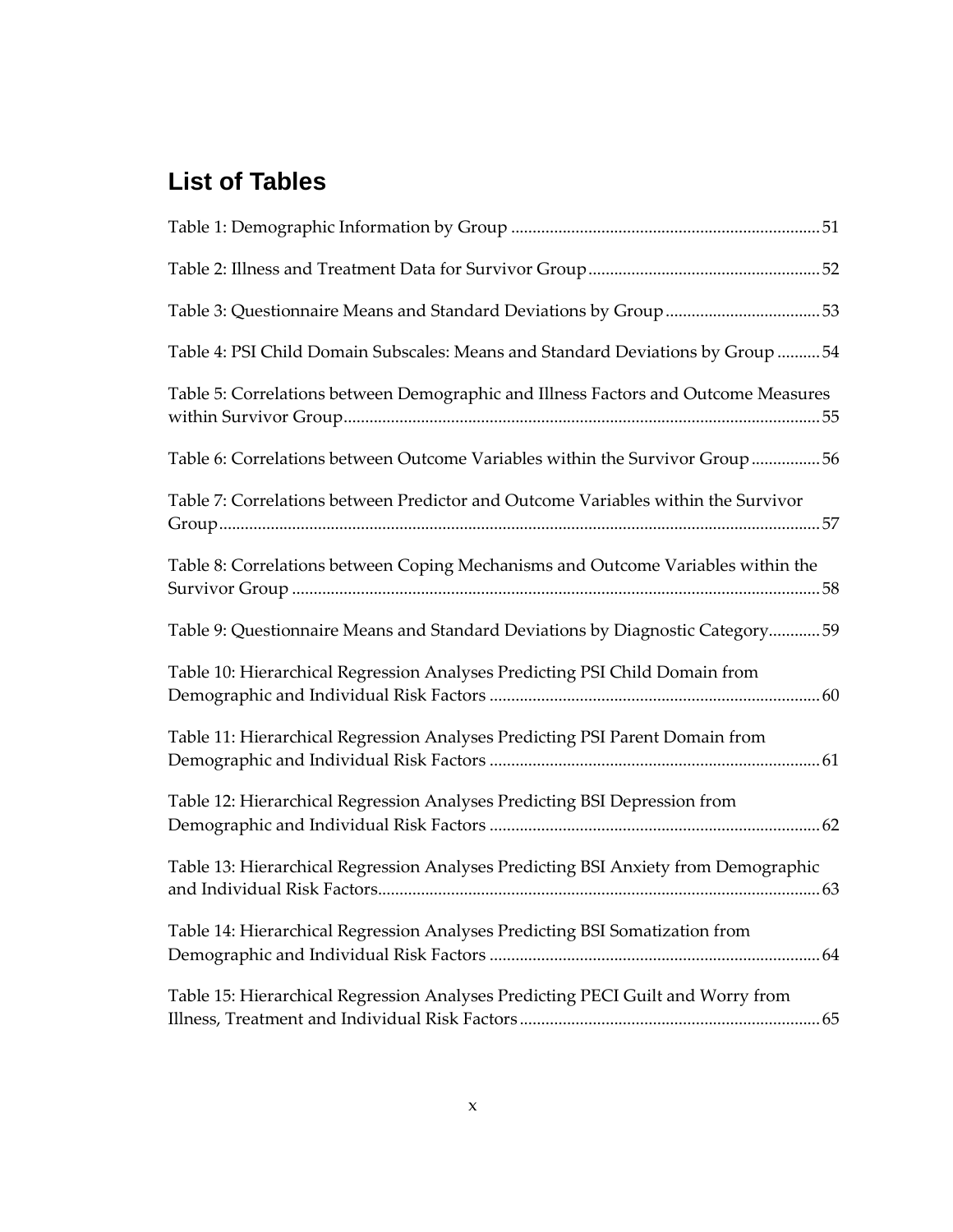| Table 16: Hierarchical Regression Analyses Predicting PECI Unresolved Sorrow and      |  |
|---------------------------------------------------------------------------------------|--|
|                                                                                       |  |
|                                                                                       |  |
| Table 17: Hierarchical Regression Analyses Predicting PECI Long-term Uncertainty from |  |
|                                                                                       |  |
|                                                                                       |  |
| Table 18: Hierarchical Regression Analyses Predicting PECI Emotional Resources from   |  |
|                                                                                       |  |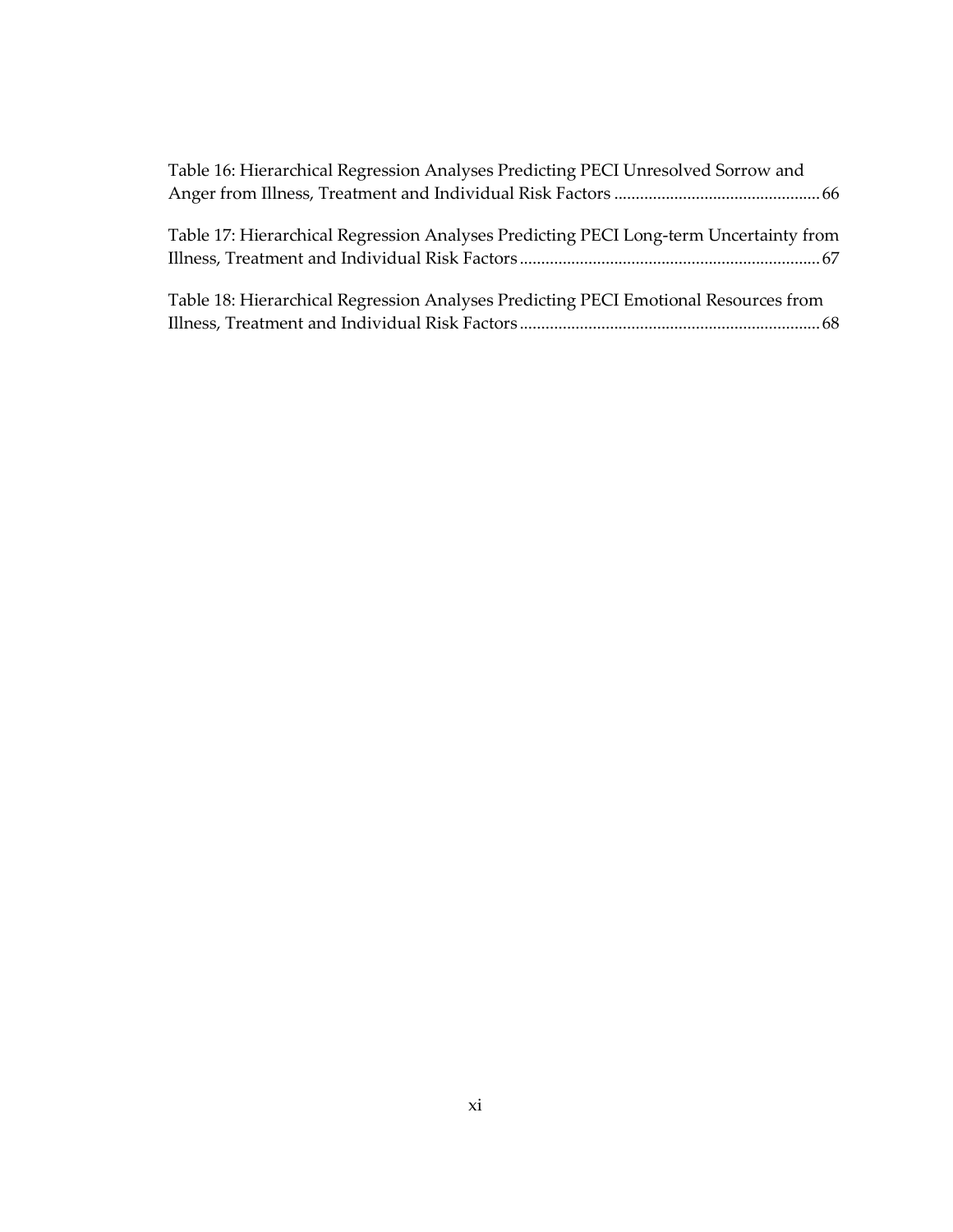# **List of Figures**

| Figure 4: Interaction Effects for Diagnostic Category and Treatment Intensity on PECI |  |
|---------------------------------------------------------------------------------------|--|
| Figure 5: Interaction Effects for Diagnostic Category and Treatment Intensity on PECI |  |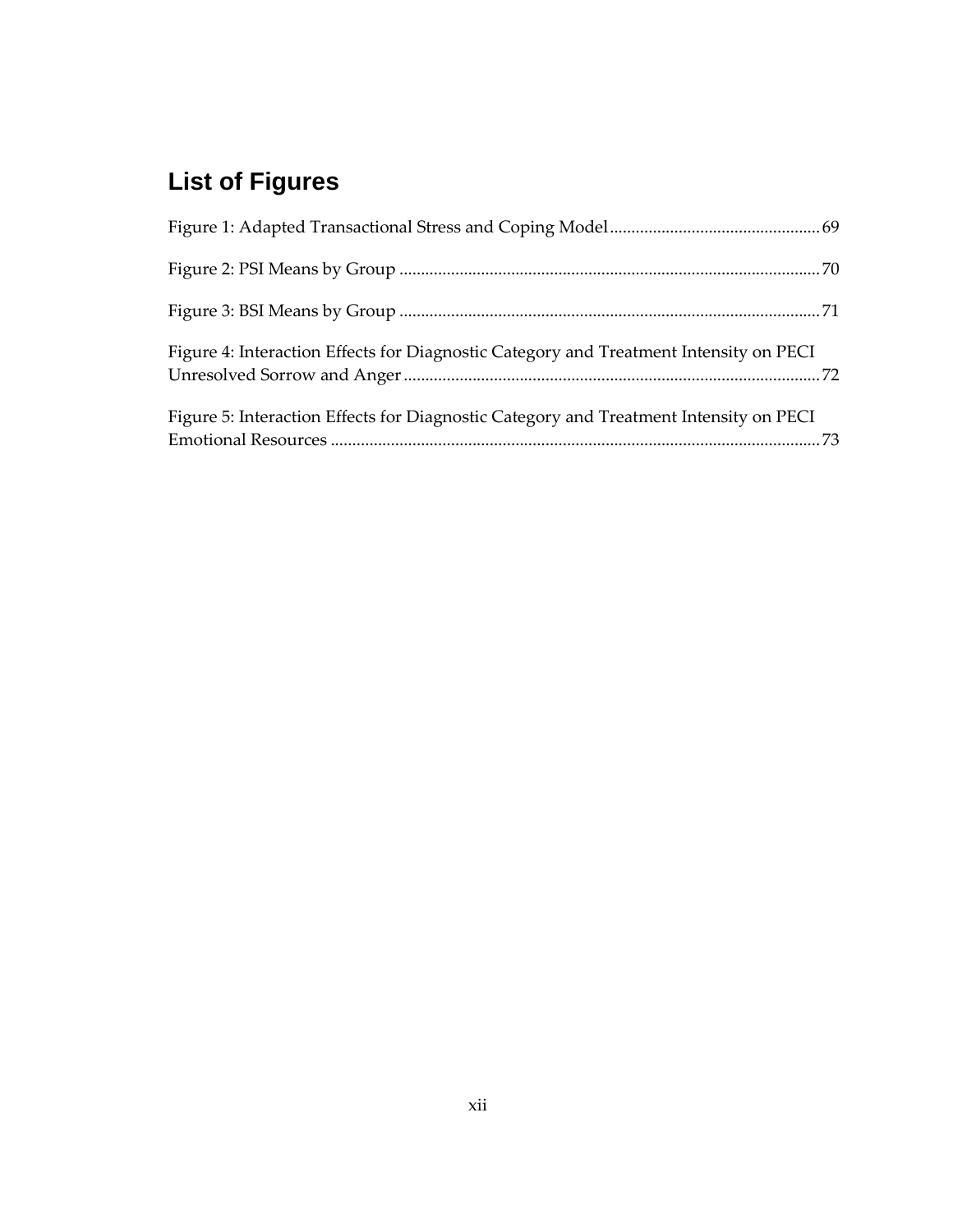## **Acknowledgements**

I would like to acknowledge that this work would not have been possible without the assistance and support of many individuals. First, I thank my husband Kevin, and my children, Ellen Elizabeth and Conlon James, for their unconditional love, patience and understanding.

I owe a debt of gratitude to the entire Pediatric Psychology research team at Duke for their assistance and support in completing this research. Special thanks go to Kristi Hardy, for her statistical consultation and moral support, and to Tori Willard, for her tireless work and collegiality. Most of all, I thank my advisor, mentor and role model, Melanie Bonner, whose daily support and encouragement through this process enabled me to be successful, personally and professionally.

I appreciate the time and effort of my whole committee (Dr. Melanie Bonner, Dr. John Curry, Dr. Phil Costanzo and Dr. Sri Gururangan) in reading and providing feedback on my dissertation proposal and final draft.

Thank you to my sister, Amy Conlon, for her editorial assistance as I prepared the final draft.

Finally, I would like to acknowledge the mothers of pediatric cancer survivors who took precious time and energy from their busy days to participate in this study in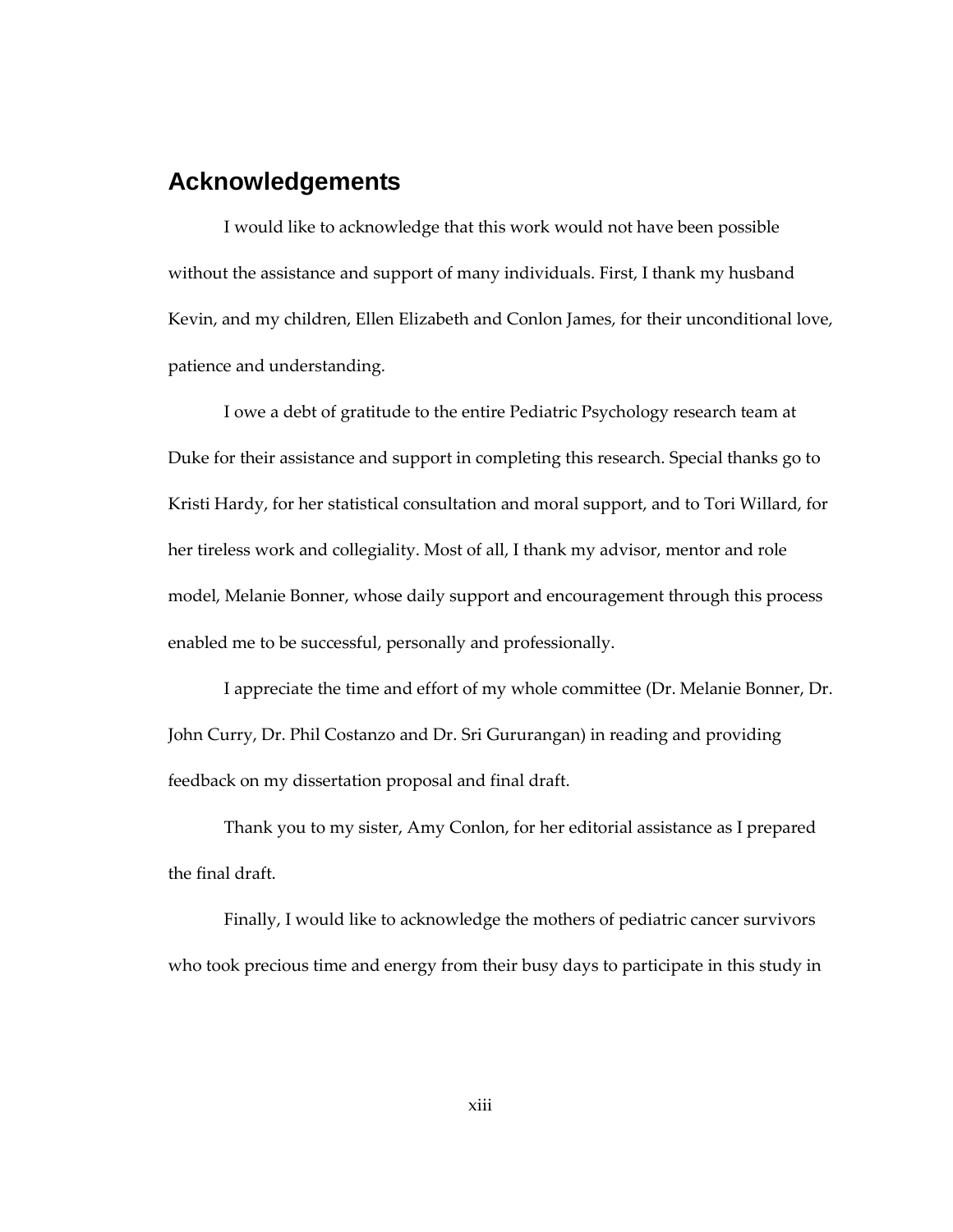the hopes that their experiences might someday help another family in need. Their generosity continues to inspire me.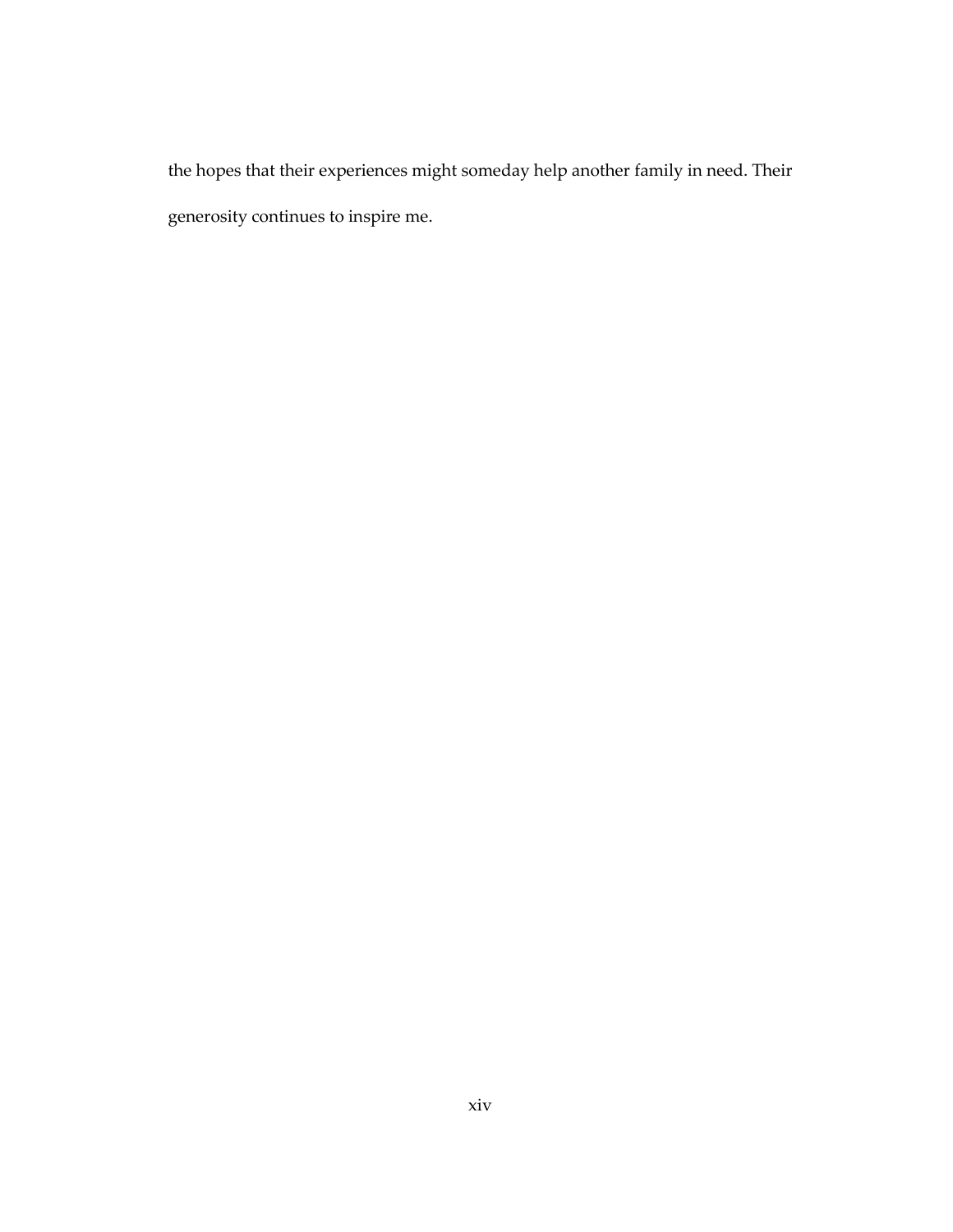## **1. Introduction**

Cure rates for childhood cancer now exceed 75%, up from 30% in 1960 (ACS, 2007). As the new population of pediatric cancer survivors and their families grows, there is increased need for psychosocial research on adjustment and its predictors. Indeed, because parents serve as the primary caregiver and decision maker for their children, parental adaptation to the long-term cancer experience impacts the adjustment and quality of life of the cancer survivor and the entire family system.

Parents of pediatric cancer survivors often face residual effects of the disease and its treatment, plus the risk of newly emerging late effects or disease recurrence, that require significant long-term follow-up and care. In addition to concerns about physical health, pediatric cancer survivors often experience late effects including cognitive and learning deficits. These concerns require vigilance and action on the part of the parent to identify and meet their child's unique academic and social needs (Hutchinson & Bonner, 2008). There is a growing body of literature supporting the conclusion that parental stress and distress continue well past the completion of treatment, which suggests parents struggle with adapting to the "new normal" and continue to have fears about the long-term health and wellbeing of their child (Hutchinson, Willard, Hardy, & Bonner, in press; Kazak et al., 2004; Van Dongen-Melman et al., 1995; Van Dongen-Melman, Van Zuuren, & Verhulst, 1998; Vrijmoet-Wiersma et al., 2008).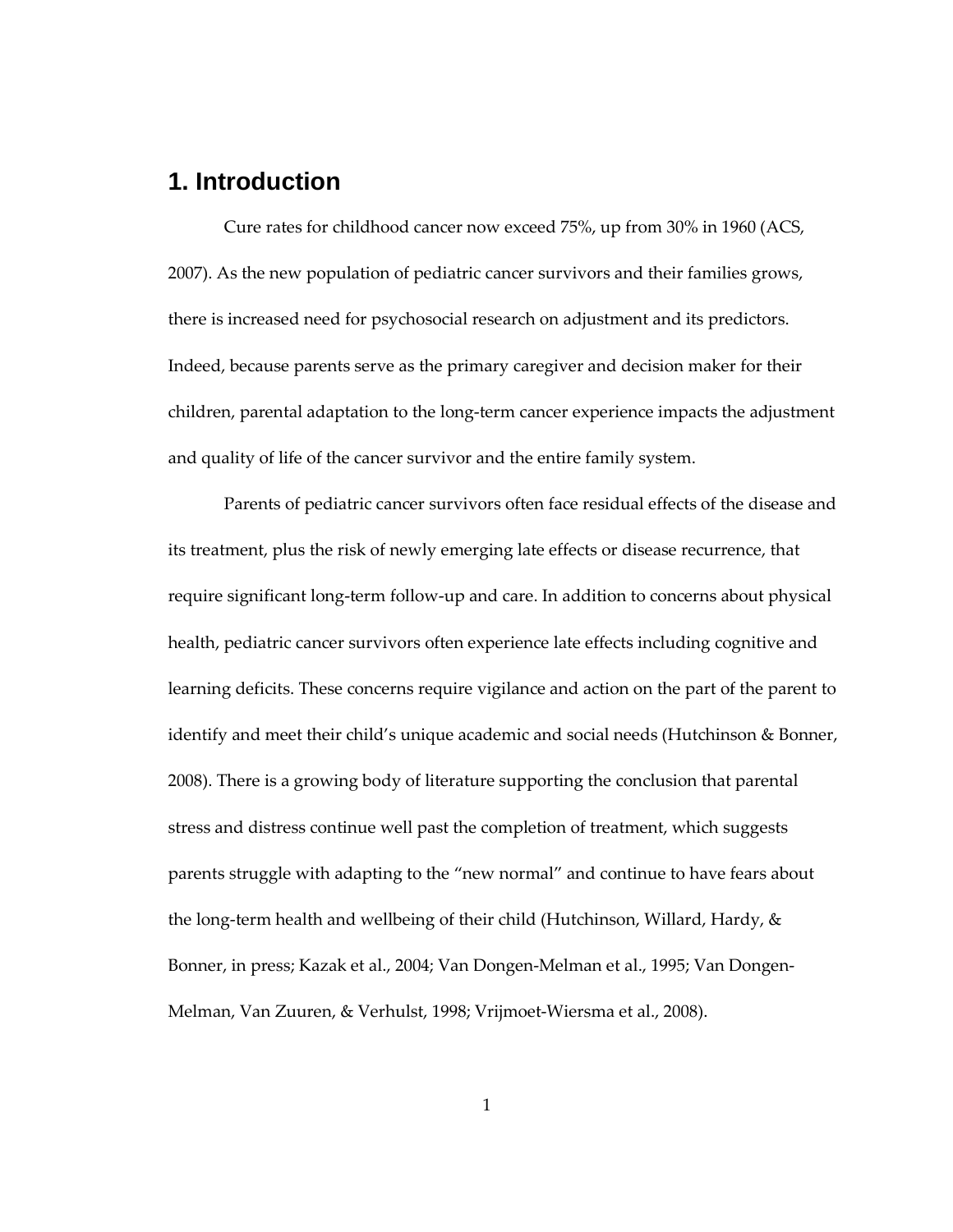There is also evidence of variability in the adjustment of parents of pediatric cancer survivors. While research suggests that caring for a survivor takes an emotional and physical toll on parents (Hardy et al., 2008; Norberg, 2007), new findings suggest that many parents are able to identify benefits and positive outcomes associated with their child's disease (Kim, Schulz, & Carver, 2007; Stuber, 2006). Given this variability, it is important to identify the factors associated with parental adjustment. Guided by the Transactional Stress and Coping (TSC) model of parental adjustment to childhood illness, family functioning and coping style have been identified as individual variables that may mediate the adjustment process in parents of pediatric cancer survivors.

## **1.1 Sources of Stress**

Childhood cancer has distinct and persistent psychosocial effects on parents of survivors. Recent qualitative research has revealed numerous stressors for parents of survivors, including stress related directly to the cancer, such as secondary illness, disabilities, attentional deficits, and loss of normal life and activities, as well as parenting stressors, such as ongoing feelings of grief, loss and uncertainty (Patterson, Holm, & Gurney, 2004). Moreover, these stressors remain salient sources of distress and considerable strains on family resources well after treatment is completed. Indeed, research suggests that the treatment itself has little or no effect on reported problems; however, when treatment leads to long-term sequelae in the child, parents experience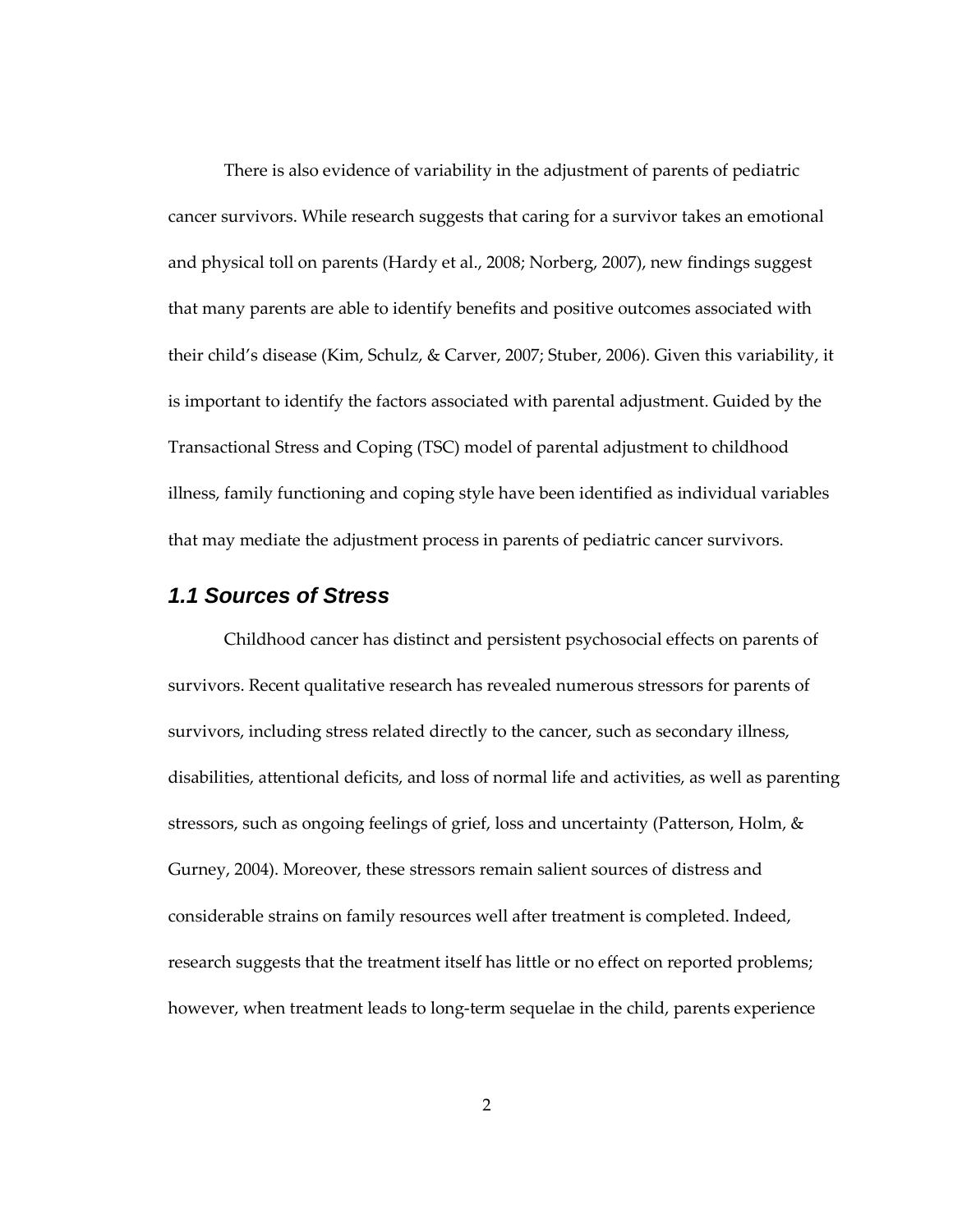significant effects, including symptoms of depression and anxiety. This suggests that it is not the acute stressors during active treatment, but the emergence of new disease related stressors that impact parent adjustment (Van Dongen-Melman et al., 1995; Van Dongen-Melman et al., 1998).

### **1.1.1 Physical and Cognitive Late Effects**

Studies of pediatric cancer survivors have examined many salient potential stressors with which caregivers must cope, including physical risks (e.g., secondary cancer and endocrine issues), cognitive late effects, and impaired social functioning (Nagarajan et al., 2003; Oeffinger & Hudson, 2004; Oeffinger et al., 2004; Zebrack et al., 2004). Physical health consequences for cancer survivors vary as a result of diagnosis and treatment intensity, and may include endocrine dysfunction, bladder or kidney disease, cardiomyopathy, osteoporosis, infertility, secondary cancers, hearing loss, and neurocognitive deficits (Oeffinger & Hudson, 2004; Oeffinger et al., 2004). Indeed, the Childhood Cancer Survivor Study, a retrospective study of adult survivors of childhood cancer, revealed that survivors are 3.3 times more likely than their siblings to have a chronic medical condition, and 8.2 times more likely to have a severe or life-threatening condition (Oeffinger et al., 2006).

Brain tumors and leukemia, specifically acute lymphocytic leukemia (ALL), have been the focus of many studies of neurocognitive outcomes in cancer survivors because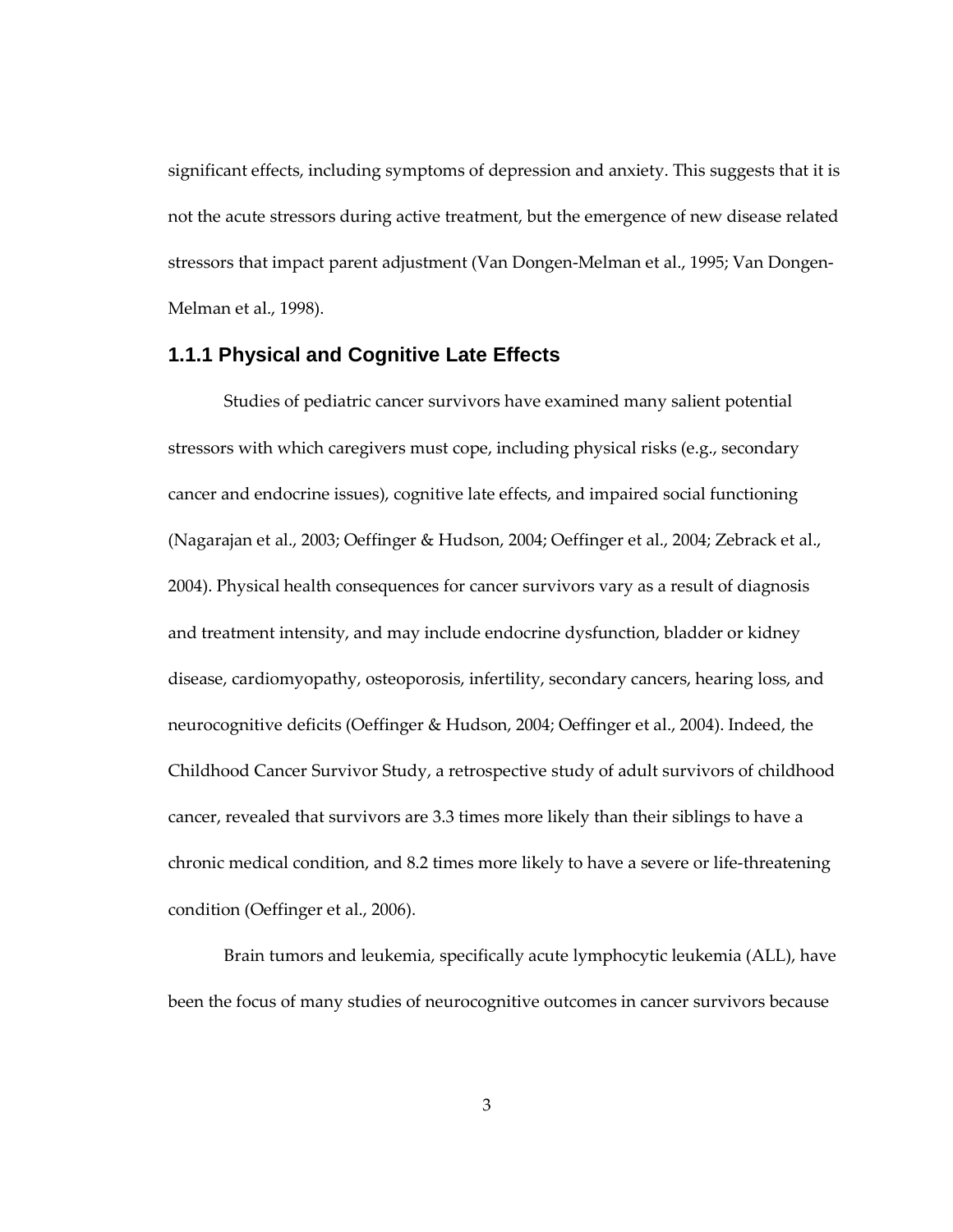they have the most profound effect on functioning directly and indirectly, as a result of treatment to the central nervous system (CNS) (Armstrong & Mulhern, 1999; Moore, 2005). Brain tumors and ALL are also the two most common forms of childhood cancer; children with malignant tumors of the brain and central nervous system account for approximately 20% of all childhood cancer diagnoses, while children with leukemia (cancer of the blood) comprise approximately 30% (ACS, 2007).

Children with ALL are at high risk for brain metastases; therefore, treatment often targets the CNS. Traditionally, CNS preventative therapy has included cranial radiation therapy (CRT) and intrathecal chemotherapy, usually with methotrexate. Due to the risks of CNS toxicity, treatment is now usually limited to intrathecal and systemic chemotherapy. However, use of intrathecal methotrexate still places children at an elevated risk for neurocognitive sequelae, including difficulties with attention, memory, and visual-motor integration (Butler & Mulhern, 2005). When neurocognitive impairments do occur, they have a significant impact on a child's success in school, self esteem, social relationships, and long-term quality of life.

Children with brain tumors are also at high risk for late effects. In the physical domain, survivors may experience hearing loss, vision loss, growth failure, seizure disorder, endocrine dysfunction, chronic fatigue and gross and fine motor impairments (Armstrong & Mulhern, 1999). In the cognitive domain, survivors experience deficits in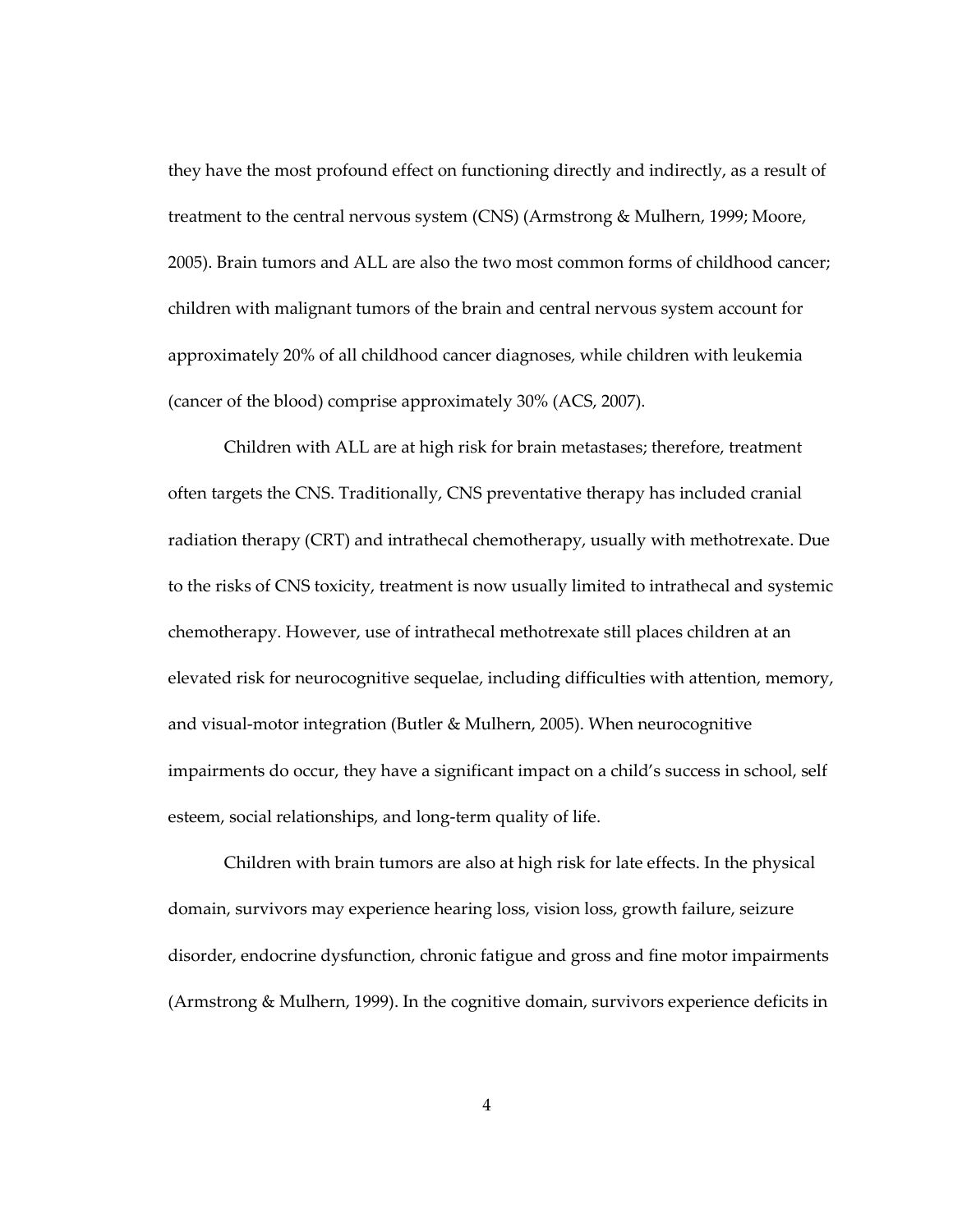memory (Dennis et al., 1991), academic (Armstrong & Mulhern, 1999) and attentional functioning (S. J. Thompson et al., 2001). Rates of late effects vary as a function of gender, age at treatment, tumor type, tumor location and treatment type (Butler & Copeland, 2002; Moore, 2005; Mulhern, Kovnar, Kun, Crisco, & Williams, 1988). Although children with brain tumors are a heterogeneous group, they are a distinct and unique subgroup of survivors that are clearly placed at the greatest risk for severe late effects due to the disease and its treatments.

Ongoing social impairments in survivors of cancer, including social isolation, may also contribute to the difficult task of parenting a survivor (Patenaude & Kupst, 2005; Vannatta, Gartstein, Short, & Noll, 1998). In addition to frequent absences from school and social functions and physical symptoms (such as chronic fatigue), there may be a neurocognitive aspect to cancer survivors' social impairments. Indeed, children treated for brain tumors exhibit higher levels of social impairment, including deficits in facial expression recognition (Bonner et al., 2008). Moreover, children treated for brain tumors are at increased risk for acquiring nonverbal learning disabilities (Buono et al., 1998). Nonverbal learning disabilities are characterized by problems in social perceptions, social judgment and social interaction skills. These effects, which emerge over time, can negatively impact a child's quality of life in both the academic and social realm.

5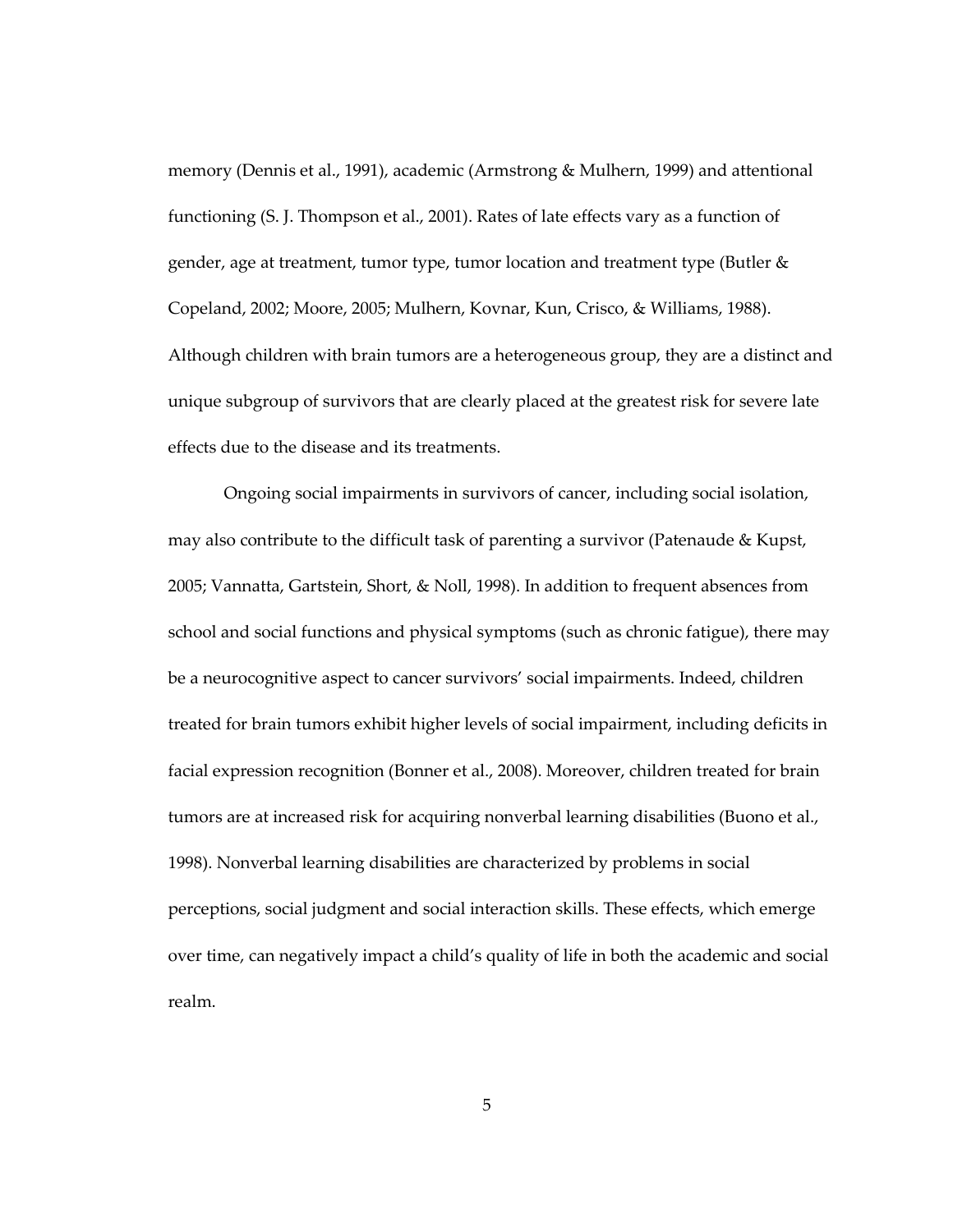The physical and cognitive late effects exhibited in cancer survivors extend the impact of the disease indefinitely, posing additional and chronic parenting and caregiver stress. Recent research indicates that parents of learning or cognitively disabled children exhibit higher levels of distress than do parents of nondisabled children (Baker & McCal, 1995; Dyson, 1996; Fuller & Rankin, 1994). This stress may, in turn, impact the cognitive and social development of survivors. Indeed, it has recently been proposed that the relationship between family stress and survivors' neurodevelopmental sequelae is bidirectional (Peterson & Drotar, 2006).

## **1.1.2 Emotional Adjustment**

In addition to coping with their child's physical, cognitive and social issues, parents must cope with their own emotions, which may include grief, loss, and uncertainty about the future. Van-Dongen-Melman and colleagues (1998) used qualitative techniques to gain insight into the emotional experiences of parents of childhood cancer survivors. There were several domains in which parents experienced a sense of loss. Nearly every parent reported a loss of positivity towards life and a sense that they would never again be the same relaxed person they had been prior to their child's diagnosis. Many parents also reported a heightened vulnerability to traumatic experiences that renders them less able to cope with stressors. A third loss was that of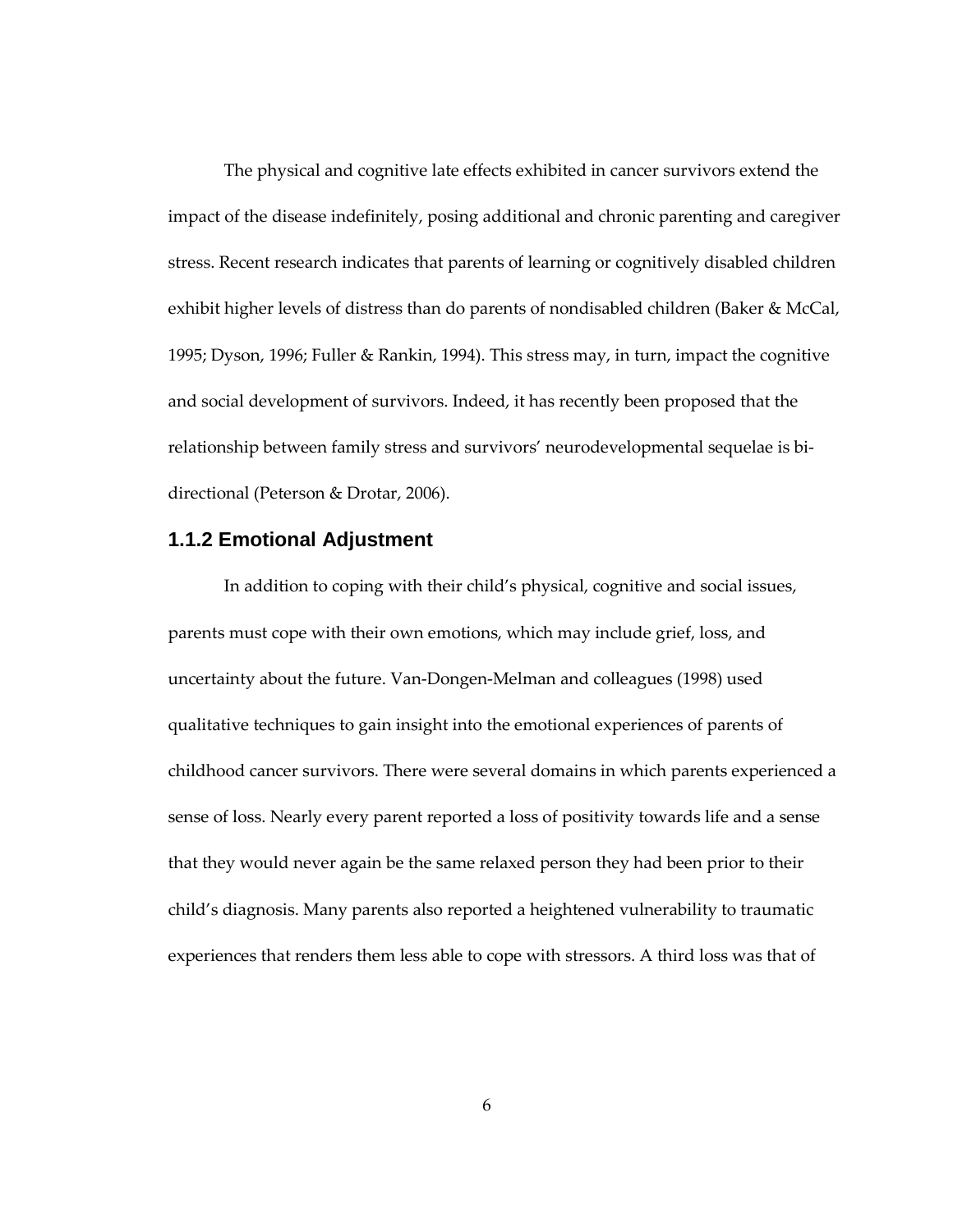time and energy that was spent caring for their ill child who could have been spent differently had their child not been ill.

Late effects also contribute to parents' sense of loss with respect to the child. Parents in Von Dongen-Melman's sample described the loss of the child they had prior to the cancer; although their child was cured of cancer, he or she was not necessarily the same healthy child as before. Some of the children became mentally and/or physically handicapped as a result of their disease, contributing to the loss of the image and reality of a healthy child (Van Dongen-Melman et al., 1998). These reports are consistent with the cumulative findings that parents of children with disabilities and chronic illness suffer long-term periodic sadness (Burke, Hainsworth, Eakes, & Lindgren, 1992). Indeed, parents report "chronic sorrow" – prolonged feelings of loss, grief, disappointment and fear in response to continual losses associated with chronic illness. This sorrow is appropriate, considering the many challenges of parenting a chronically ill child, and does not meet criteria of clinical psychopathology. Unfortunately, it often goes unrecognized and untreated (Bonner et al., 2006).

Parenting a cancer survivor also requires coping with uncertainty about the future. Uncertainty, characterized by not knowing what caused the cancer, not knowing the child's prognosis and not knowing how late effects will impact their child's future, has been linked to psychological distress, characterized by anxiety, depression, cognitive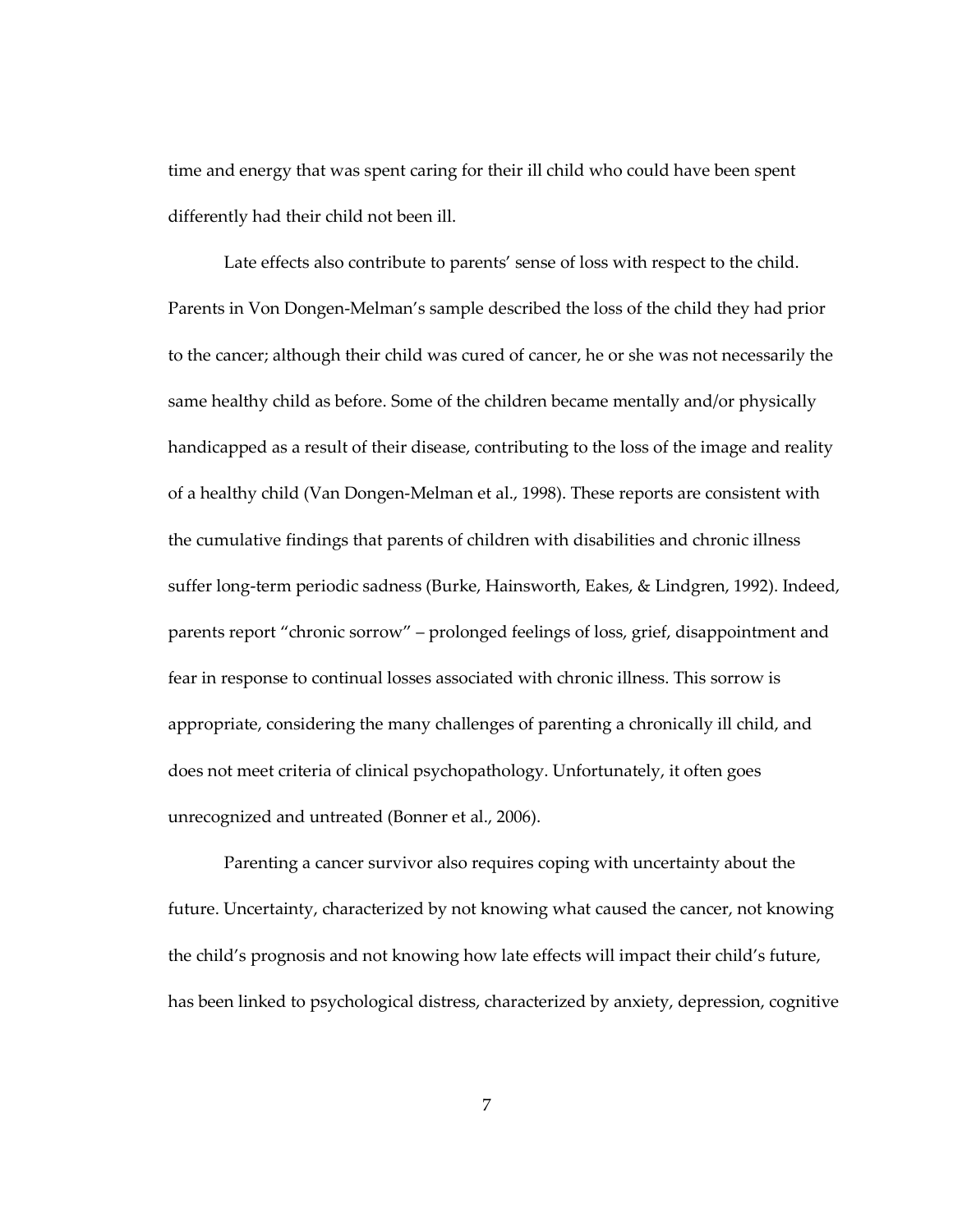disturbances and feelings of helplessness (Stewart & Mishel, 2000). Moreover, a recent review of parental uncertainty and posttraumatic stress literatures also supports a linkage that may be important in developing interventions to support parents of children with serious illnesses (Santacroce, 2003).

## **1.2 Impact of Stress on Caregivers**

The intense caregiving demands elicited by parenting a cancer survivor often exceed that of parenting a healthy child. As such, parents of cancer survivors may be at risk for impaired physical and mental health. A growing body of literature supports the conclusion that some level of parental distress is ongoing, long after treatment is completed. While acute parental distress related to a child's cancer diagnosis may decrease over time, many parents continue to suffer from clinical levels of distress, even five years off treatment (Wijnberg-Williams, Kamps, Klip, & Hoekstra-Weebers, 2006). Indeed, in a recent study of caregivers of pediatric brain tumor patients, parents of offtreatment children reported similar levels of ongoing illness- and caregiving-related distress as parents of children still receiving treatment (Hutchinson et al., in press).

Kazak and colleagues' research on post traumatic stress symptoms (PTSS) and post traumatic stress disorder (PTSD) in parents of cancer survivors provides additional evidence of distress in this population (Alderfer, Cnaan, Annunziato, & Kazak, 2005; Brown, Madan-Swain, & Lambert, 2003; Kazak et al., 2004). PTSS are common in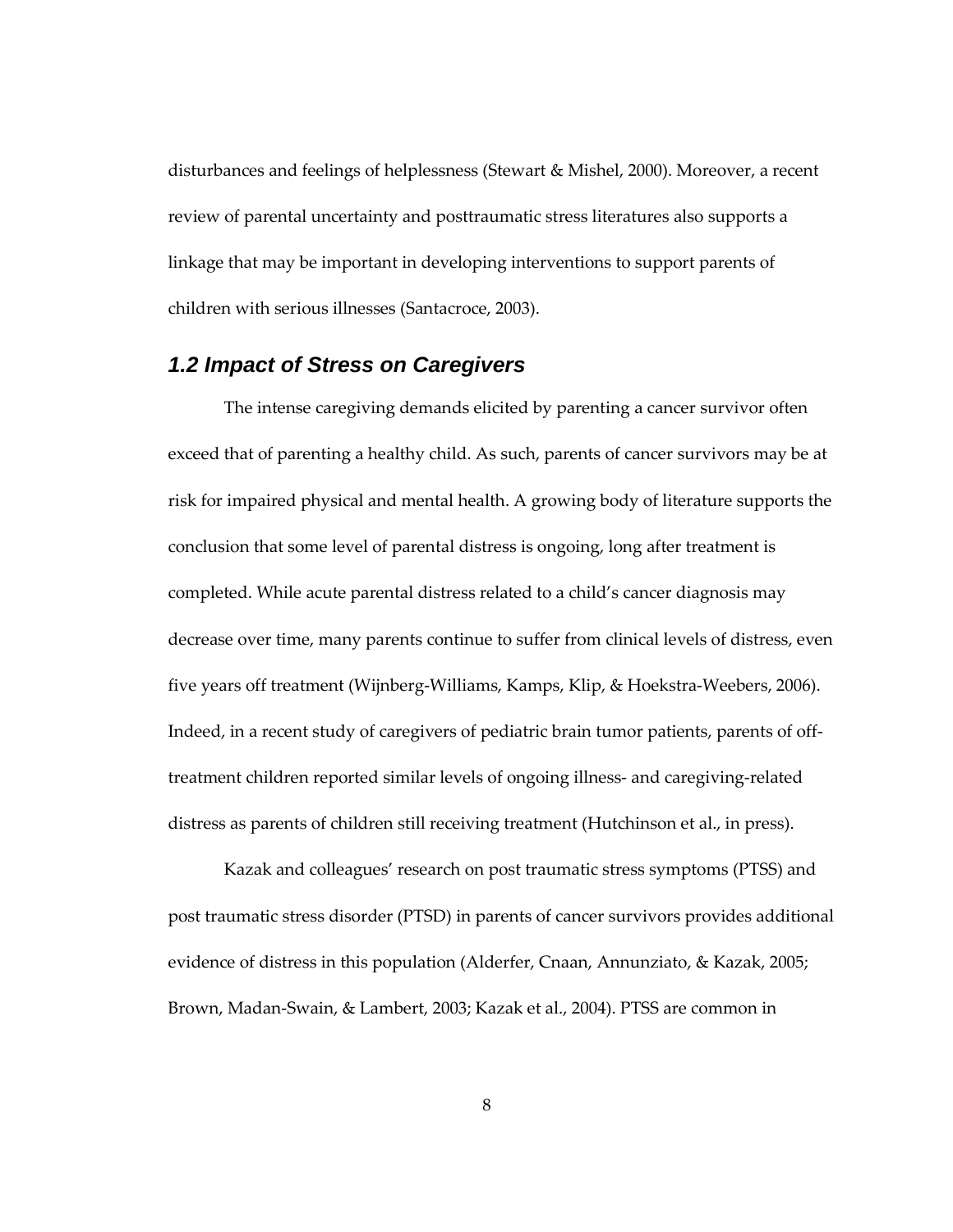families of childhood cancer survivors. Indeed, parents report more symptomology than former patients, with one study reporting that nearly 30% of mothers met diagnostic criteria for PTSD since their child's diagnosis and nearly 20% of families had at least one parent currently meeting criteria for PTSD (Kazak et al., 2004). Core symptoms of PTSD in cancer survivors and their families include avoidance of the illness experience (e.g. hospitals and clinics), intrusion of the cancer experience into daily activities and in response to minor illness, and hypervigilance. These symptoms persist for parents long after treatment ends (Kazak et al., 1997). The fact that parents report even greater symptomology than the patients themselves leads to the characterization of parents as "second order patients" (Lederber, 1998).

Parenting a cancer survivor may be a more prolonged caregiving relationship than parenting other chronically ill children. One study noted that more than 60% of young adult survivors continue to be accompanied to long-term follow-up visits by a parent, more than three times the rate observed for young adults attending a diabetes clinic (Ressler, Cash, McNeill, Joy, & Rosoff, 2003). A more recent study compared parents of adult survivors of pediatric cancer who continued to accompany their children to long-term follow-up clinic appointments and parents of current pediatric cancer patients on or within one year of active treatment (Hardy et al., 2008). The parents of adult survivors reported just as much anxiety and stress referable to their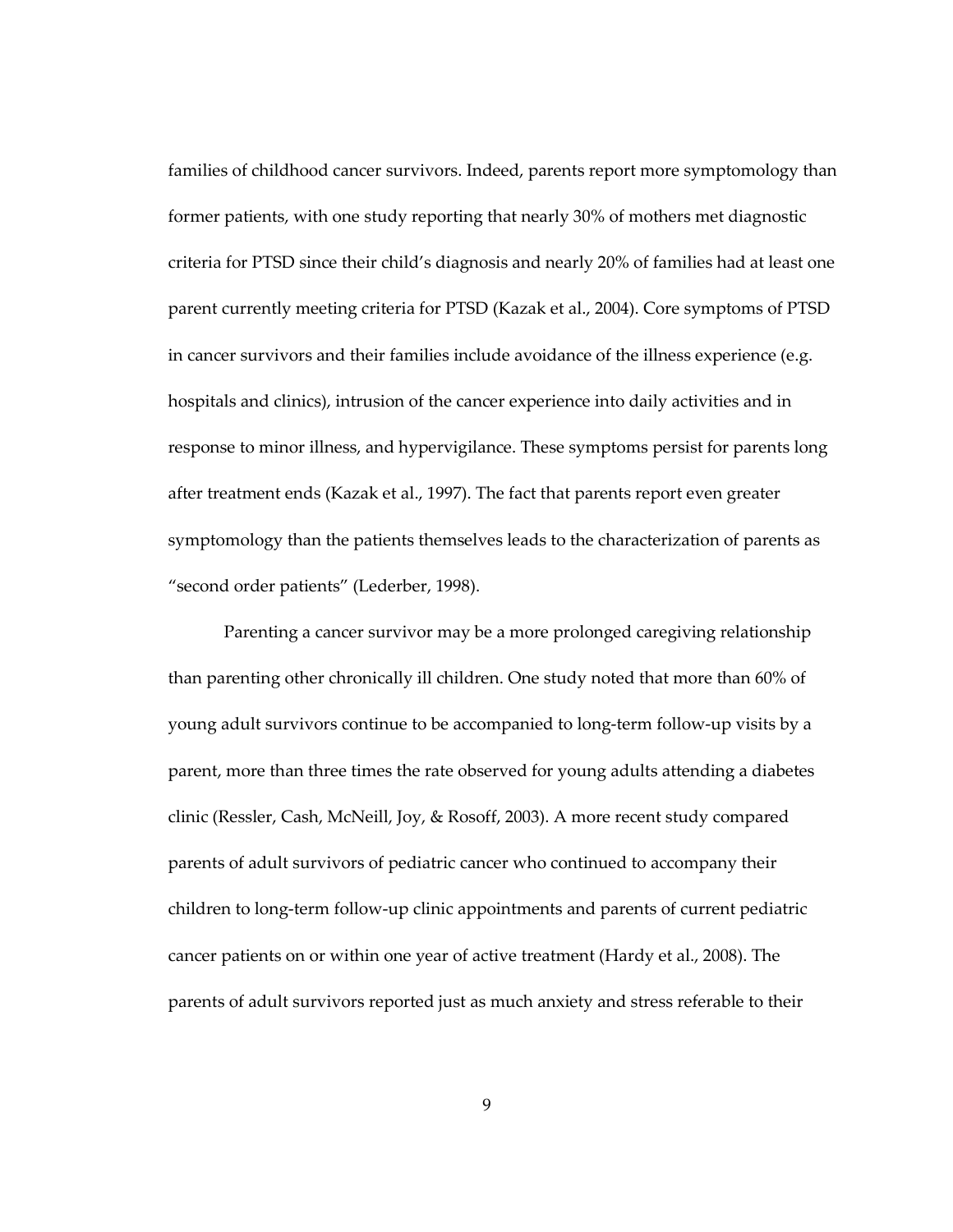child's illness as parents of children on active treatment. These results suggest that parents who continue to accompany their young adult child to clinic may remain psychologically vulnerable many years after the end of treatment and that the impact of having a child with a life-threatening illness may not diminish even years into the child's survivorship.

Such stress and its effect on caregiver health and wellness have been well documented in several other populations. For example, findings in the Alzheimer's literature indicate that the majority of family caregivers experience high levels of caregiving burden (68%) and exhibit depressive symptoms (62%) (Papastavrou, Kalokerinou, Papacostas, Tsangari, & Sourtzi, 2007). Similarly, caregivers of those who have suffered a traumatic brain injury also experience distress, as well as impairment in family functioning (Ergh et al., 2003; Ergh et al., 2002).

The burden of caring for a cancer survivor may be particularly taxing for mothers. Indeed, psychological exhaustion, or "burnout," was assessed in a sample of parents of brain tumor survivors. Mothers of brain tumor survivors reported significantly higher rates of burnout than mothers of healthy children; however, no significant relationship between burnout and parenting a brain tumor survivor was found for fathers (K. E. Robinson, Gerhardt, Vannatta, & Noll, 2007). This finding may be due to the much higher rates of mothers assuming the role of caregiver than fathers.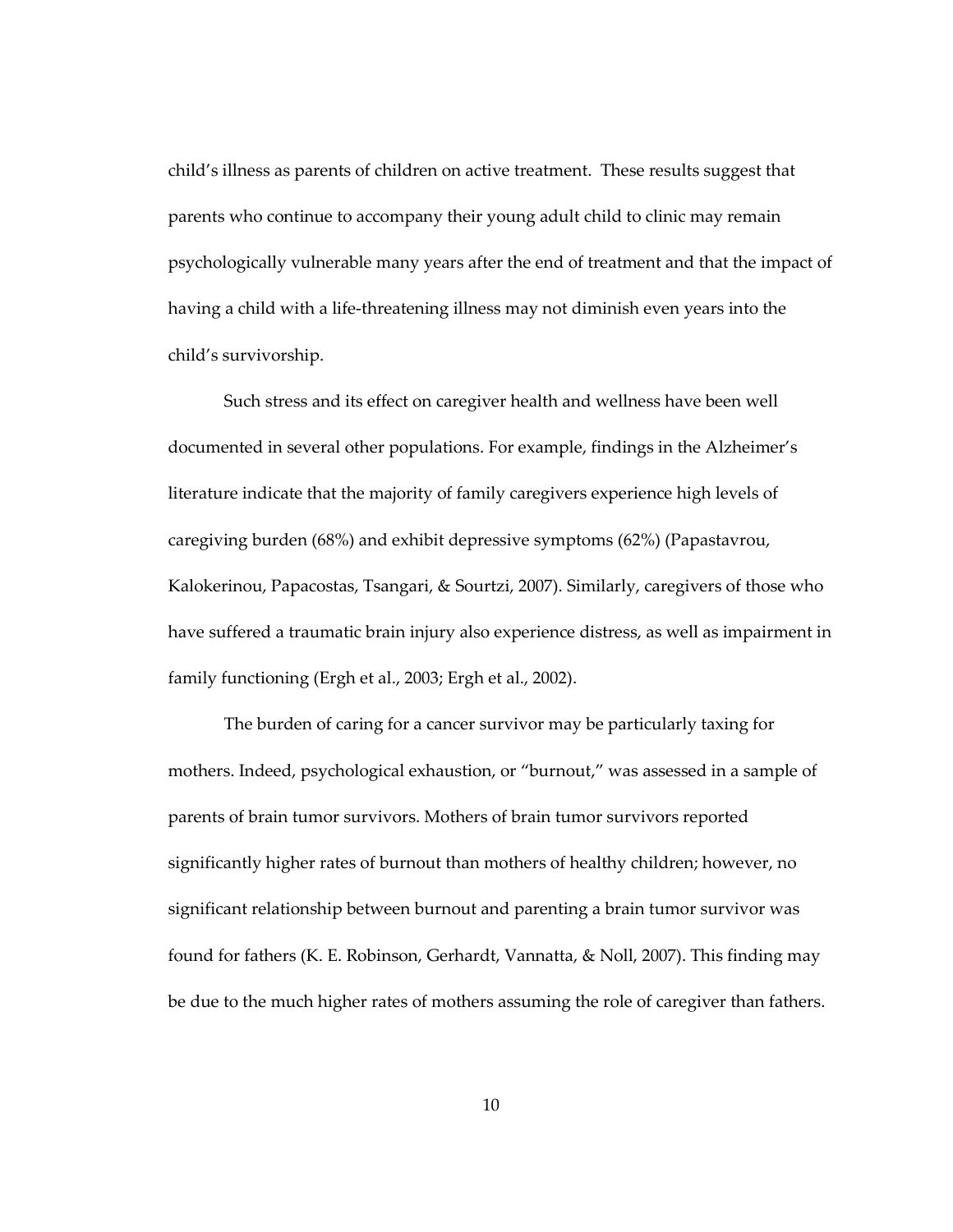Studies of pediatric cancer populations have shown up to 77% of mothers consistently identify themselves as the primary caregiver of a pediatric cancer patient and/or survivor (Bonner et al., 2006).

Elevated levels of stress in parents are associated with poorer outcomes for both parent and child. Parental distress impacts children's quality of life, both directly and indirectly. Indeed, significant relationships were found between maternal depressive symptoms, anxiety, parenting stress and children's quality of life in a recent study of families of pediatric cancer patients (Roddenberry & Renk, 2008). Maternal distress is also associated with higher reported child emotional distress and higher child somatic distress following a cancer diagnosis (Steele, Dreyer, & Phipps, 2004).

Parenting stress may also contribute to poorer physical health outcomes for parents as well. Many studies examining the impact of acute and chronic stress on health have found that increased stress leads to a decrease in immune functioning and an increased risk of infectious disease in healthy individuals (Cohen, Doyle, & Skoner, 1999; Cohen, Tyrrell, & Smith, 1991; Cohen & Williamson, 1991; Herbert & Cohen, 1993; Naliboff et al., 1991). Other commonly reported physical effects on caregiver well-being include insufficient time for rest or exercise, perceived poor health, lowered immune function, and increased rates of mortality, depression and anxiety (Kiecolt-Glaser et al.,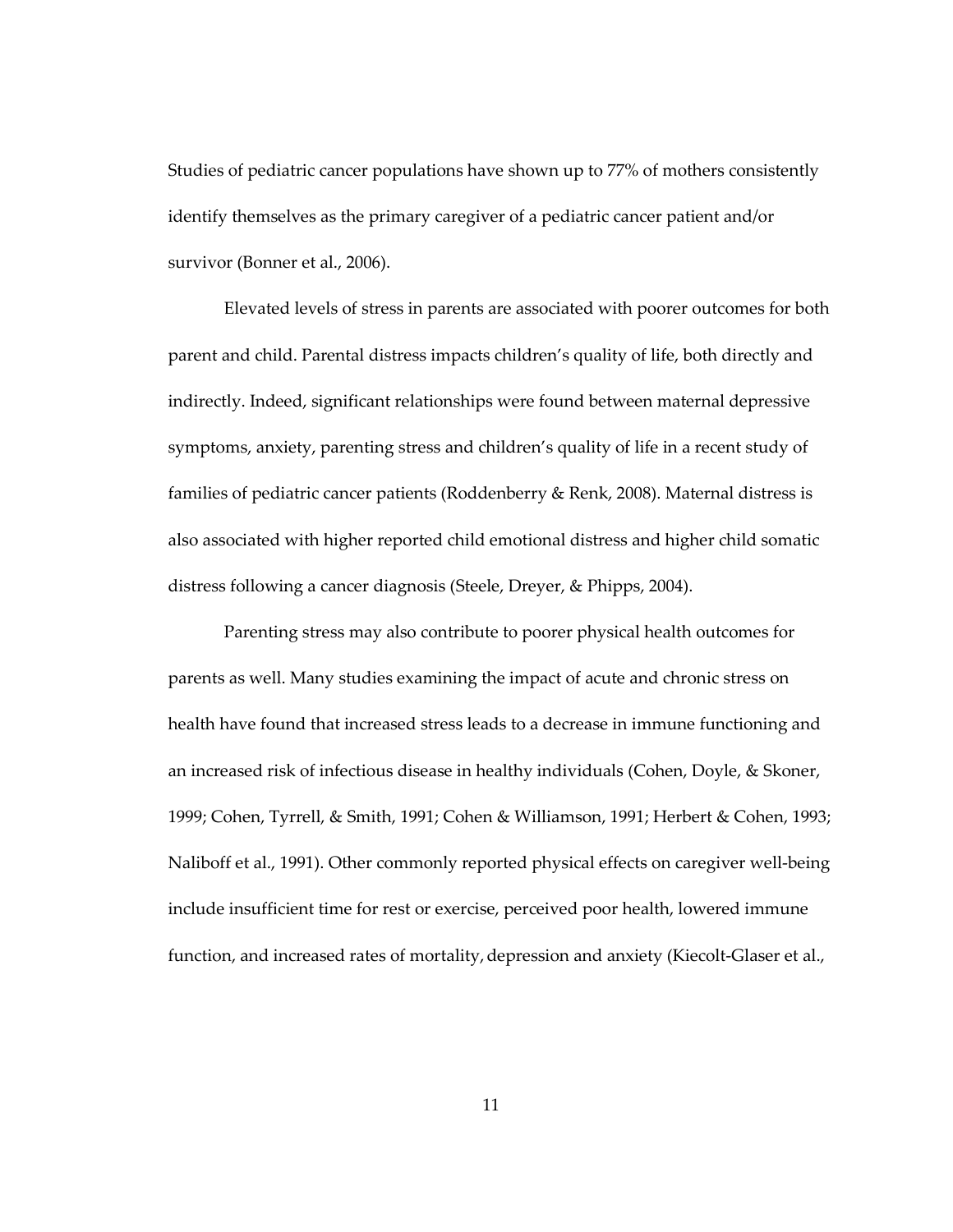1987; Schulz & Beach, 1999). These physical risks also have potential to negatively impact parenting behavior and child outcomes.

Few studies have specifically focused on health and wellness outcomes in parents of cancer survivors. One study followed parents of childhood cancer patients for a period of 18 months and found no improvement of parent physical and mental wellbeing over time (Svavarsdottir, 2005). However, one small Taiwanese study compared the physical health of parents of children in active treatment and parents of children off treatment (Chien et al., 2003). They found that while parents of children off treatment reported better overall health and wellbeing than parents of children in active treatment, their health was poorer than a normative sample.

Similar to other pediatric populations, there is significant variability in the adaptation and adjustment of parents (Van Dongen-Melman et al., 1998). Overall, the research on adaptation indicates that childhood chronic illness is a significant life stressor leading to increased risk for psychological adjustment problems (Goldberg, Morris, Simmons, Fowler, & et al., 1990; Kazak & Barakat, 1997; R. J. Thompson, Jr. & Gustafson, 1996). Despite significant sources of stress, results of research on parents of cancer survivors to date has yielded conflicting results, some indicating overall high rates of good adjustment (Frank, Brown, Blount, & Bunke, 2001) while others indicate high levels of persistent distress (Hutchinson et al., in press; Sloper, 2000; Van Dongen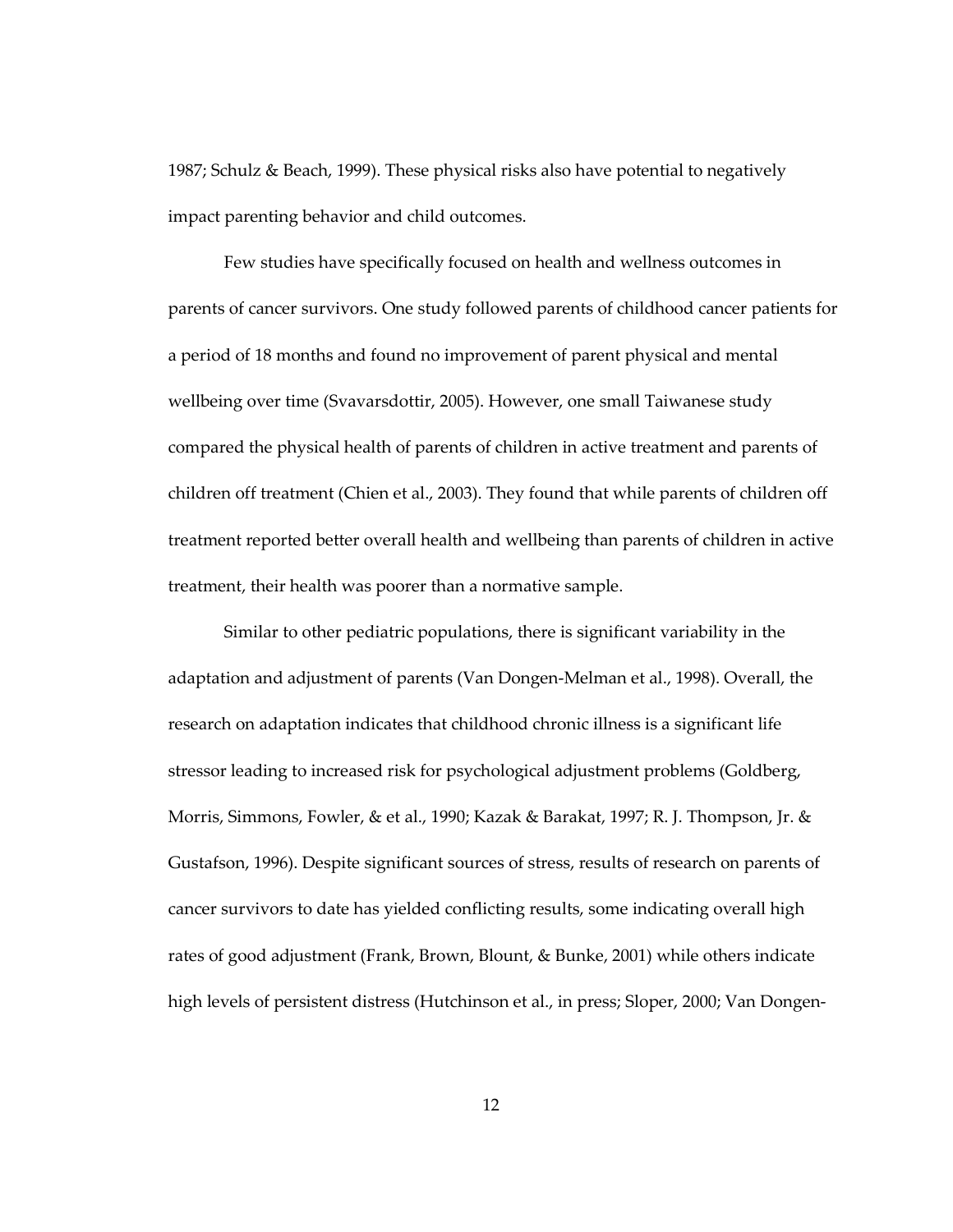Melman et al., 1998; Wijnberg-Williams et al., 2006). Moreover, recent research has revealed that some parents reporting finding benefits, such as personal growth, as a result of their experiences with their child's cancer (Kim et al., 2007; Stuber, 2006). Recognition of variability in psychological adjustment has prompted efforts to distinguish the correlates of adjustment that identify individuals at high risk for adjustment problems. There is some evidence that this variability is not linked directly to child factors, such as diagnosis and treatment intensity. Therefore, it is crucial to examine parental variables that may serve to mediate the stress and coping process.

## **1.3 Transactional Stress and Coping Model**

The transactional stress and coping (TSC) model (Figure 1) proposed by Thompson and Gustafson (1996) is a model for maternal adaptation to stress that views chronic illness as a potential stressor to which the individual and family system endeavor to adapt. The illness parameters in the TSC model reflect illness type and severity; the demographic parameters in the model include gender, age and socioeconomic status. The focus on the model, however, is on the child and maternal adaptational processes that contribute over and above the contributions of illness and demographic parameters.

Guided by Lazarus and Folkman's (1984) cognitive model of stress and coping, Thompson and colleagues included coping methods (Folkman & Lazarus, 1988b) and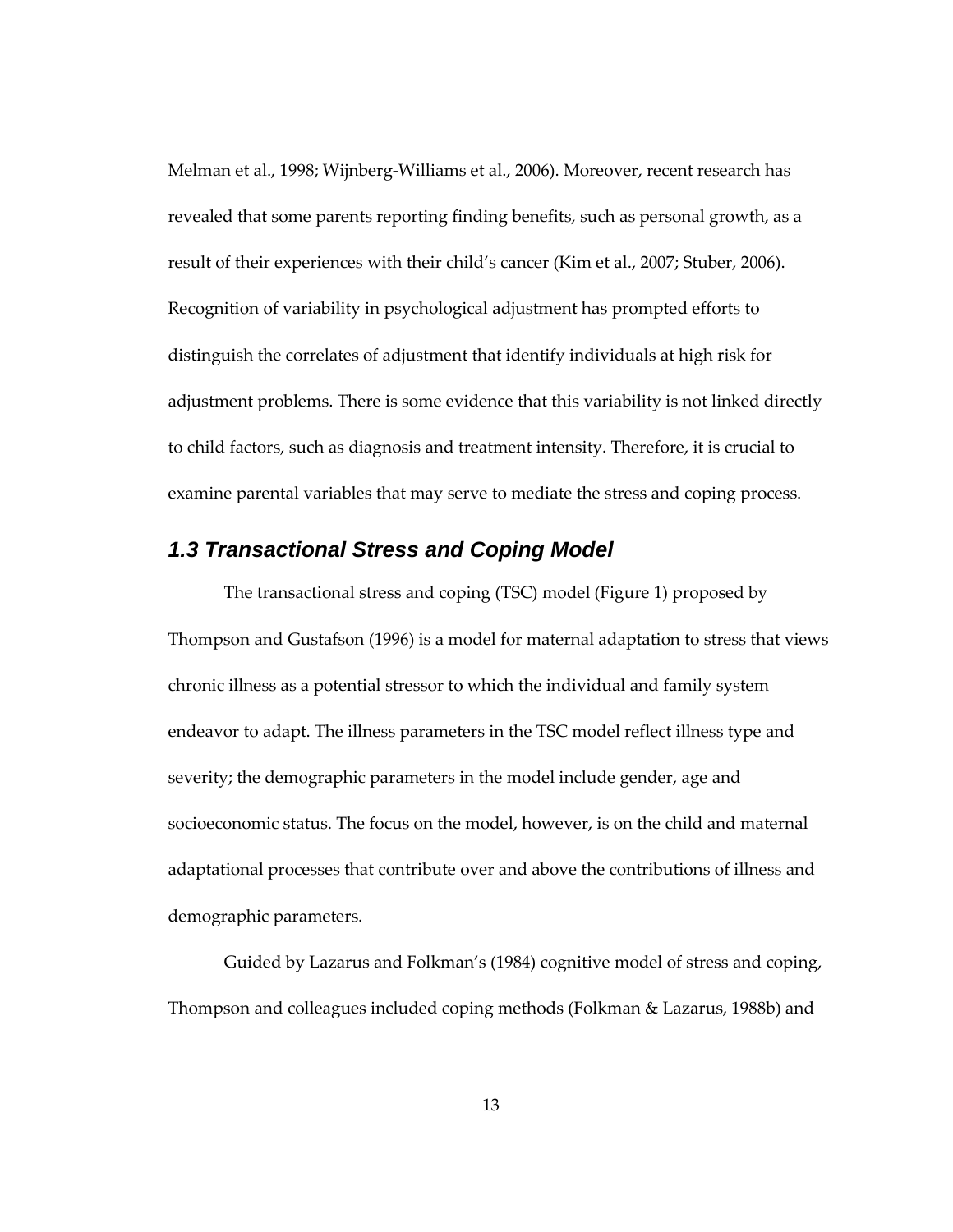family functioning (Moos & Moos, 1981) as maternal adaptational processes in the basic model. These processes were also selected based on their salience as potential intervention targets. Coping methods in the TSC model are categorized as either palliative, a combination of avoidance, wishful thinking and emotion-focused coping, or adaptive, problem-focused coping aimed at altering the stressful transaction by attempting to change the environment or self. Family functioning in the TSC model is categorized by three dimensions: conflicted, controlling or supportive. Combined, these mediational processes account for significant portions of variance (approximately 20%) in maternal adjustment to childhood chronic illness over and above illness and demographic contributions (R. J. Thompson, Jr. & Gustafson, 1996; R. J. Thompson, Jr., Gustafson, Gil, Kinney, & Spock, 1999). More specifically, persistently good maternal adjustment is associated with less frequent use of palliative coping methods and higher levels of family supportiveness. Notably, illness severity did not make a substantial contribution to the variance in maternal adjustment.

#### **1.3.1 Maternal Mediational Variables**

Using the TSC model as a framework (R. J. Thompson, Jr. & Gustafson, 1996), family functioning and coping style have been identified as key variables that may mediate the psychosocial adjustment of caregivers of pediatric cancer survivors.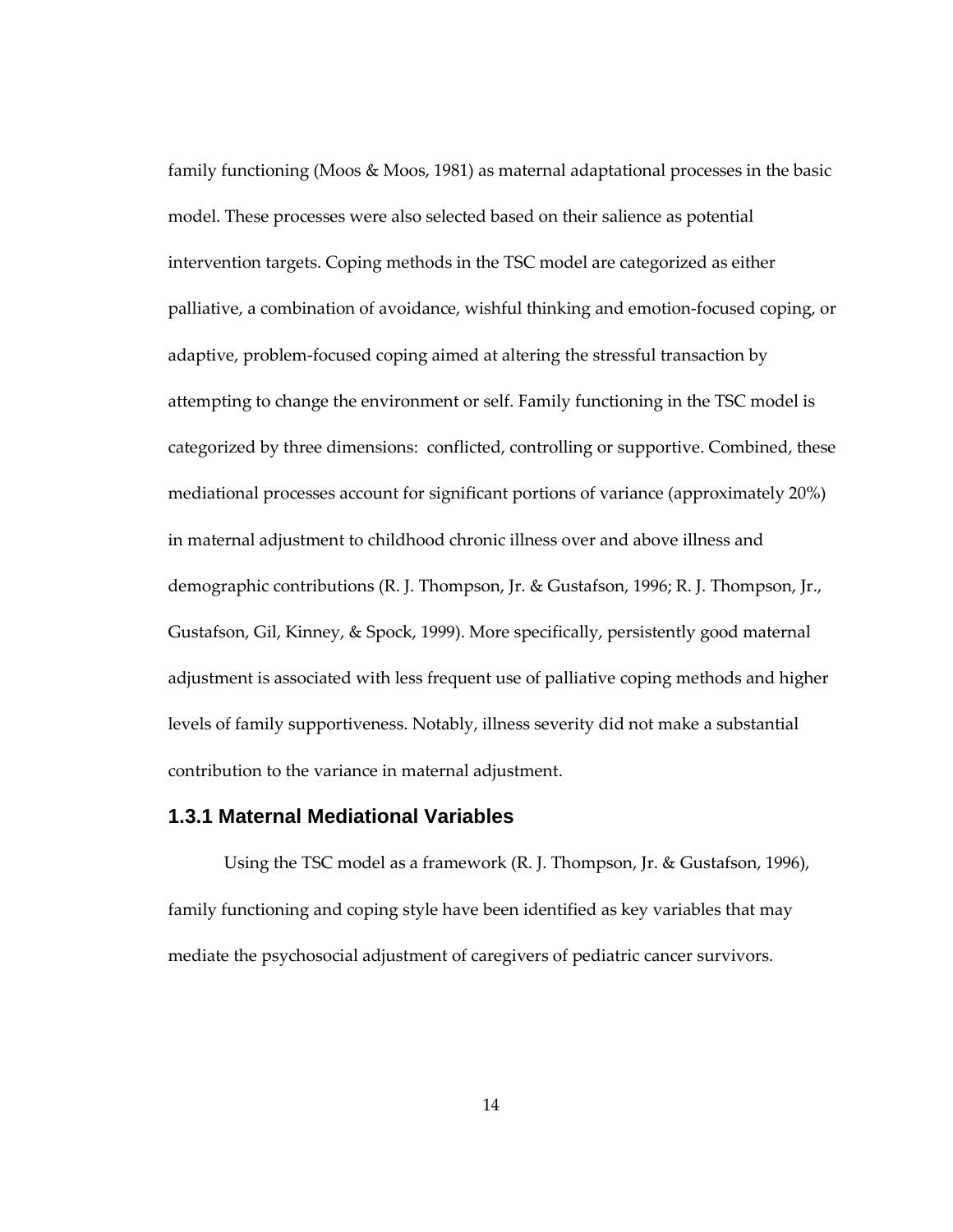### 1.3.1.1 Family Functioning

Family functioning has been shown to moderate the relationship between parent and child distress in families coping with childhood cancer (K. E. Robinson et al., 2007). Family functioning in the TSC model is categorized by three dimensions: Conflicted (characterized by high conflict, low cohesion and low organization), Controlling (characterized by high control, high achievement orientation, and low independence) and *Supportive* (characterized by high cohesion and high expressiveness). The utility of these dimensions in predicting psychosocial outcomes in childhood chronic illness populations has been established (Kronenberger & Thompson, 1990).

There is evidence to support the influence of these dimensions of family functioning on adjustment in cancer survivors. One study of adolescent cancer survivors (Rait, Ostroff, Smith, & Cella, 1992) examined the perceived family functioning of 88 adolescents who had successfully completed treatment for pediatric cancer and the relationship between family functioning and post-treatment adjustment. Adolescent cancer survivors reported lower levels of supportive family functioning than the normative sample of healthy adolescents and their families. Supportive family functioning and family adaptability were also strongly associated with better posttreatment psychological adjustment for the adolescents.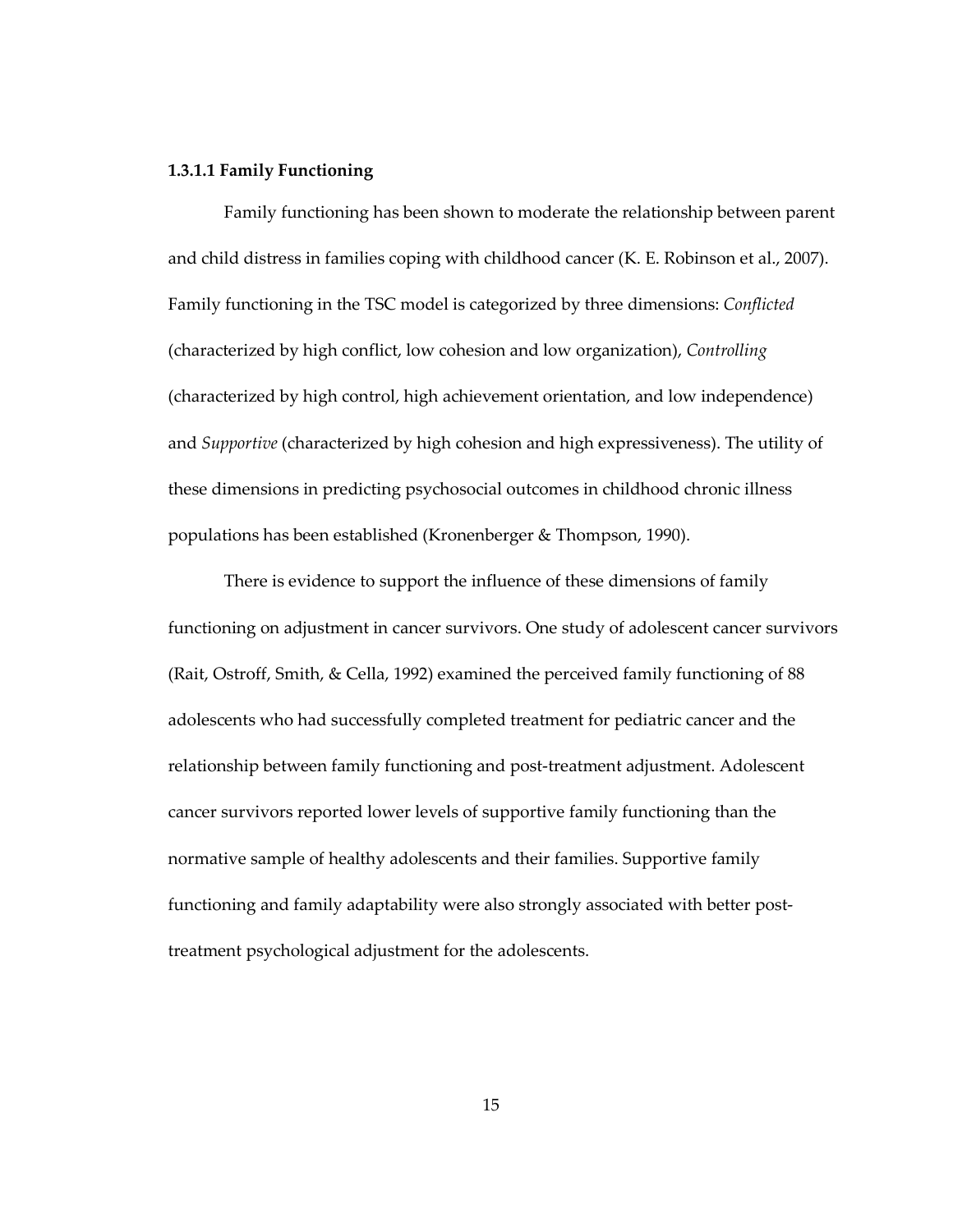This relationship between family functioning and adjustment is also apparent in parents of children treated for cancer. Streisand and colleagues (2003) examined the relationship between pediatric specific parenting stress and family functioning in a sample of 116 parents of children treated for cancer. After controlling for treatment status (on vs. off treatment), they found that parenting stress related to caring for a child with a medical illness was associated with poorer family functioning, reflected in difficulty in establishing effective behavioral control within the family. The total number of stressful situations encountered by parents is also associated with the level of affective involvement with the family, indicating that parents responding simultaneously to a large number of stressors may have diminished quantity and quality of emotional resources to provide to the entire family.

Attitudes and attributions regarding control within the family environment appear to be salient issues for families of survivors. Childhood cancer is associated with a loss of control in which parents have a very limited ability to influence events in the cancer experience. Attitudes towards control played an important role in the overall wellbeing of parents of cancer survivors in Van Dongen-Melman's (1998) qualitative study. Parents with an extreme orientation towards control, either internal control or external control, experienced more difficulty in adjustment. Van Dongen-Melman and colleagues hypothesized that parents with extreme internal orientation may be so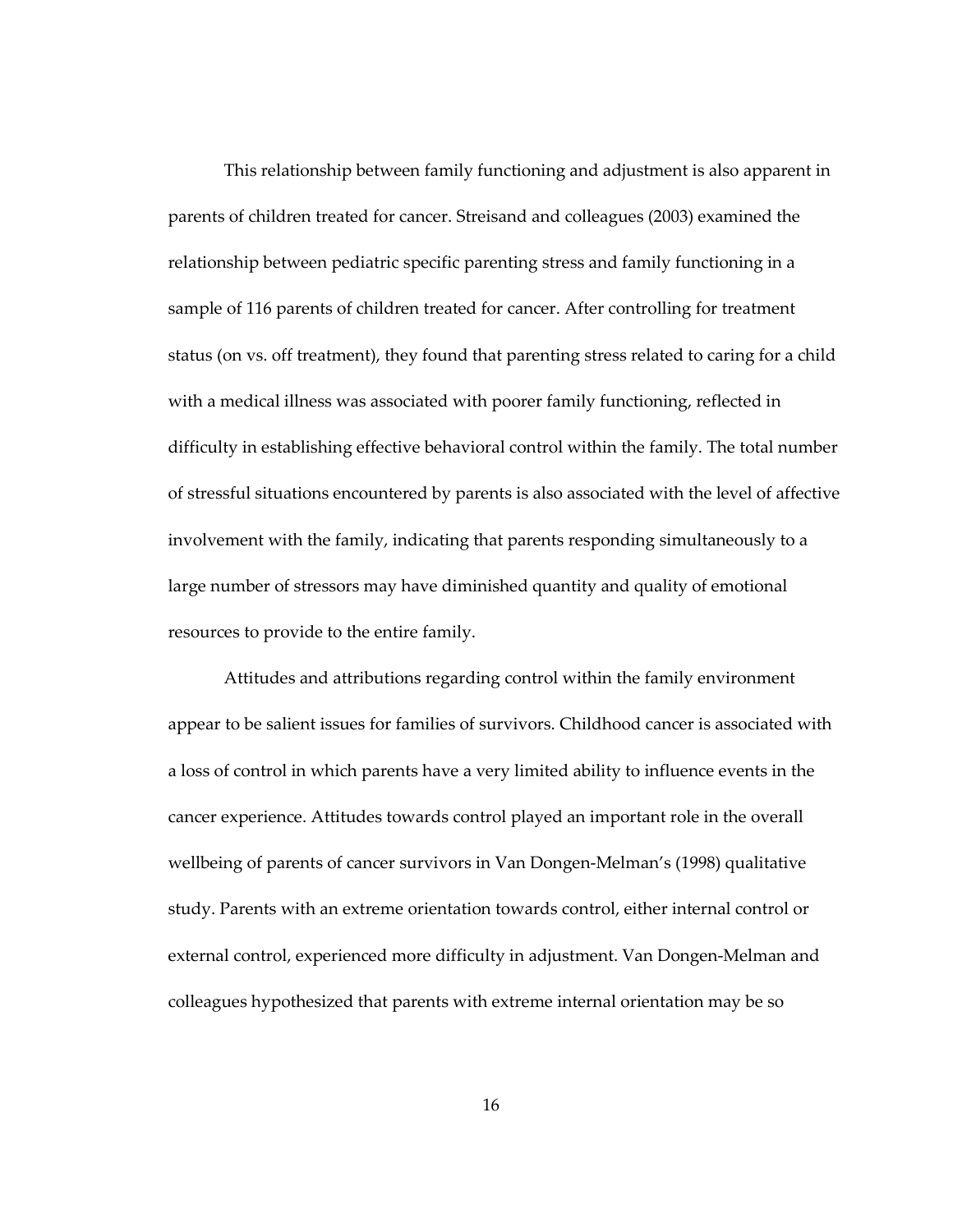overcome with a sense of personal responsibility that they suffer from feelings of guilt, anxiety and depression. Parents with extreme external orientations blamed their environment (e.g. the health care system), leading to feelings of anger and resentment. Parents whose appraisals of control were more balanced seemed to be more accepting of reality and experienced less guilt.

## 1.3.1.2 Coping

Coping methods in the TSC model are categorized as either palliative or adaptive (R. J. Thompson, Jr. & Gustafson, 1996). Palliative coping is defined by emotion-focused attempts to cope, such as avoidance or wishful thinking; adaptive coping is defined as problem-focused attempts to cope, such as attempting to change the environment or self. There is strong evidence to suggest that coping processes have significant relations to psychological symptoms, with problem-focused forms of coping, such as planful problem solving, being negatively correlated with symptoms, and emotion-focused coping, such as avoidance, being positively correlated with symptoms (Folkman & Lazarus, 1988a; Folkman, Lazarus, Gruen, & DeLongis, 1986).

In Van Dongen-Melman's qualitative study of parents of cancer survivors (1998), reported coping strategies were categorized as avoidance or confrontation. Avoidance strategies included drinking alcohol, smoking, distancing oneself, telling oneself not to think about it, focusing on other issues such as work and hobbies, striving towards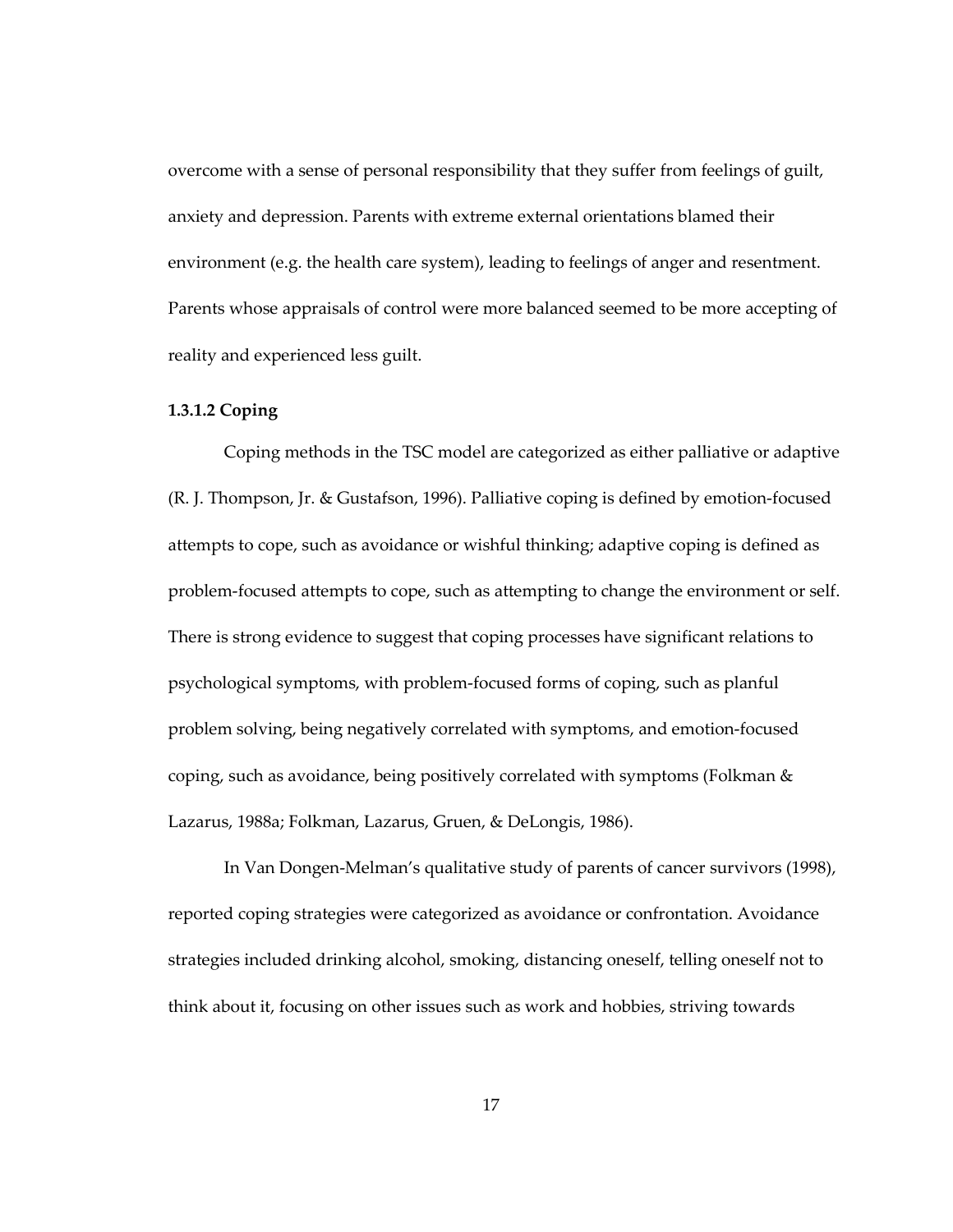normality, and avoiding information about the disease and its long-term consequences. In contrast, confrontation strategies included seeking information about the disease, talking with other parents of children with cancer, talking with medical staff, seeking help and assistance, and accepting the disease and its late effects. The diversity in coping strategies illustrates the variance in the degree of openness of communication about personal feelings. It appears that a moderate ability to express and deal with emotions may be ideal, as parents described as highly emotionally involved (either anxious or angry) had children whose emotional functioning was below the normal range (Van Dongen-Melman et al., 1998).

Given the growing evidence of ongoing stressors associated with parenting cancer survivors, further research is necessary to better understand the mechanisms through which parents cope with the strain of parenting a cancer survivor and how parenting stress in this population influences both physical and mental health. PRIMARY AIM: To determine the unique and largely unrecognized impact of surviving childhood cancer on caregivers', specifically mothers', self-reported psychological adjustment.

Primary Hypothesis: It is hypothesized that mothers of cancer survivors will show poorer adjustment when compared to demographically similar peers.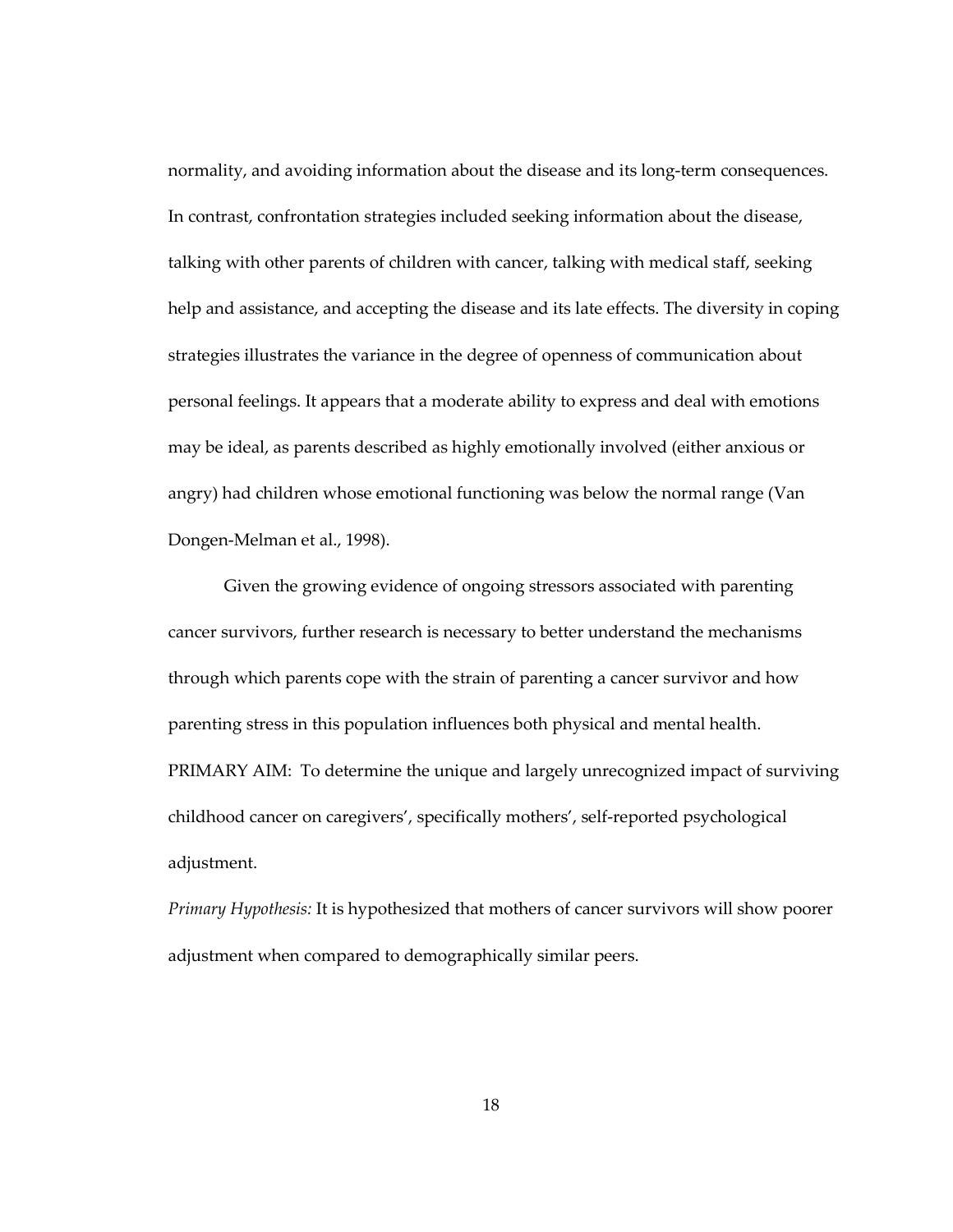SECONDARY AIM: To identify what factors are associated with poorer adjustment among parents of survivors (e.g., cognitive processes, treatment variables, demographic factors).

Secondary Hypothesis: It is hypothesized that individual factors, such as coping style and family functioning, will be strongly associated with psychological outcomes.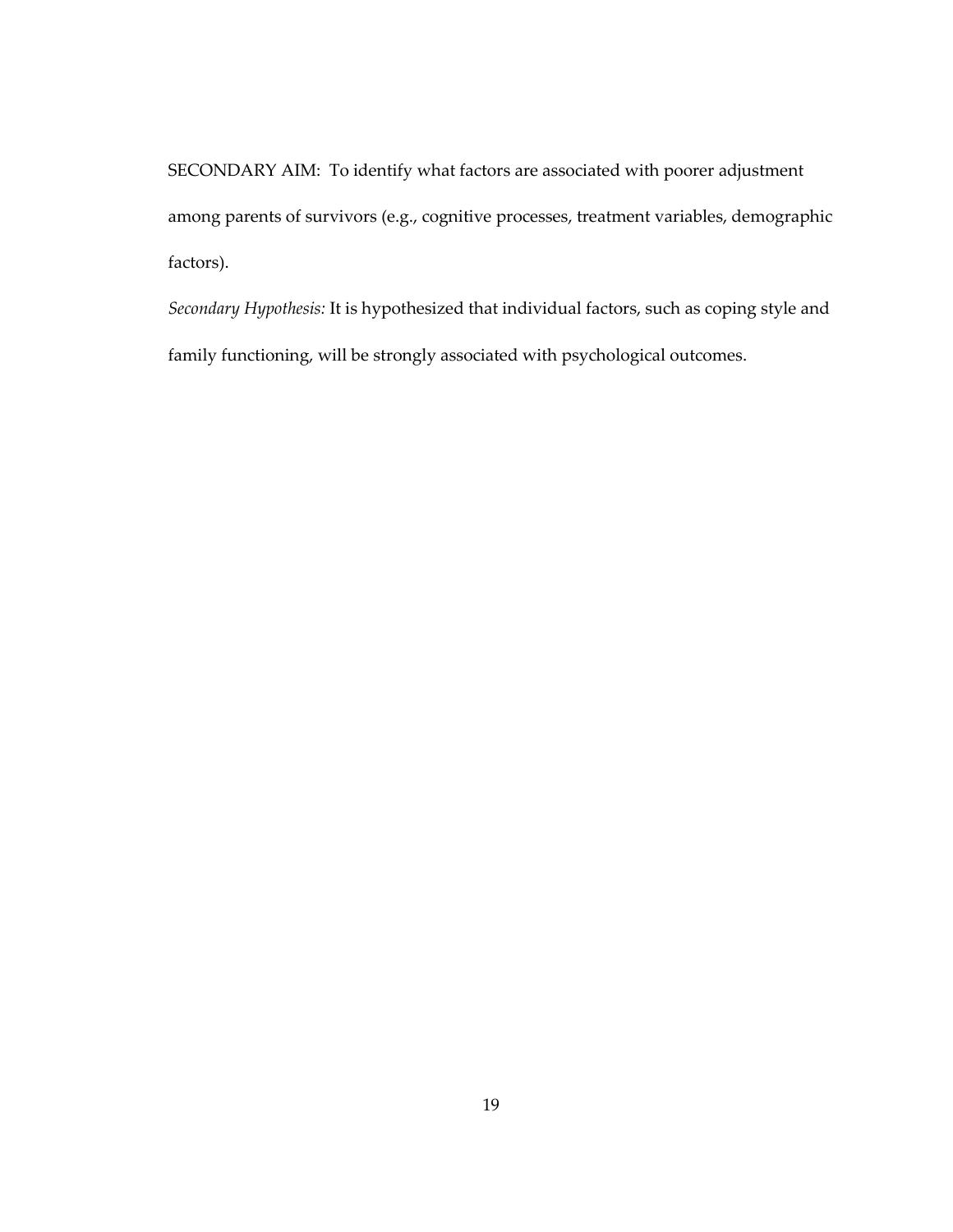## **2. Method**

The study objectives were assessed using a sample of 64 mothers of pediatric cancer survivors followed by the Divisions of Pediatric Neuro-Oncology and Pediatric Hematology and Oncology at Duke University Medical Center (DUMC) and 64 mothers of healthy children recruited from the community. All participants were age 18 or older, able to read and write English, and had at least one child under the age of 17. Questionnaire data were collected by mail from each group; the survivor's medical data was verified by chart review.

## **2.1 Procedures**

### **2.1.1 Mothers of Pediatric Cancer Survivors**

Eligible participants, defined as the primary maternal medical caregiver of children age 17 or younger at least one year off treatment, were identified by their child's attending physician (pediatric oncologist or pediatric neuropsychologist) and either mailed a packet of questionnaires or approached by a research assistant at a regularly scheduled clinic visit. Participants were offered a \$10 gift card to a local superstore as compensation for their participation. All participants were provided a detailed cover letter from the child's attending oncology physician explaining the study and a packet of questionnaires (as well as directions for completing them). Participants approached at regularly scheduled clinic appointments were verbally provided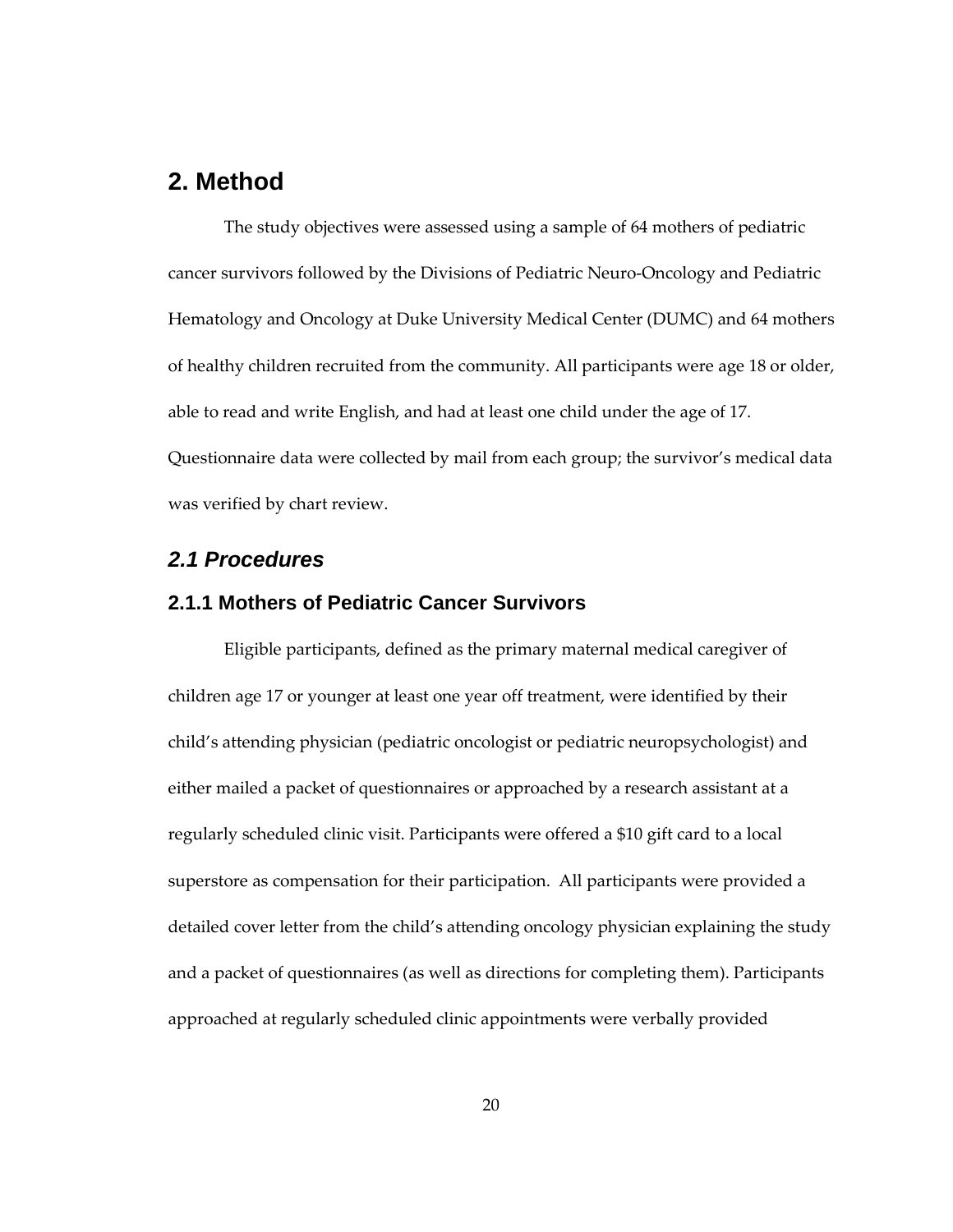information about the study procedures and rationale. If interested in participating, consent procedures were completed using methods approved by the DUMC Institutional Review Board (IRB). All participants were asked to return their questionnaire packet in the included postage-paid and addressed envelope within 3 weeks. Upon return of the completed packet, a gift card was mailed to the participant along with a letter of appreciation. Illness and treatment-related information was verified by chart review. Participation in the study took approximately sixty minutes.

#### **2.1.2 Mothers of Healthy Children**

Mothers in the control group were recruited from the community using several IRB-approved mechanisms, including approaching potential participants in a local pediatric practice and posting advertisements. Participants were offered a \$10 gift card to a local superstore as compensation for their participation. Mothers of children with a chronic or serious medical or mental illness were excluded from participating. In the pediatric practice, eligible mothers were approached by a research assistant at their child's regularly scheduled well-child visit. The study and rationale were explained to the mother and eligibility criteria were verified. If interesting in participating, they completed consent procedures using methods approved by the DUMC IRB. The participants were provided the packet of questionnaires (along with directions for completing them) and asked to consider their parenting experience with their oldest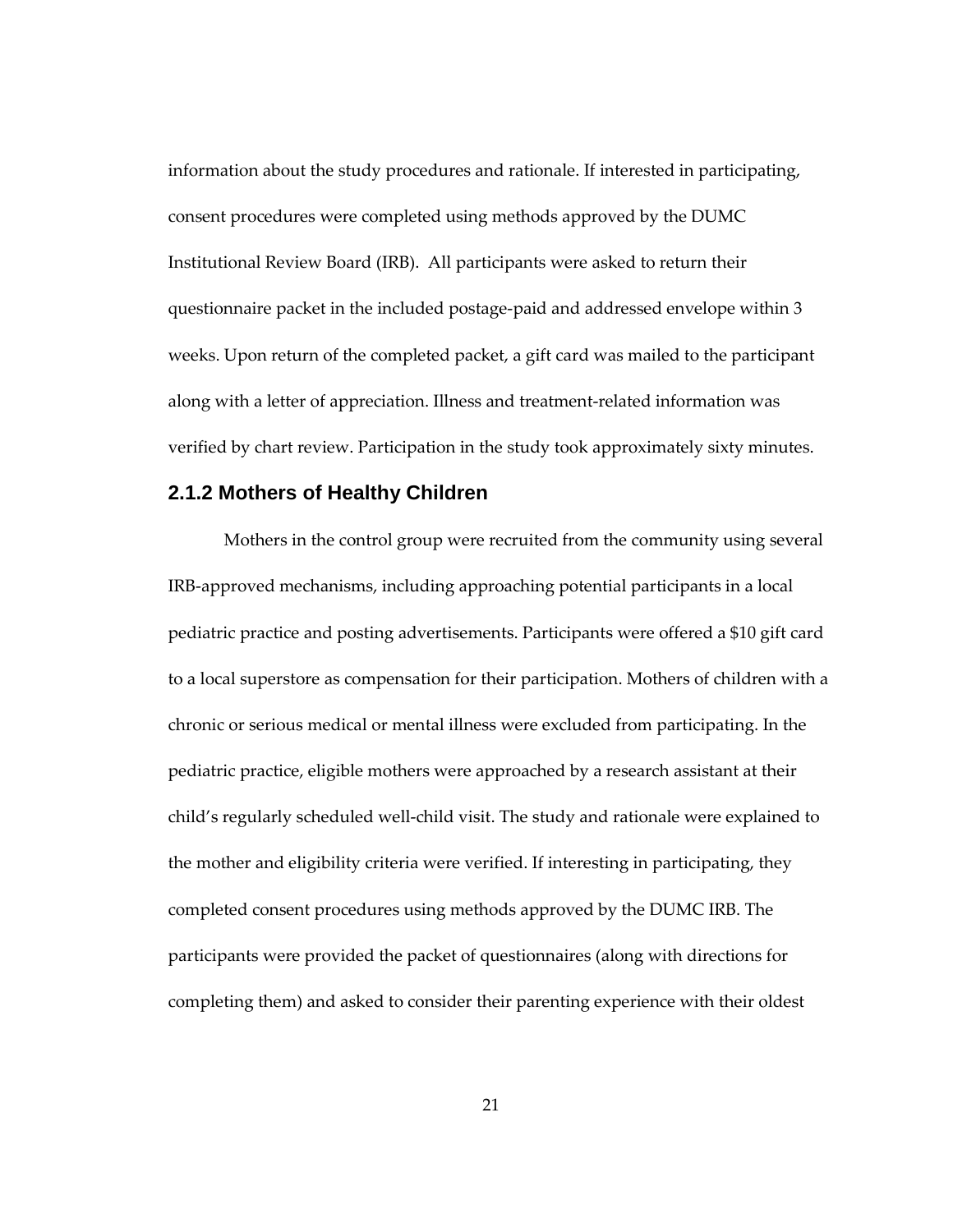child under the age of 17 when responding. If the participant was not able to complete the questionnaire packet during her child's visit, she was provided with a postage-paid and addressed envelope in order to return her questionnaires.

Healthy control participants were also recruited via an IRB approved advertisement that was emailed, posted in local schools, and placed on Duke University Medical Center's clinical trials website (dukehealth.org). The advertisement provided the research assistant's contact phone number and email address. When mothers responded, the research assistant explained the study procedures and rationale and verified eligibility criteria. All eligible and interested mothers were mailed a packet containing a detailed cover letter from the research assistant explaining the study, two copies of the consent form and a packet of questionnaires (as well as directions for completing them). Participants were asked to return their questionnaire packet in the included postage-paid and addressed envelope within three weeks. Each participant was provided with the name and phone number of the Principal Investigator and project coordinator in case of questions or concerns. Upon return of the completed packet, a gift card was mailed to the participant along with a letter of appreciation.

#### **2.2 Participants**

### **2.2.1 Mothers of Pediatric Cancer Survivors**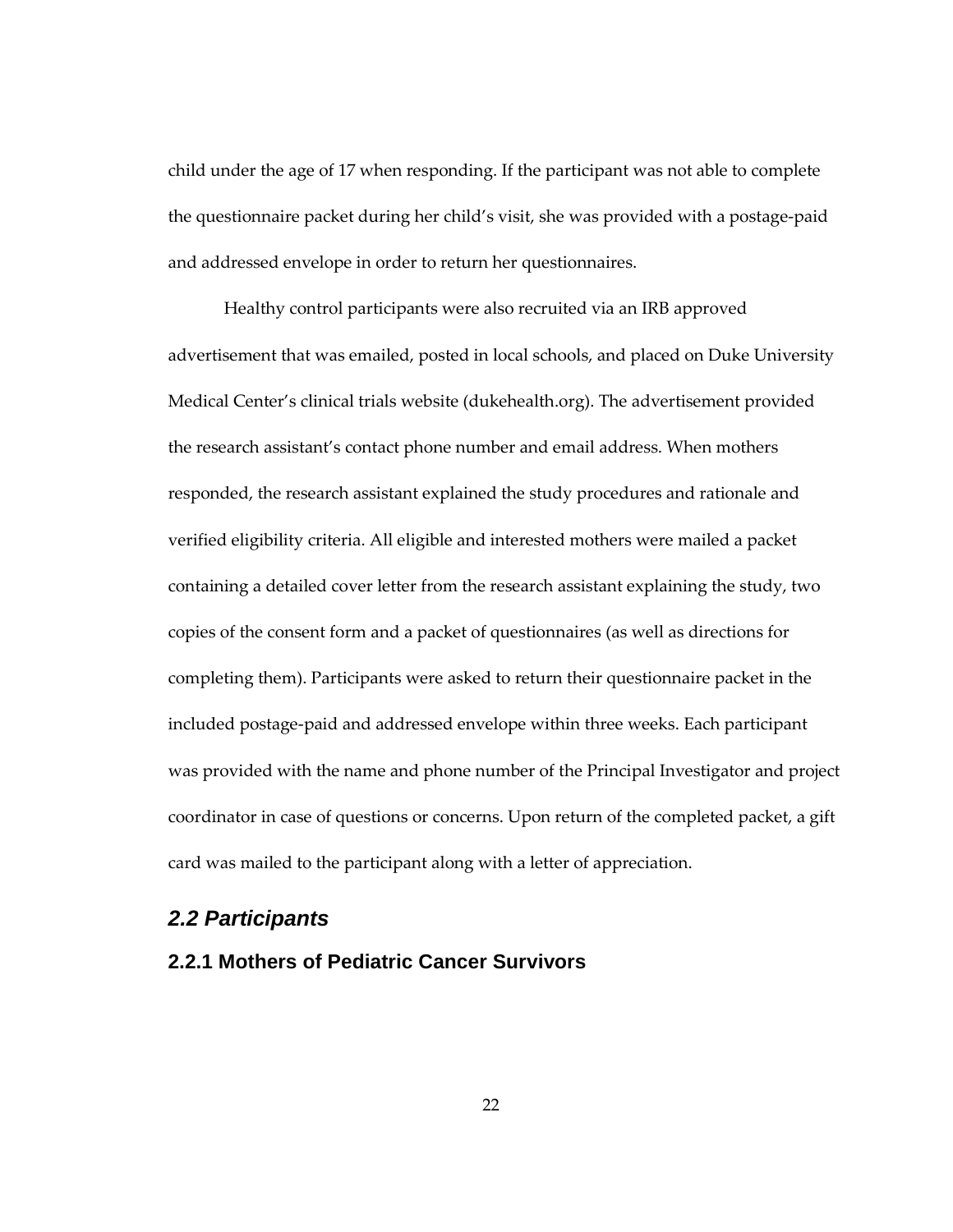English-speaking mothers of survivors of pediatric cancer between the ages of one and seventeen who had been off all treatment and medically stable for at least one year were eligible for participation. An initial mailing was sent to approximately 60 survivors seen in our off-therapy clinic that met initial eligibility criteria; 24 (40%) returned their packets of questionnaires. In addition, a convenience sample of 74 mothers of survivors were approached in clinic and 70 (95%) agreed to participate in the study and were consented. Reasons given for not participating were lack of time  $(N = 3)$ and lack of interest ( $N = 1$ ). Of the 70 mothers consented in clinic, 40 (57%) mothers returned completed packets. One mother withdrew after consenting due to a recurrence of her child's cancer. The overall response rate was 47.8% (64 out of 134).

The final sample of 64 mothers of survivors was 41.1 years of age (range 28 – 57;  $SD = 5.98$ ); the survivors (57.8% male) were 11.5 years of age (range  $3 - 17$ ;  $SD = 3.13$ ) and 6.1 years (range  $1 - 17$  years;  $SD = 4.00$ ) from completion of treatment. Diagnoses were varied, but the majority of the sample included survivors of either a brain tumor (56.7%) or leukemia (21.9%). Consistent with the make-up of DUMC's patient population, the majority of the sample was Caucasian. See Tables 1 and 2 for all demographic and treatment-related information.

#### **2.2.2 Mothers of Healthy Children**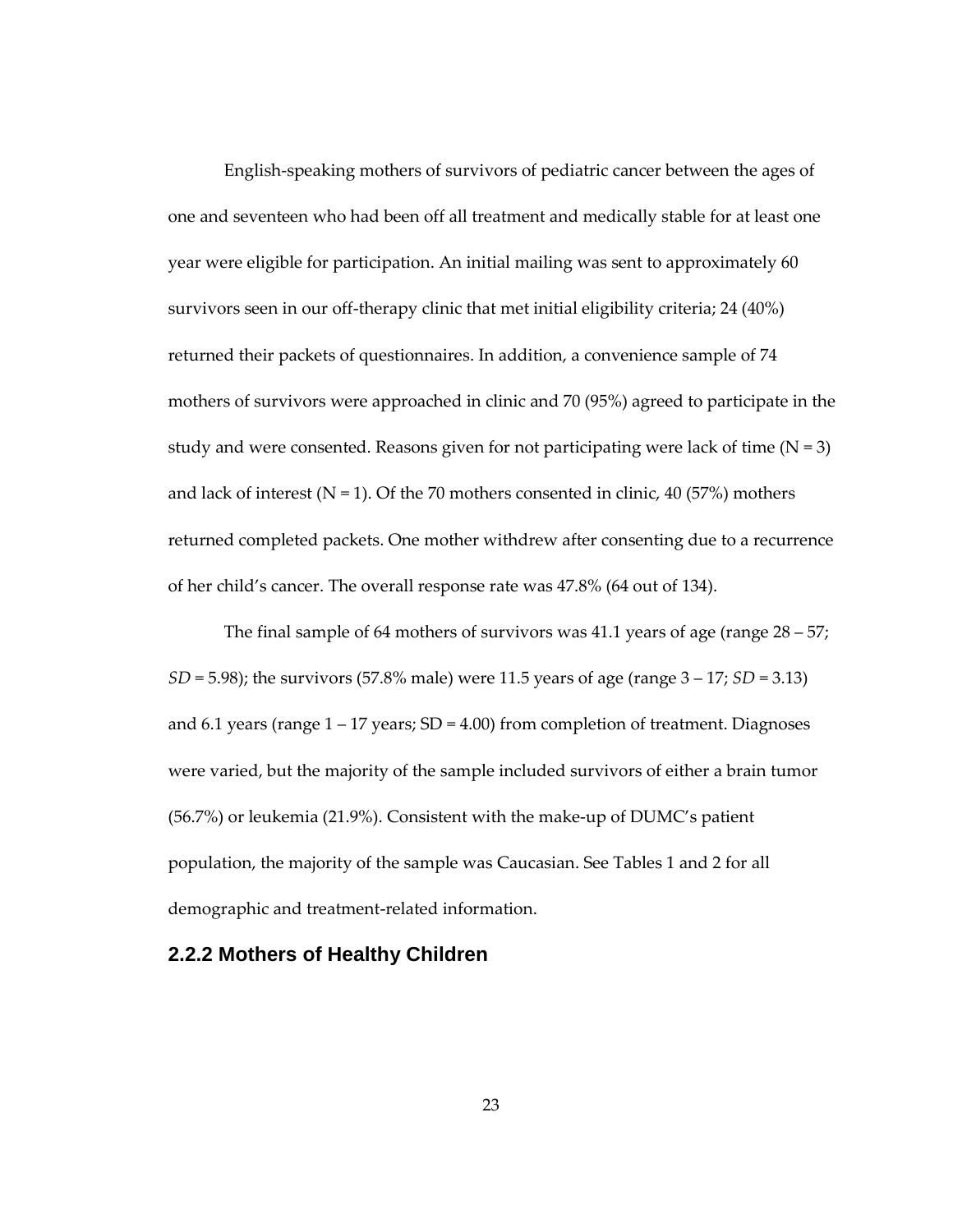English-speaking mothers of healthy children between the ages of one and seventeen were eligible for participation. Of the 120 mothers to whom the study was described, consent was obtained from a total of 111 (92.5%) mothers, 77 (70%) of whom returned completed packets. The final sample of 64 mothers of survivors was selected using the child age as a criterion in an attempt to age-match the two groups. In the final sample of 64 participants, the mean age of the mothers was 36.6 years of age (range 26 – 52;  $SD = 3.54$ ), and their children (47% male) were 9.4 years of age (range  $4 - 17$ ;  $SD =$ 3.62). See Table 1 for all demographic-related information.

## **2.3 Measures**

The following measures were used. It took approximately 60 minutes for respondents to complete the measures.

#### **2.3.1 Predictors**

Demographic Questionnaire. The demographic questionnaire was used to gather information about the mothers (age, education level, marital status) and about their child (gender, age, grade). In addition, respondents were asked about their specific relationship to the child and to identify the primary caregiver of the child (themselves or someone else). Mothers of cancer survivors also provided details of their child's medical history, including diagnosis and treatment, on this questionnaire; this data was verified by chart review. Mothers in both groups completed this measure.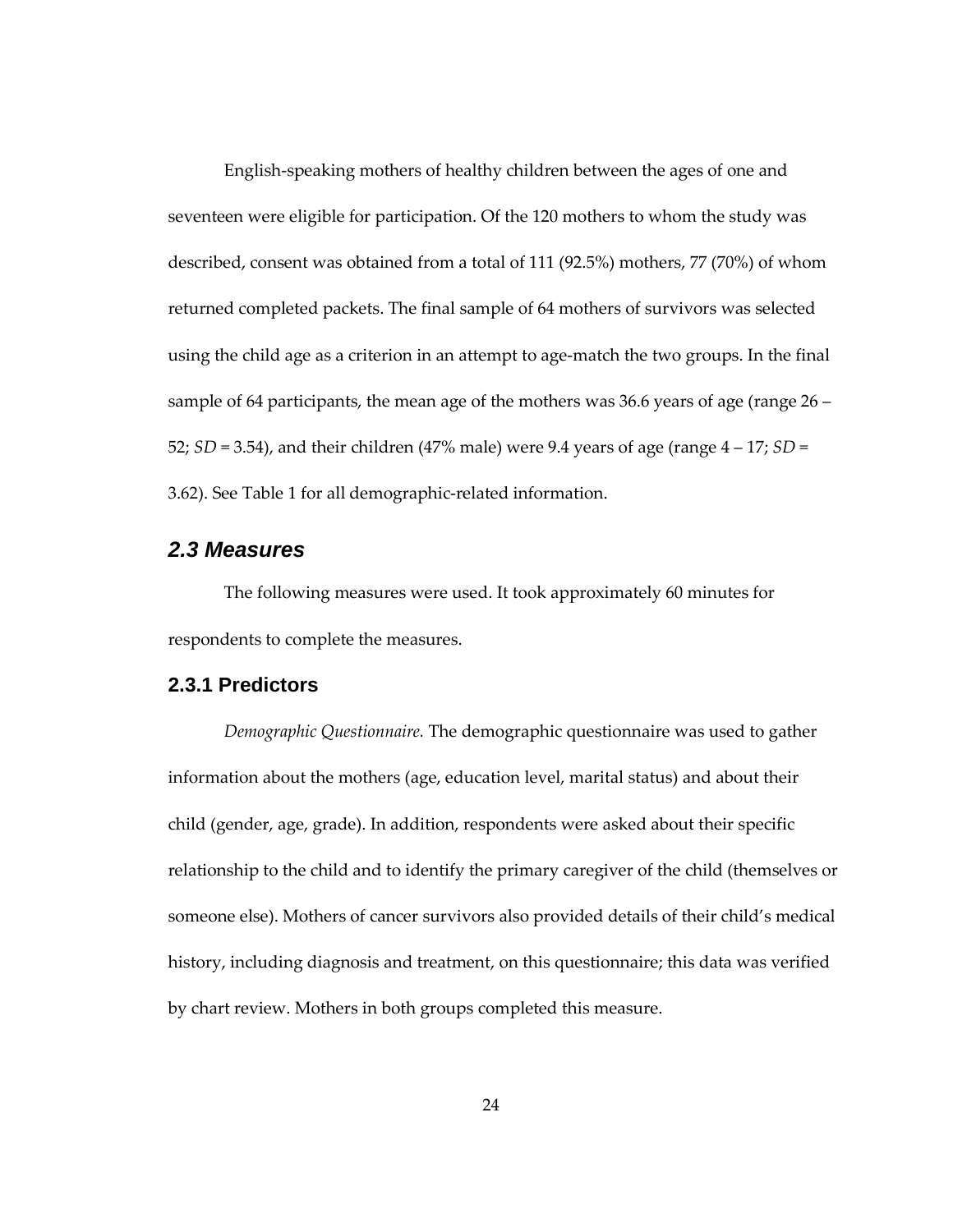Intensity of Treatment Rating Scale -- Revised (ITR-2; Werba et al., 2007). This scale classifies pediatric oncology diseases and treatments into four groups  $(1 – 4)$ , from minimally intensive to most intensive. It has been shown to have good validity and reliability, and has been used as a predictor variable in studies of adjustment in survivors of pediatric cancer survivors and their families (e.g. Barakat, Kazak, Gallagher, Meeske, & Stuber, 2000). This scale was used to classify the intensity of treatment for the survivor group only.

Ways of Coping (Folkman & Lazarus, 1988b). This is a 65-item measure designed to identify the thoughts and actions an individual has used to cope with a specific stressful encounter. It measures coping processes and strategies including confrontive coping, distancing, self-controlling, seeking social support, accepting responsibility, escape-avoidance, planful problem solving, and positive reappraisal. Individuals respond to each item on a four-point Likert scale, indicating the frequency with which each strategy is used, from 0 (Does not apply and/or not used) to 3 (Used a great deal). Factor analysis delineated two broad subcategories of coping: palliative and adaptive (Folkman & Lazarus, 1980). Palliative coping is the sum of item scores from the emotionfocused factors, such as distancing and escape-avoidance. Adaptive coping is the sum of the problem-focused factors, such as planful problem solving and positive reappraisal.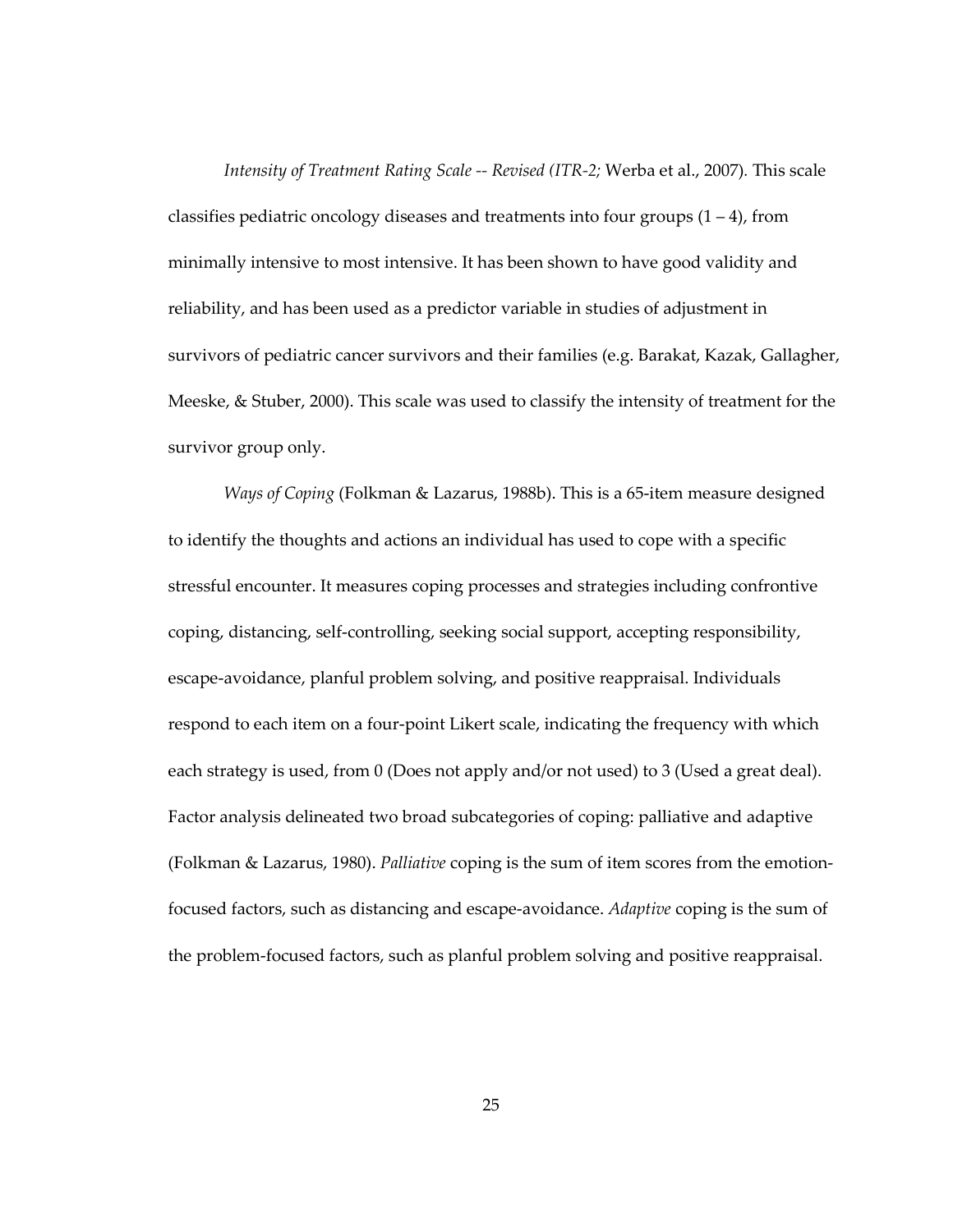Mothers in both groups completed the Ways of Coping. The Palliative subscale, Adaptive subscale and the Palliative:Adaptive ratio were used for this study.

Family Environment Scale (FES; Moos & Moos, 1981). The FES is a widely used 90 item true/false self-report instrument designed to assess family functioning. The FES provides 10 individual scales of family functioning, which cluster into three empirically derived higher-order components: Supportive, Conflicted and Controlling (Kronenberger & Thompson, 1990). Mothers in both groups completed the FES. The Supportive, Conflicted and Controlling subscales were used for this study.

#### **2.3.2 Outcomes**

Parenting Stress Index (PSI; Abidin, 1995). The PSI consists of 120 items that quantify parenting-specific stress across parent and child specific domains. Each question is rated by respondents on a 7-point Likert-type scale of 1 (strongly agrees) to 7 (strongly disagree). Mothers in both groups completed the PSI. The Child Domain and the Parent Domain subscales were used for this study.

Brief Symptom Inventory (BSI; Derogatis & Spencer, 1982).The BSI is a 53-item selfreport inventory for adolescents and adults designed to reflect a broad array of psychological symptom patterns. It includes 9 symptom dimensions (somatization, obsessive-compulsive, interpersonal sensitivity, depression, anxiety, hostility, phobic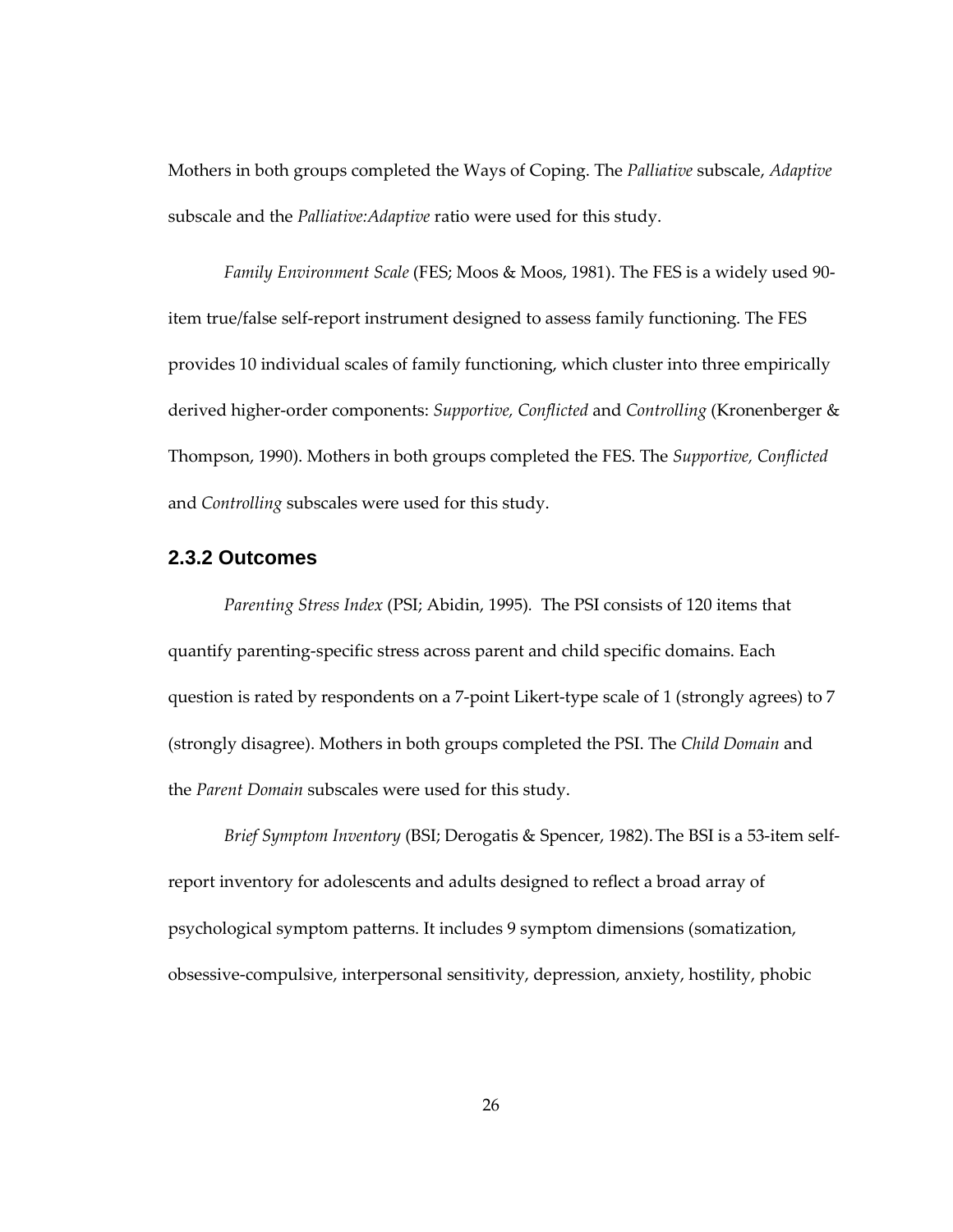anxiety, paranoid ideation, and psychotocism). Both groups of mothers completed the BSI. The subscales of Depression, Anxiety, and Somatization were used for this study.

Parent Experience of Child Illness (PECI; Bonner et al., 2006).The PECI is a 25-item parent-report measure of the parent's illness-specific adjustment to their child's serious or chronic illness. It was initially validated in a study of 149 parents of children with brain tumors. An initial factor structure yielded 4 factors: Guilt and Worry, Unresolved Sorrow and Anger, Long-term Uncertainty and Emotional Resources. Only mothers of survivors completed the PECI.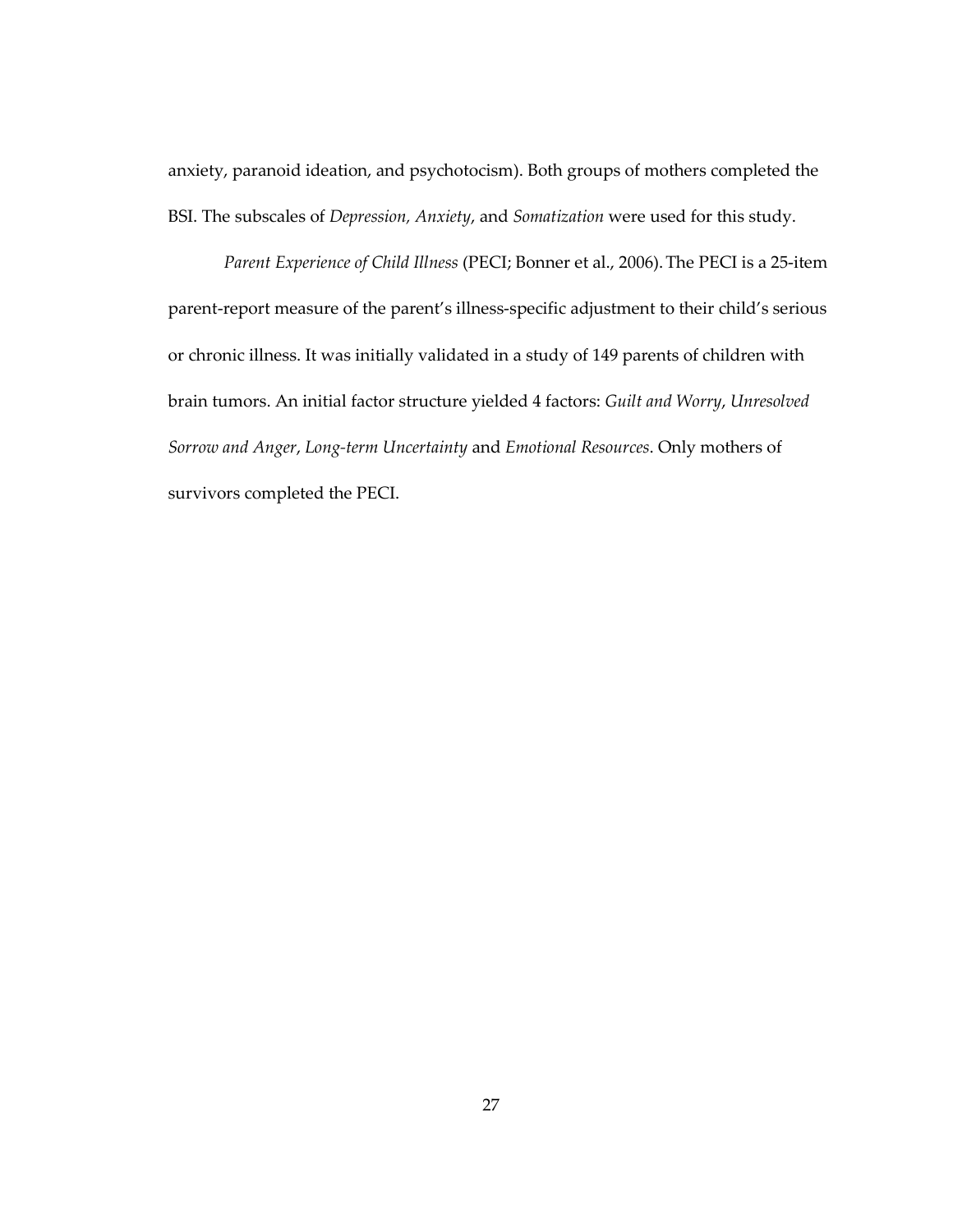# **3. Results**

This study was powered based on the primary aim. The sample of 128 participants (64 per group) was associated with a power of at least .80 to detect group differences at a .05 level, as calculated using the medium effect-sizes  $(d= .5)$ .

# **3.1 Primary Aim**

#### **3.1.1 Preliminary Analyses**

Prior to hypothesis testing, a series of t-tests and chi-square analyses were performed to test for differences in the demographic variables of the two groups. The only differences to reach significance were maternal education level ( $t(126) = 2.65$ ,  $p <$ .01), maternal age ( $t(126) = 4.54$ ,  $p < .01$ ) and child age ( $t(126) = 3.19$ ,  $p < .01$ ). Mothers of survivors were older and had fewer years of education than mothers of healthy children; the survivors were also older than the healthy children. Therefore, maternal age and education were controlled for in all subsequent analyses by entering them as continuous covariates in multivariate analyses of covariance (MANCOVA). Child age and maternal age were significantly correlated ( $r = .55$ ,  $p < .01$ ); thus, only maternal age was included.

In order to characterize the two groups, they were compared on 5 predictor variables of interest, the Family Environment Scale (FES) Conflicted, Controlling and Supportive subscales and the Ways of Coping (WAYS) Palliative and Adaptive coping subscales using two MANCOVAs, one for the FES subscales and one for the WAYS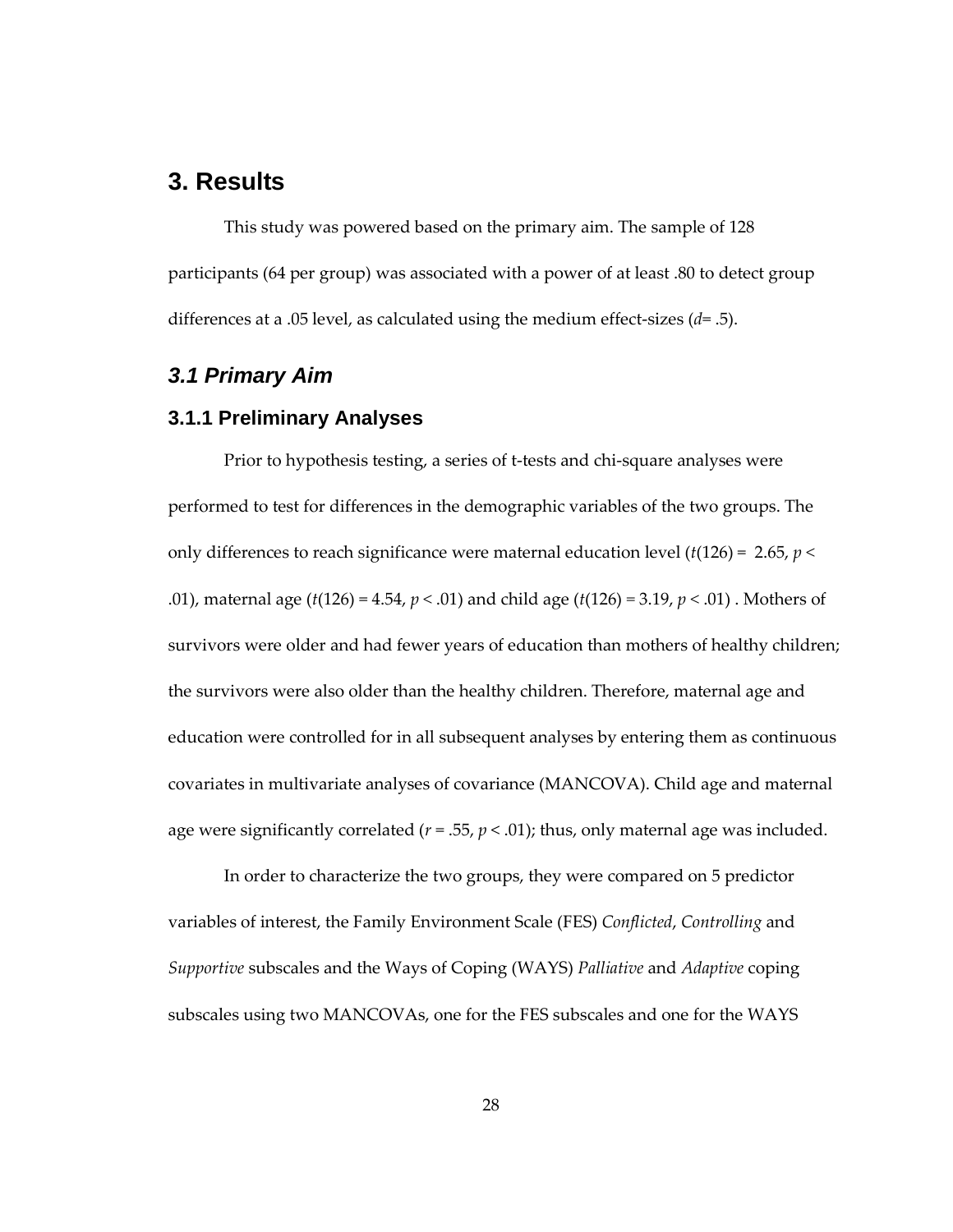subscales, including maternal age and maternal education as continuous covariates (Table 3).

In regards to family functioning, mothers of survivors report significantly higher scores on the Controlling (F(3, 114) = 7.41,  $p < .05$ ) subscale of the FES. No significant differences were reported on the *Conflicted* (*F* (3, 114) = .052,  $p = NS$ ) or *Supportive* (*F*(3, 114)= 1.76,  $p = NS$ ) domains. No significant differences were reported on the *Palliative*  $(F(3, 114) = .10, p = NS)$ , Adaptive  $(F(3, 114) = .00, p = NS)$  or Palliative: Adaptive ratio  $(F(3, 114) = .00, p = NS)$ 114)= .003,  $p = NS$ ) subscales of the Ways of Coping.

# **3.1.2 Hypothesis Testing**

The primary aim hypothesized that mothers of survivors would exhibit poorer psychological adjustment when compared to demographically similar peers. In order to test the specific aim, the two groups were compared on five outcome indices of psychological adjustment: the Parenting Stress Index (PSI) Child Domain and Parent Domain and the Brief Symptom Inventory (BSI) Anxiety, Depression and Somatization subscales. Two multivariate analyses of covariance (MANCOVA) were performed, one for the PSI subscales and one for the BSI subscales (Table 3). As noted above, maternal age and maternal education were included covariates along with group status.

Compared to mothers of healthy children, mothers of pediatric cancer survivors reported significantly higher levels of parenting stress in the Child Domain ( $F(2, 116) =$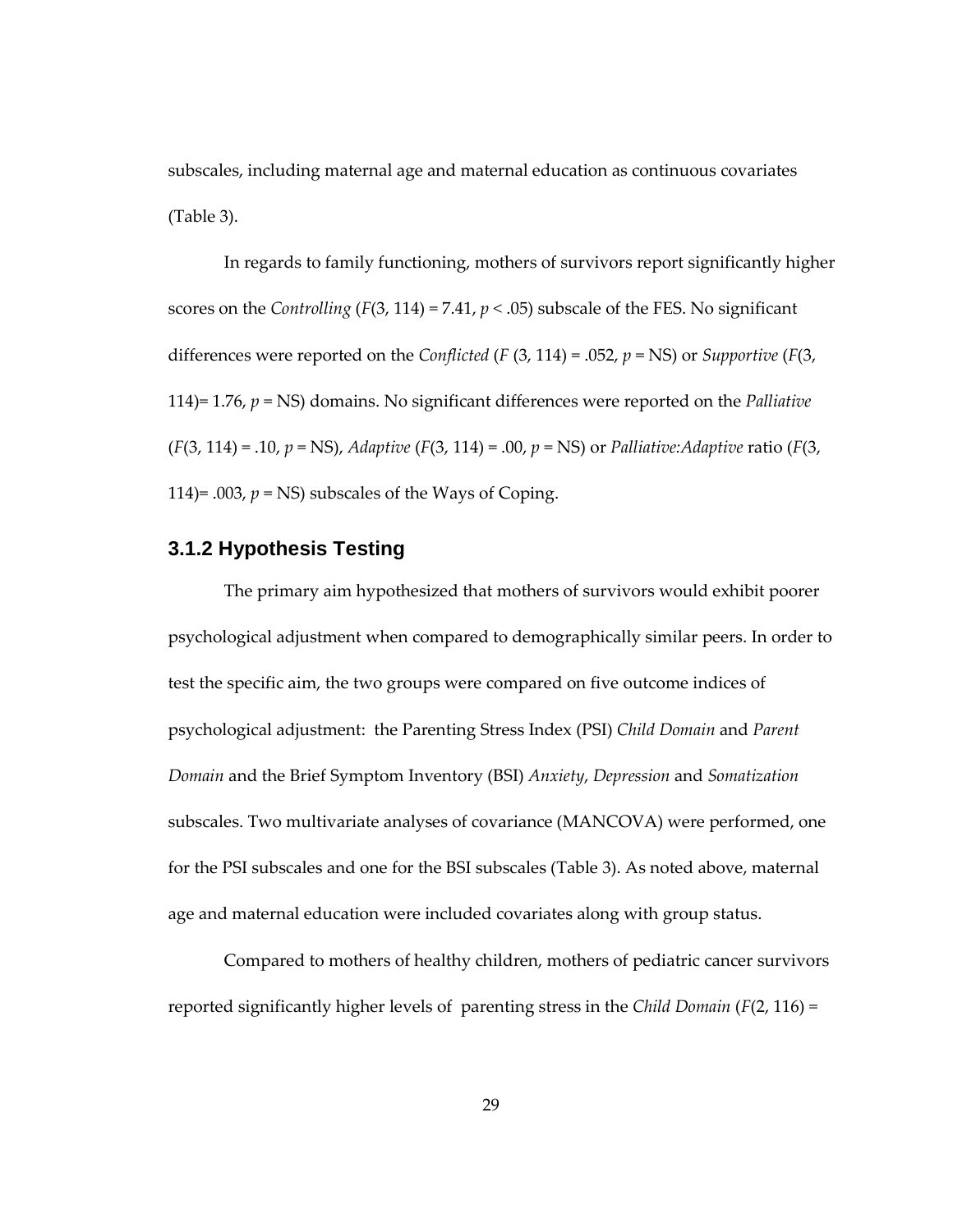4.00,  $p < .05$ ). No differences were reported between the groups on parent-specific parenting stress ( $F(2, 116) = 0.07$ ,  $p = NS$ ) (see Figure 2). A MANCOVA was conducted comparing the two groups on the subscales that comprise the Child Domain of the PSI, again controlling for maternal age and education (Table 4). Child Demandingness ( $F(6, 6)$ 112) = 7.33,  $p < .025$ ), Child Mood (F(6, 112) = 3.95,  $p = .049$ ), and Child Acceptability (F(6, 112) = 16.0,  $p < .05$ ) were all significantly higher in mothers of survivors as compared to mothers of healthy children.

On the Brief Symptom Inventory (BSI), mothers of cancer survivors reported significantly higher levels of *Somatization* ( $F(3, 114) = 7.33$ ,  $p < .017$ ) than mothers of healthy children. In addition, there was a trend towards significance on the Anxiety subscale ( $F(3, 114) = 3.73$ ,  $p = .056$ ), with mothers of survivors reporting more symptoms of anxiety than mothers of healthy children. Of note, both groups reported elevated levels of anxiety symptoms; 52 (85.0%) of mothers of survivors fell in the at-risk or clinically significant range  $(\geq 60)$ , while 43 (72.9%) of mothers of healthy children fell in the at-risk or clinically significant range  $(\geq 60)$ . No significant differences were reported on symptoms of depression between groups  $(F(3, 114) = 2.41, p = NS)$  (see Figure 3).

The PECI was only completed by mothers of cancer survivors; therefore, no comparative analyses were conducted between groups. However, the mean PECI scores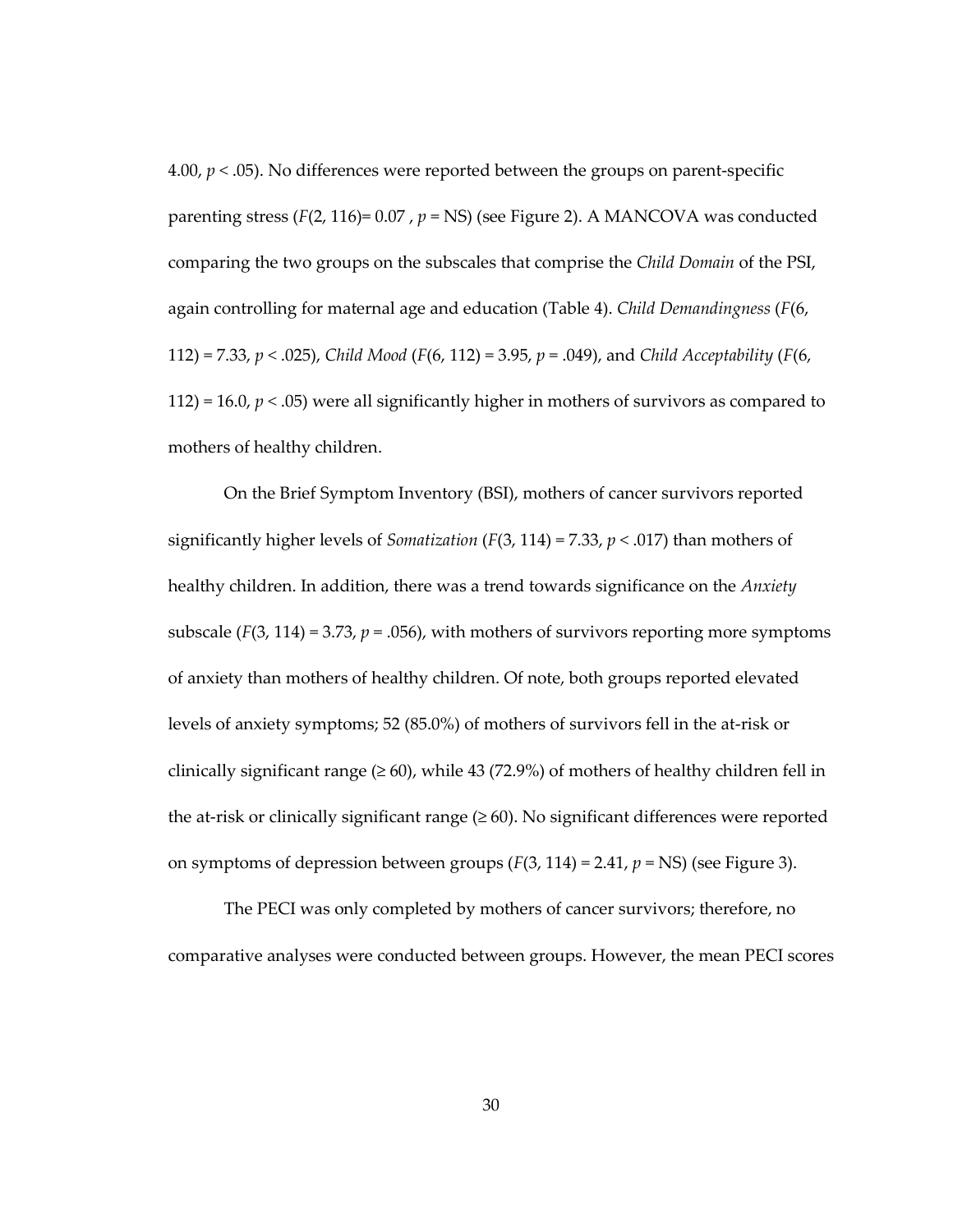reported are commensurate with the mean scores reported by mothers of off-treatment pediatric cancer patients in previous research (Hutchinson et al., in press).

In sum, significant differences were found between mothers of pediatric cancer survivors and mothers of healthy children. Specifically, mothers of survivors report higher levels of parenting stress, particularly related to their perceptions of the child's mood, demandingness and acceptability. In addition, mothers of survivors report more symptoms of general distress, such as somatization and anxiety, than mothers of healthy children, than mothers of healthy children.

# **3.2 Secondary Aim**

#### **3.2.1 Preliminary Analyses**

#### 3.2.1.1 Correlations

Prior to hypothesis testing, a correlation matrix of treatment-related predictors (treatment intensity, diagnosis) was generated in order to assess for multicolinerarity (r ≥ .7) and to assess for the relationship between demographic and treatment variables with outcome variables (Table 5). Notably, the treatment and demographic predictors were not significantly correlated with the outcome measures, with two exceptions: mother's education level and PECI *Emotional Resources* were positively correlated  $(r =$ .28,  $p < .05$ ) and child's age at diagnosis and BSI *Anxiety* were negatively correlated ( $r = -$ .30,  $p < .05$ ). In addition, a correlation matrix was generated to assess for the relationship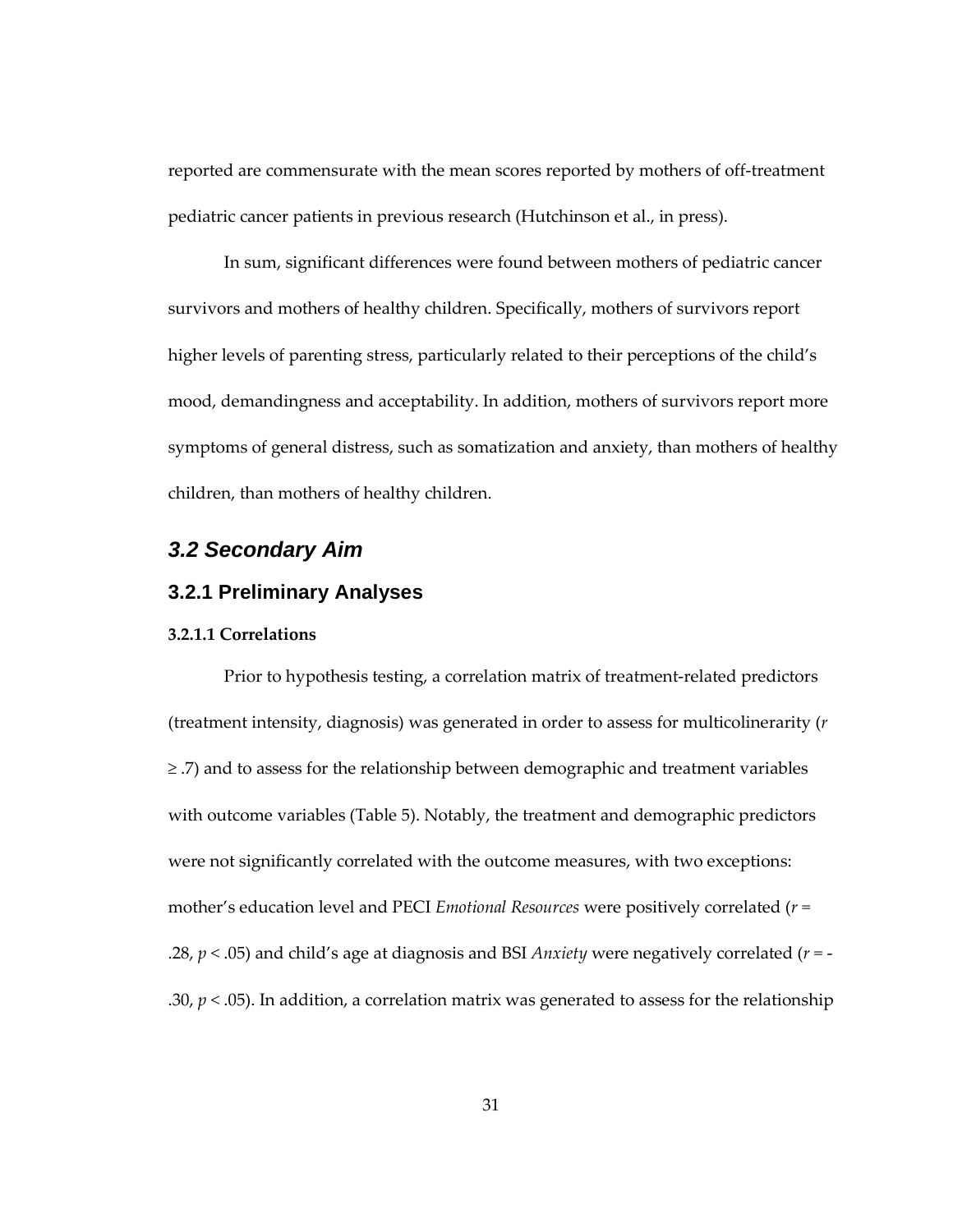between outcome variables (Table 6). Of note, the four PECI subscales were strongly associated with the PSI Child and Parent Domains, but not the BSI subscales.

Further, two correlation matrices were generated to assess for the relationship between predictor variables, family functioning and coping, and outcome measures of psychological adjustment (Tables 7 and 8). Results revealed significant positive correlations between the Conflict subscale of the FES and the PSI Child ( $r = .33$ ,  $p < .05$ ) and Parent ( $r = .43$ ,  $p < .01$ ) Domains, as well as the BSI Depression ( $r = .28$ ,  $p < .05$ ), Anxiety  $(r = .33, p < .05)$  and Somatization  $(r = .31, p < .05)$  subscales. Similarly, the Supportive subscale of the FES was negatively correlated with the PSI Child ( $r = -.40$ ,  $p < .01$ ) and Parent ( $r = -0.47$ ,  $p < 0.01$ ) Domains, as well as the BSI Depression ( $r = -0.32$ ,  $p < 0.05$ ) and Anxiety  $(r = -.28, p < .05)$  subscales. As expected, the FES *Supportive* was significantly positively correlated with PECI *Emotional Resources* ( $r = .28$ ,  $p < .05$ ).

The PECI was also significantly correlated with the Ways of Coping. Specifically, Palliative coping was significantly positively correlated with Guilt and Worry ( $r = 0.23$ ,  $p <$ .05) and Unresolved Sorrow and Anger ( $r = .34$ ,  $p < .01$ ). The Palliative: Adaptive coping ratio was also positively correlated Unresolved Sorrow and Anger  $(r = .32, p < .05)$  and Long-term Uncertainty ( $r = 0.26$ ,  $p < 0.05$ ), and negatively correlated with *Emotional Resources* ( $r = -0.29$ ,  $p = 0.29$ < .05). Further, a correlation matrix was generated to look at specific coping mechanisms within the Palliative and Adaptive Subscales (Table 8). This matrix revealed significant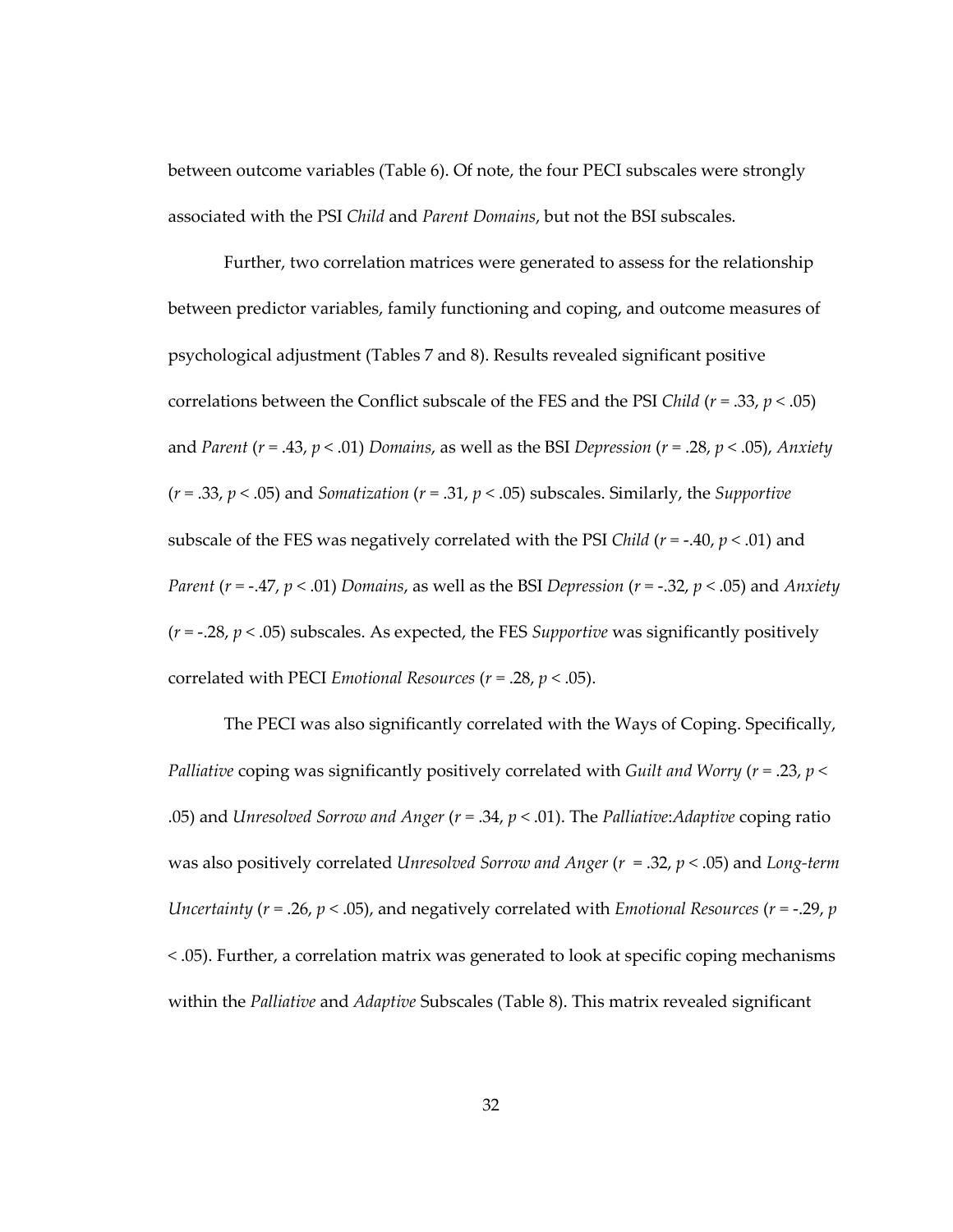relationships between the *Escape-Avoidance* coping mechanism and PSI Child ( $r = .41$ ,  $p <$ .01) and *Parent (r = .27, p < .*05) *Domains,* as well as all four subscales of the PECI: Guilt and Worry ( $r = .44$ ,  $p < .01$ ), Unresolved Sorrow and Anger ( $r = .47$ ,  $p < .01$ ), Long-term Uncertainty ( $r = 0.37$ ,  $p < 0.01$ ) and Emotional Resources ( $r = -0.38$ ,  $p < 0.01$ ).

#### 3.2.1.2 Brain Tumor vs. Other Cancer

Given the established relationship between diagnosis, treatment intensity and child outcomes, the participants were spilt into two groups for further comparison: mothers of brain tumor survivors ( $n = 34$ ; 56.7%) and mothers of other cancer survivors (n = 30; 43.3%). The two groups differed significantly on time since completing treatment  $(t (62) = -2.01, p < .05)$ ; the brain tumor survivors were off-treatment for an average of 5.2 years ( $SD = 3.53$ ) and the other cancer survivors were off-treatment for an average of 7.2 years ( $SD = 4.35$ ). As expected, the two groups also differed significantly on treatment intensity ( $\chi^2(3, N = 64) = 14.43$ ,  $p < .01$ ), with the brain tumor group reporting significantly more children receiving high intensity treatments ( $n = 27,77\%)$  than the other cancer group ( $n = 12, 41\%$ ).

A series of MANCOVAs were conducted entering diagnostic category (brain tumor or other cancer) and treatment intensity as fixed factors and controlling for time off treatment as a covariate (Table 9). For this analysis, treatment intensity was transformed into a dichotomous variable, with Low Intensity and Moderate Intensity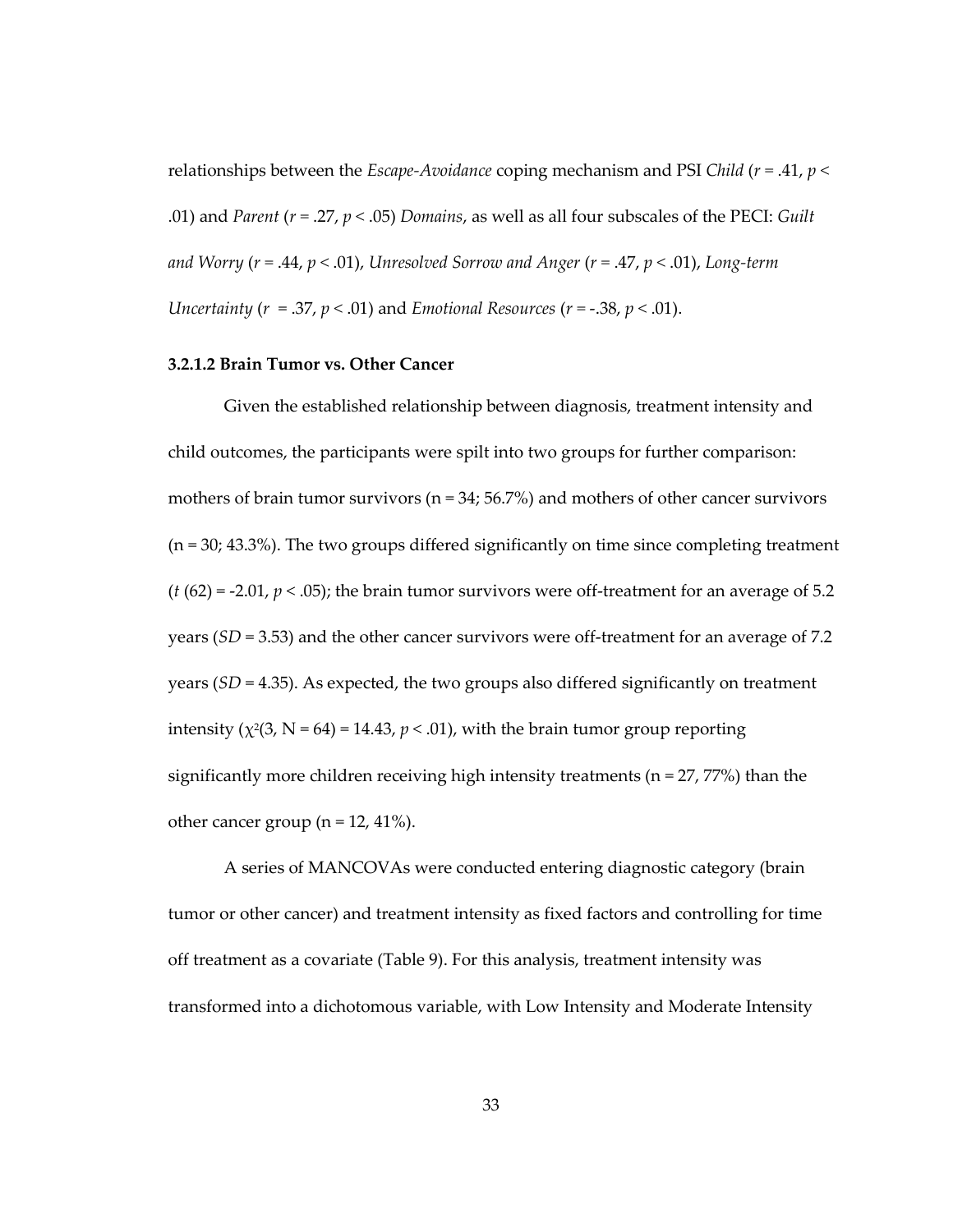forming one group (Low; n = 25) and High Intensity and Very High intensity forming the other group (High;  $n = 39$ ). On the BSI, there was a significant main effect for diagnostic category ( $F(2, 53) = 4.28$ ,  $p < .05$ ), such that the mothers of other cancer survivors ( $M = 64.7$ ,  $SD = 13.26$ ) reported significantly higher scores on the *Somatization* subscale than mothers of brain tumor survivors ( $M = 55.9$ ,  $SD = 9.60$ ). Notably, no other significant main effects were found for diagnostic category or treatment intensity on the PSI Child or Parent Domains, the BSI Depression, Anxiety and Somatization subscales or the PECI Guilt and Worry, Unresolved Sorrow and Anger, Long-term Uncertainty and Emotional Resources subscales.

However, there were two significant interaction effects for diagnostic category and treatment intensity (see Figures 3 and 4). Analyses revealed a significant interaction effect at the multivariate level on the PECI *Unresolved Sorrow and Anger* subscale  $(F(2, 53))$  $= 6.75$ ,  $p < .05$ ). Specifically, mothers of other cancer survivors exhibited more Unresolved Sorrow and Anger then mothers of brain tumor survivors only when their children received high intensity treatment (see Figure 3). Analyses also revealed a significant interaction effect at the multivariate level on the PECI *Emotional Resources* subscale  $(F(2,$ 53) = 4.52,  $p < .05$ ). Specifically, mothers of other cancer survivors exhibited less *Emotional* Resources than mothers of brain tumor survivors only when their children received high intensity treatment (see Figure 4).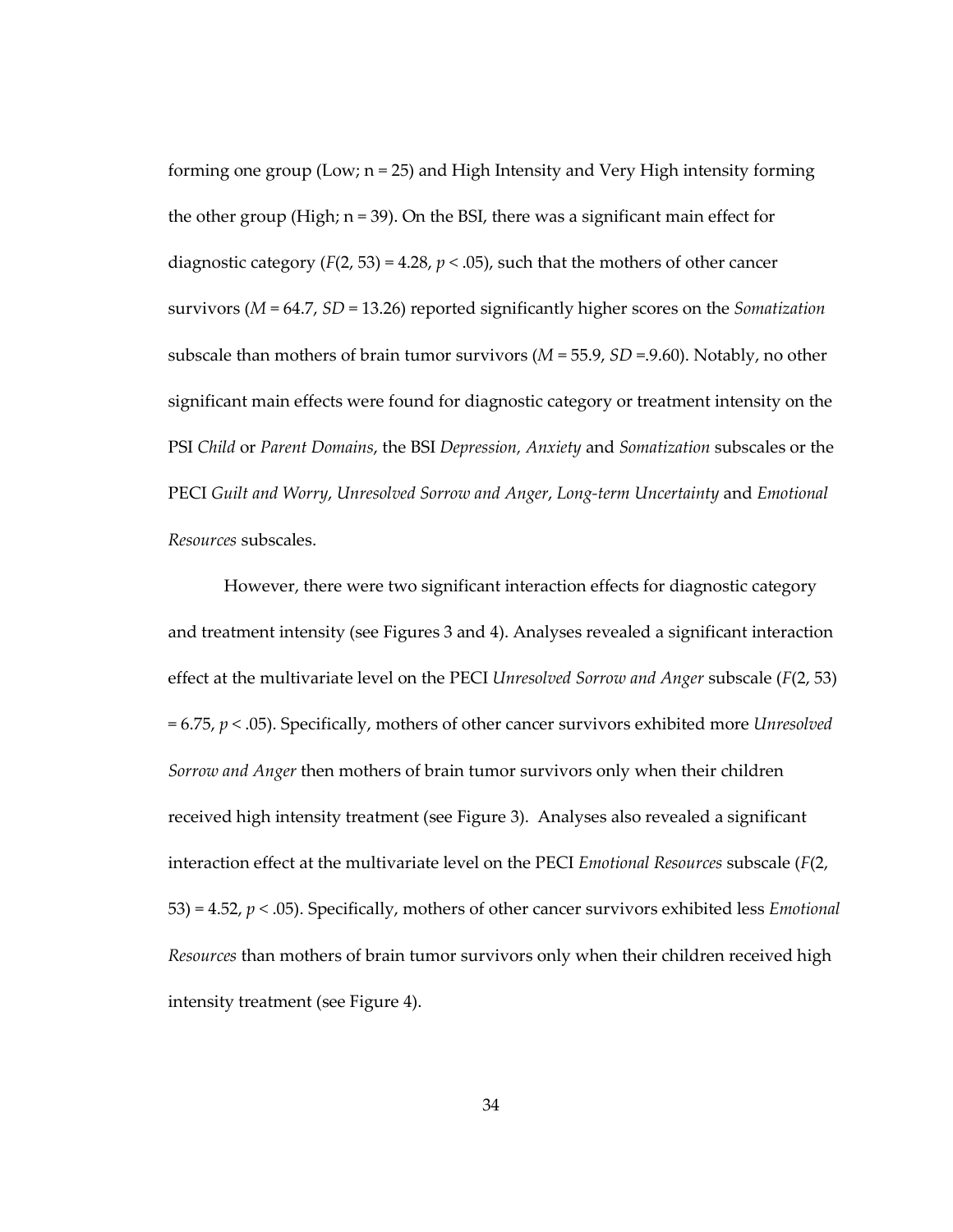#### **3.2.2 Hypothesis Testing**

In the second aim, it was hypothesized that individual variables, such as coping and family functioning, would be strongly associated with psychological outcomes of parents of survivors. In order to examine possible predictors of psychological adjustment in mothers of cancer survivors, multiple hierarchical linear regression analyses were conducted with the five psychological adjustment outcomes from the primary aim (PSI and BSI subscales), along with the four PECI subscales (Tables 10-18). Given that this study is currently powered based on the primary aim, power to test the secondary aim is limited. Therefore, the total number of predictors entered into any model was limited to six. In Step 1, demographic, illness and/or treatment variables that have been previously shown to influence the dependent variable were entered using forced entry. In Step 2, variables of interest to the current study predicted to influence the dependent variable were entered, also using forced entry.

The regression model for the *Child Domain* of the PSI revealed that demographic variables accounted for a significant, though modest, portion of the variance in parenting stress scores ( $ΔR² = .13$ ). In particular, marital status ( $β = .31, p < .05$ ) reached statistical significance as a predictor of parenting stress. However, a much larger portion of the variance ( $\Delta R^2$ = .27) was accounted for by supportive family functioning ( $\beta$  = -.43, *p*  $<$  .01) and the use of escape-avoidance coping mechanisms ( $\beta$  = .34,  $p$   $<$  .01). The overall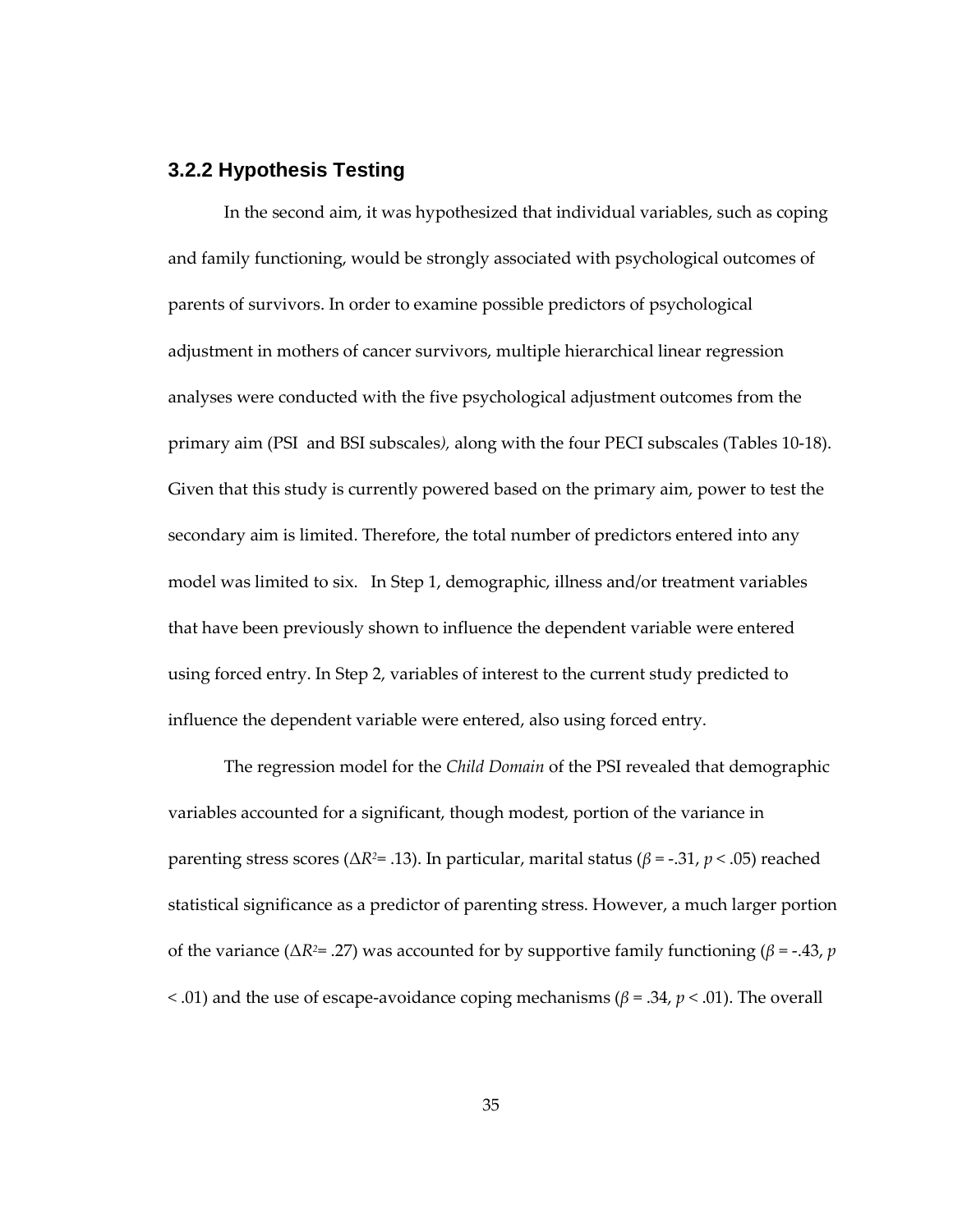model ( $F(2, 46) = 5.07$ ,  $p < .001$ ) accounted for approximately 40% of the total overall variance in child specific parenting stress. The regression model for the Parent Domain of the PSI revealed a similar pattern. Specifically, marital status ( $β = -.31, p < .05$ ) and supportive family functioning ( $\beta$  = -.43,  $p < .01$ ) accounted for a statistically significant portions of the variance in parent-specific parenting stress, with the overall model  $(F(2,$ 46) = 3.98,  $p < .01$ ) predicting 34% of the total variance.

Regression models for the BSI Depression, Anxiety and Somatization subscales failed to reach significance, as did the specific demographic, family functioning and coping predictor variables within the models.

The hierarchical regression model for the four PECI subscales was conducted using three illness and treatment variables as predictors in Step 1: child's age at diagnosis, time off-treatment and treatment intensity. Across all four subscales, these factors accounted for a small proportion of the variance in parent adjustment; however, no individual illness or treatment predictor reached statistical significance. The model also included three individual predictors hypothesized to influence parental adjustment: Escape-Avoidance coping, Child Demandingness (a subscale of the PSI Child Domain), and the Supportive subscale from the FES.

For the three PECI distress scales (Guilt and Worry, Unresolved Sorrow and Anger and Long-term Uncertainty), the overall model reached statistical significance.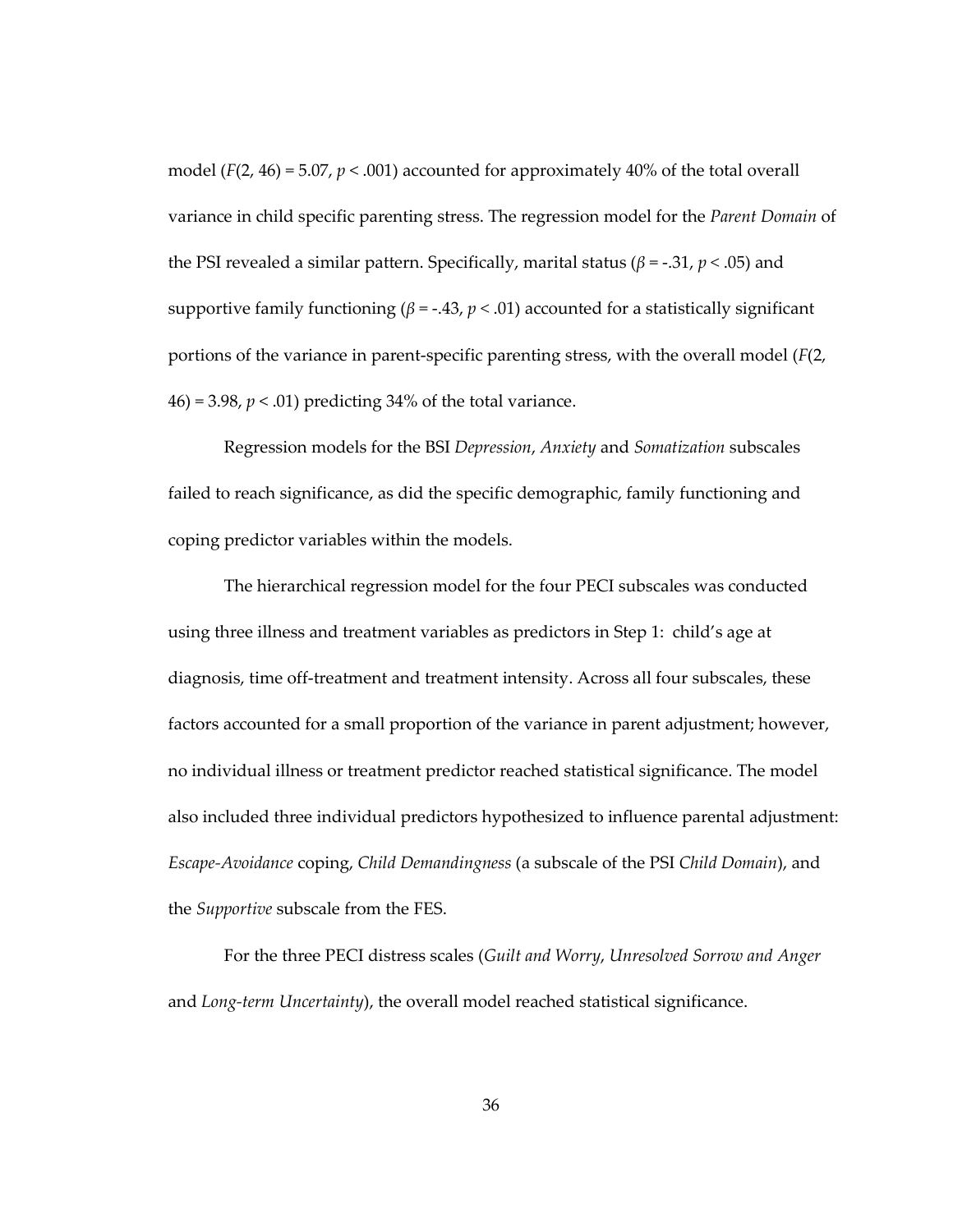Specifically, the model accounted for 41% of the overall variance in Guilt and Worry (F (3,  $47$ ) = 5.33, p < .01), 41% of the overall variance in *Unresolved Sorrow and Anger* (F (3, 47) = 5.33,  $p < .01$ ), and 33% of the overall variance in Long-term Uncertainty (F (3, 47) = 3.90,  $p <$ .01). Escape-Avoidance and Child Demandingness reached statistical significance as individual predictors. For the fourth PECI subscale, Emotional Resources, the overall model was also statistically significant ( $F(3, 47) = 3.26$ ,  $p < .01$ ), accounting for 29% of the overall variance in Emotional Resources. The only individual predictor to reach statistical significance in this model was Child Demandingness ( $\beta$  = -.38, p <.01).

In sum, hierarchical regression modeling revealed escape-avoidance coping and family supportiveness to be important individual variables in predicting parentingrelated psychological adjustment in mothers of pediatric cancer survivors.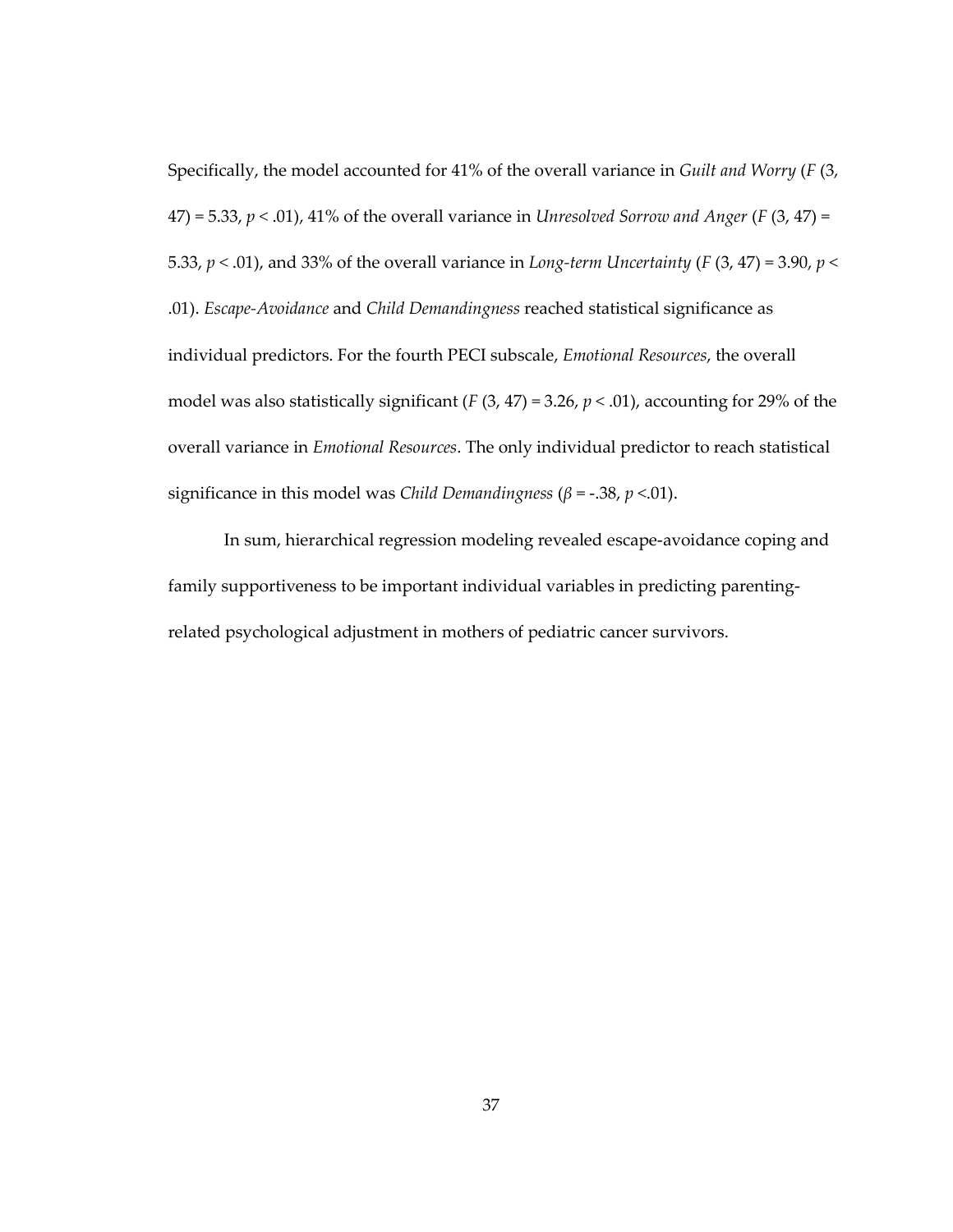# **4. Discussion**

The current study assessed the psychological adjustment of mothers of pediatric cancer survivors. As hypothesized, parents of survivors reported significantly higher levels of parenting stress and general psychological distress than mothers of healthy children. In addition, emotion-focused coping and supportive family functioning predicted a significant portion of the variance in parental adjustment, over and above demographic, illness or treatment variables. It also appears that caregivers of "other" (non-brain tumor) cancer survivors that receive high-intensity treatment are at the highest risk for adjustment difficulties. These findings serve to document the ongoing needs of these caregivers and identify salient targets for intervention aimed at reducing ongoing distress.

# **4.1 Evidence of Ongoing Distress**

#### **4.1.1 Parenting Stress**

In regards to parenting stress, significant differences between groups were largely in the child domain of stress. That is, individual factors related to the child, as opposed to the parent, contribute to the difference in overall parenting stress between groups. High scores in the child domain may be associated with children who display qualities that make it difficult for parents to fulfill their parenting role; indeed, the child domain is typically more elevated than the parent domain in families of disabled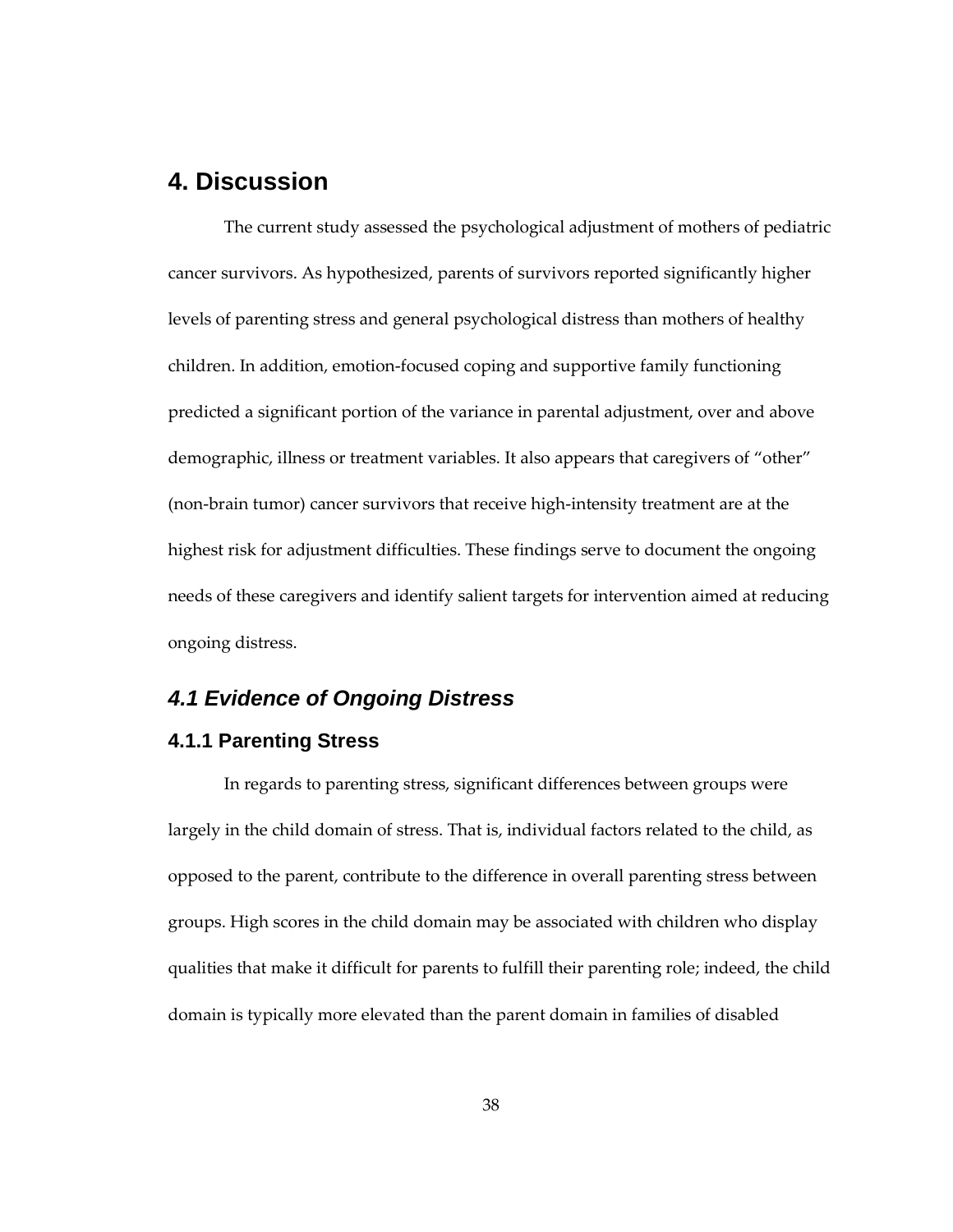children (Abidin, 1995). In the current study, parent perceptions regarding three key child attributes were identified: Acceptability, Mood, and Demandingness.

Elevated scores on the Acceptability subscale are produced when the child possesses physical, intellectual and emotional characteristics that do not match the expectations the parent had for their child. Given the higher rates of physical, cognitive and learning disabilities that emerge as late effects in pediatric cancer survivors, it is to be expected that parents of survivors will face new and challenging qualities of their child that were not anticipated prior to their diagnosis. Indeed, when faced with the long-term consequences of cancer, parents often grieve for the loss of the child they expected to have.

High scores on the Mood subscale are associated with children whose affective functioning shows evidence of dysfunction; these children are more likely to be unhappy, depressed, and to frequently cry. Similarly, child *Demandingness* is elevated when the parent experiences the child as placing many demands on him or her. Pediatric cancer survivors often place additional caregiving demands on their parents as a result of their ongoing medical and cognitive issues that require long-term follow-up care and close vigilance. This is consistent with findings that parents of off-treatment pediatric cancer patients report similar levels of caregiving burden as parents of ontreatment patients (Hutchinson et al., in press).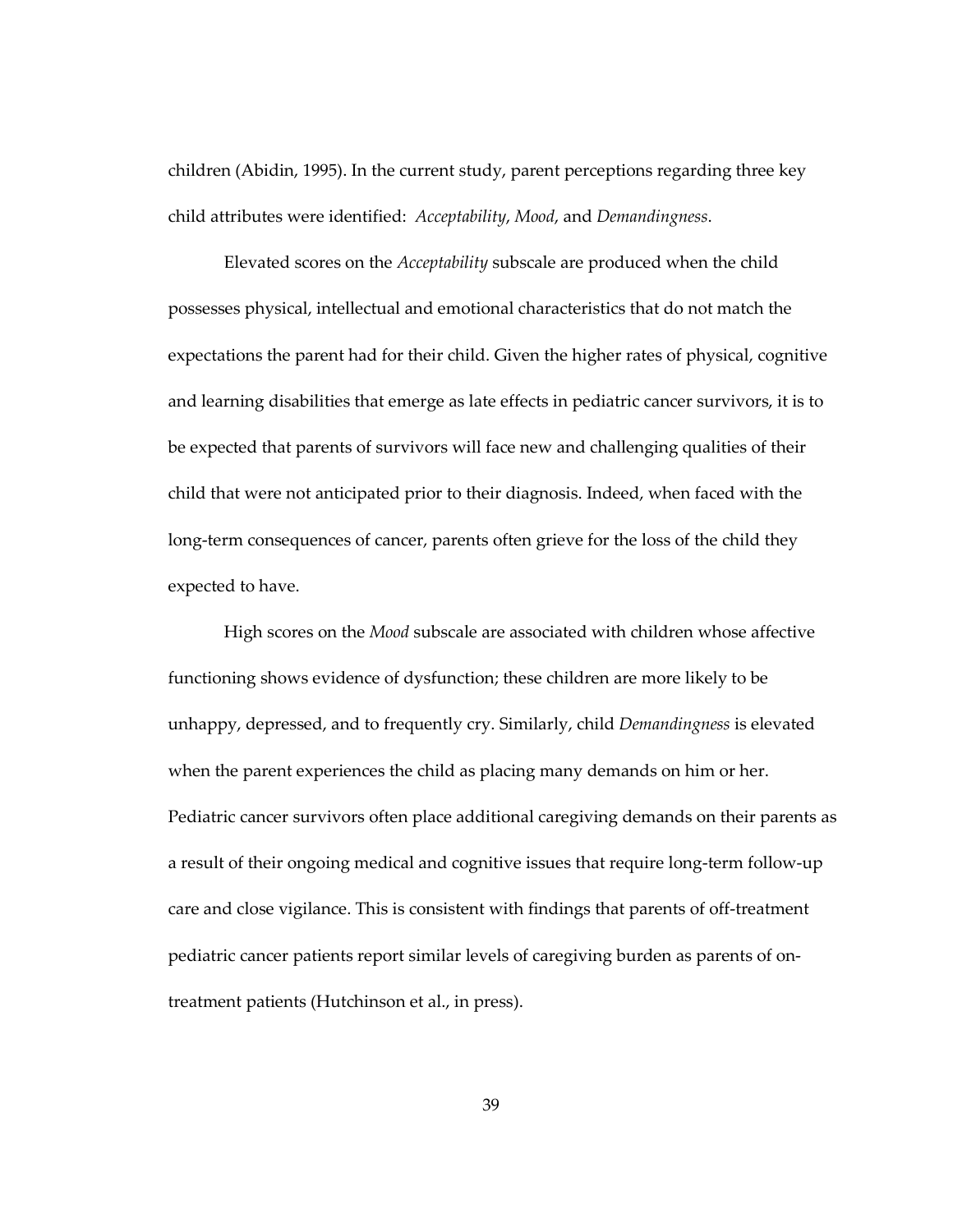#### **4.1.2 General Distress**

Mothers of survivors reported significantly more *Somatization*, defined as distress resulting from somatic symptoms. Consistent with findings in other illness groups (Lawoko, Soares, Lawoko, & Soares, 2006), this finding suggests that parents serving as caregivers may be more likely to express their emotional state through physical symptoms. Given the high demands on caregivers' time and energy, it is also likely that their self-care (e.g. getting adequate rest, nutrition and exercise) is sub-optimal, which can also contribute to somatic complaints. Although mothers of survivors reported more symptoms of depression and anxiety, these differences failed to reach statistical significance. Taken together, these results support our hypothesis that the range of distress symptoms experienced by these caregivers may not be captured adequately by conventional measures of distress. Rather, functioning of these caregivers is probably best assessed using a combination of general psychiatric measures and those designed specifically to evaluate illness-related psychosocial functioning.

#### **4.1.3 Diagnosis and Treatment Intensity**

Neither diagnosis nor treatment intensity were independently predictive of parental outcomes. However, there was a significant interaction between diagnosis (brain tumor vs. other cancer) and treatment intensity. As such, it appears that parents of children with other (non-brain tumor) diagnoses that receive high intensity treatment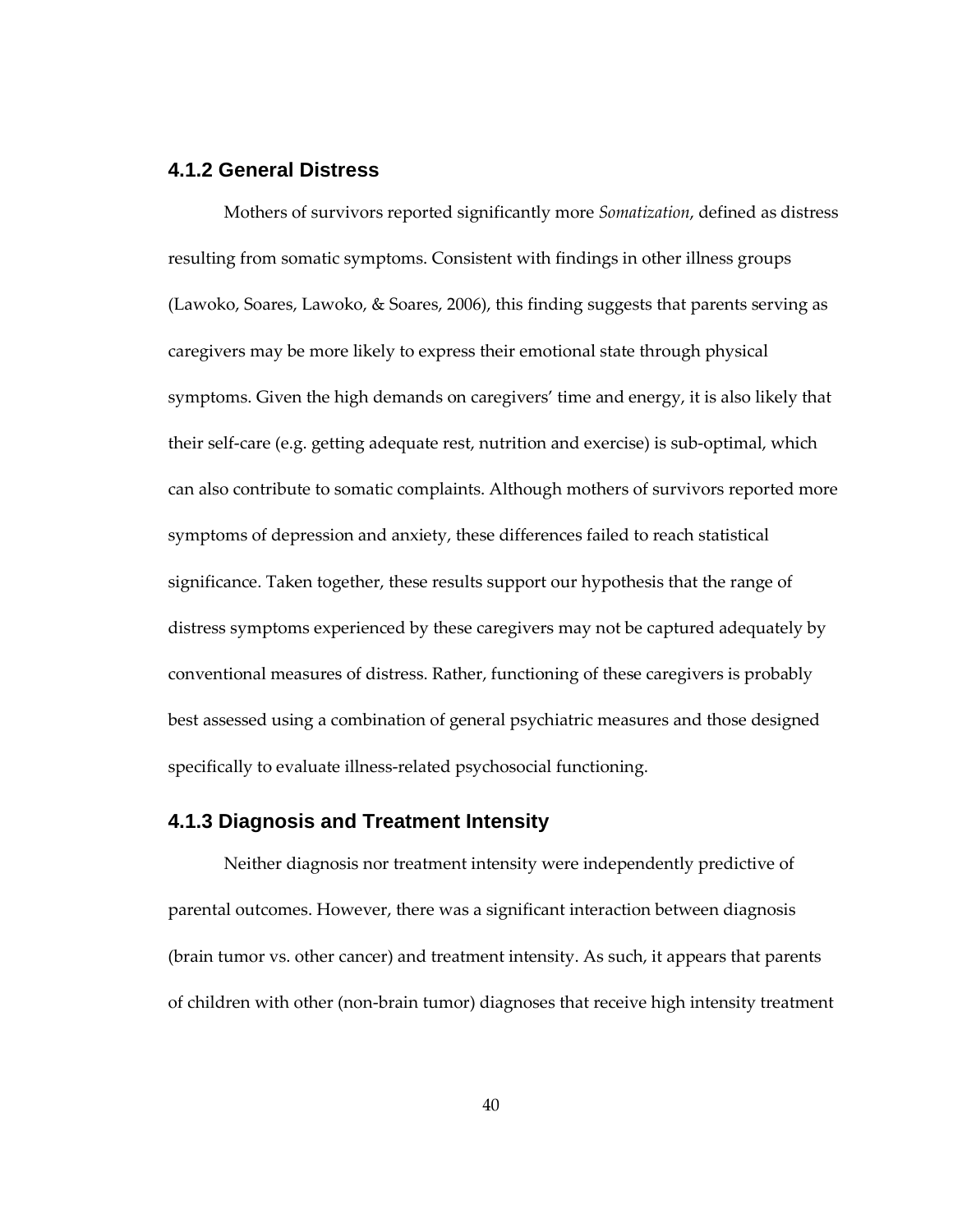are at highest risk for long-term adjustment difficulties, such as Unresolved Sorrow and Anger. This is likely due to the expectations parents develop upon receiving their child's diagnosis. When children receive a diagnosis of a brain tumor, they are given the expectation of physical and cognitive late effects, and therefore may be better prepared for the post-treatment reality. Whereas with other cancers, such as leukemia, parents are generally given very high survival rates and less information regarding possible late effects; thus, they have higher expectations for a good outcome for their child. These parents may be less prepared, and experience more adjustment difficulties, when late effects do emerge.

# **4.2 Intervention Targets**

Result of multiple regression analyses indicate that demographic, illness and treatment variables predict only a modest portion  $(2 – 13%)$  of the variance in parental adjustment across measures. Rather, individual variables, including family functioning and coping mechanisms, predicted a much larger portion (25 – 39%) of the variance in parental adjustment on measures of parenting and illness specific distress. These findings are consistent with past research with other illness groups, similarly guided by the transactional stress and coping model. These results identify family functioning and coping style as key targets for interventions with caregivers.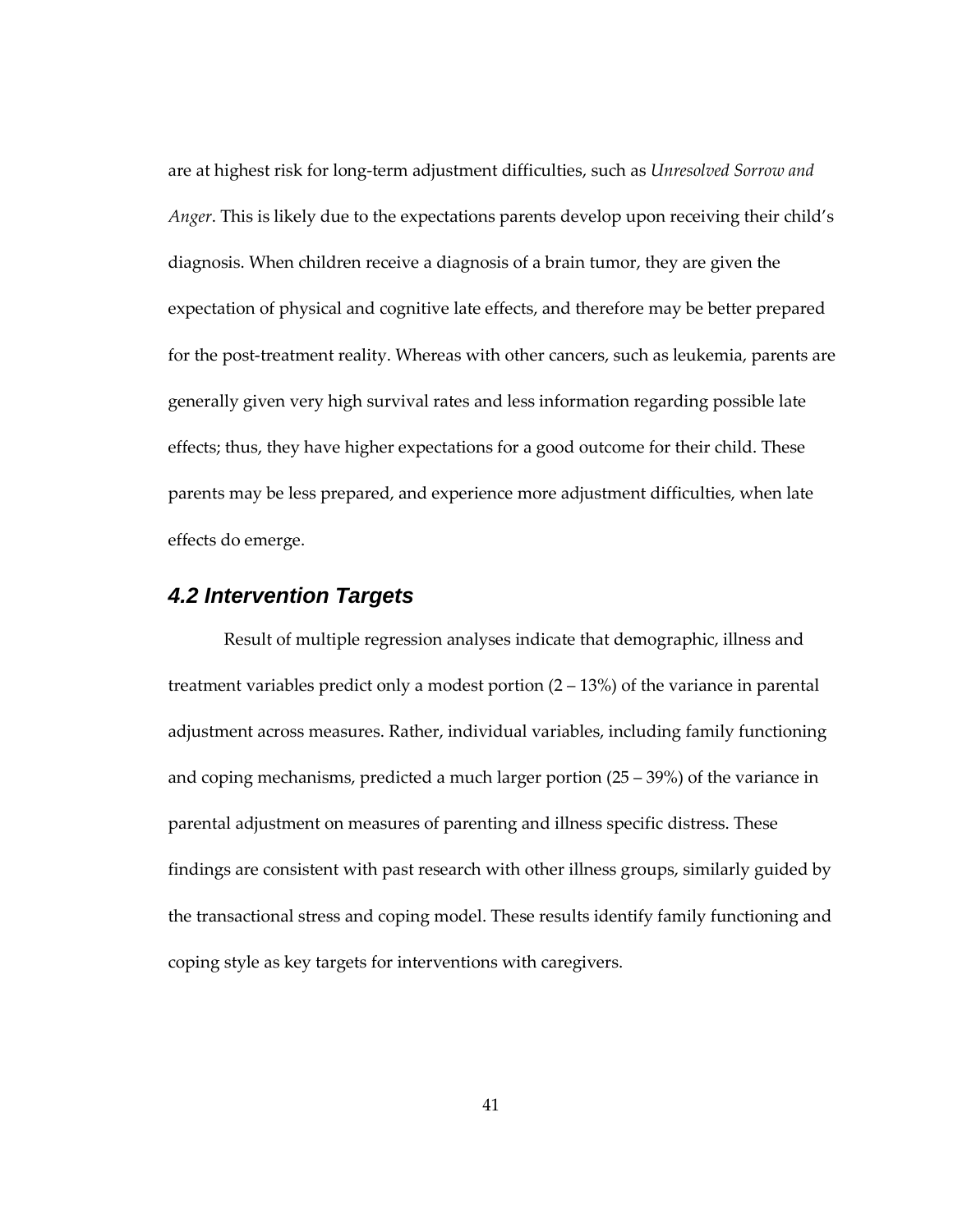## **4.2.1 Coping**

Based on past research guided by the Transactional Stress and Coping model, it was hypothesized that *Palliative* (emotion-focused) coping, and a higher ratio of *Palliative* coping to Adaptive (problem-focused) coping would be associated with poorer outcomes. Correlation analyses supported this hypothesis; Palliative coping was associated with higher levels of Guilt and Worry and Unresolved Sorrow and Anger, while a higher Palliative:Adaptive ratio was associated with higher levels of Guilt and Worry, Long-term Uncertainty and fewer Emotional Resources.

The results of the current study further identify *Escape-avoidance* coping to be associated with poorer outcomes, particularly those related to parenting and illnessrelated distress. Escape-avoidance coping includes wishful thinking, hoping for a miracle, or avoiding thoughts and emotions related to the stressor by eating, drinking, sleeping or smoking. This coping mechanism predicted a statistically significant portion of the variance in parenting stress, Unresolved Sorrow and Anger, Guilt and Worry, and Long-term Uncertainty. As such, emotion-focused coping, particularly Escape-avoidance coping, is likely to be a salient target for intervention for parents of pediatric cancer survivors. Interventions reducing the use emotion-focused coping are likely to result in less parenting stress, guilt and worry, sorrow and anger, and long-term uncertainty.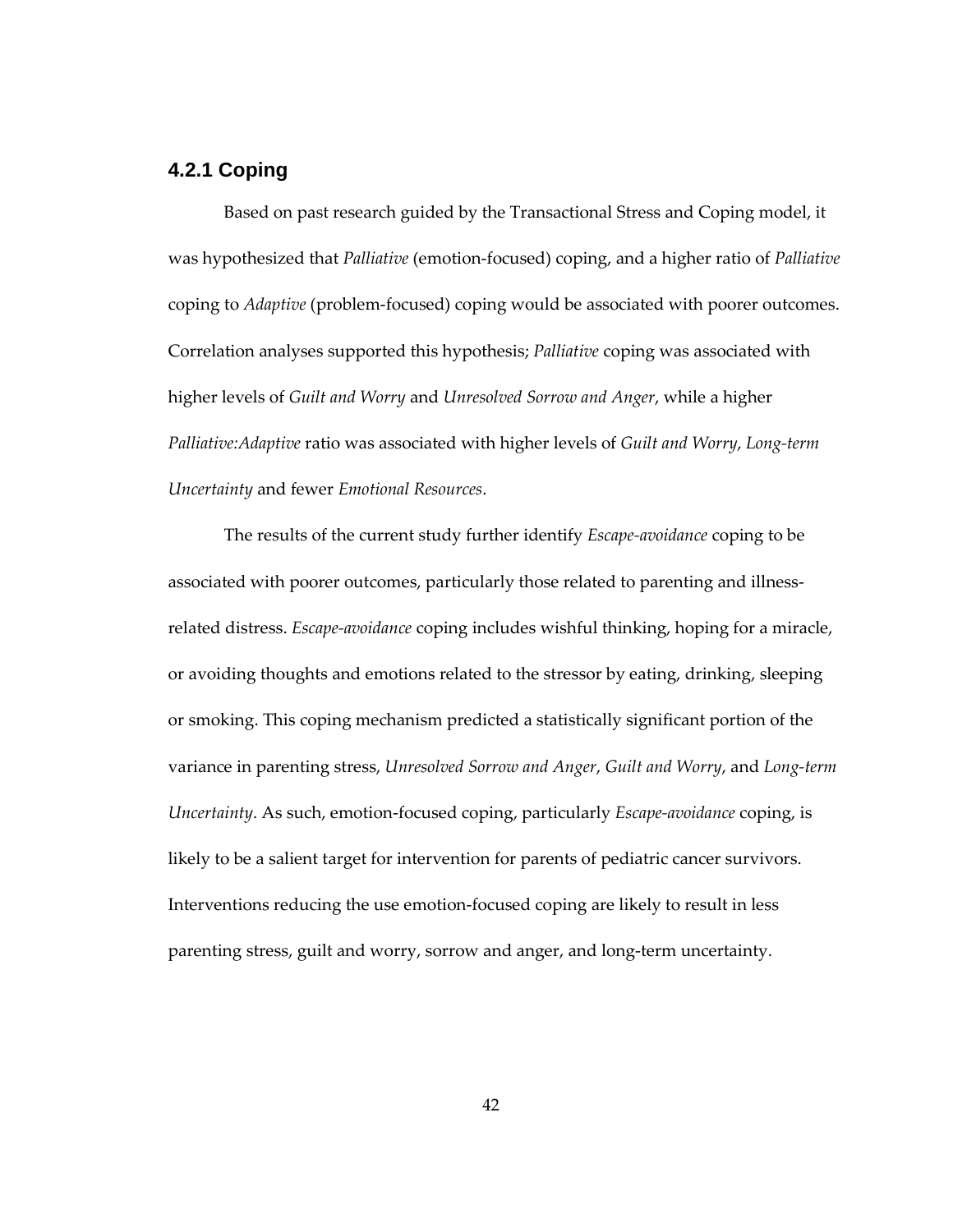#### **4.2.2 Family Functioning**

It was hypothesized that family functioning would be associated with parental adjustment. The results of current study indicate that higher levels of family conflict and lower levels of family support are associated with increased levels of parenting stress and general distress, including depression, anxiety and somatization. Moreover, family supportiveness predicted a statistically significant portion of the variance in the child and parent domains of parenting stress. Thus, interventions aimed at improving family supportiveness and decreasing family conflict are likely to result in less family stress and fewer symptoms of general distress. More specifically, interventions should target increasing family cohesion and expressiveness, while reducing family conflict.

While the Controlling subscale of family functioning was not significantly associated with parental adjustment outcomes, it was reported to be significantly higher by mothers of pediatric cancer survivors as compared to mothers of healthy children. Thus, families of survivors are more likely to be characterized by high control, high achievement orientation, and low independence. It is not clear from these results whether high levels of control are adaptive or maladaptive for families of survivors. It is likely that children's physical or cognitive late effects may require more boundaries and monitoring by parents. However, over-control or over-involvement may disrupt the process of healthy development in children and adolescents.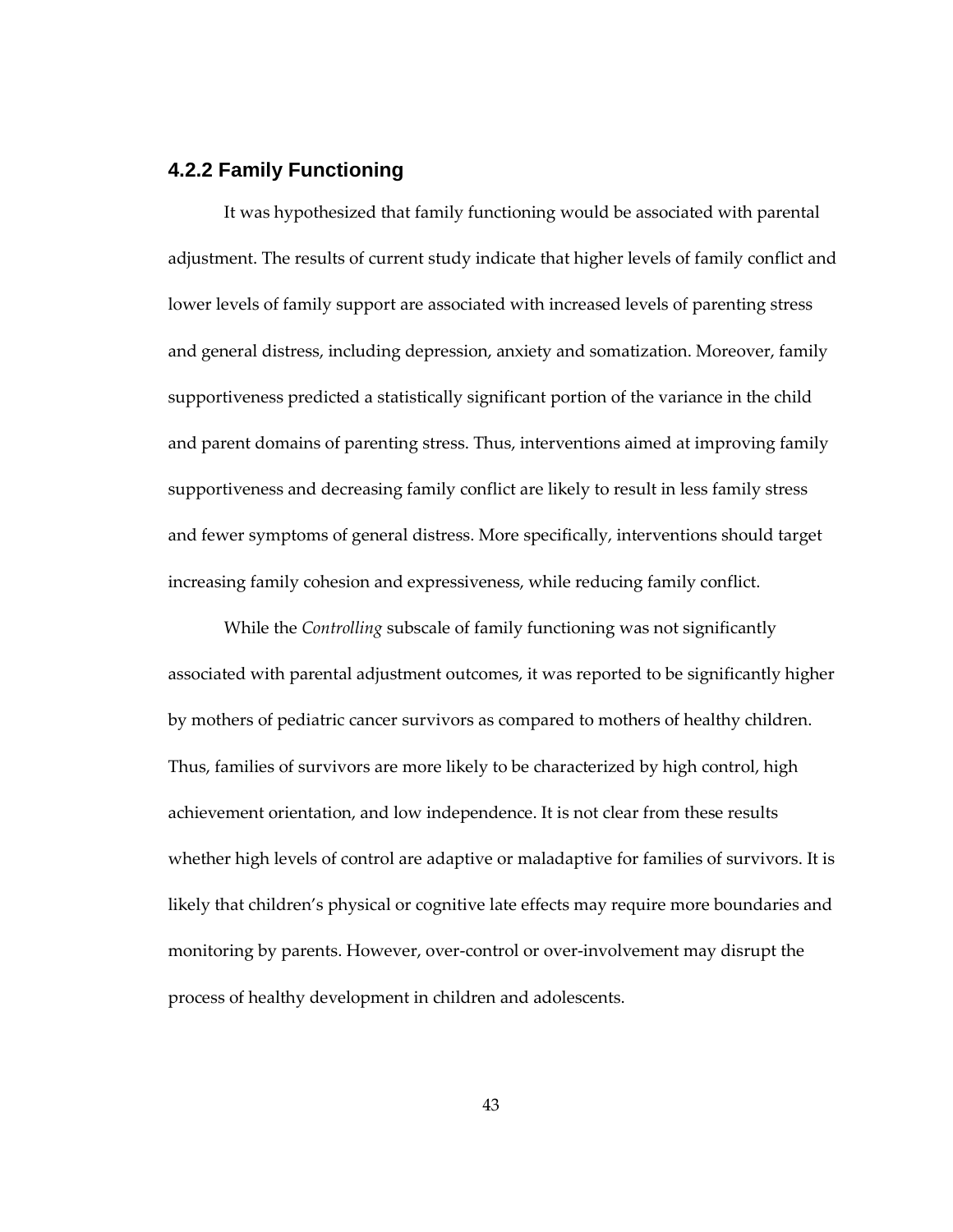As a consequence of the uncertainty and anxiety about the recurrence of the disease or the appearance of emerging late effects, parents of survivors tend to perceive their child as a vulnerable child, both in their physical condition and psychosocial development. Many parents attempt to compensate for the difficult events during treatment and protect their child from potentially upsetting or stressful events. Indeed, many parents of survivors report placing more physical limitations on their child, while setting less psychological demands (Van Dongen-Melman et al., 1998). This is in contrast to normal development, in which physical limitations are reduced with increasing age, whereas psychological demands increase. Families able to set demands for their children, thus establishing a more controlling family environment, appeared to be the most balanced and had better child outcomes than families unable or unwilling to do so (Van Dongen-Melman et al., 1998).

Parents of cancer survivors often lack the typical transition of increased autonomy that occurs when a child reaches young adulthood. Indeed, many parents maintain an extended period of active parenting that may include accompanying their child to medical appointments, providing therapy at home, remedial teaching, psychosocial support or extended financial support (Ressler et al., 2003; Van Dongen-Melman et al., 1998). This extended caregiving may interfere with the long-term goals and expectations for the future of both parents and children. One study of identity in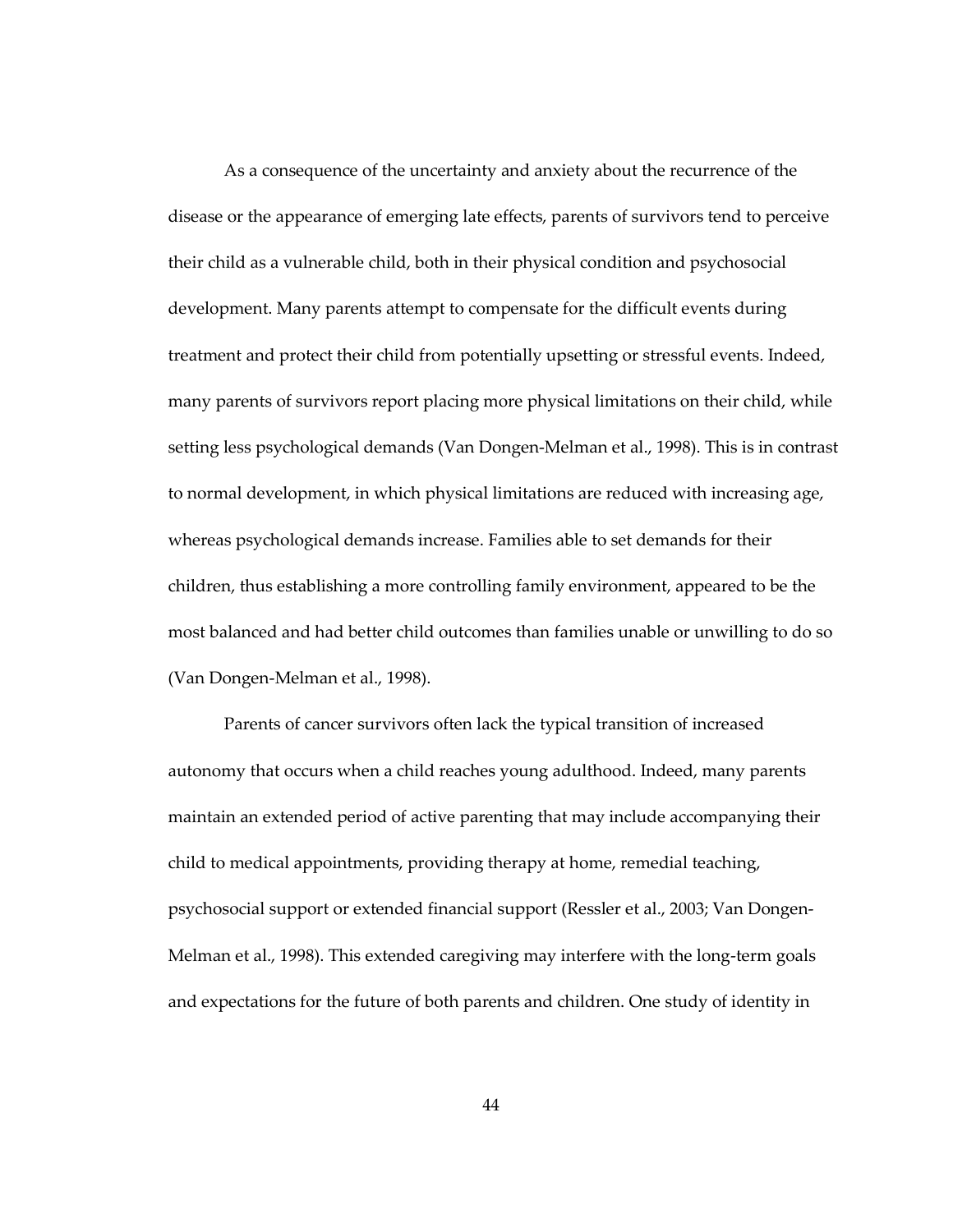adolescent survivors of childhood cancer (Madan-Swain et al., 2000) found a greater frequency of survivors in the "foreclosed" identity status than their healthy peers. The foreclosure state of identity formation occurs when one prematurely commits to certain goals, values and beliefs, often internalizing the values of significant adults in their lives. Healthy adolescent identity formation requires individuation, a process in which one differentiates self from parent without totally disconnecting from the family. Reaching identity achievement status requires a period of questioning or reflection that may be particularly challenging for cancer survivors living in a very controlling family environment.

Notably, neither family functioning nor coping mechanisms predicted any significant portion of the variance in general distress (depression, anxiety or somatization). These are much broader constructs, likely to be impacted by a wider variety of factors than measures of parenting and illness specific distress. Moreover, measures of general distress may lack sensitivity to detect the specific distress experienced by parents of survivors, thus lack variability associated with individual factors such as coping and family functioning.

# **4.3 Limitations**

While the current study serves to document the ongoing needs and identify key intervention targets for caregivers of pediatric cancer survivors, it does have limitations.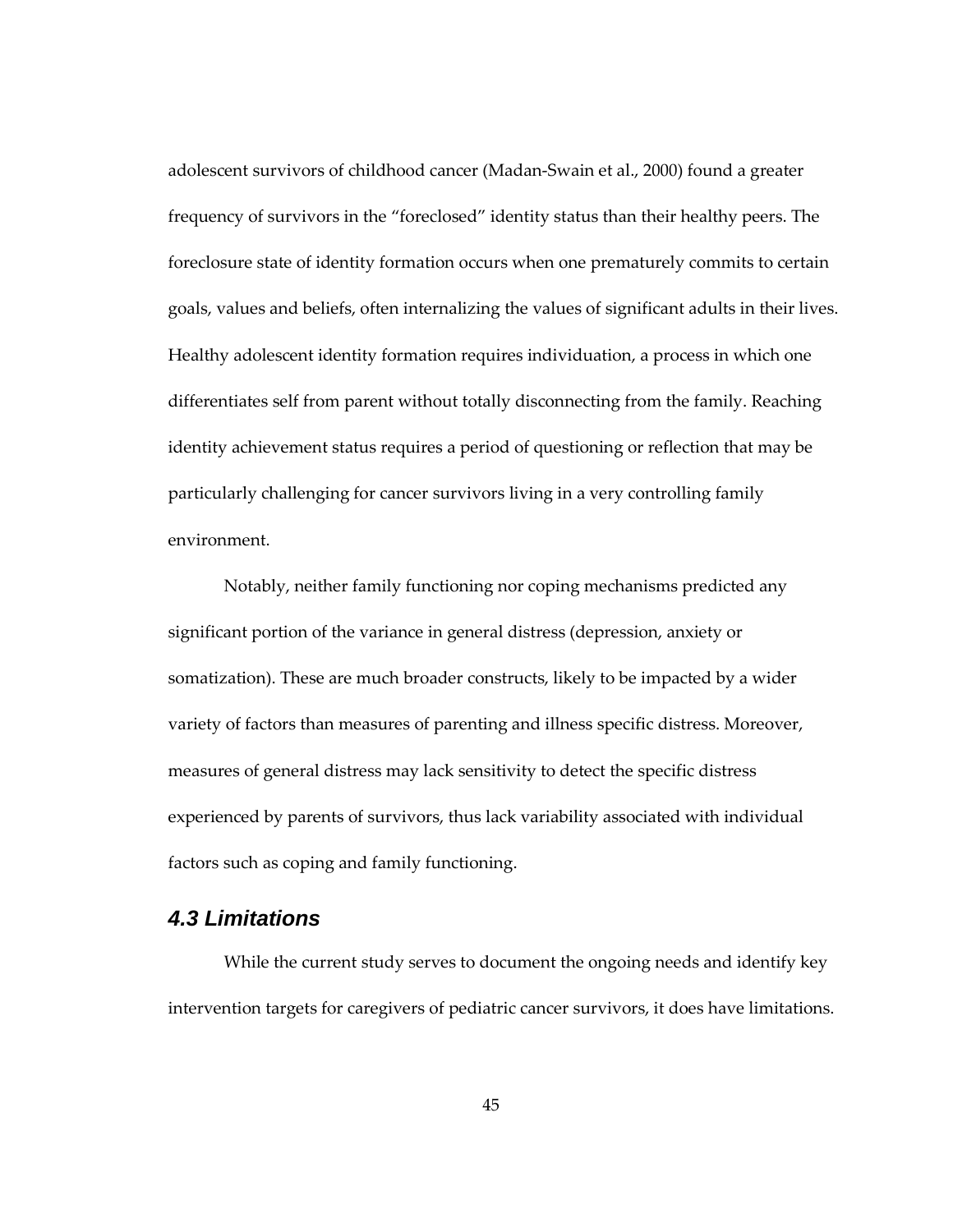First, the group of survivors is very diverse in regards to age, time off treatment, diagnosis and treatment. Although this diversity is generally accepted in research with pediatric cancer survivors in order reach sufficient sample sizes, it introduces significant variability into our analyses that may limit power to analyze relationships between variables. In addition, the survivor group and healthy group differed significantly on several demographic variables, including maternal education, maternal age and child age. While these factors were controlled for statistically, an ideal study would have demographically matched samples.

All data in this study (with the exception of illness and treatment data, which was verified by medical chart review) was self-reported by the participants. Thus, it is expected that there may be some bias in their responses, including correlations between measures. However, of the three outcome measures used in this study, only the PSI and the PECI were significantly related. The BSI was not significantly correlated with either the PSI or the PECI, which provides evidence for sufficient method variance.

This study was designed to be cross sectional; as such, it does not provide data regarding the trajectory of distress over time on an individual level. Indeed, to understand the process of stress and coping in caregivers will require a longitudinal design. In addition, the current study lacks specific data regarding children's level of functioning, such as IQ or adaptive functioning. Given the robust relationship between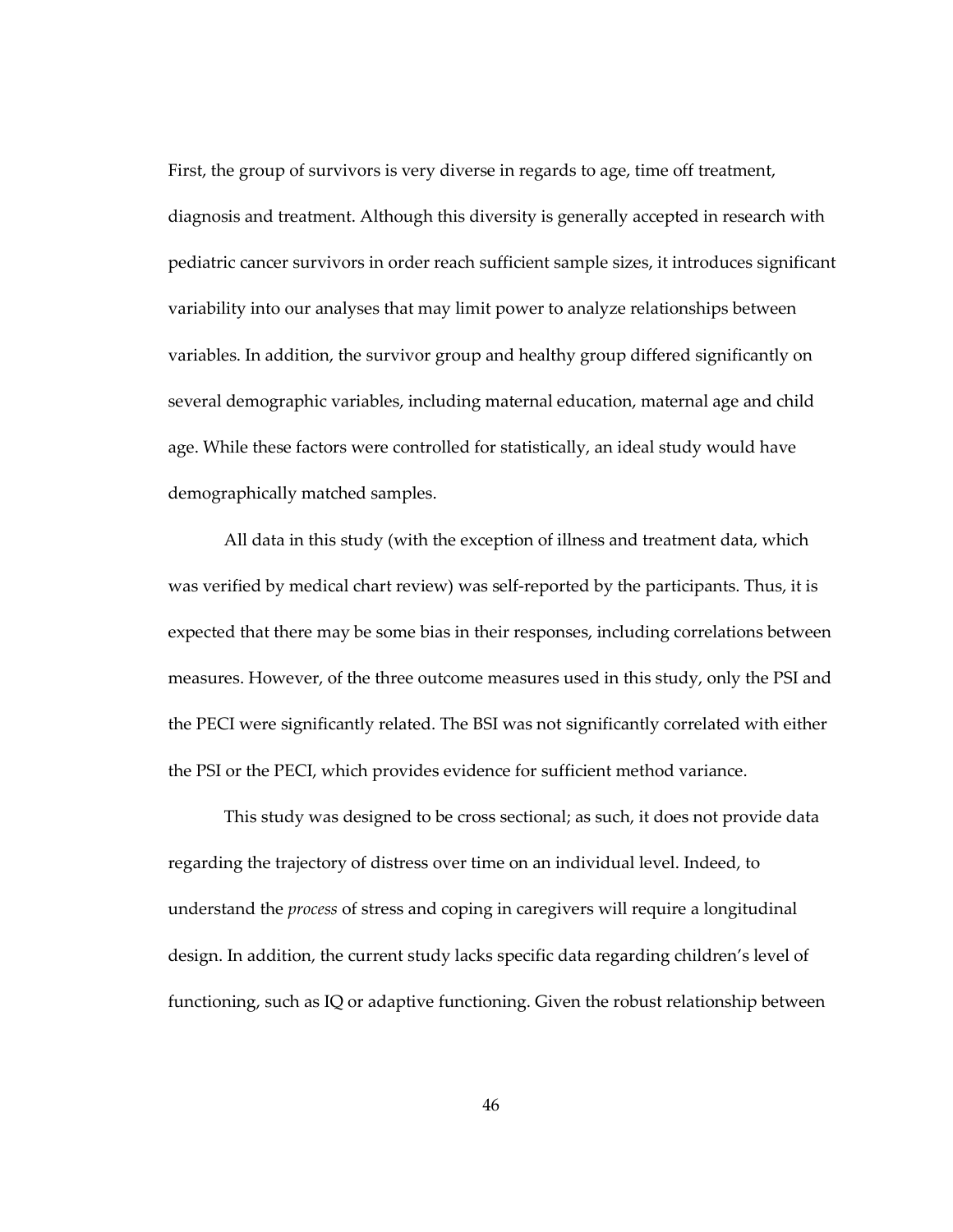treatment intensity and late effects, treatment intensity served as a proxy for late effects; however, each child develops differently. Therefore, future studies will also need to include information regarding survivors' medical and cognitive late effects, which likely impact caregiver distress.

## **4.4 Future Directions**

#### **4.4.1 Benefit Finding**

There is a growing body of literature exploring the role of positive emotions in the coping process (Folkman, 2008). Specifically, the constructs of "posttraumatic growth" and "benefit finding" have recently received attention in the cancer survivorship literature (Barakat, Alderfer, & Kazak, 2006; Kim et al., 2007; Stuber, 2006). To further explore the relationship between benefit finding and parental adjustment, pilot qualitative data was collected from participants in the current study. Participants responded to the question, "Have there been any benefits, or positive outcomes, as a result of your experience having a child with cancer? If so, how would you describe them?" in written form. Efforts are currently underway to code the qualitative data according to themes within the domains of social support (e.g. the cancer community, closer family), personal growth (e.g. reprioritized values, increased faith) and childspecific benefits (e.g. child is stronger, improved parent-child bond). Once coded, the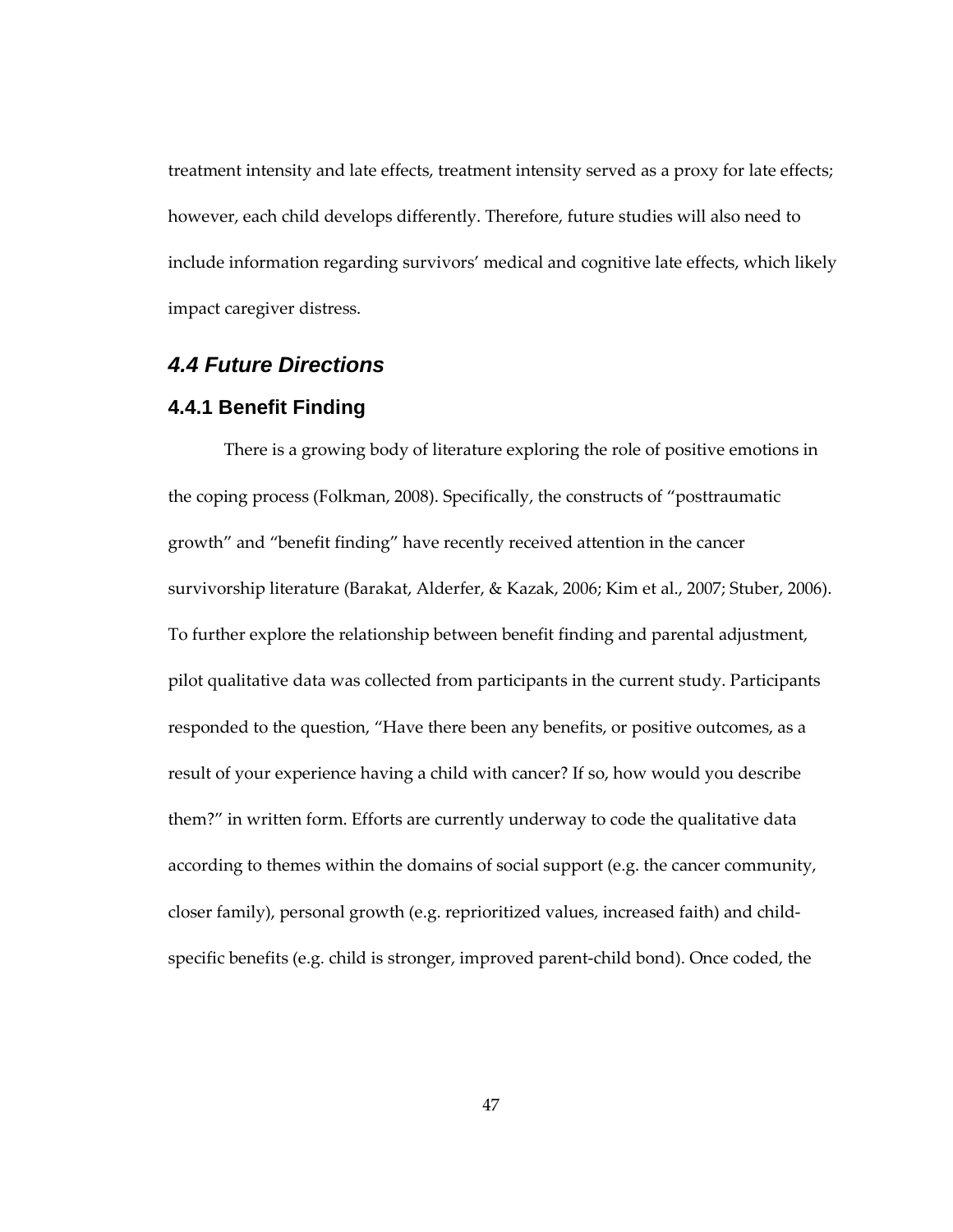data will be analyzed utilizing a mixed methods approach to assess relationships between themes and quantitative measures of parental adjustment (BSI, PECI and PSI).

#### **4.4.2 Longitudinal Methodology**

There are no prospective, longitudinal studies to date examining parental stress and coping as a process over the illness trajectory. These data are critical to developing interventions for parents at key points in the cancer process. Very preliminary analyses using the cross-sectional data from the current study suggests that parental distress peaks in the 6 – 10 years post-treatment time frame. Clinically, parents have been observed to experience a "honeymoon period" immediately post-treatment, associated with relatively lower levels of distress. We hypothesize that caregiver stress may increase again once late effects, such as declines in cognitive abilities, begin to emerge and demonstrate an impact on learning. To fully understand the trajectory of distress over time on an individual level will require a longitudinal design with a comprehensive set of psychological and illness-specific measures administered at frequent intervals over the course of the illness.

#### **4.4.3 Caregiver Intervention**

Currently, no interventions exist for parents of long-term cancer survivors. The results of the current study clearly document that parental distress is ongoing. Thus, a critical next step in this line of research is developing interventions to improve parents'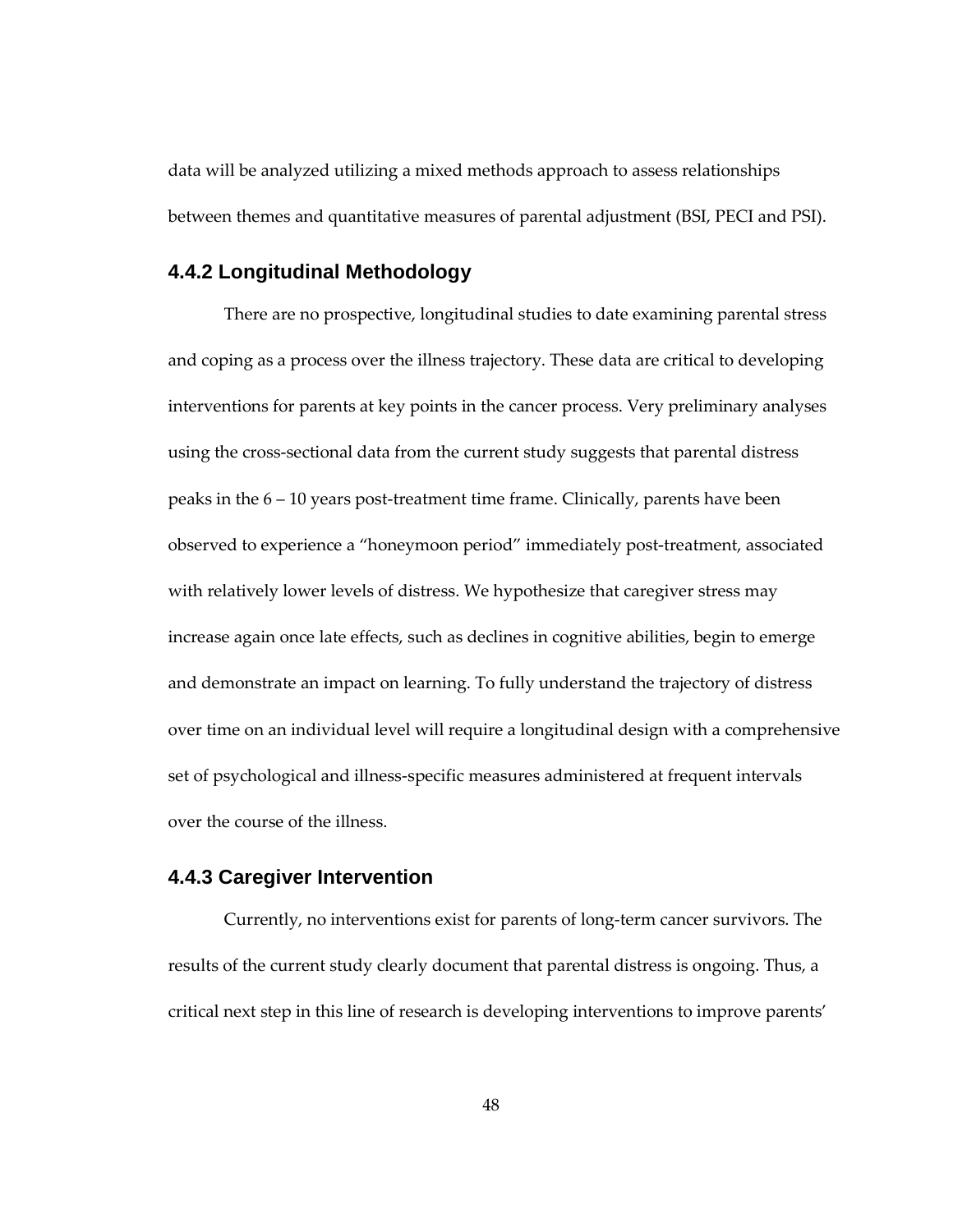ability to cope with the demands placed on them as caregivers. Successful interventions would ultimately improve the quality of life for both the caregiver and the survivor. Given the role of family functioning and escape avoidance coping in predicting parental outcomes, these two constructs appear to be salient targets for intervention. Escapeavoidance coping may be best addressed using acceptance and commitment therapy (ACT), which targets experiential avoidance. Recently, the principals of ACT (i.e., mindfulness and acceptance) have been successfully applied in medical settings (P. Robinson, Gregg, Dahl, & Lundgren, 2005), with pediatric pain populations (Wicksell & Greco, 2008), and in parents of children diagnosed with autism (Blackledge & Hayes, 2006). Therefore, there is evidence to support a pilot study applying ACT with pediatric cancer survivors and their parents.

# **4.5 Conclusion**

In summary, this work provides evidence that childhood cancer has a distinct and persistent late psychosocial impact on parents of survivors. Moreover, parenting and illness specific distress in this population may not be adequately captured on traditional measures of psychopathology. Guided by the transactional stress and coping model, this study identifies family functioning and coping mechanisms as individual factors that predict a significant portion of the variability in parental outcomes.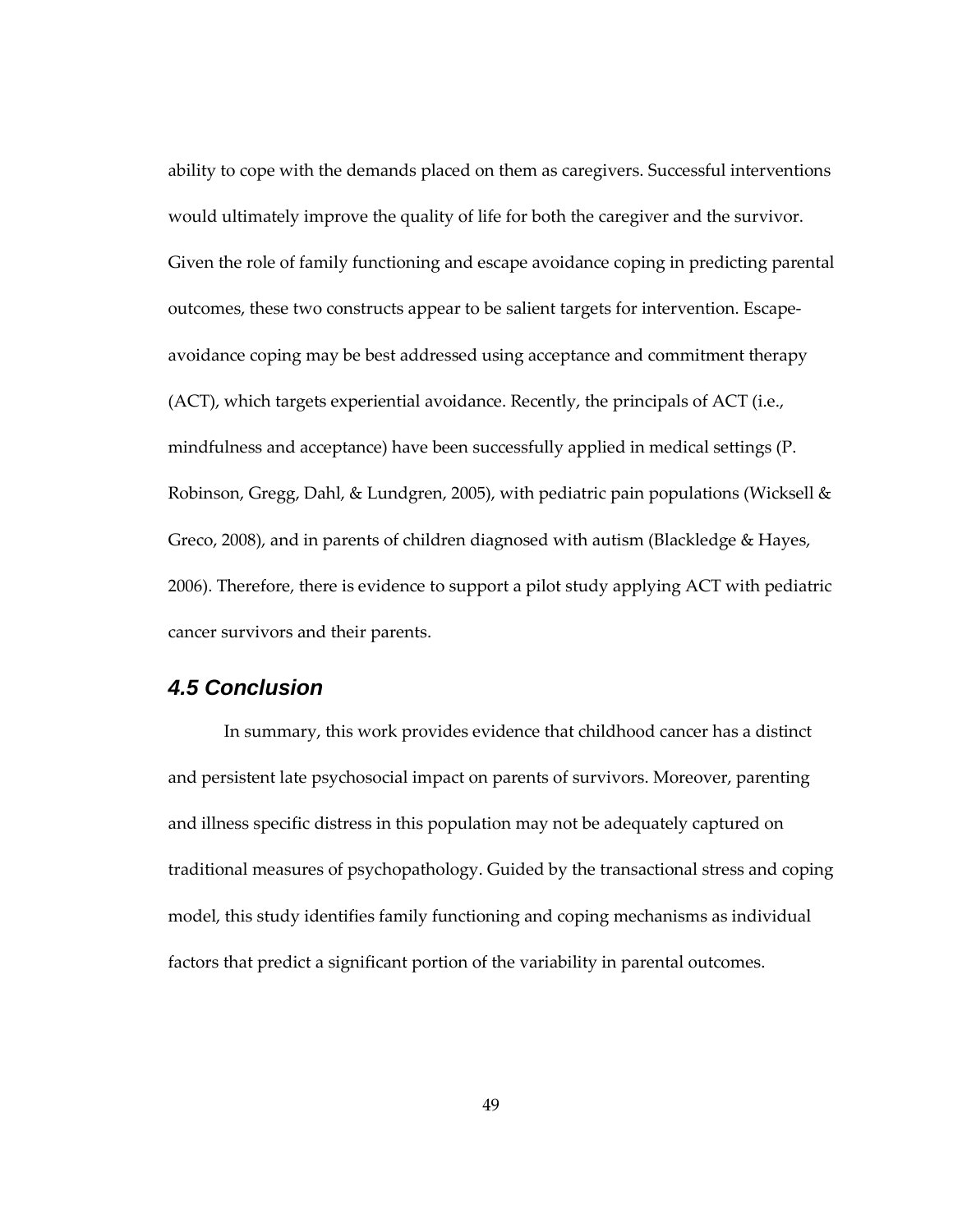Interventions designed to address these factors may be beneficial to both the survivors and their families.

Parents of survivors face considerable stressors. They must provide emotional support to their children, while simultaneously processing their own fears and emotions. They must also face the uncertainty of newly emerging neurocognitive late effects as a result of their children's treatment and act as advocates for their children to ensure they are receiving adequate services in the educational system. Currently, little is being done to assist these parents in coping with the unique set of stressors associated with cancer experience. Targeting those variables that are known to predict positive adaptation to the stress of parenting a cancer survivor will serve to benefit caregivers and survivors alike. Indeed, while parenting stress is clearly detrimental for caregivers, it also impacts the survivors themselves. Parents of survivors continue to take an active parenting role even as survivors enter young adulthood; their behavior will have an ongoing influence over their children's development. The increasing number of survivors provides a unique opportunity to develop and implement interventions to provide families with a sense of hope and meaning from an otherwise difficult experience.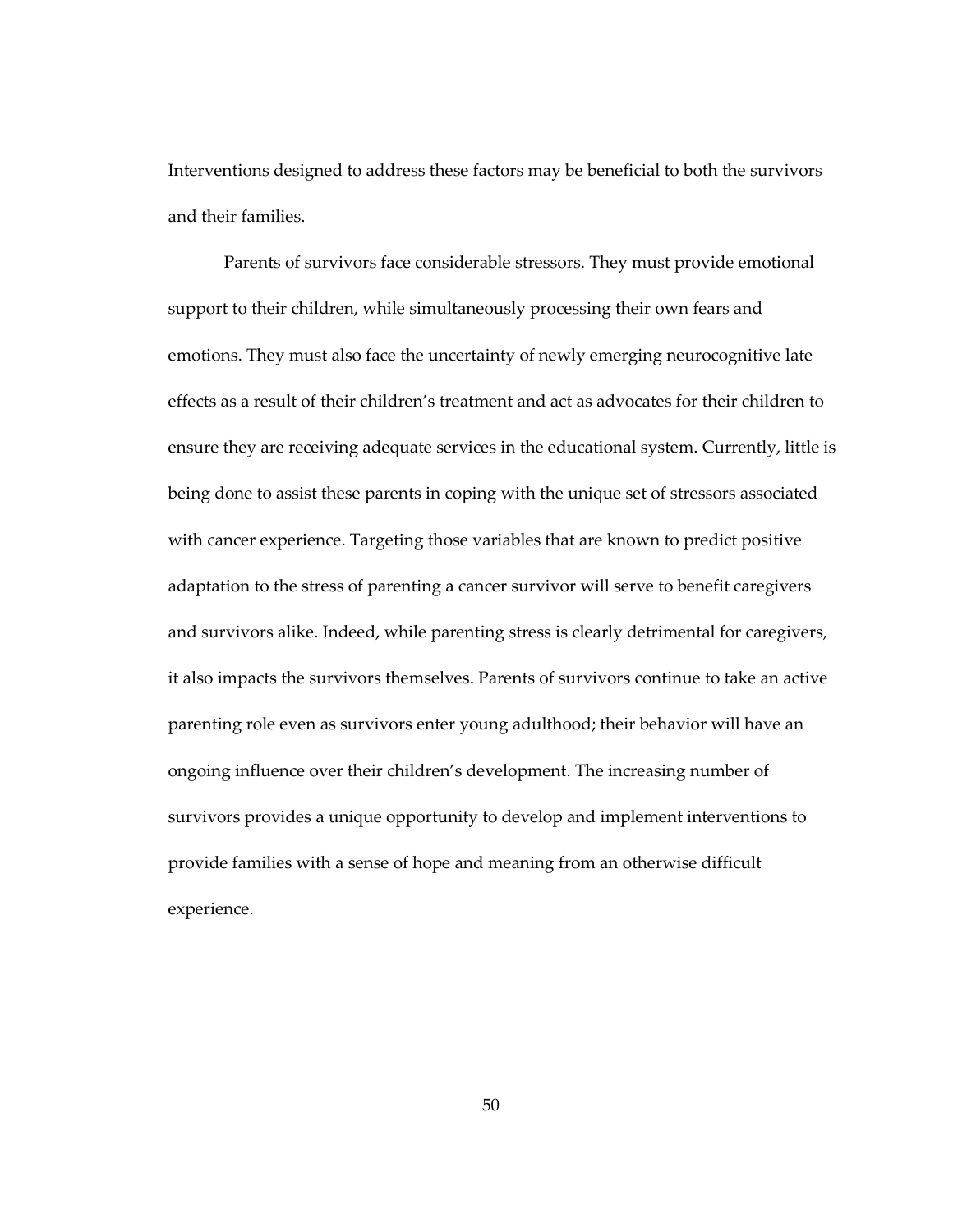# **Appendix A: Tables**

|                         | <b>Survivor</b><br>$M \pm SD$ | $N$ (%)   | Healthy<br>$M \pm SD$ | $N$ (%)   |
|-------------------------|-------------------------------|-----------|-----------------------|-----------|
| <b>Mother Factors</b>   |                               |           |                       |           |
|                         |                               |           |                       |           |
| Age (years) $*$         | $41.1 \pm 5.98$               |           | $36.6 \pm 5.33$       |           |
| Race                    |                               |           |                       |           |
| Caucasian               |                               | 60 (93.8) |                       | 53 (82.8) |
| African-American        |                               | 3(4.7)    |                       | 8(12.5)   |
| Asian-American          |                               | 1(1.6)    |                       | 3(4.7)    |
| Education (years)*      | $15.4 \pm 1.77$               |           | $16.3 \pm 1.83$       |           |
| High School             |                               | 8(12.5)   |                       | 2(3.1)    |
| College                 |                               | 46 (71.9) |                       | 37(57.8)  |
| Graduate School         |                               | 10(15.6)  |                       | 25(39.1)  |
| <b>Marital Status</b>   |                               |           |                       |           |
| Married/Partnered       |                               | 53 (82.8) |                       | 52 (81.3) |
| Single/Divorced/Widowed |                               | 11(17.2)  |                       | 12(18.7)  |
| <b>Child Factors</b>    |                               |           |                       |           |
| Age (years) $*$         | $11.5 \pm 3.75$               |           | $9.4 + 3.62$          |           |
| Gender                  |                               |           |                       |           |
| Male                    |                               | 37(57.8)  |                       | 34(53.1)  |
| Female                  |                               | 27(42.2)  |                       | 30(46.9)  |
| Race                    |                               |           |                       |           |
| Caucasian               |                               | 57 (89.1) |                       | 49 (76.6) |
| African-American        |                               | 3(4.7)    |                       | 9(14.1)   |
| Asian-American          |                               | 2(3.1)    |                       | 4(6.3)    |
| <b>Biracial</b>         |                               | 2(3.1)    |                       | 2(3.2)    |
|                         |                               |           |                       |           |

# Table 1: Demographic Information by Group

Note. The two groups differed significantly on mother education, mother age and child age;  $* p < .05$ .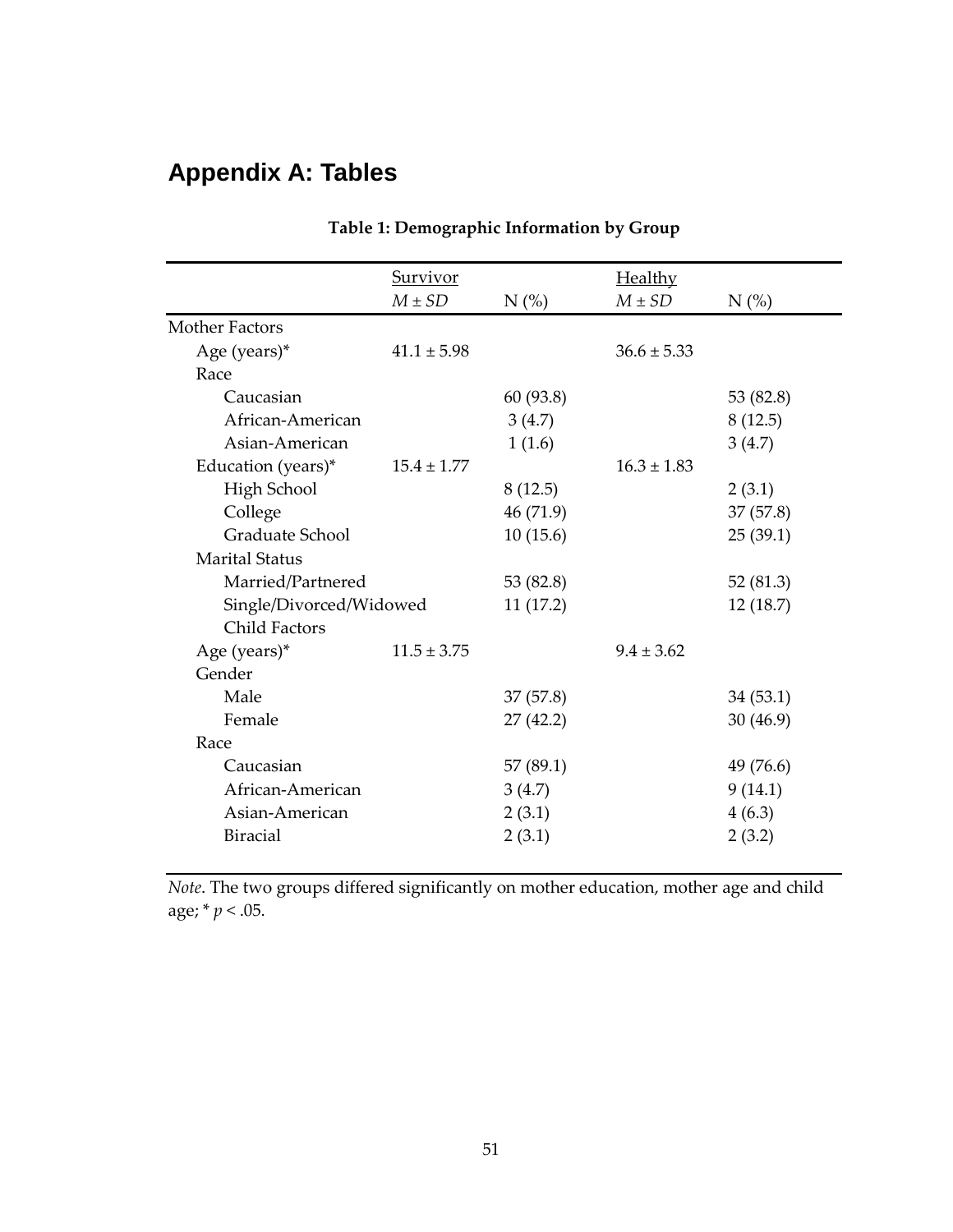|                                             | $M \pm SD$       | $N$ (%)   |
|---------------------------------------------|------------------|-----------|
| Age at diagnosis                            | $4.0 \pm 3.17$   |           |
| Months since diagnosis                      | $72.7 \pm 48.07$ |           |
| Diagnosis                                   |                  |           |
| Brain Tumor Total                           |                  | 34 (56.7) |
| Ependymoma                                  |                  | 8(23.5)   |
| Astrocytoma                                 |                  | 8(23.5)   |
| Optic Glioma                                |                  | 7(20.5)   |
| Medulloblastoma                             |                  | 6(17.6)   |
| Other                                       |                  | 5(14.7)   |
| <b>Other Cancer Total</b>                   |                  | 30(43.3)  |
| AI.                                         |                  | 14 (46.7) |
| Neuroblastoma                               |                  | 6(20.0)   |
| AML                                         |                  | 2(6.7)    |
| Retinoblastoma                              |                  | 26.7      |
| Other                                       |                  | 6(20.0)   |
| <b>Treatment Intensity</b>                  |                  |           |
| Least Intensive (Surgery only)              |                  | 2(3.1)    |
| Moderately Intensive (1 Treatment modality) |                  | 23(35.9)  |
| Very Intensive (>1 Treatment modality)      |                  | 32(50.0)  |
| Most Intensive (Relapse protocol, BMT)      |                  | 7(10.9)   |

Table 2: Illness and Treatment Data for Survivor Group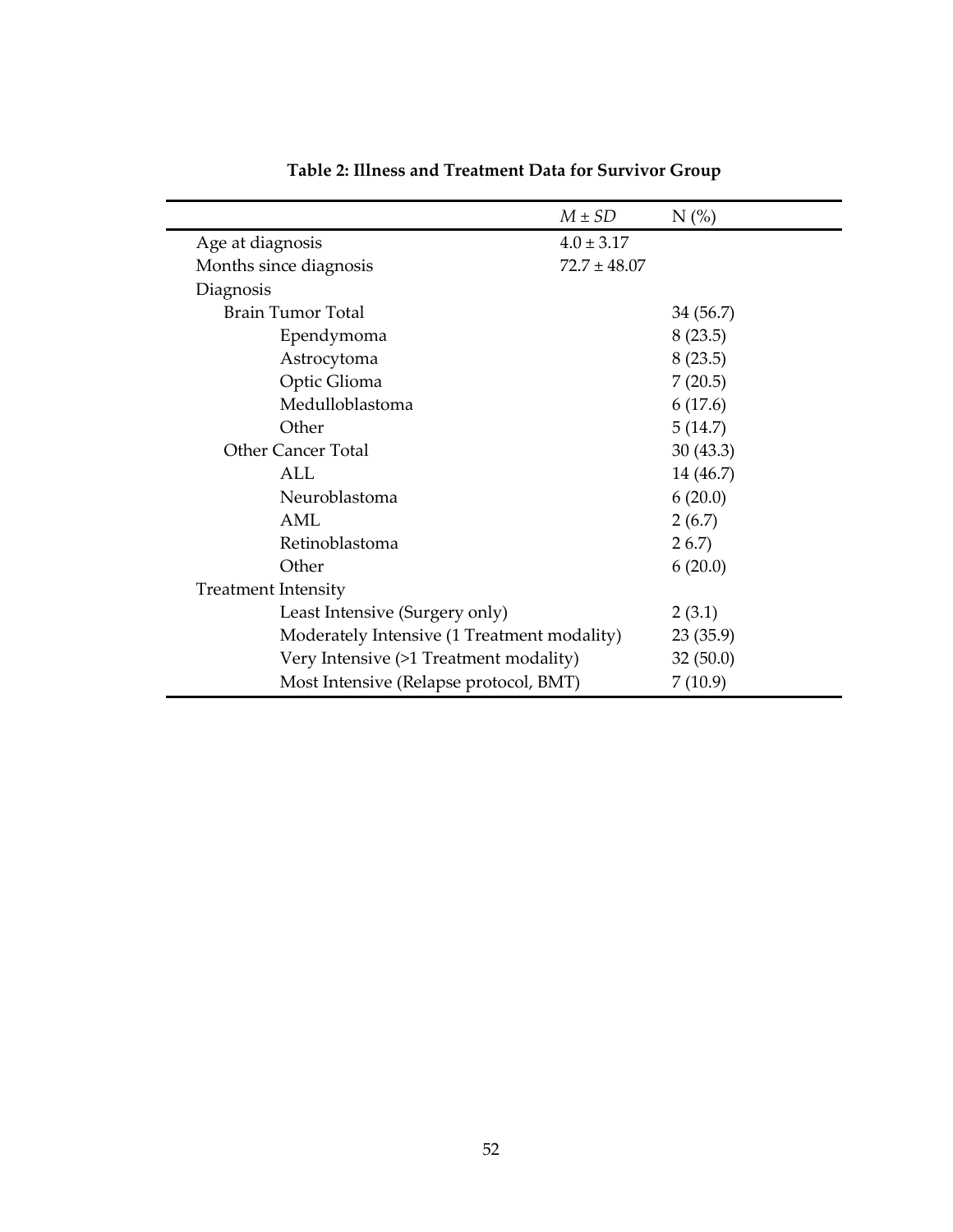|                                 | <b>Survivors</b>  | <b>Healthy</b>    | E        |
|---------------------------------|-------------------|-------------------|----------|
|                                 | $M \pm SD$        | $M \pm SD$        |          |
| <b>Outcome Measures</b>         |                   |                   |          |
| PSI                             |                   |                   |          |
| Child Domain                    | $109.8 \pm 29.09$ | $100.3 \pm 26.06$ | $4.00*$  |
| Parent Domain                   | $128.2 \pm 25.03$ | $124.7 \pm 28.84$ | .710     |
| <b>BSI</b>                      |                   |                   |          |
| Depression                      | $59.7 \pm 11.32$  | $55.9 \pm 11.61$  | 2.41     |
| Anxiety                         | $62.1 \pm 10.80$  | $58.3 \pm 13.02$  | 3.73     |
| Somatization                    | $60.3 \pm 12.29$  | $52.8 \pm 12.70$  | $7.33**$ |
| <b>PECI</b>                     |                   |                   |          |
| Guilt & Worry                   | $1.51 \pm .682$   |                   |          |
| Unres. Sorrow/Anger 1.23 ± .789 |                   |                   |          |
| LT Uncertainty                  | $1.55 \pm .892$   |                   |          |
| Emo. Resources                  | $2.85 \pm .697$   |                   |          |
| <b>Predictor Variables</b>      |                   |                   |          |
| <b>FES</b>                      |                   |                   |          |
| Conflicted                      | $-62.6 \pm 31.37$ | $-61.9 \pm 28.96$ | .052     |
| Controlling                     | $120.3 \pm 23.44$ | $107.3 \pm 30.36$ | $7.41**$ |
| Supportive                      | $260.6 \pm 47.65$ | $276.0 \pm 39.65$ | 1.76     |
| Ways                            |                   |                   |          |
| Palliative                      | $24.9 \pm 11.51$  | $24.3 \pm 11.67$  | .102     |
| Adaptive                        | $31.7 \pm 10.86$  | $32.3 \pm 13.02$  | .000     |
| Pall:Adapt                      | $0.83 \pm 0.39$   | $0.81 \pm 0.37$   | .003     |
|                                 |                   |                   |          |

| Table 3: Questionnaire Means and Standard Deviations by Group |  |
|---------------------------------------------------------------|--|
|                                                               |  |

\*  $p < .05$  ; \*\*  $p < .01$ 

PSI, Parenting Stress Index; BSI, Brief Symptom Inventory; FES, Family Environment Scale; Ways, Ways of Coping; PECI, Parent Experience of Child Illness;

The scores for the BSI are T-scores with  $M = 50$  and  $SD = 10$ . All others scores are means and standard deviations for the sample.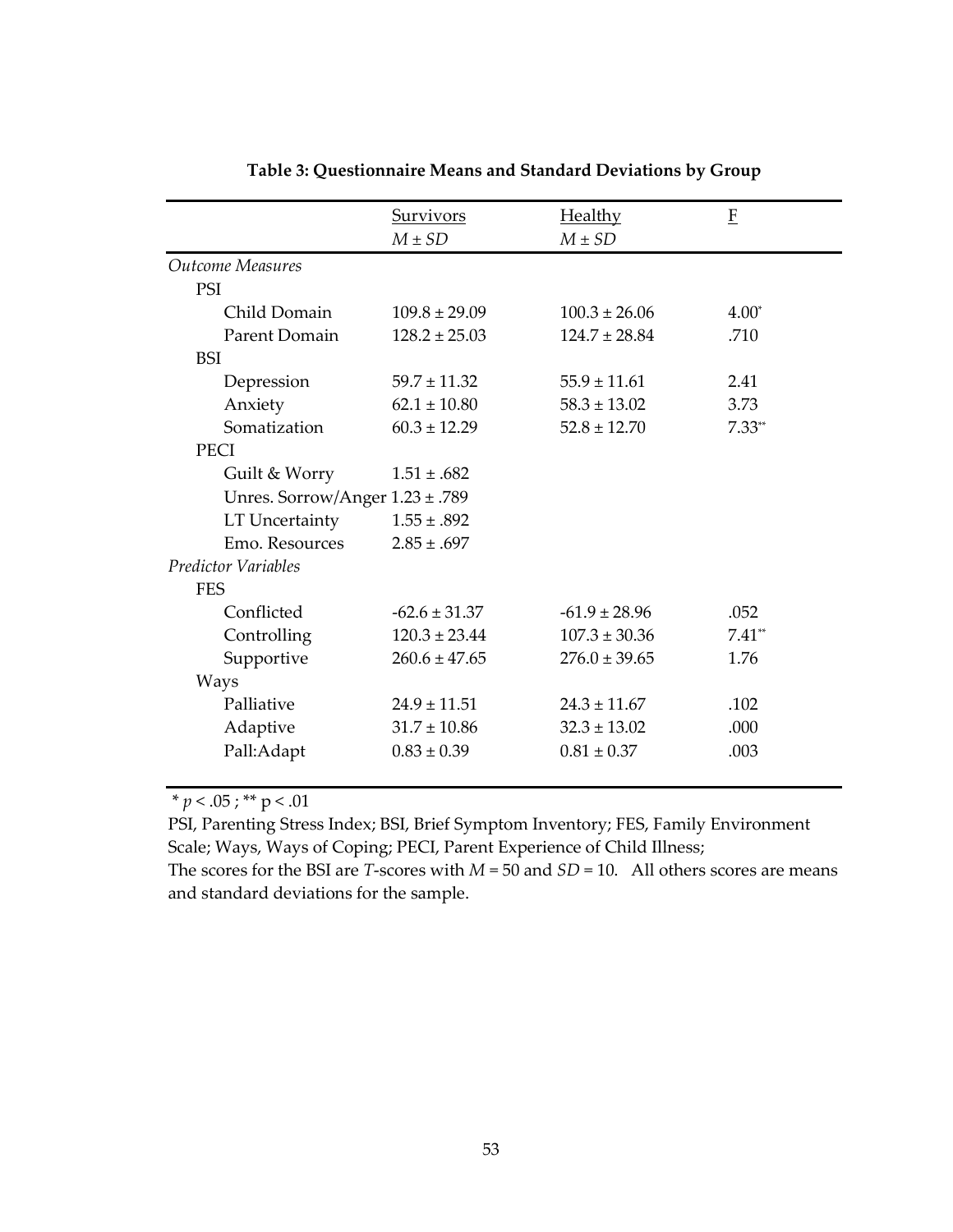|                                                | Survivors       | <b>Healthy</b>  |             |
|------------------------------------------------|-----------------|-----------------|-------------|
|                                                | $M \pm SD$      | $M \pm SD$      | F           |
| PSI Child Domain                               |                 |                 |             |
| Distractibility/ Hyperactivity $23.3 \pm 5.26$ |                 | $23.2 \pm 5.46$ | .170        |
| Adaptability                                   | $25.8 \pm 6.87$ | $24.7 \pm 7.17$ | 1.37        |
| <b>Reinforces Parent</b>                       | $12.0 \pm 6.55$ | $10.8 + 4.92$   | .125        |
| Demandingness                                  | $21.8 \pm 6.16$ | $19.1 \pm 6.38$ | $7.33**$    |
| Mood                                           | $11.9 \pm 5.00$ | $10.4 \pm 4.10$ | $3.95*$     |
| Acceptability                                  | $16.2 \pm 5.51$ | $12.2 \pm 4.10$ | $16.0^{**}$ |
|                                                |                 |                 |             |

| Table 4: PSI Child Domain Subscales: Means and Standard Deviations by Group |
|-----------------------------------------------------------------------------|
|-----------------------------------------------------------------------------|

\*  $p < .05$  ; \*\*  $p < .01$ 

PSI, Parenting Stress Index; Scores are means and standard deviations for the sample.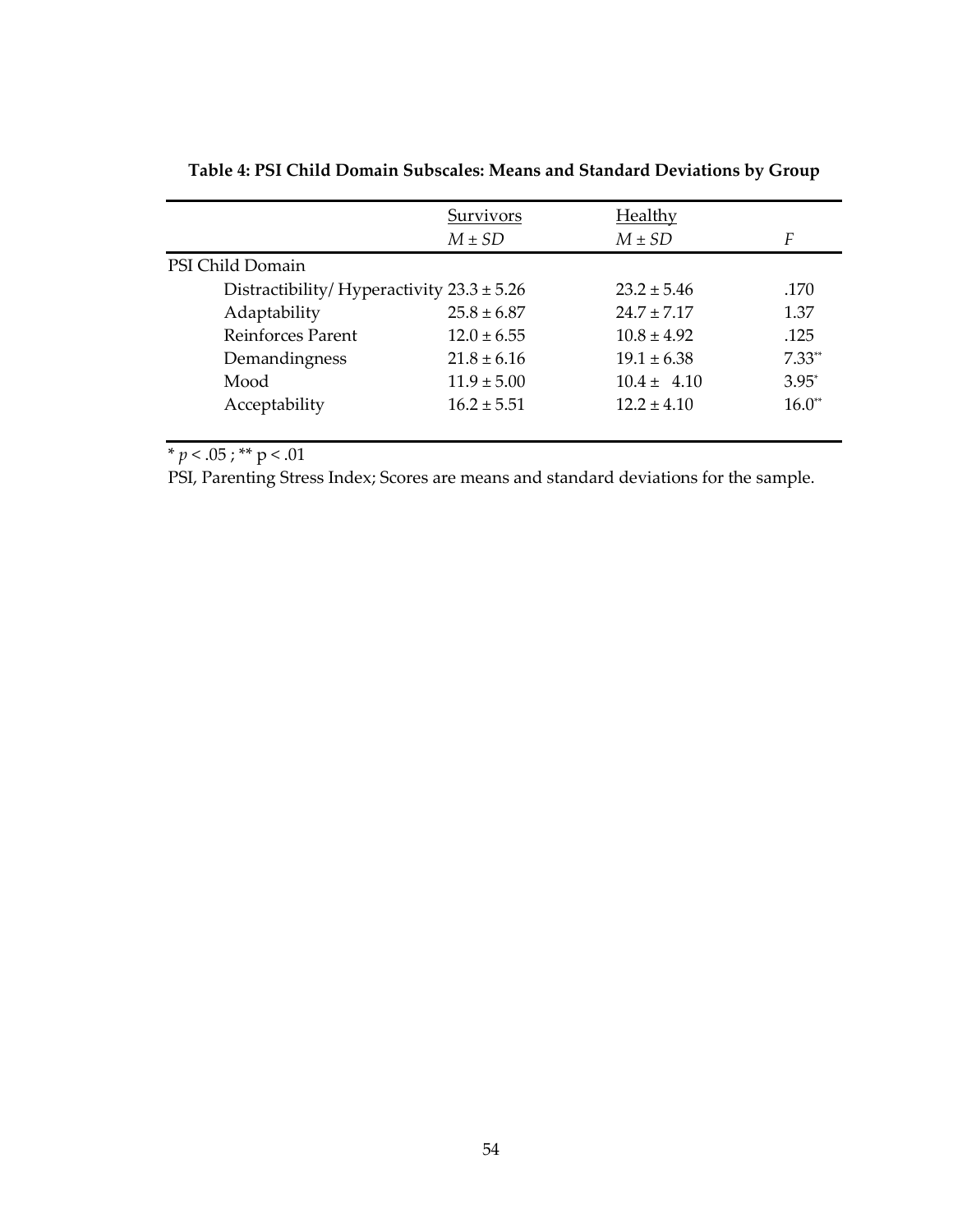|              | Maternal | Maternal  | Child   | Child age | Months    | Treatment |
|--------------|----------|-----------|---------|-----------|-----------|-----------|
|              | age      | education | age     | at        | off       | Intensity |
|              |          |           |         | diagnosis | treatment |           |
| PSI          | $-168$   | $-.103$   | .079    | .040      | .026      | .182      |
| Child        |          |           |         |           |           |           |
| Domain       |          |           |         |           |           |           |
| PSI          | .024     | $-.062$   | $-.029$ | $-.066$   | .027      | .182      |
| Parent       |          |           |         |           |           |           |
| Domain       |          |           |         |           |           |           |
| <b>BSI</b>   | .091     | .007      | .102    | $-.205$   | .152      | $-.051$   |
| Depression   |          |           |         |           |           |           |
| <b>BSI</b>   | $-.087$  | $-.048$   | $-.040$ | $-.301*$  | .158      | $-.058$   |
| Anxiety      |          |           |         |           |           |           |
| <b>BSI</b>   | .134     | $-.076$   | .157    | $-.152$   | .147      | $-.078$   |
| Somatization |          |           |         |           |           |           |
| PECI         | $-.074$  | .059      | .100    | $-.014$   | .073      | .073      |
| Guilt/Worry  |          |           |         |           |           |           |
| <b>PECI</b>  | $-.062$  | $-.128$   | .107    | $-.031$   | .052      | .246      |
| Sorr/Anger   |          |           |         |           |           |           |
| <b>PECI</b>  | $-.021$  | $-.064$   | .182    | $-.241$   | $-.046$   | .139      |
| <b>LT</b>    |          |           |         |           |           |           |
| Uncertainty  |          |           |         |           |           |           |
| <b>PECI</b>  | .082     | $.279*$   | $-.134$ | .052      | $-.149$   | $-.059$   |
| Emotional    |          |           |         |           |           |           |
| Resources    |          |           |         |           |           |           |

# Table 5: Correlations between Demographic and Illness Factors and Outcome Measures within Survivor Group

Pearson Correlations,  $N = 64$ ;  $* p < .05$ ,  $** p < .01$ , two tailed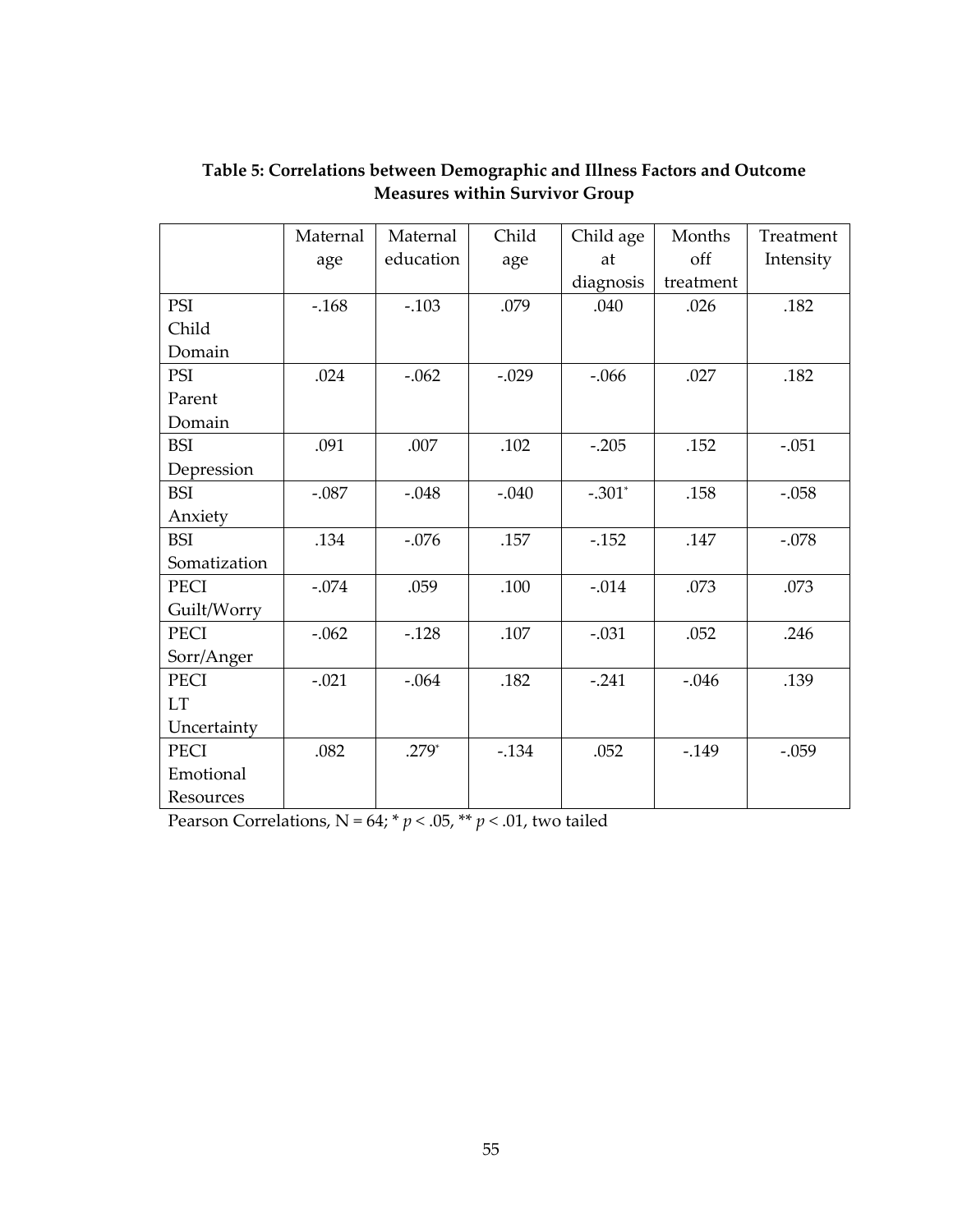|            |          |          | <b>PECI</b>      |            | <b>BSI</b> |          |         |
|------------|----------|----------|------------------|------------|------------|----------|---------|
|            | Guilt/   | Sorr/    | <b>LT</b><br>Emo |            | Dep        | Anx      | Somat   |
|            | Worry    | Anger    | Uncer            | <b>Res</b> |            |          |         |
| PSI        | $.402**$ | $.431**$ | $.403*$          | $-.491**$  | .239       | $.264*$  | .034    |
| Child      |          |          |                  |            |            |          |         |
| PSI        | .399**   | .483**   | $.378**$         | $-.391**$  | $.399*$    | $.400**$ | $.313*$ |
| Parent     |          |          |                  |            |            |          |         |
| <b>BSI</b> | .235     | .252     | .141             | $-.181$    |            |          |         |
| Dep        |          |          |                  |            |            |          |         |
| <b>BSI</b> | .240     | $.295*$  | .042             | $-.340**$  |            |          |         |
| Anxiety    |          |          |                  |            |            |          |         |
| <b>BSI</b> | .201     | .234     | .018             | $-.123$    |            |          |         |
| Somat      |          |          |                  |            |            |          |         |

Table 6: Correlations between Outcome Variables within the Survivor Group

Pearson Correlations, N = 64; \*  $p$  < .05, \*\*  $p$  < .01, two tailed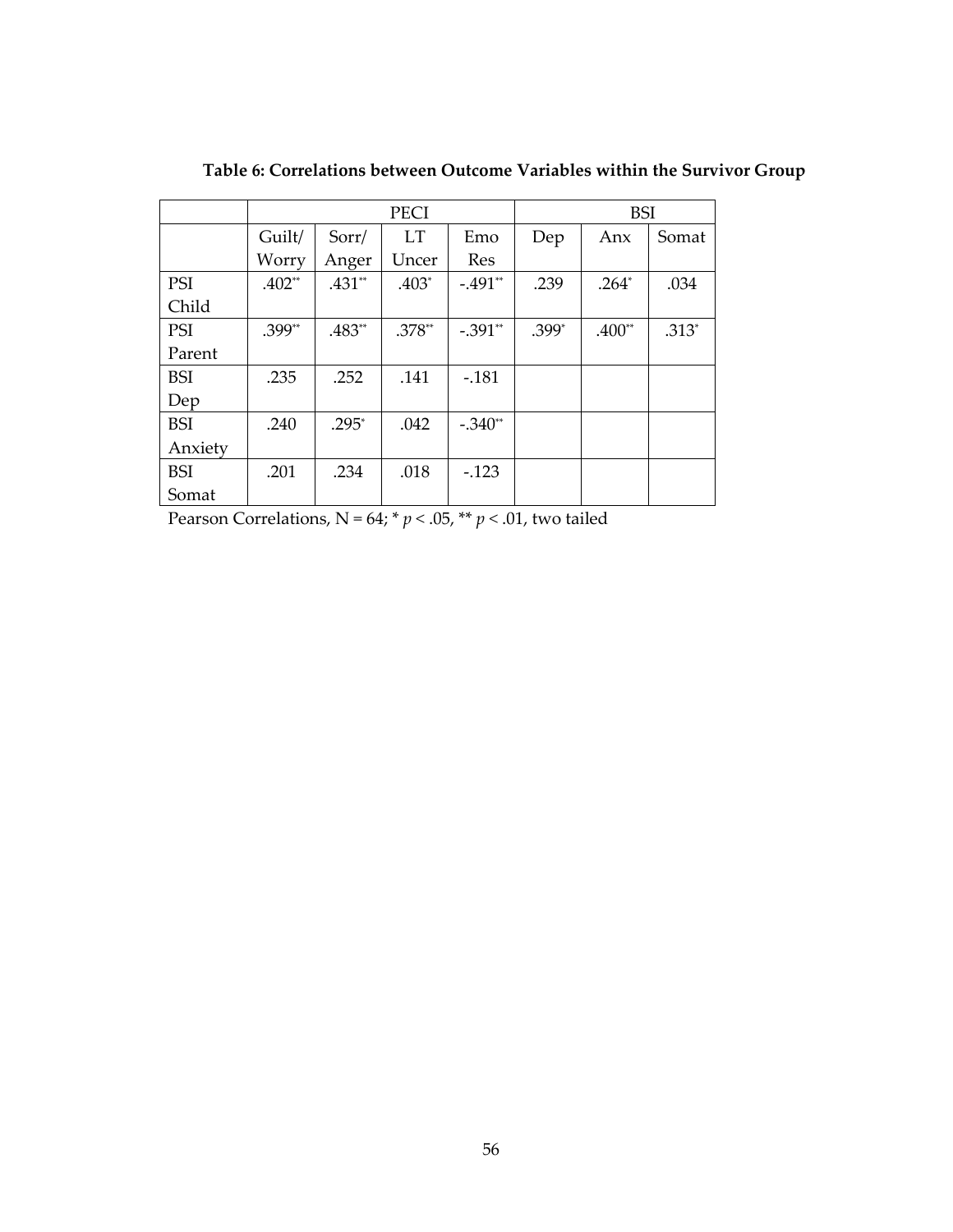|            |           | <b>PSI</b> | <b>BSI</b> |           |         | <b>PECI</b> |         |           |          |
|------------|-----------|------------|------------|-----------|---------|-------------|---------|-----------|----------|
|            | Child     | Parent     | Dep        | Anx       | Somat   | Guilt/      | Sorr/   | <b>LT</b> | Emo      |
|            |           |            |            |           |         | Worr        | Anger   | Uncer     | Res      |
| <b>FES</b> | $.332*$   | $.432**$   | $.281*$    | $.329*$   | $.311*$ | .168        | .157    | .086      | $-.162$  |
| Conflict   |           |            |            |           |         |             |         |           |          |
| <b>FES</b> | .230      | .088       | .023       | .021      | $-.052$ | $-.066$     | $-.253$ | $-.200$   | .167     |
| Control    |           |            |            |           |         |             |         |           |          |
| <b>FES</b> | $-.400**$ | $-.472**$  | $-.320*$   | $-.280^*$ | $-.210$ | $-.116$     | $-.162$ | $-.111$   | $.275*$  |
| Support    |           |            |            |           |         |             |         |           |          |
|            |           |            |            |           |         |             |         |           |          |
| Ways:      | .214      | .157       | .053       | .058      | .048    | $.232*$     | .337**  | .243      | $-.192$  |
| Palliative |           |            |            |           |         |             |         |           |          |
| Ways:      | .015      | $-.083$    | $-.060$    | $-.128$   | .041    | $-.046$     | $-.108$ | $-.077$   | .165     |
| Adaptive   |           |            |            |           |         |             |         |           |          |
| Ways:      | .119      | .170       | .233       | .087      | .074    | .249        | $.322*$ | $.264*$   | $-.288*$ |
| Pall:Adapt |           |            |            |           |         |             |         |           |          |

Table 7: Correlations between Predictor and Outcome Variables within the Survivor Group

Pearson Correlations,  $N = 64$ ;  $* p < .05$ ,  $** p < .01$ , two tailed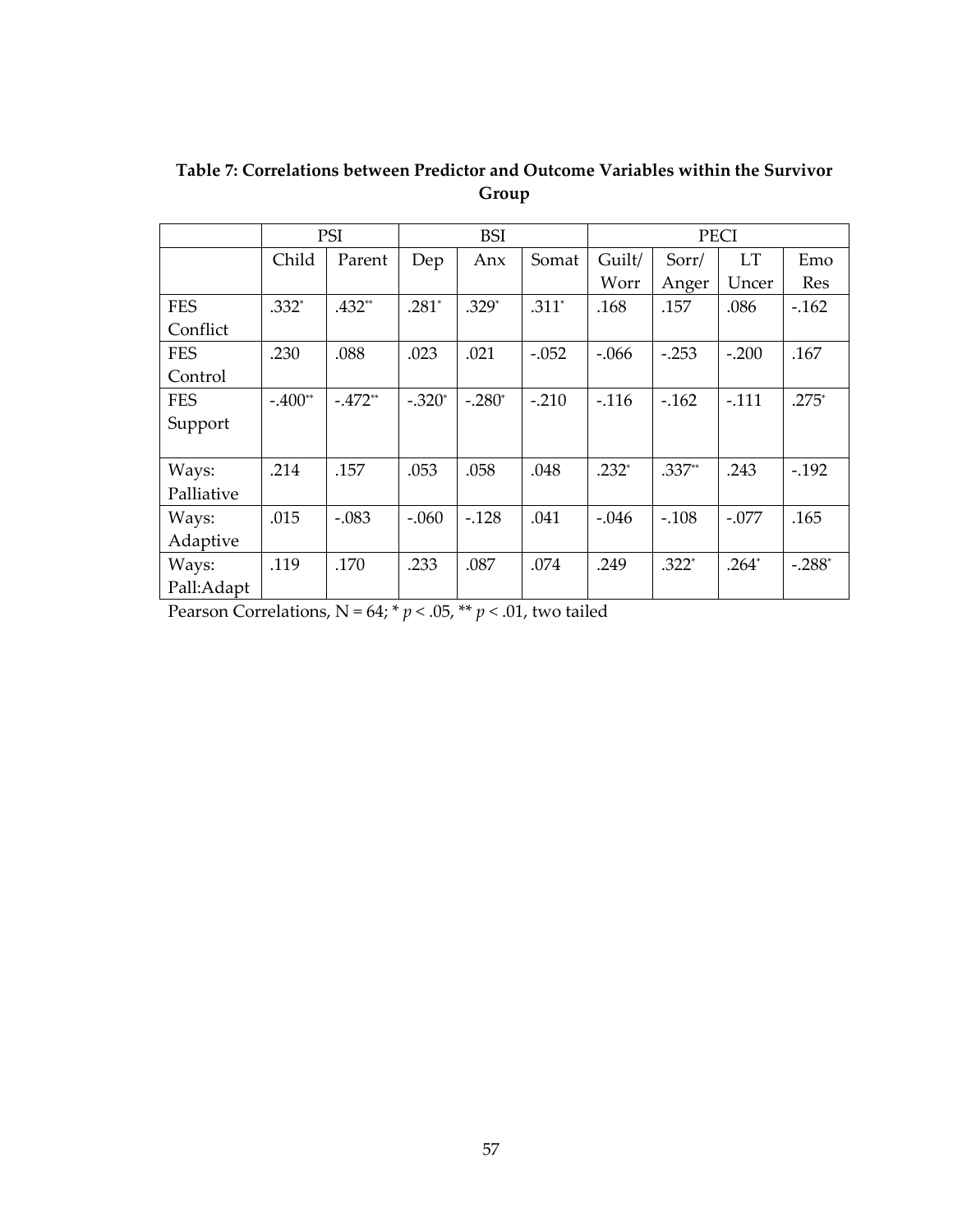|                               |          | PSI<br><b>BSI</b> |          |         |         | <b>PECI</b>   |               |                    |            |
|-------------------------------|----------|-------------------|----------|---------|---------|---------------|---------------|--------------------|------------|
|                               | Child    | Parent            | Dep      | Anx     | Somat   | Guilt<br>/Wor | Sor/<br>Anger | <b>LT</b><br>Uncer | Emo<br>Res |
| Palliative                    |          |                   |          |         |         |               |               |                    |            |
| Distancing                    | $-.050$  | $-.118$           | $-.070$  | $-.060$ | $-.109$ | .002          | $-.004$       | $-.023$            | .123       |
| Self-<br>Controlling          | .142     | .203              | .124     | .012    | .042    | $.290*$       | $.291*$       | .190               | $-0.136$   |
| Accepting<br>Respons.         | .114     | .084              | $-.033$  | .032    | $-.051$ | .188          | .200          | .153               | $-.127$    |
| Escape-<br>Avoidance          | $.414**$ | $.265*$           | .217     | .101    | .130    | $.440**$      | $.473**$      | $.368**$           | $-.380**$  |
| Adaptive                      |          |                   |          |         |         |               |               |                    |            |
| Confront.<br>Coping           | .053     | .056              | $-0.146$ | .105    | $-.025$ | .129          | .080          | $-.008$            | .042       |
| Seek<br>Social<br>Support     | $-.055$  | $-.101$           | $-.065$  | $-.080$ | .069    | $-.022$       | $-.106$       | $-.053$            | .130       |
| Planful<br>Problem<br>Solving | .111     | $-.130$           | $-.083$  | .013    | $-.055$ | $-.176$       | $-.098$       | $-.147$            | .067       |
| Positive<br>Reapprais.        | .111     | $-.130$           | .008     | $-175$  | .063    | $-.026$       | $-.111$       | .005               | .150       |

Table 8: Correlations between Coping Mechanisms and Outcome Variables within the Survivor Group

Pearson Correlations, N = 64; \*  $p < .05,$  \*\*  $p < .01,$  two tailed.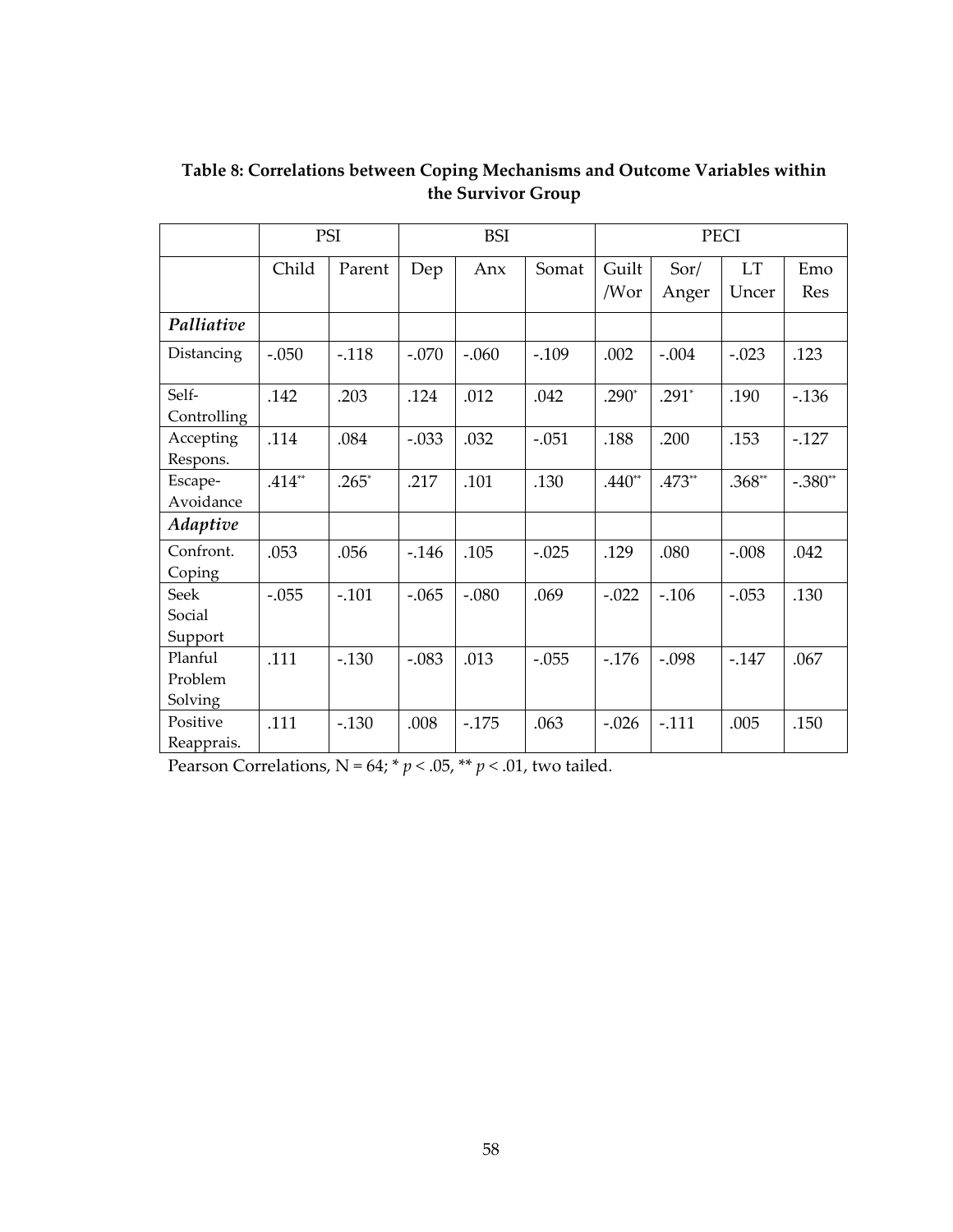|                                     | <b>Brain Tumor</b> | <b>Other Cancer</b> |        |
|-------------------------------------|--------------------|---------------------|--------|
|                                     | $M \pm SD$         | $M \pm SD$          | F      |
| Outcome Measures                    |                    |                     |        |
| <b>PSI</b>                          |                    |                     |        |
| Child Domain                        | $110.0 \pm 24.53$  | $110.4 \pm 33.87$   | 0.016  |
| Parent Domain                       | $125.4 \pm 21.73$  | $131.4 \pm 28.58$   | 0.234  |
| <b>BSI</b>                          |                    |                     |        |
| Depression                          | $57.2 \pm 11.94$   | $62.7 \pm 10.37$    | 1.378  |
| Anxiety                             | $61.4 \pm 10.99$   | $62.7 \pm 10.85$    | 0.008  |
| Somatization                        | $55.9 \pm 13.26$   | $64.7 \pm 9.60$     | 4.280* |
| <b>PECI</b>                         |                    |                     |        |
| Guilt & Worry                       | $1.38 \pm .663$    | $1.63 \pm 696$      | 1.616  |
| Unres. Sorrow/Anger $1.19 \pm .756$ |                    | $1.23 \pm .733$     | 0.032  |
| LT Uncertainty                      | $1.58 \pm .949$    | $1.52 \pm .859$     | 0.018  |
| Emo. Resources                      | $2.82 \pm .681$    | $2.88 \pm .587$     | 1.327  |

Table 9: Questionnaire Means and Standard Deviations by Diagnostic Category

\*  $p < .05$ ; \*\*  $p < .01$ 

PSI, Parenting Stress Index; BSI, Brief Symptom Inventory; PECI, Parent Experience of Child Illness

The scores for the BSI are *T*-scores with  $M = 50$  and  $SD = 10$ . All others scores are means and standard deviations for the sample.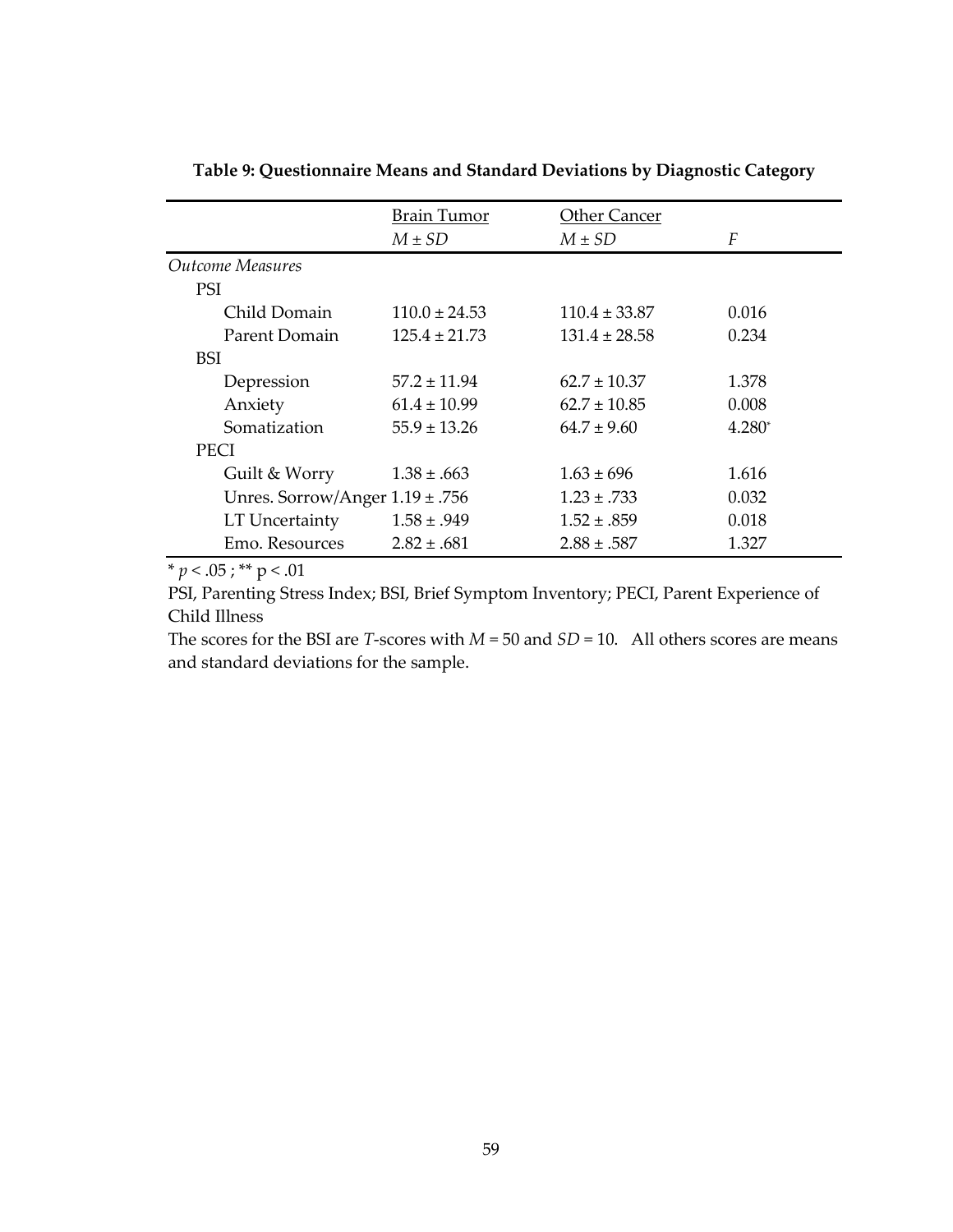|                       | <b>Child Domain</b> |       |                          |           |                |              |
|-----------------------|---------------------|-------|--------------------------|-----------|----------------|--------------|
|                       | B                   | SE B  | Std $\beta$ <sup>a</sup> | t         | $\overline{F}$ | $\Delta R^2$ |
| Step 1                |                     |       |                          |           | 1.71           | .13          |
| Maternal Age          | $-.59$              | .710  | $-.11$                   | $-.82$    |                |              |
| Maternal Education    | $-30$               | 2.38  | $-.02$                   | $-.13$    |                |              |
| <b>Marital Status</b> | $-27.3$             | 12.61 | $-.31$                   | $-2.16*$  |                |              |
| <b>Job Status</b>     | $-7.8$              | 8.54  | $-.12$                   | $-.92$    |                |              |
| Step 2                |                     |       |                          |           | $5.07**$       | .27          |
| Escape-Avoidance      | 2.2                 | .78   | .340                     | $2.81**$  |                |              |
| Coping                |                     |       |                          |           |                |              |
| FES Supportive        | $-.26$              | .09   | $-.430$                  | $-3.01**$ |                |              |

Table 10: Hierarchical Regression Analyses Predicting PSI Child Domain from Demographic and Individual Risk Factors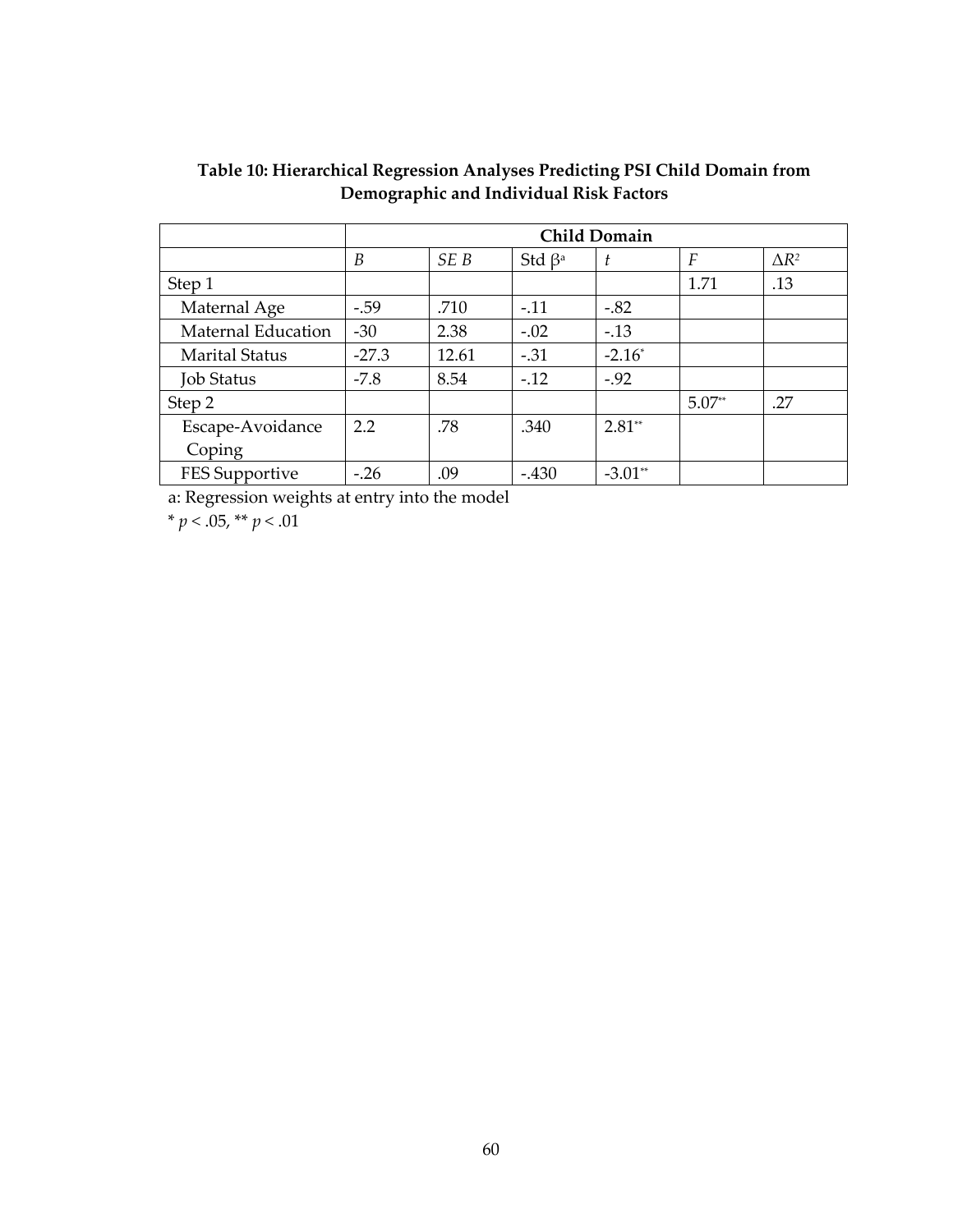|                       | <b>Parent Domain</b> |       |                          |           |          |                 |
|-----------------------|----------------------|-------|--------------------------|-----------|----------|-----------------|
|                       | B                    | SE B  | Std $\beta$ <sup>a</sup> | ŧ         | F        | $\triangle R^2$ |
| Step 1                |                      |       |                          |           | 1.25     | .09             |
| Maternal Age          | $-.23$               | .617  | .052                     | $-.82$    |          |                 |
| Maternal Education    | .62                  | 2.38  | .045                     | $-.13$    |          |                 |
| <b>Marital Status</b> | $-23.0$              | 10.96 | $-.310$                  | $-2.16^*$ |          |                 |
| <b>Job Status</b>     | $-3.4$               | 7.43  | $-.063$                  | $-.92$    |          |                 |
| Step 2                |                      |       |                          |           | $3.98**$ | .25             |
| Escape-Avoidance      | 1.25                 | .70   | .340                     | 1.80      |          |                 |
| Coping                |                      |       |                          |           |          |                 |
| FES Supportive        | $-.26$               | .08   | $-.430$                  | $-3.34**$ |          |                 |

Table 11: Hierarchical Regression Analyses Predicting PSI Parent Domain from Demographic and Individual Risk Factors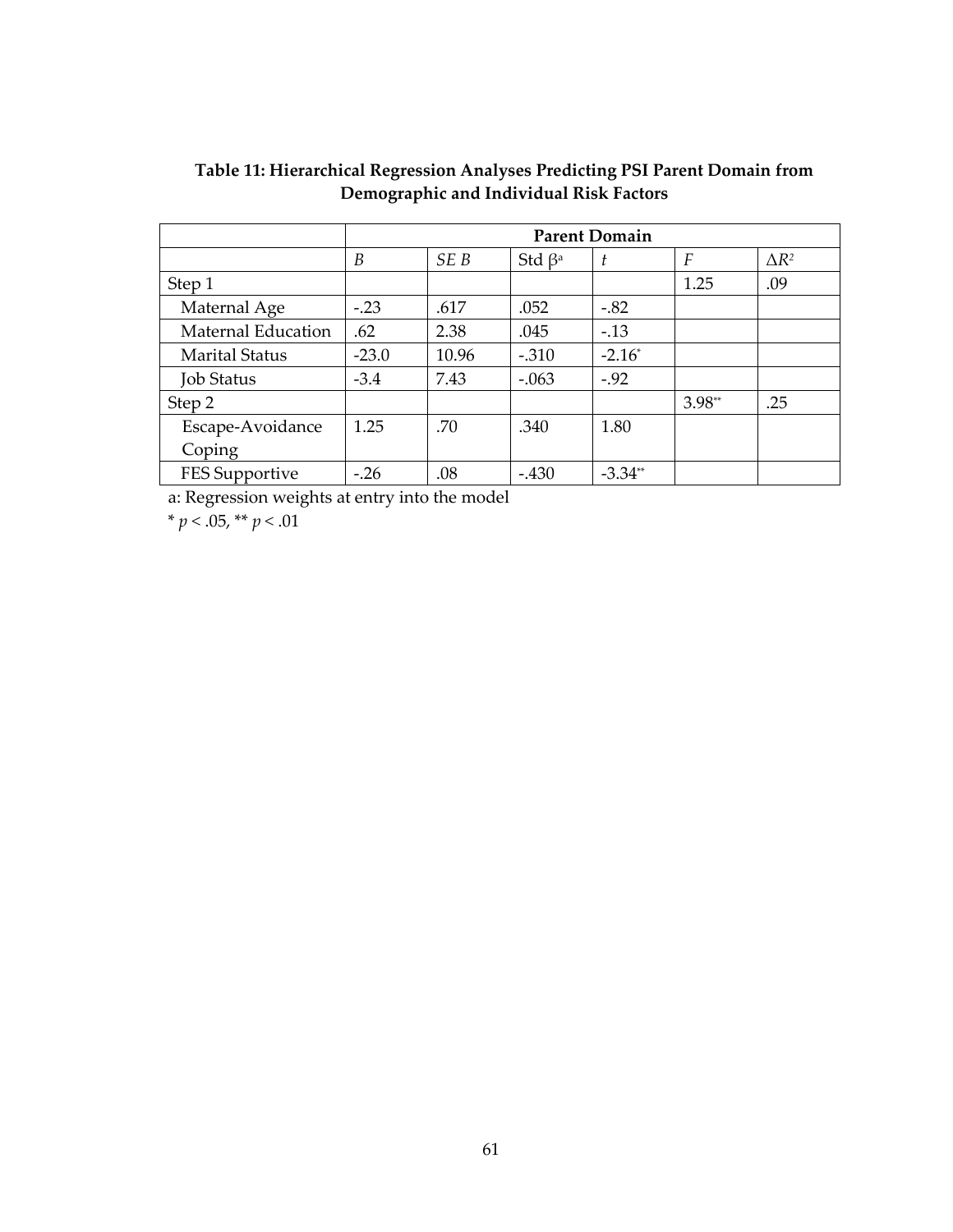|                       | Depression |       |                          |         |      |               |
|-----------------------|------------|-------|--------------------------|---------|------|---------------|
|                       | B          | SE B  | Std $\beta$ <sup>a</sup> | t       | F    | $\Lambda R^2$ |
| Step 1                |            |       |                          |         | .94  | .07           |
| Maternal Age          | .14        | .273  | .07                      | .50     |      |               |
| Maternal Education    | .03        | .913  | .01                      | .03     |      |               |
| <b>Marital Status</b> | $-3.44$    | 4.840 | $-.11$                   | $-.71$  |      |               |
| <b>Job Status</b>     |            |       |                          |         |      |               |
| Step 2                |            |       |                          |         | 1.67 | .11           |
| Escape-Avoidance      | .47        | .339  | .195                     | 1.38    |      |               |
| Coping                |            |       |                          |         |      |               |
| FES Supportive        | $-.07$     | .038  | $-.269$                  | $-1.72$ |      |               |

#### Table 12: Hierarchical Regression Analyses Predicting BSI Depression from Demographic and Individual Risk Factors

a: Regression weights at entry into the model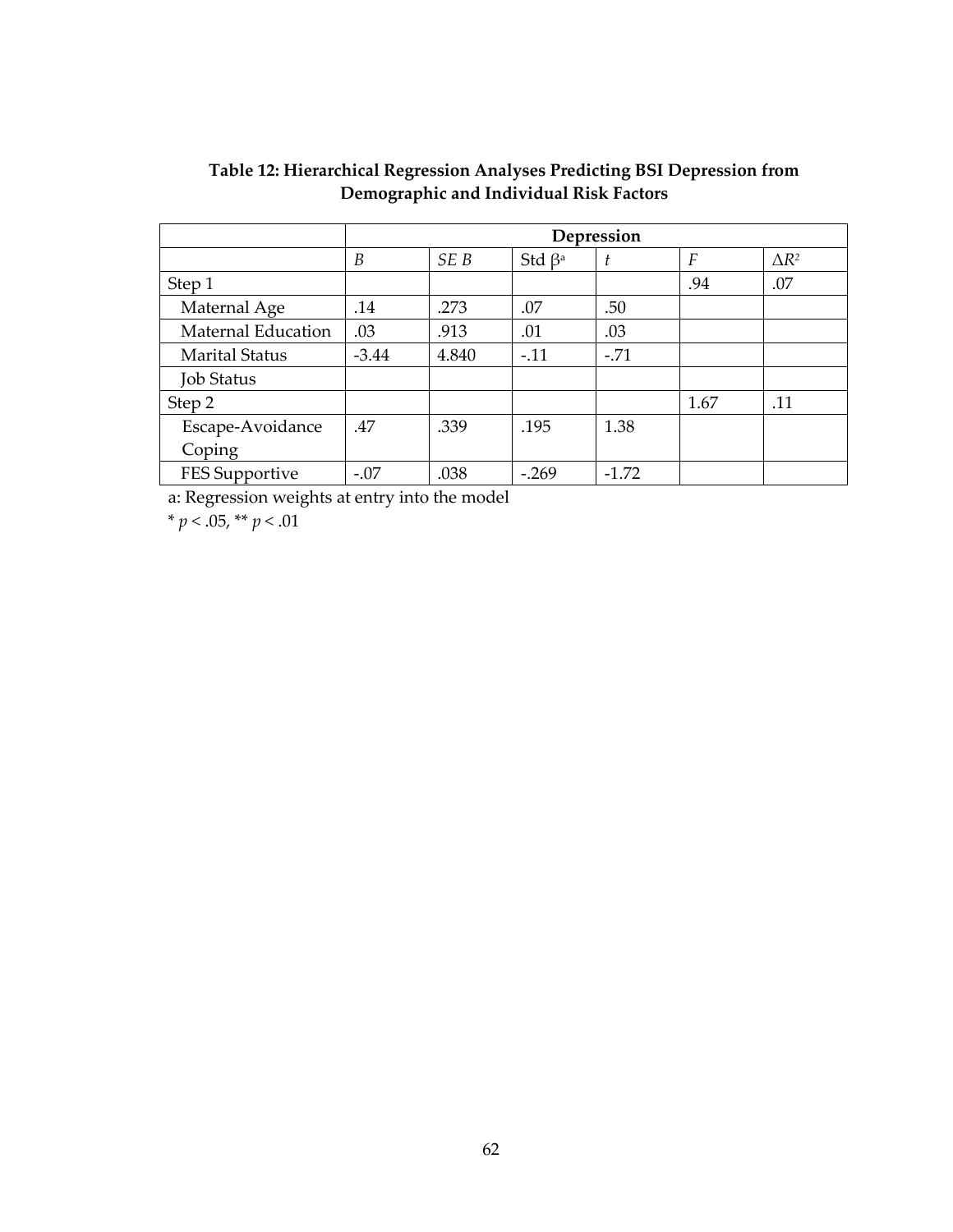|                       | Anxiety |       |                          |         |     |              |
|-----------------------|---------|-------|--------------------------|---------|-----|--------------|
|                       | B       | SE B  | Std $\beta$ <sup>a</sup> | t       | F   | $\Delta R^2$ |
| Step 1                |         |       |                          |         | .78 | .06          |
| Maternal Age          | $-.10$  | .271  | $-.05$                   | $-.37$  |     |              |
| Maternal Education    | .08     | .908  | .01                      | .09     |     |              |
| <b>Marital Status</b> | $-6.28$ | 4.812 | $-.20$                   | $-1.30$ |     |              |
| <b>Job Status</b>     | 3.21    | 3.260 | .14                      | .98     |     |              |
| Step 2                |         |       |                          |         | .81 | .03          |
| Escape-Avoidance      | .13     | .352  | .06                      | .38     |     |              |
| Coping                |         |       |                          |         |     |              |
| FES Supportive        | $-.05$  | .040  | $-19$                    | $-1.17$ |     |              |

Table 13: Hierarchical Regression Analyses Predicting BSI Anxiety from Demographic and Individual Risk Factors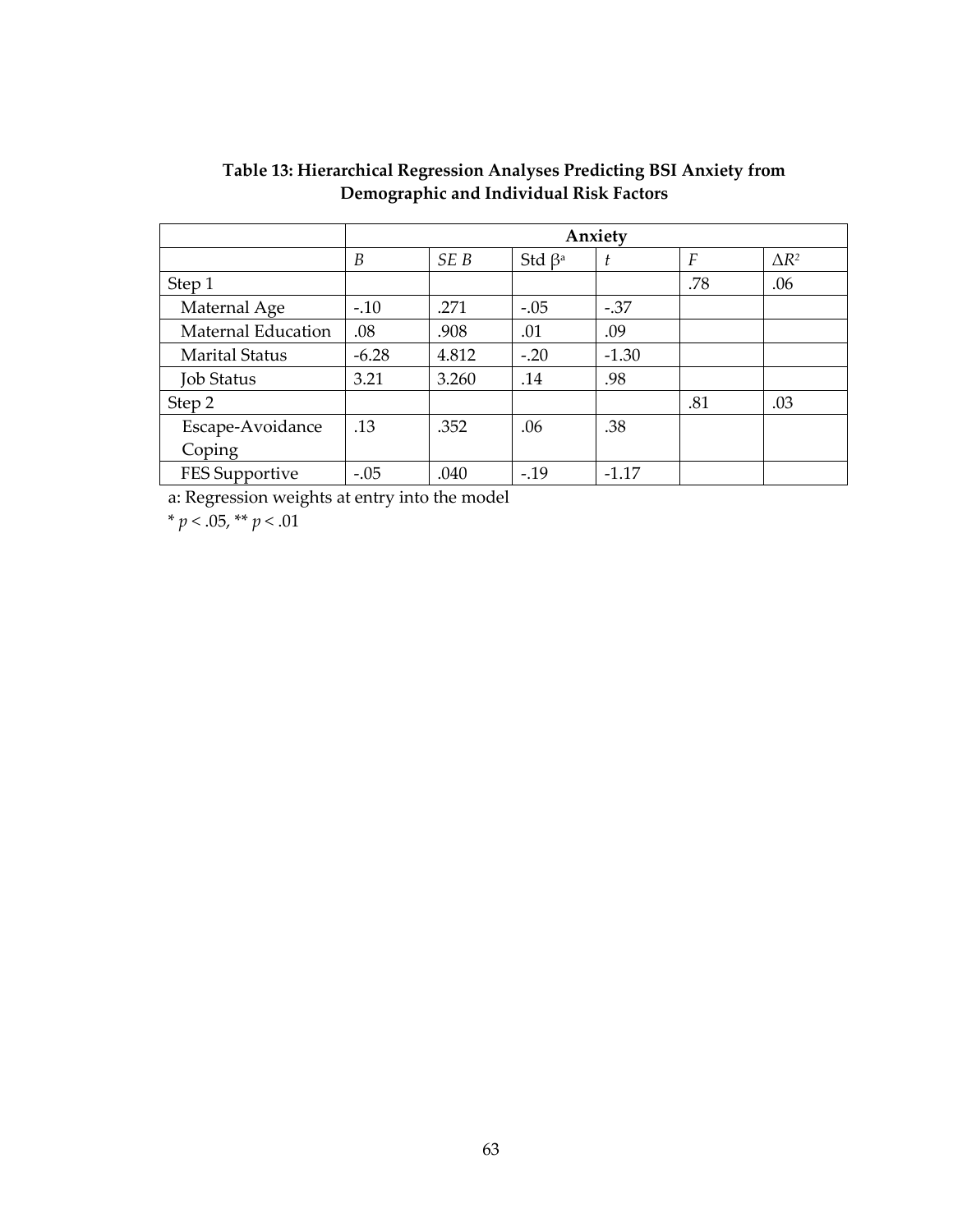|                       | Somatization |       |                          |         |      |               |
|-----------------------|--------------|-------|--------------------------|---------|------|---------------|
|                       | B            | SE B  | Std $\beta$ <sup>a</sup> | t       | F    | $\Lambda R^2$ |
| Step 1                |              |       |                          |         | 1.05 | .08           |
| Maternal Age          | .23          | .297  | .11                      | .76     |      |               |
| Maternal Education    | $-.20$       | .994  | $-.03$                   | $-.21$  |      |               |
| <b>Marital Status</b> | $-5.98$      | 5.27  | $-.17$                   | $-1.13$ |      |               |
| <b>Job Status</b>     | 4.74         | 3.569 | .19                      | 1.32    |      |               |
| Step 2                |              |       |                          |         | 1.10 | .05           |
| Escape-Avoidance      | .55          | .383  | .21                      | 1.43    |      |               |
| Coping                |              |       |                          |         |      |               |
| FES Supportive        | $-.01$       | .043  | $-.051$                  | $-.31$  |      |               |

Table 14: Hierarchical Regression Analyses Predicting BSI Somatization from Demographic and Individual Risk Factors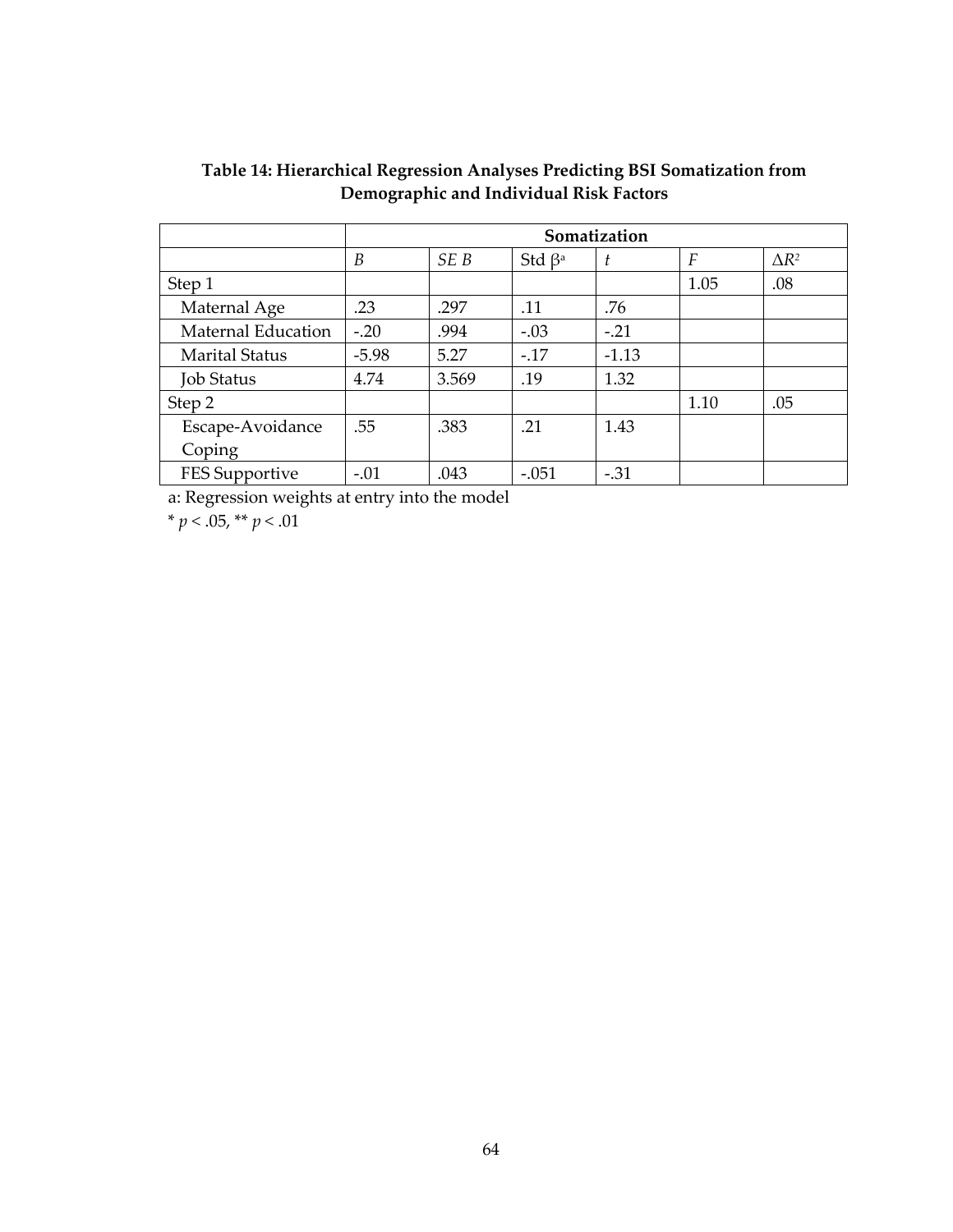|                            | <b>Guilt and Worry</b> |                 |                          |          |          |              |
|----------------------------|------------------------|-----------------|--------------------------|----------|----------|--------------|
|                            | B                      | SE <sub>B</sub> | Std $\beta$ <sup>a</sup> | t        | F        | $\Delta R^2$ |
| Step 1                     |                        |                 |                          |          | .29      | .02          |
| Child age at               | $-.00$                 | .034            | $-.02$                   | $-.10$   |          |              |
| Diagnosis                  |                        |                 |                          |          |          |              |
| Time off-treatment         | .00                    | .002            | .09                      | .59      |          |              |
| <b>Treatment Intensity</b> | .16                    | .211            | .11                      | .78      |          |              |
| Step 2                     |                        |                 |                          |          | $5.33**$ | .39          |
| Escape-Avoidance           | .04                    | .019            | .29                      | $2.29*$  |          |              |
| Coping                     |                        |                 |                          |          |          |              |
| Child                      | .06                    | .015            | .50                      | $3.89**$ |          |              |
| Demandingness              |                        |                 |                          |          |          |              |
| FES Supportive             | .00                    | .002            | .13                      | 1.04     |          |              |

#### Table 15: Hierarchical Regression Analyses Predicting PECI Guilt and Worry from Illness, Treatment and Individual Risk Factors

a: Regression weights at entry into the model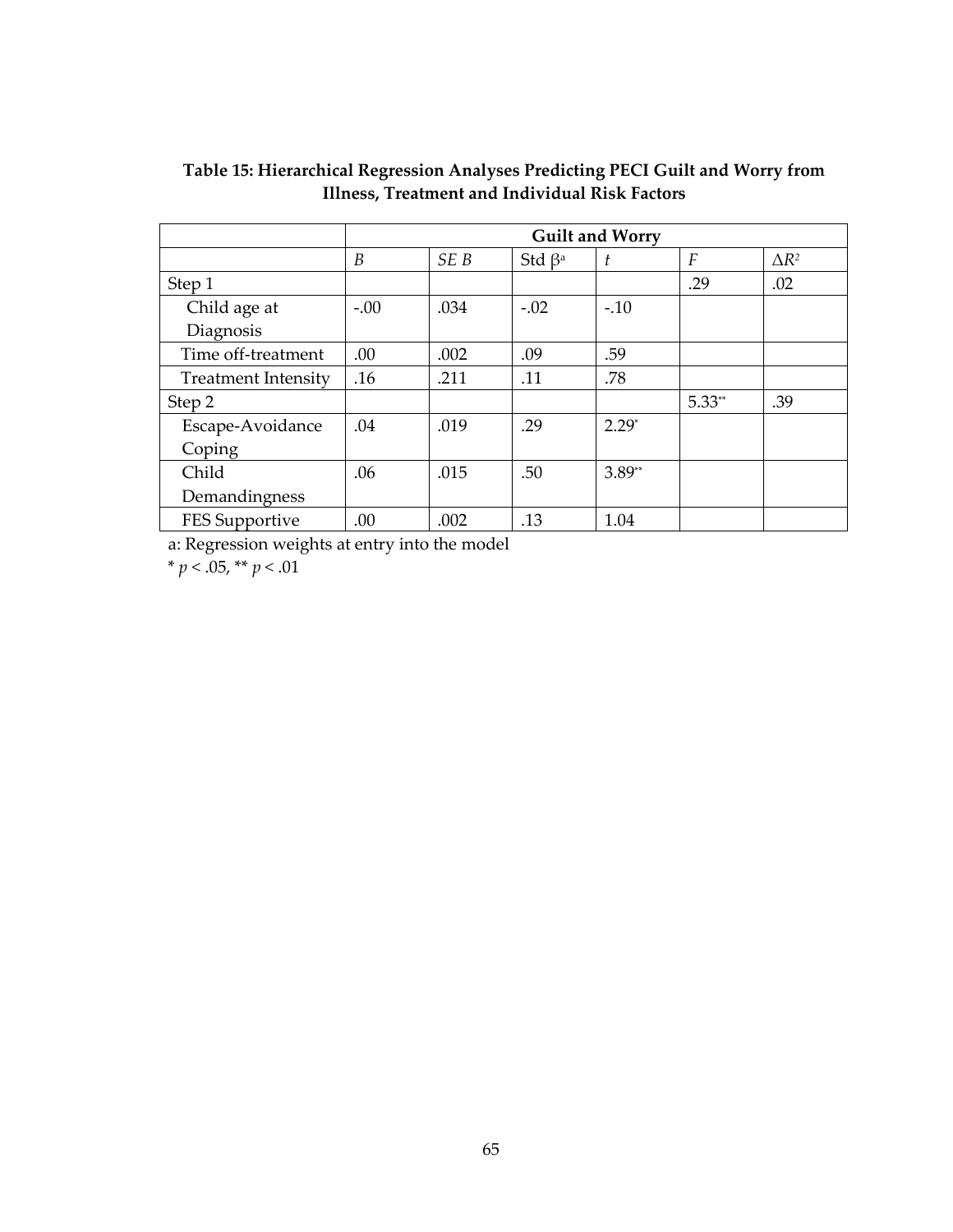|                            | <b>Unresolved Sorrow and Anger</b> |      |                          |          |          |              |
|----------------------------|------------------------------------|------|--------------------------|----------|----------|--------------|
|                            | B                                  | SE B | Std $\beta$ <sup>a</sup> |          | F        | $\Delta R^2$ |
| Step 1                     |                                    |      |                          |          | .97      | .06          |
| Child age at               | $-.01$                             | .036 | $-.03$                   | $-.21$   |          |              |
| Diagnosis                  |                                    |      |                          |          |          |              |
| Time off-treatment         | .00                                | .002 | .104                     | .67      |          |              |
| <b>Treatment Intensity</b> | .36                                | .220 | .24                      | 1.65     |          |              |
| Step 2                     |                                    |      |                          |          | $5.29**$ | .35          |
| Escape-Avoidance           | .05                                | .020 | .34                      | $2.54*$  |          |              |
| Coping                     |                                    |      |                          |          |          |              |
| Child                      | .05                                | .016 | .42                      | $3.22**$ |          |              |
| Demandingness              |                                    |      |                          |          |          |              |
| FES Supportive             | .00                                | .002 | .10                      | .78      |          |              |

#### Table 16: Hierarchical Regression Analyses Predicting PECI Unresolved Sorrow and Anger from Illness, Treatment and Individual Risk Factors

a: Regression weights at entry into the model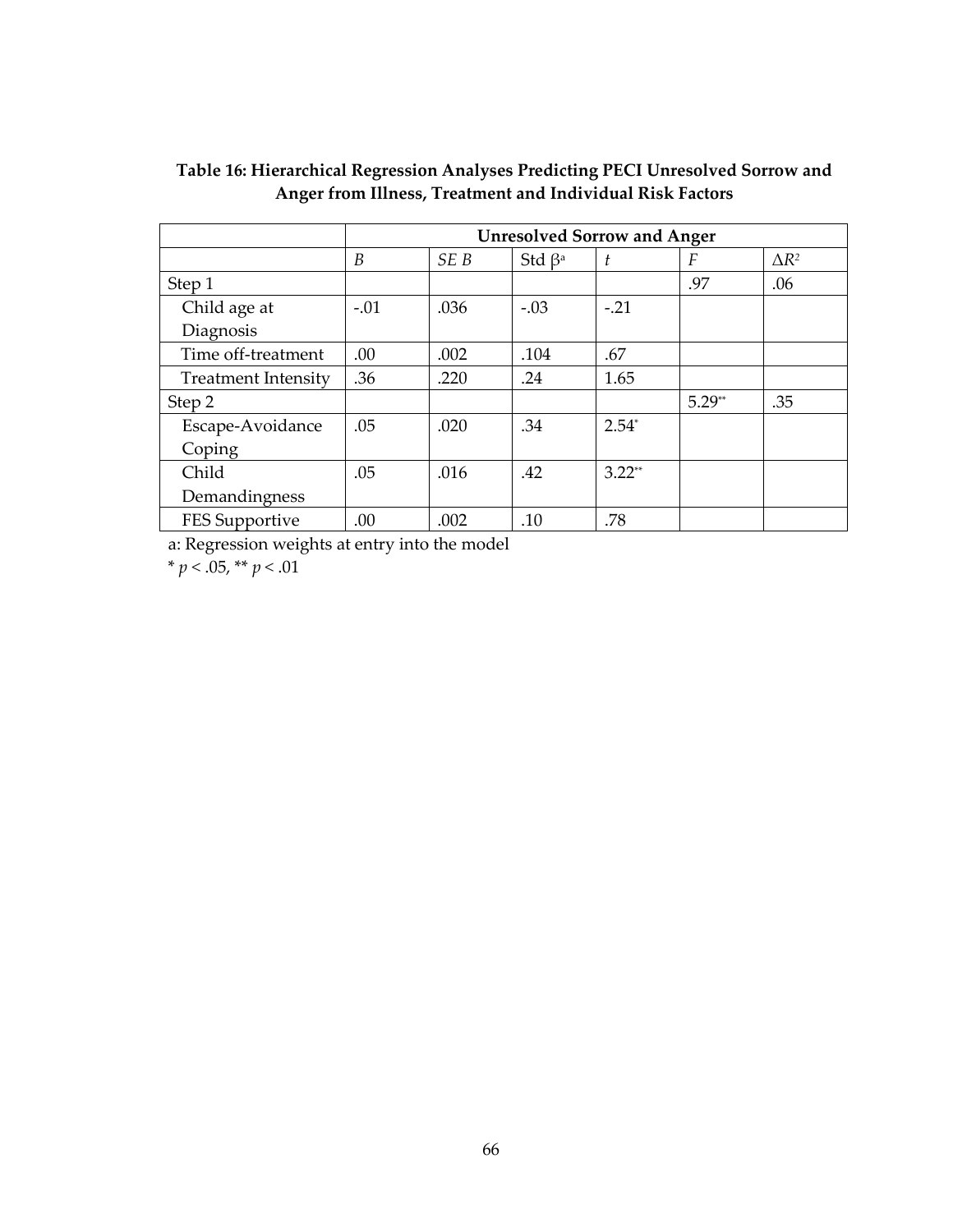|                            | Long-term Uncertainty |                 |                          |         |          |               |
|----------------------------|-----------------------|-----------------|--------------------------|---------|----------|---------------|
|                            | B                     | SE <sub>B</sub> | Std $\beta$ <sup>a</sup> |         | F        | $\Lambda R^2$ |
| Step 1                     |                       |                 |                          |         | 1.44     | .08           |
| Child age at               | .07                   | .044            | .26                      | 1.69    |          |               |
| Diagnosis                  |                       |                 |                          |         |          |               |
| Time off-treatment         | .00                   | .003            | .10                      | .64     |          |               |
| <b>Treatment Intensity</b> | .21                   | .267            | .11                      | .78     |          |               |
| Step 2                     |                       |                 |                          |         | $3.90**$ | .25           |
| Escape-Avoidance           | .06                   | .027            | .29                      | $2.11*$ |          |               |
| Coping                     |                       |                 |                          |         |          |               |
| Child                      | .05                   | .021            | .36                      | $2.62*$ |          |               |
| Demandingness              |                       |                 |                          |         |          |               |
| FES Supportive             | .00                   | .003            | .08                      | .64     |          |               |

Table 17: Hierarchical Regression Analyses Predicting PECI Long-term Uncertainty from Illness, Treatment and Individual Risk Factors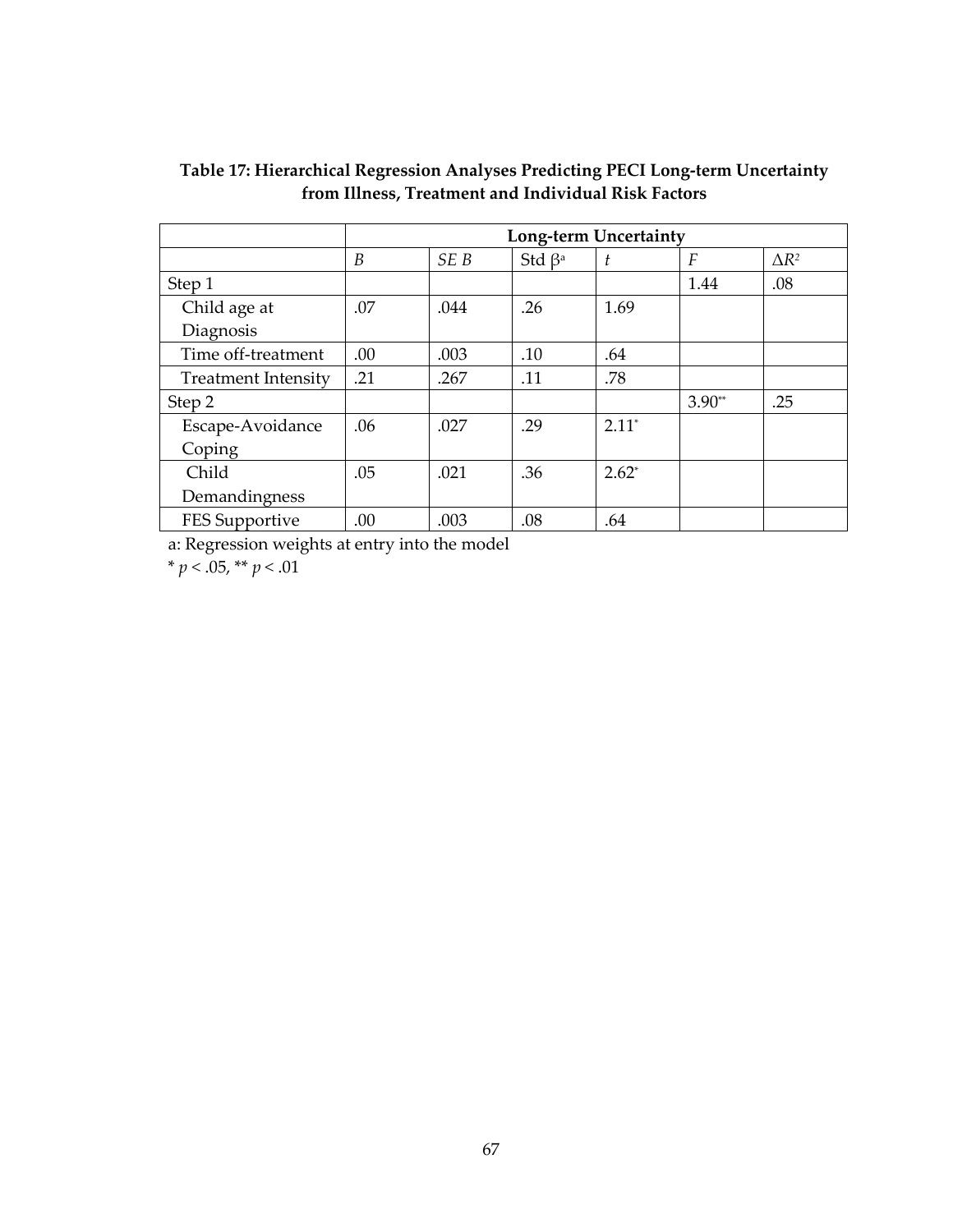|                            | <b>Emotional Resources</b> |                 |                          |           |          |               |
|----------------------------|----------------------------|-----------------|--------------------------|-----------|----------|---------------|
|                            | B                          | SE <sub>B</sub> | Std $\beta$ <sup>a</sup> |           | F        | $\Lambda R^2$ |
| Step 1                     |                            |                 |                          |           | .77      | .02           |
| Child age at               | .00                        | .030            | $-.02$                   | $-.11$    |          |               |
| Diagnosis                  |                            |                 |                          |           |          |               |
| Time off-treatment         | .00                        | .002            | $-.16$                   | $-1.01$   |          |               |
| <b>Treatment Intensity</b> | $-.06$                     | .018            | $-.05$                   | $-.31$    |          |               |
| Step 2                     |                            |                 |                          |           | $3.26**$ | .27           |
| Escape-Avoidance           | $-.03$                     | .018            | $-.19$                   | $-1.35$   |          |               |
| Coping                     |                            |                 |                          |           |          |               |
| Child                      | $-.04$                     | .014            | $-.38$                   | $-2.71**$ |          |               |
| Demandingness              |                            |                 |                          |           |          |               |
| FES Supportive             | .00                        | .002            | .092                     | .69       |          |               |

#### Table 18: Hierarchical Regression Analyses Predicting PECI Emotional Resources from Illness, Treatment and Individual Risk Factors

a: Regression weights at entry into the model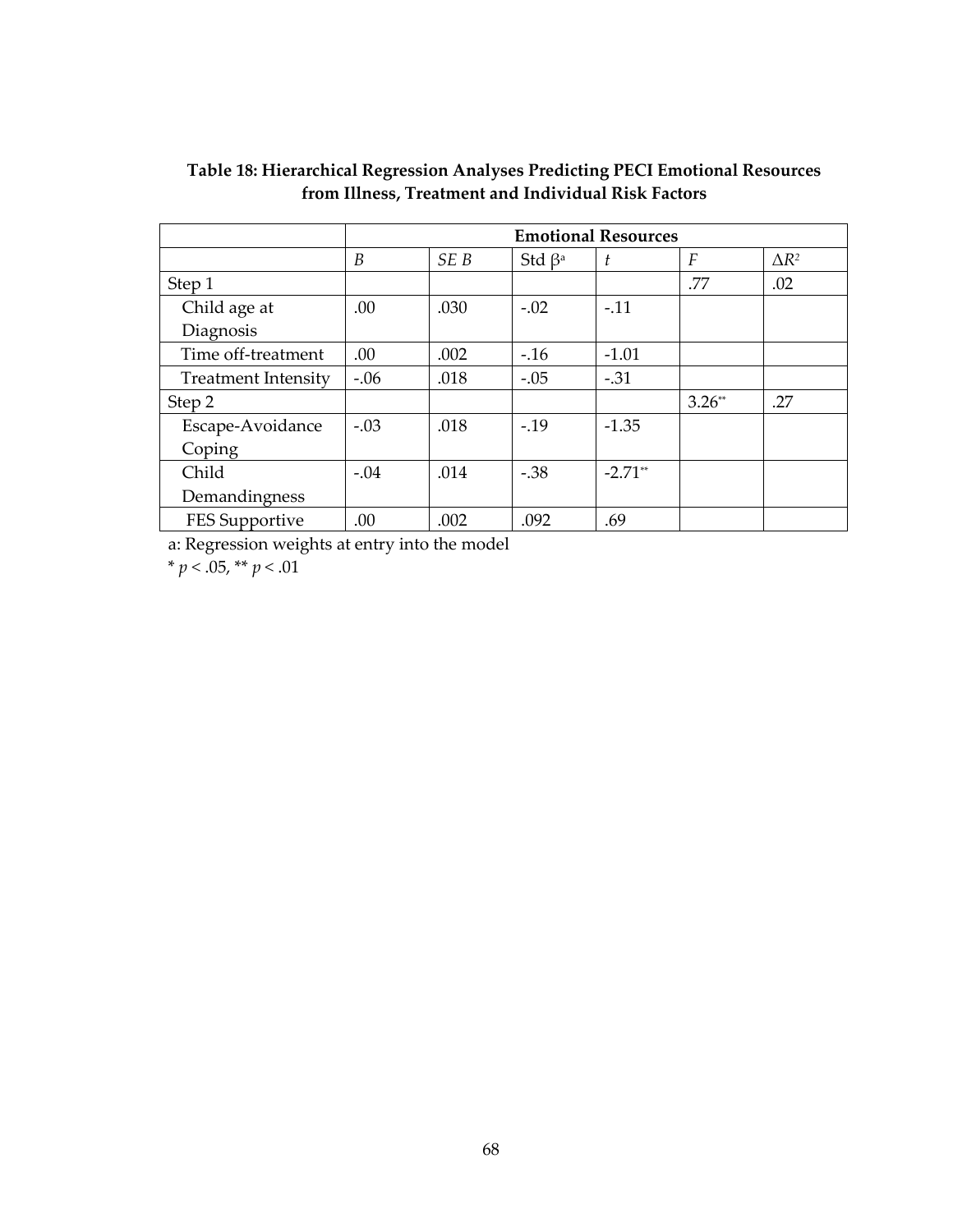# **Appendix B: Figures**



Figure 1: Adapted Transactional Stress and Coping Model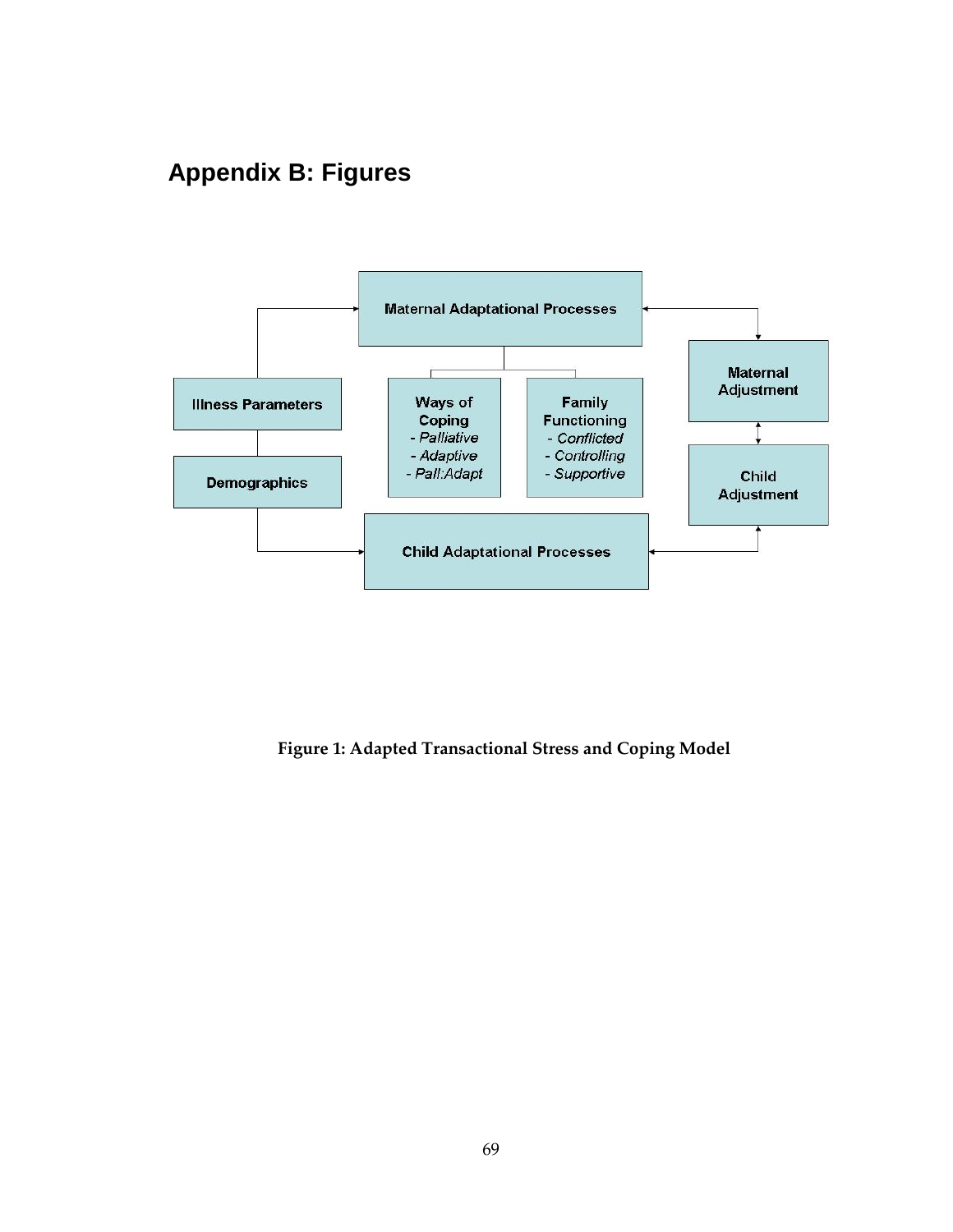

Figure 2: PSI Means by Group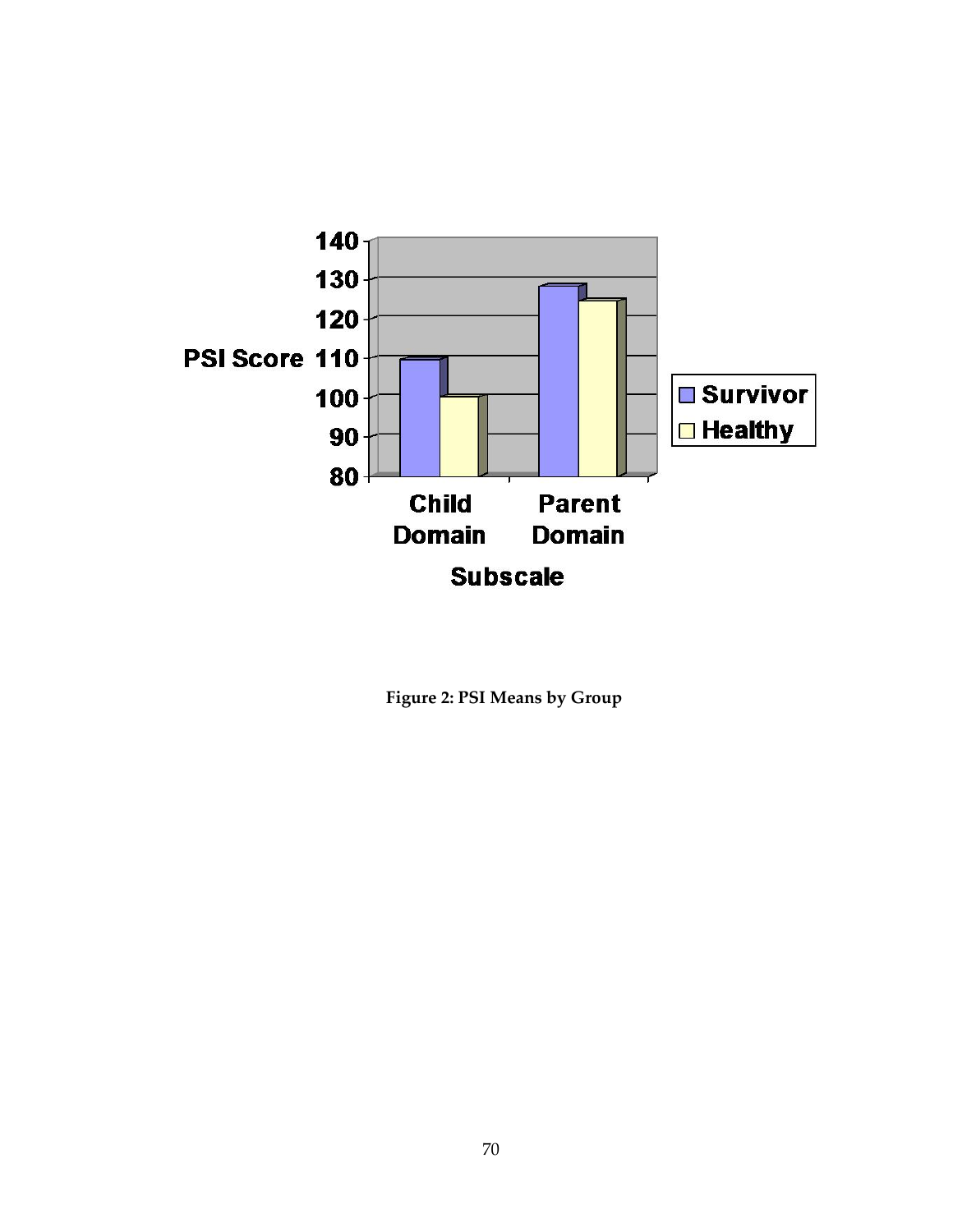

Figure 3: BSI Means by Group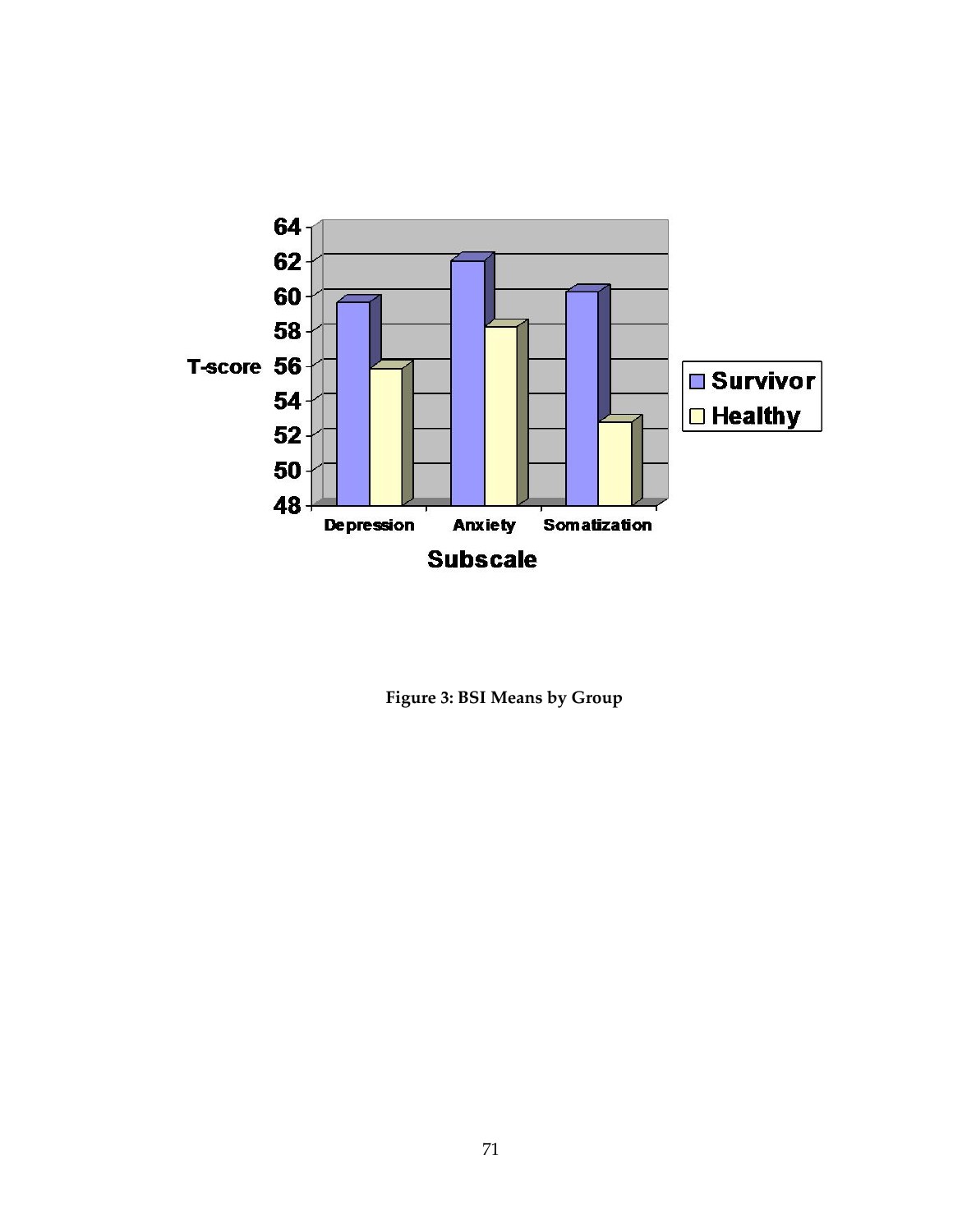

Figure 4: Interaction Effects for Diagnostic Category and Treatment Intensity on PECI Unresolved Sorrow and Anger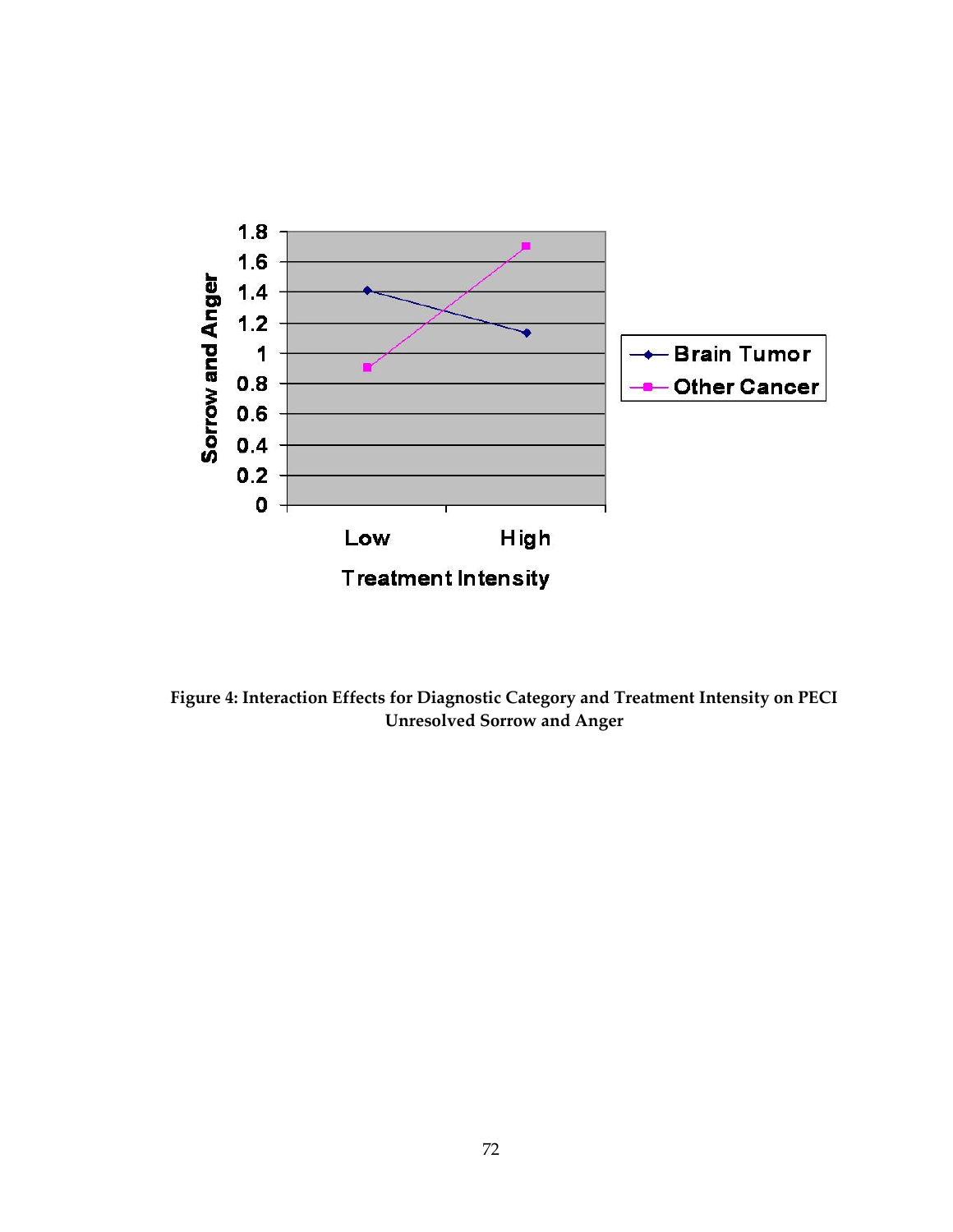

Figure 5: Interaction Effects for Diagnostic Category and Treatment Intensity on PECI Emotional Resources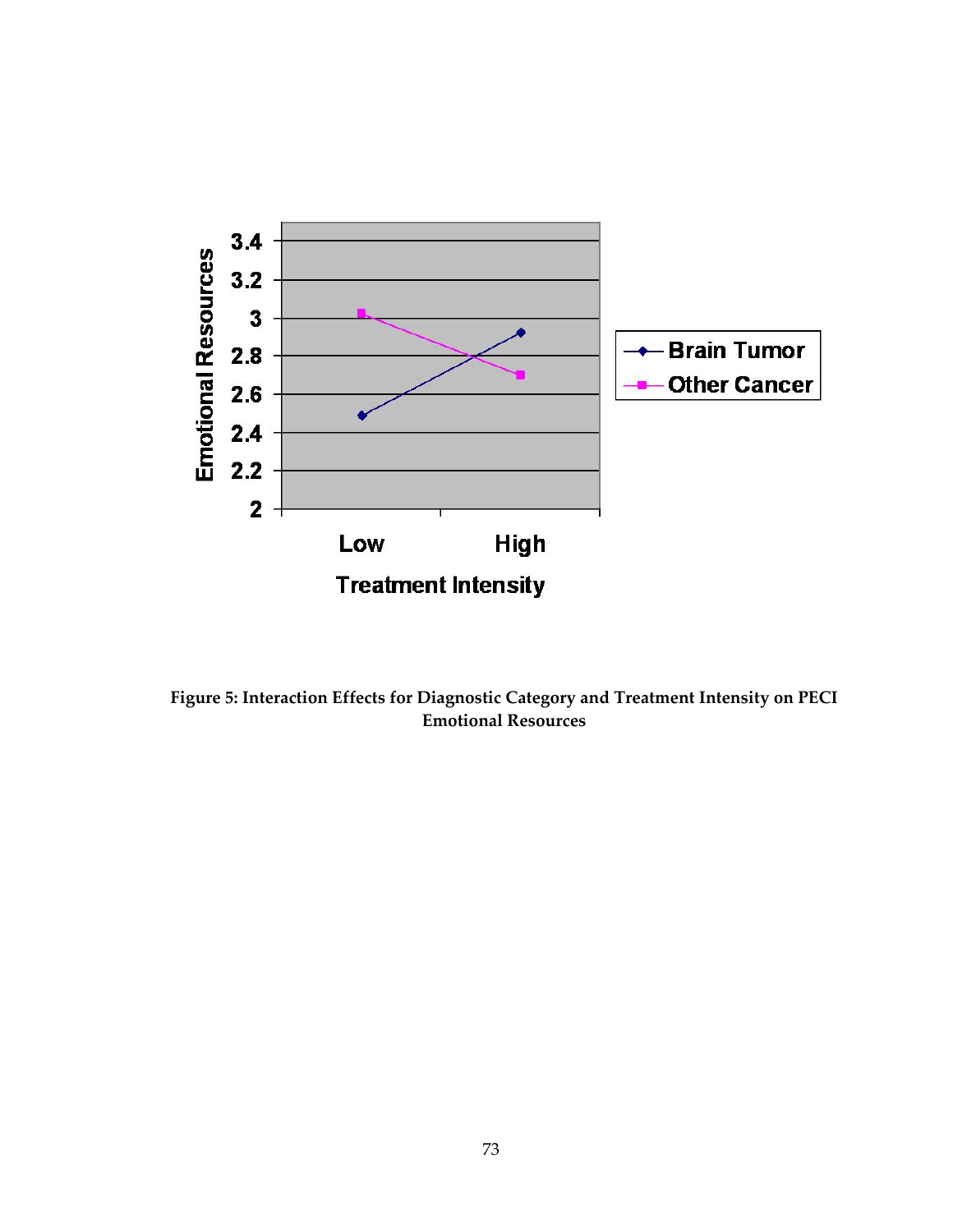### **References**

- Abidin, R. R. (1995). Parenting Stress Index (PSI) Manual (3rd Edition). Lutz, FL: Psychological Assessment Resources, Inc.
- Alderfer, M. A., Cnaan, A., Annunziato, R. A., & Kazak, A. E. (2005). Patterns of posttraumatic stress symptoms in parents of childhood cancer survivors. Journal of Family Psychology, 19(3), 430-440.

American Cancer Society. (2007). Cancer Facts and Figures. Atlanta, GA.

- Armstrong, F., & Mulhern, R. K. (1999). Acute lymphoblastic leukemia and brain tumors. In R. T. Brown (Ed.), Cognitive aspects of chronic illness in children. New York, NY: The Guilford Press.
- Baker, D. B., & McCal, K. (1995). Parenting stress in parents of children with attentiondeficit hyperactivity disorder and parents of children with learning disabilities. Journal of Child and Family Studies, 4, 57-68.
- Barakat, L. P., Alderfer, M. A., & Kazak, A. E. (2006). Posttraumatic growth in adolescent survivors of cancer and their mothers and fathers. Journal of Pediatric Psychology, 31, 413-419.
- Barakat, L. P., Kazak, A. E., Gallagher, P. R., Meeske, K., & Stuber, M. (2000). Posttraumatic stress symptoms and stressful life events predict the long-term adjustment of survivors of childhood cancer and their mothers. Journal of Clinical Psychology in Medical Settings, 7(4), 189-196.
- Blackledge, J. T., & Hayes, S. C. (2006). Using acceptance and commitment training in the support of parents of children diagnosed with autism. Child  $\&$  Family Behavior Therapy, 28(1), 1-18.
- Bonner, M. J., Hardy, K. K., Guill, A. B., McLaughlin, C., Schweitzer, H., & Carter, K. (2006). Development and validation of the parent experience of child illness. Journal of Pediatric Psychology, 31(3), 310-321.
- Bonner, M. J., Hardy, K. K., Willard, V. W., Anthony, K. K., Hood, M., & Gururangan, S. (2008). Social functioning and facial expression recognition in survivors of pediatric brain tumors. Journal of Pediatric Psychology, 33, 1153-1162.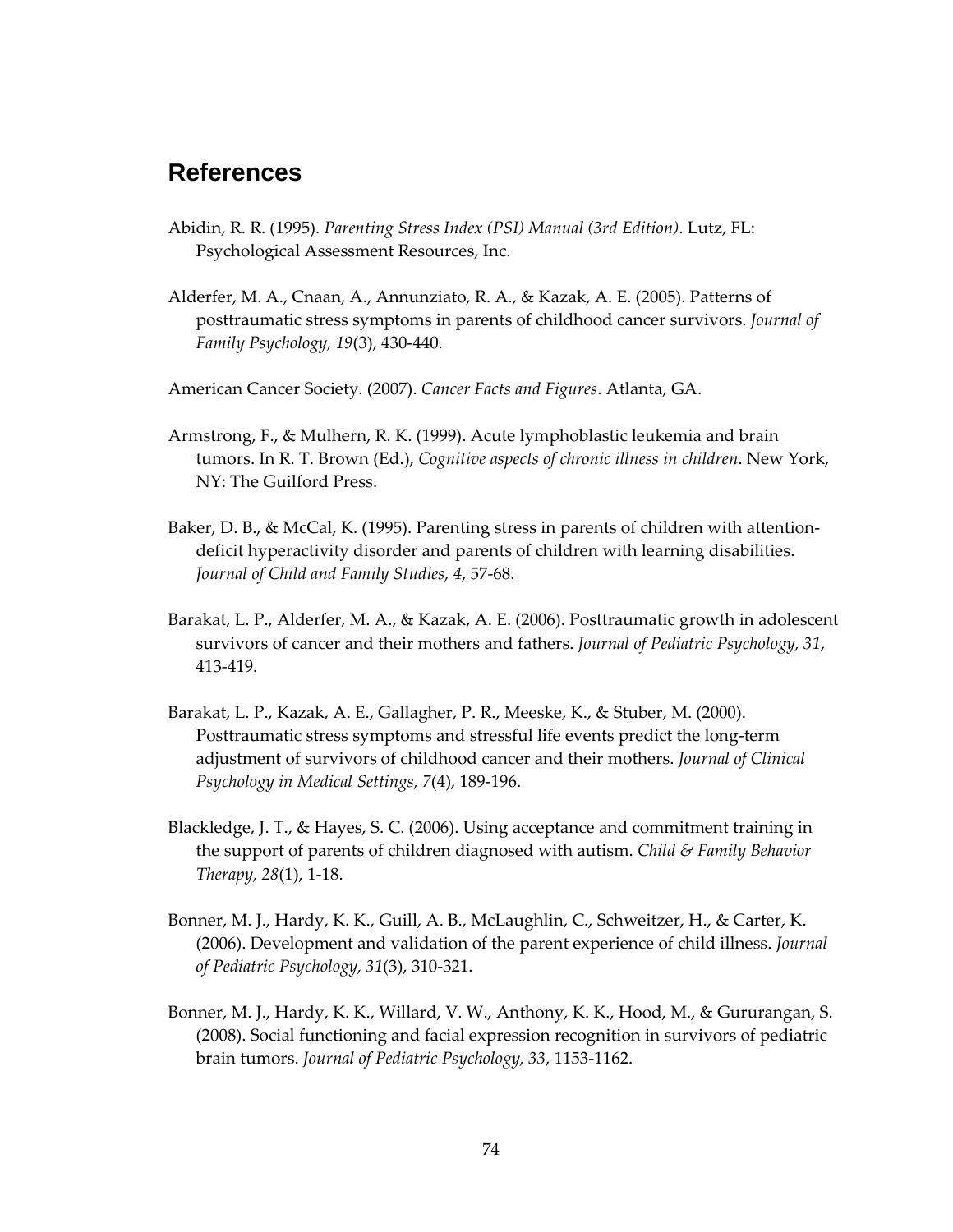- Brown, R. T., Madan-Swain, A., & Lambert, R. (2003). Posttraumatic stress symptoms in adolescent survivors of childhood cancer and their mothers. Journal of Traumatic Stress, 16(4), 309-318.
- Buono, L. A., Morris, M. K., Morris, R. D., Krawiecki, N., Norris, F. H., Foster, M. A., et al. (1998). Evidence for the syndrome of nonverbal learning disabilities in children with brain tumors. Child Neuropsychology, 4, 144-157.
- Burke, M., Hainsworth, M., Eakes, G., & Lindgren, C. (1992). Current knowledge and research on chronic sorrow: A foundation for inquiry. Death Studies, 16(231-245).
- Butler, R. W., & Copeland, D. R. (2002). Attentional processes and their remediation in children treated for cancer: a literature review and the development of a therapeutic approach. Journal of the International Neuropsychological Society, 8(1), 115-124.
- Butler, R. W., & Mulhern, R. K. (2005). Neurocognitive interventions for children and adolescents surviving cancer. Journal of Pediatric Psychology, 30(1), 65-78.
- Chien, L.-Y., Lo, L.-H., Chen, C.-J., Chen, Y.-C., Chiang, C.-C., & Yu Chao, Y.-M. (2003). Quality of life among primary caregivers of Taiwanese children with brain tumor. Cancer Nursing, 26(4), 305-311.
- Cohen, S., Doyle, W. J., & Skoner, D. P. (1999). Psychological stress, cytokine production, and severity of upper respiratory illness. Psychosomatic Medicine, 61(2), 175-180.
- Cohen, S., Tyrrell, D. A., & Smith, A. P. (1991). Psychological stress and susceptibility to the common cold. New England Journal of Medicine, 325(9), 606-612.
- Cohen, S., & Williamson, G. M. (1991). Stress and infectious disease in humans. Psychological Bulletin, 109(1), 5-24.
- Dennis, M., Speigler, B. L., Hoffman, J. J., Hendrick, E. B., Humphreys, R. P., & Chaung, S. (1991). Brain tumors in children and adolescents: the neuroanatomy of deficits in working, associative and serial order memory. Neuropsychologia, 29, 829-847.
- Derogatis, L., & Spencer, P. (1982). The Brief Symptom Inventory: Administration, scoring, and procedures manual. Baltimore, MD: Johns Hopkins University, Clinical Psychometrics Research Unit.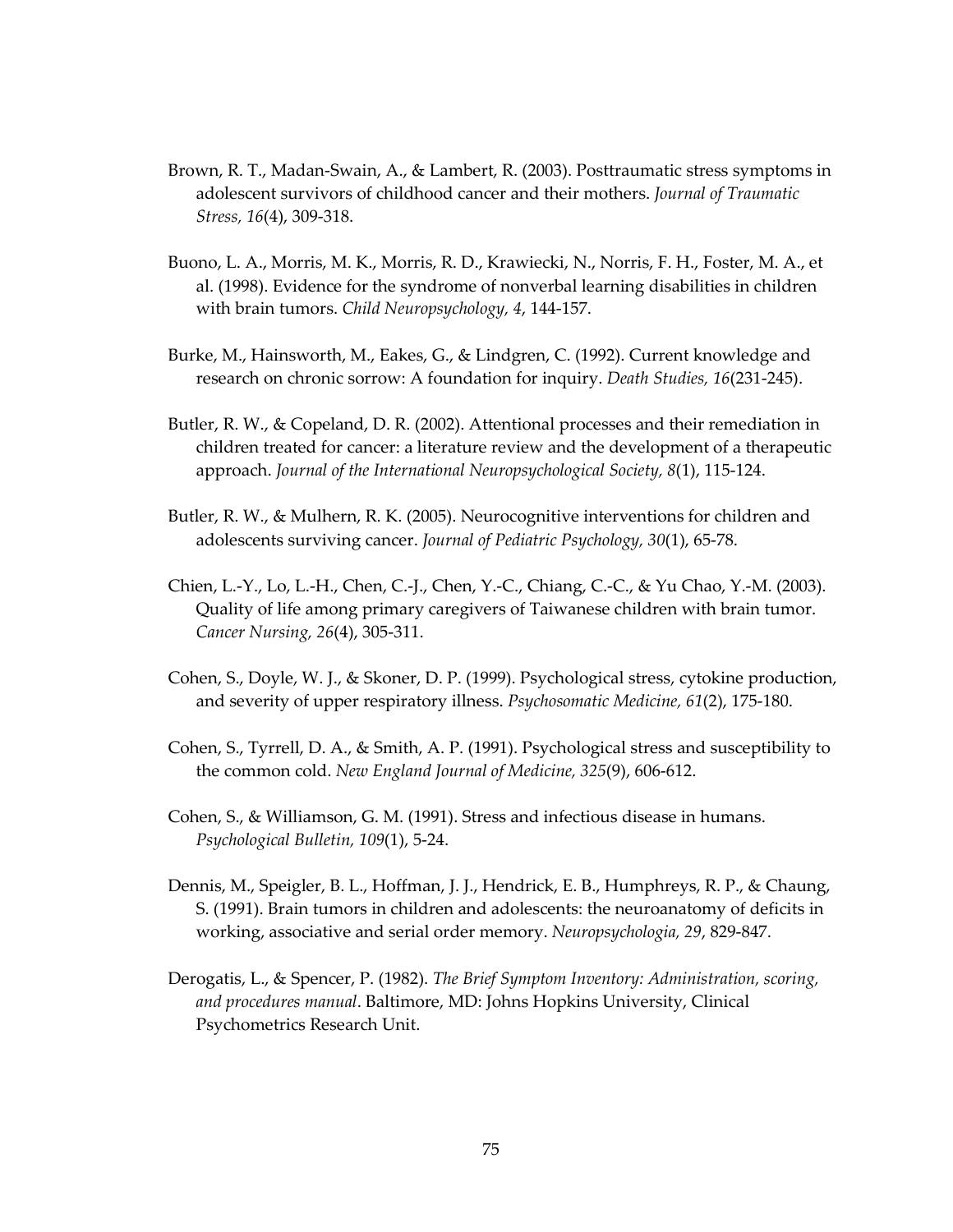- Dyson, L. L. (1996). The experiences of families of children with learning disabilities: Parental stress, family functioning, and sibling self-concept. Journal of Learning Disabilities, 29, 280-286.
- Ergh, T. C., Hanks, R. A., Rapport, L. J., Coleman, R. D., Ergh, T. C., Hanks, R. A., et al. (2003). Social support moderates caregiver life satisfaction following traumatic brain injury. Journal of Clinical & Experimental Neuropsychology: Official Journal of the International Neuropsychological Society, 25(8), 1090-1101.
- Ergh, T. C., Rapport, L. J., Coleman, R. D., Hanks, R. A., Ergh, T. C., Rapport, L. J., et al. (2002). Predictors of caregiver and family functioning following traumatic brain injury: social support moderates caregiver distress. Journal of Head Trauma Rehabilitation, 17(2), 155-174.
- Folkman, S. (2008). The case for positive emotions in the stress process. Anxiety, Stress  $\mathcal{S}$ Coping, 21, 3-14.
- Folkman, S., & Lazarus, R. S. (1980). An analysis of coping in a middle-aged community sample. Journal of Health and Social Behavior, 21, 219-239.
- Folkman, S., & Lazarus, R. S. (1988a). Coping as a mediator of emotion. Journal of Personality and Social Psychology, 54(3), 466-475.
- Folkman, S., & Lazarus, R. S. (1988b). Ways of Coping Questionnaire: Manual. Redwood City, CA: Mind Garden, Inc.
- Folkman, S., Lazarus, R. S., Gruen, R., & DeLongis, A. (1986). Appraisal, coping, health status and psychological symptoms. Journal of Personality and Social Psychology, 50(3), 571-579.
- Frank, N. C., Brown, R. T., Blount, R. L., & Bunke, V. (2001). Predictors of affective responses of mothers and fathers of children with cancer. Psycho-Oncology, 10(4), 293- 304.
- Fuller, G. B., & Rankin, R. E. (1994). Differences in levels of parental stress among mothers of learning disabled, emotionally impaired, and regular school children. Perceptual and Motor Skills, 78, 583-592.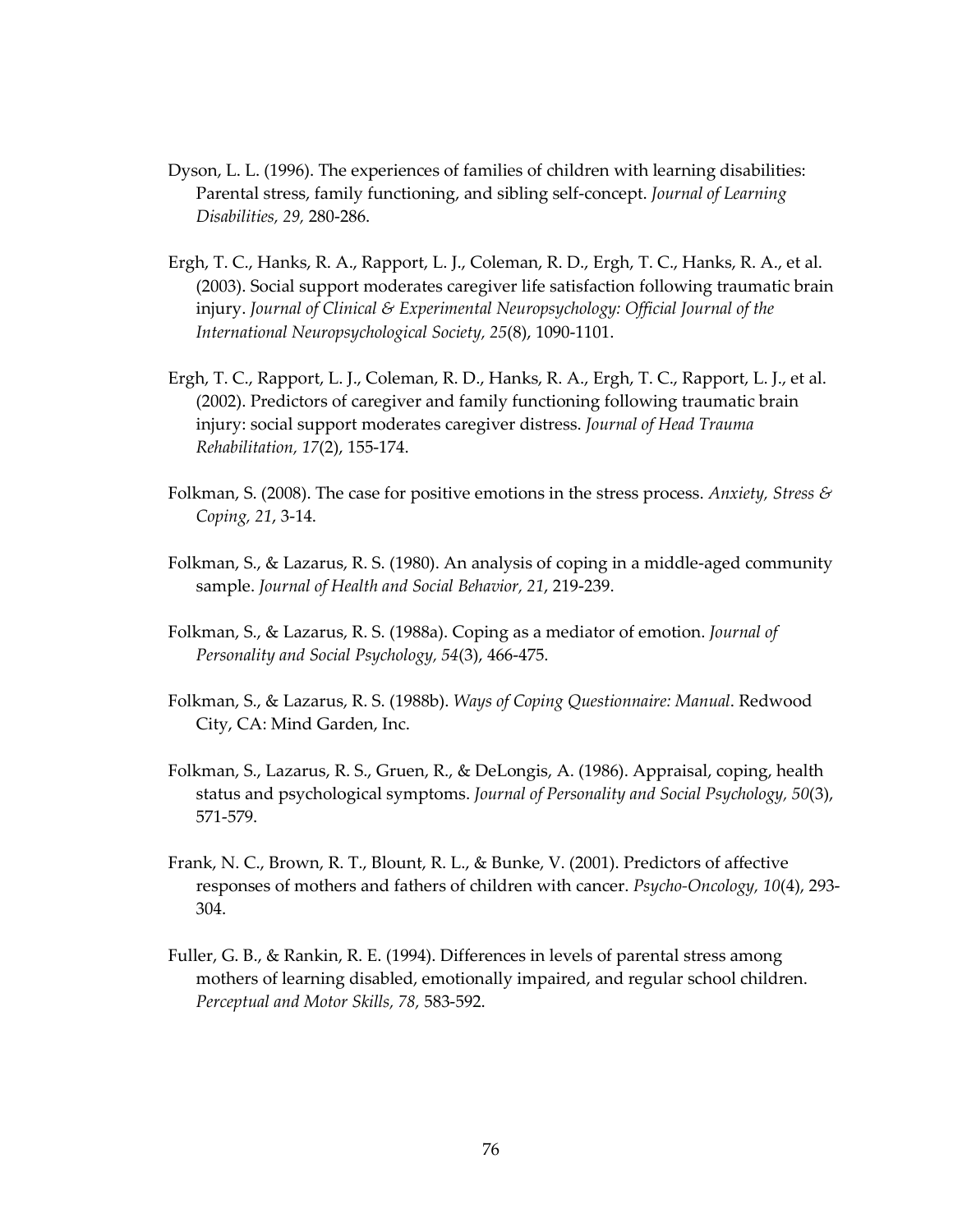- Goldberg, S., Morris, P., Simmons, R. J., Fowler, R. S., & et al. (1990). Chronic illness in infancy and parenting stress: A comparison of three groups of parents. Journal of Pediatric Psychology, 15, 347-358.
- Hardy, K. K., Bonner, M. J., Masi, R., Hutchinson, K. C., Willard, V. W., & Rosoff, P. M. (2008). Psychosocial functioning in parents of adult survivors of childhood cancer. Journal of Pediatric Hematology and Oncology, 30, 153-159.
- Herbert, T. B., & Cohen, S. (1993). Stress and immunity in humans: a meta-analytic review. Psychosomatic Medicine, 55(4), 364-379.
- Hutchinson, K. C., & Bonner, M. J. (2008). Stress and coping in caregivers of pediatric cancer survivors. In L. Jacobs (Ed.), Coping with Cancer. (pp. 23-60). Hauppauge, NY.: Nova Science Publishers, Inc.
- Hutchinson, K. C., Willard, V. W., Hardy, K. K., & Bonner, M. J. (in press). Adjustment of caregivers of pediatric patients with brain tumors: A cross-sectional analysis. Psycho-oncology.
- Kazak, A. E., Alderfer, M., Rourke, M. T., Simms, S., Streisand, R., & Grossman, J. R. (2004). Posttraumatic stress disorder (PTSD) and posttraumatic stress symptoms (PTSS) in families of adolescent childhood cancer survivors. Journal of Pediatric Psychology, 29(3), 211-219.
- Kazak, A. E., & Barakat, L. P. (1997). Brief report: Parenting stress and quality of life during treatment for childhood leukemia predicts child and parent adjustment after treatment ends. Journal of Pediatric Psychology, 22, 749-758.
- Kazak, A. E., Barakat, L. P., Meeske, K., Christakis, D., Meadows, A. T., Casey, R., et al. (1997). Posttraumatic stress, family functioning, and social support in survivors of childhood leukemia and their mothers and fathers. Journal of Consulting  $\&$  Clinical Psychology, 65(1), 120-129.
- Kiecolt-Glaser, J. K., Glaser, R., Shuttleworth, E. C., Dyer, C. S., Ogrocki, P., & Speicher, C. E. (1987). Chronic stress and immunity in family caregivers of Alzheimer's disease victims. Psychosomatic Medicine, 49(5), 523-535.
- Kim, Y., Schulz, R., & Carver, C. S. (2007). Benefit-finding in the cancer caregiving experience. Psychosomatic Medicine, 69(3), 283-291.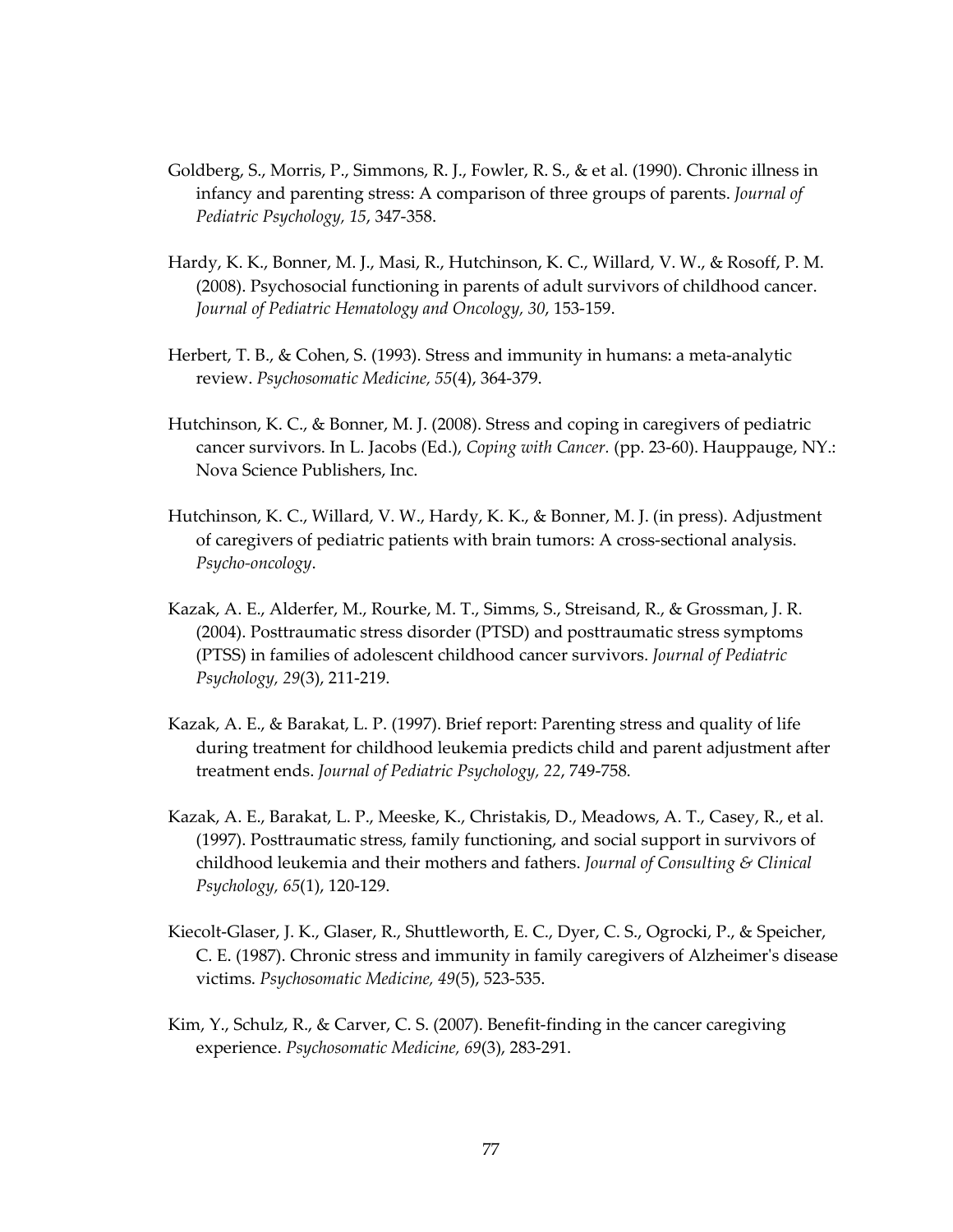- Kronenberger, W. G., & Thompson, R. J., Jr. (1990). Dimensions of family functioning in families with chronically ill children: A higher order factor analysis of the Family Environment Scale. Journal of Clinical Child Psychology, 19(4), 380-388.
- Lawoko, S., Soares, J. J., Lawoko, S., & Soares, J. J. F. (2006). Psychosocial morbidity among parents of children with congenital heart disease: a prospective longitudinal study. Heart & Lung, 35, 301-314.
- Lazarus, R. S., & Folkman, S. (1984). Stress, appraisal, and coping. New York, NY: Springer.
- Lederber, M. (1998). The family of the cancer patient. In J. Holland (Ed.), Psycho-Oncology (pp. 981-1032). New York, NY: Oxford University Press.
- Madan-Swain, A., Brown, R. T., Foster, M. A., Vega, R., Byars, K., Rodenberger, W., et al. (2000). Identity in adolescent survivors of childhood cancer. Journal of Pediatric Psychology, 25(2), 105-115.
- Moore, B. D. (2005). Neurocognitive outcomes in survivors of childhood cancer. Journal of Pediatric Psychology, 30(1), 51-63.
- Moos, R. H., & Moos, R. H. (1981). Family Environment Scale Manual. Palo Alto, CA: Consulting Psychologists Press.
- Mulhern, R. K., Kovnar, E. H., Kun, L. A., Crisco, J. J., & Williams, J. M. (1988). Physiologic and neurologic function following treatment for childhood temporal lobe astrocytoma. Journal of Child Neurology, 3, 47-52.
- Nagarajan, R., Neglia, J. P., Clohisy, D. R., Yasui, Y., Greenberg, M., Hudson, M., et al. (2003). Education, employment, insurance, and marital status among 694 survivors of pediatric lower extremity bone tumors: a report from the childhood cancer survivor study. Cancer, 97(10), 2554-2564.
- Naliboff, B. D., Benton, D., Solomon, G. F., Morley, J. E., Fahey, J. L., Bloom, E. T., et al. (1991). Immunological changes in young and old adults during brief laboratory stress. Psychosomatic Medicine, 53(2), 121-132.
- Norberg, A. L. (2007). Burnout in mothers and fathers of children surviving brain tumour. Journal of Clinical Psychology in Medical Settings, 14, 130-137.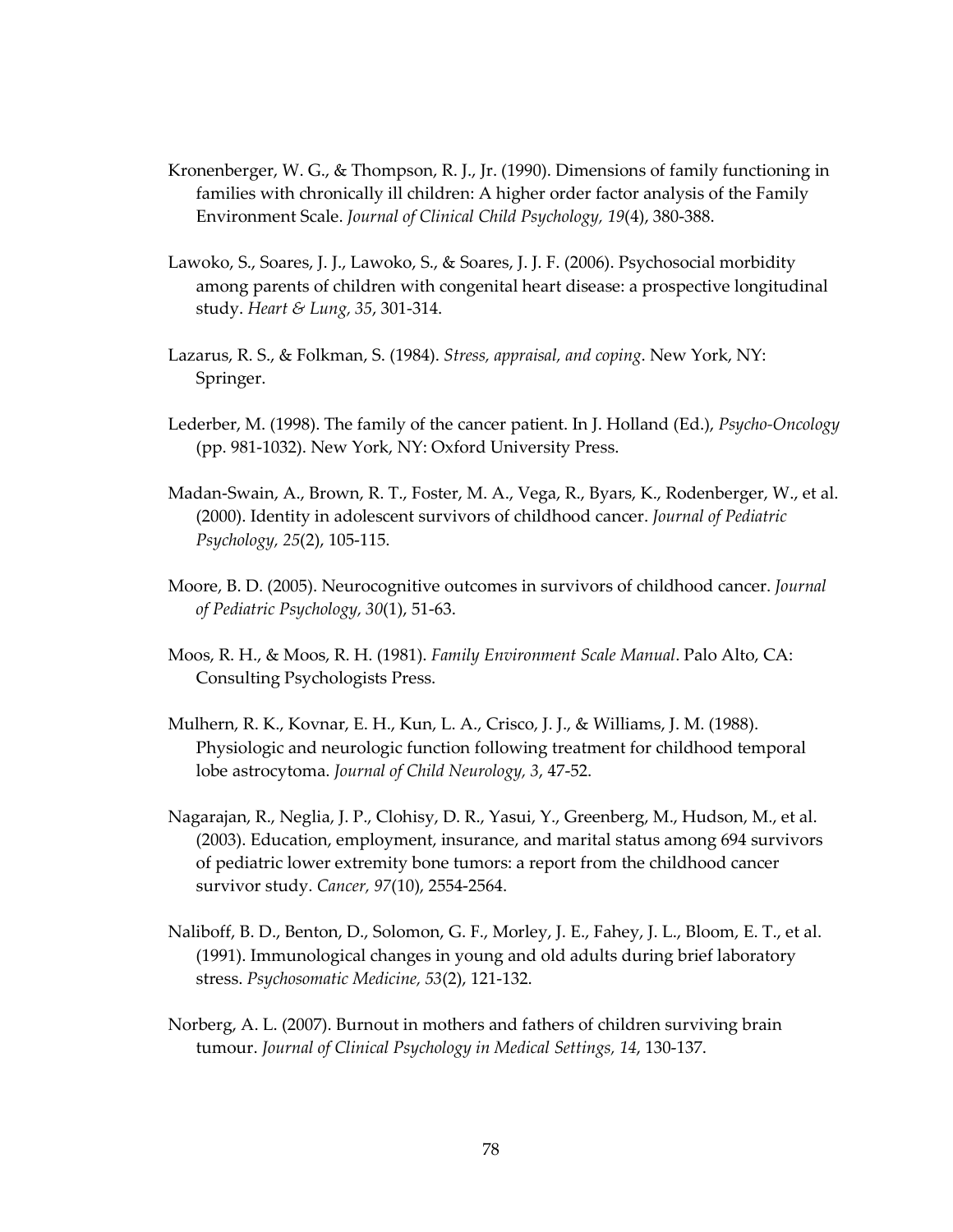- Oeffinger, K. C., & Hudson, M. M. (2004). Long-term complications following childhood and adolescent cancer: foundations for providing risk-based health care for survivors. CA: A Cancer Journal for Clinicians, 54(4), 208-236.
- Oeffinger, K. C., Mertens, A. C., Hudson, M. M., Gurney, J. G., Casillas, J., Chen, H., et al. (2004). Health care of young adult survivors of childhood cancer: a report from the Childhood Cancer Survivor Study. Annals of Family Medicine, 2(1), 61-70.
- Oeffinger, K. C., Mertens, A. C., Sklar, C. A., Kawashima, T., Hudson, M. M., Meadows, A. T., et al. (2006). Chronic health conditions in adult survivors of childhood cancer. New England Journal of Medicine, 355(15), 1572-1582.
- Papastavrou, E., Kalokerinou, A., Papacostas, S. S., Tsangari, H., & Sourtzi, P. (2007). Caring for a relative with dementia: Family caregiver burden. Journal of Advanced Nursing, 58, 446-457.
- Patenaude, A. F., & Kupst, M. J. (2005). Psychosocial functioning in pediatric cancer. Journal of Pediatric Psychology, 30, 9-27.
- Patterson, J., Holm, K., & Gurney, J. G. (2004). The impact of childhood cancer on the family: A qualitative analysis of strains, resources and coping behaviors. *Psycho-*Oncology, 13, 390-407.
- Peterson, C. C., & Drotar, D. (2006). Family impact of neurodevelopmental late effects in survivors of pediatric cancer: Review of research, clinical evidence, and future directions. Clinical Child Psychology and Psychiatry, 11(3), 349-366.
- Rait, D., Ostroff, J., Smith, K., & Cella, D. (1992). Lives in the balance: Perceived family functioning and the psychosocial adjustment of adolescent cancer survivors. Family Process, 31, 383-397.
- Ressler, I. B., Cash, J., McNeill, D., Joy, S., & Rosoff, P. M. (2003). Continued parental attendance at a clinic for adult survivors of childhood cancer. Journal of Pediatric Hematology/Oncology, 25(11), 868-873.
- Robinson, K. E., Gerhardt, C. A., Vannatta, K., & Noll, R. B. (2007). Parent and family factors associated with child adjustment to pediatric cancer. Journal of Pediatric Psychology, 32(4), 400-410.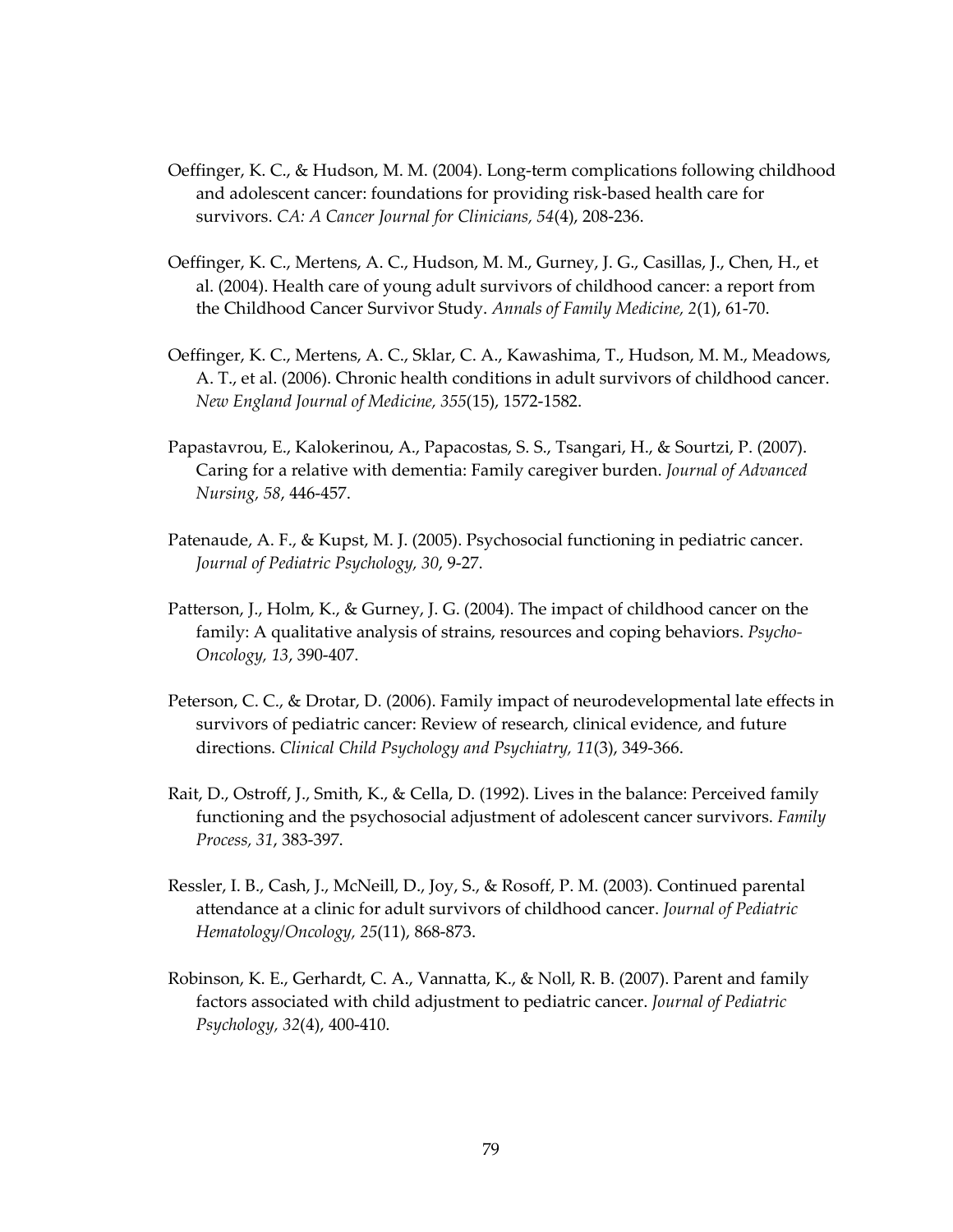- Robinson, P., Gregg, J., Dahl, J., & Lundgren, T. (2005). ACT in medical settings. In S. C. Hayes & K. D. Strosahl (Eds.), A practical guide to acceptance and commitment therapy (pp. 295-314). New York, NY: Springer Science + Business Media.
- Roddenberry, A., & Renk, K. (2008). Quality of life in pediatric cancer patients: The relationships among parents' characteristics, children's characteristics, and informant concordance. Journal of Child and Family Studies, 17(3), 402-426.
- Santacroce, S. (2003). Parental uncertainty and posttraumatic stress in serious childhood illness. Journal of Nursing Scholarship, 35(1), 45-51.
- Schulz, R., & Beach, S. R. (1999). Caregiving as a risk factor for mortality: The Caregiver Health Effects Study. JAMA, 282(23), 2215-2219.
- Sloper, P. (2000). Predictors of distress in parents of children with cancer: a prospective study. Journal of Pediatric Psychology, 25(2), 79-91.
- Society, A. C. (2007). Cancer Facts and Figures. Atlanta, GA.
- Steele, R., Dreyer, M., & Phipps, S. (2004). Patterns of maternal distress among children with cancer and their association with child emotional and somatic distress. Journal of Pediatric Psychology, 29(7), 507-517.
- Stewart, J. L., & Mishel, M. H. (2000). Uncertainty in childhood illness: a synthesis of the parent and child literature. Scholarly Inquiry for Nursing Practice, 14(4), 299-319.
- Streisand, R., Kazak, A. E., & Tercyak, K. P. (2003). Pediatric-specific parenting stress and family functioning in parents of children treated for cancer. Children's Health Care, 32(4), 245-256.
- Stuber, M. L. (2006). Posttraumatic stress and posttraumatic growth in childhood cancer survivors and their parents. Brown, Ronald T (Ed). (2006). Comprehensive handbook of childhood cancer and sickle cell disease: A biopsychosocial approach.
- Svavarsdottir, E. K. (2005). Caring for a child with cancer: a longitudinal perspective. Journal of Advanced Nursing, 50(2), 153-161.
- Thompson, R. J., Jr., & Gustafson, K. E. (1996). Adaptation to chronic childhood illness. Washington, DC: American Psychological Association.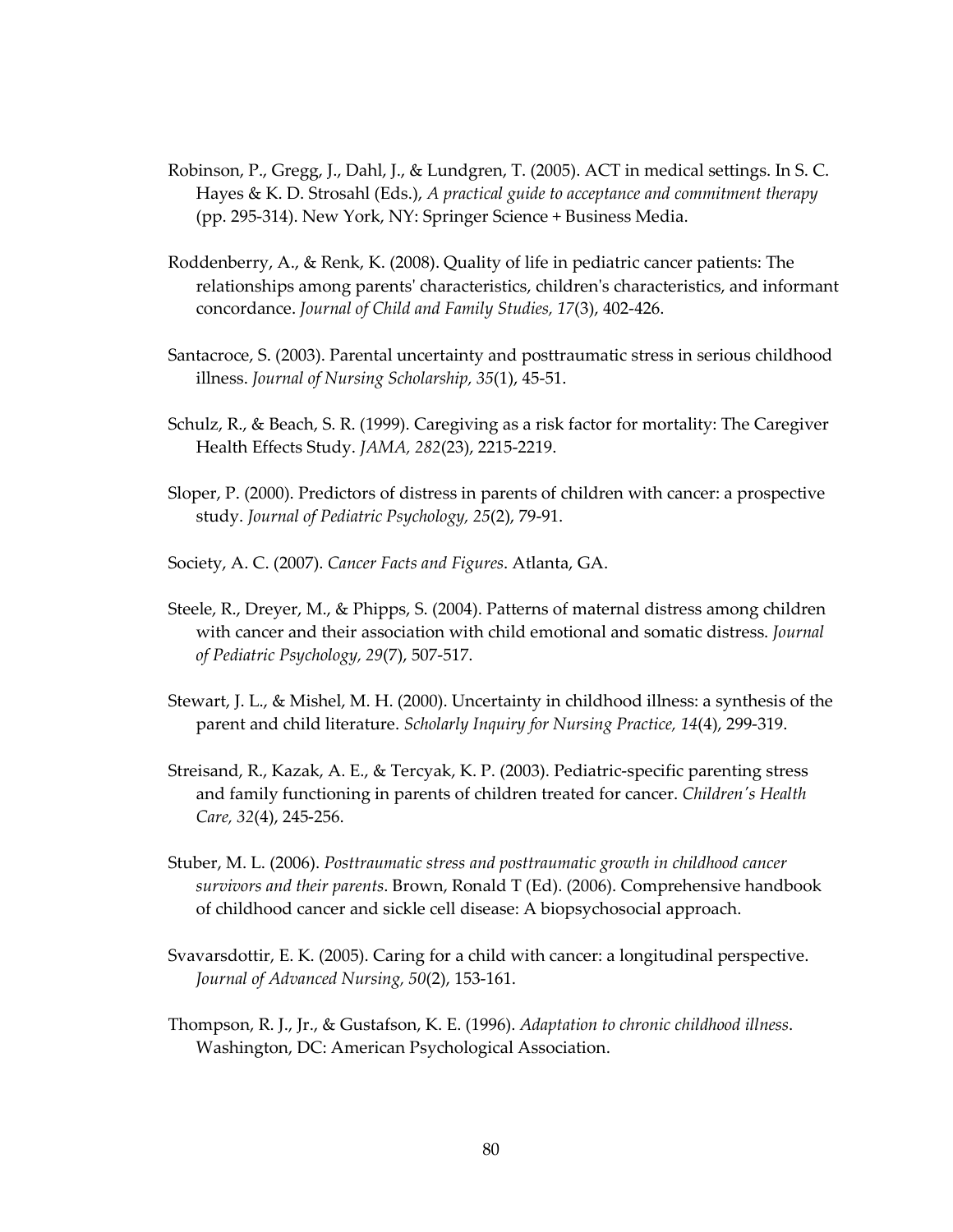- Thompson, R. J., Jr., Gustafson, K. E., Gil, K. M., Kinney, T. R., & Spock, A. (1999). Change in the psychological adjustment of children with cystic fibrosis or sickle cell disease and their mothers. Journal of Clinical Psychology in Medical Settings, 6(4), 373- 392.
- Thompson, S. J., Leigh, L., Christensen, R., Xiong, X., Kun, L. E., Heidemen, R. L., et al. (2001). Immediate neurocognitive effects of methylphenidate on learning impaired survivors of childhood cancer. Journal of Clinical Oncology, 19, 1802-1808.
- Van Dongen-Melman, J. E., Pruyn, J. F., De Groot, A., Koot, H. M., Hahlen, K., & Verhulst, F. C. (1995). Late psychosocial consequences for parents of children who survived cancer. Journal of Pediatric Psychology, 20(5), 567-586.
- Van Dongen-Melman, J. E., Van Zuuren, F. J., & Verhulst, F. C. (1998). Experiences of parents of childhood cancer survivors: a qualitative analysis. Patient Education  $\mathcal S$ Counseling, 34(3), 185-200.
- Vannatta, K., Gartstein, M. A., Short, A., & Noll, R. B. (1998). A controlled study of peer relationships of children surviving brain tumors: Teacher, peer, and self ratings. Journal of Pediatric Psychology, 23(5), 279-287.
- Vrijmoet-Wiersma, C. M. J., van Klink, J. M. M., Kolk, A. M., Koopman, H. K., Ball, L. M., & Egeler, R. M. (2008). Assessment of parental psychological stress in pediatric cancer: a review. Journal of Pediatric Psychology, 33(7), 694-706.
- Werba, B. E., Hobbie, W., Kazak, A. E., Ittenbach, R. F., Reilly, A. F., Meadows, A. T., et al. (2007). Classifying the intensity of pediatric cancer treatment protocols: the intensity of treatment rating scale 2.0 (ITR-2). Pediatric Blood & Cancer, 48(7), 673-677.
- Wicksell, R. K., & Greco, L. A. (2008). Acceptance and commitment therapy for pediatric chronic pain. In L. A. Greco & S. C. Hayes (Eds.), Acceptance and mindfulness treatments for children and adolescents: A practitioner's guide (pp. 89-113). Oakland, CA: New Harbinger Publications.
- Wijnberg-Williams, B. J., Kamps, W. A., Klip, E. C., & Hoekstra-Weebers, J. E. H. M. (2006). Psychological adjustment of parents of pediatric cancer patients revisited: five years later. Psycho-Oncology, 15(1), 1-8.
- Zebrack, B. J., Gurney, J. G., Oeffinger, K., Whitton, J., Packer, R. J., Mertens, A., et al. (2004). Psychological outcomes in long-term survivors of childhood brain cancer: a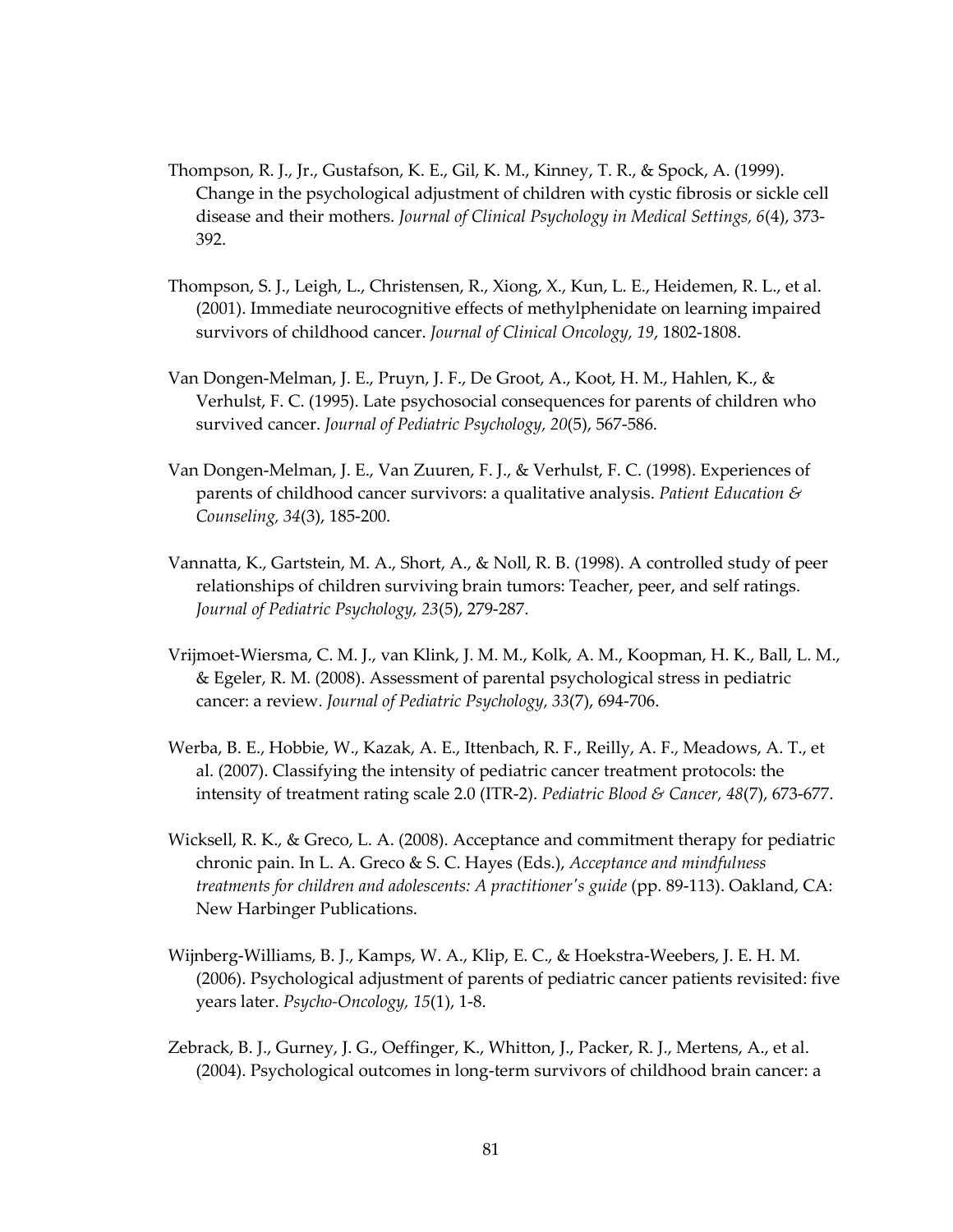report from the childhood cancer survivor study. Journal of Clinical Oncology, 22(6), 999-1006.